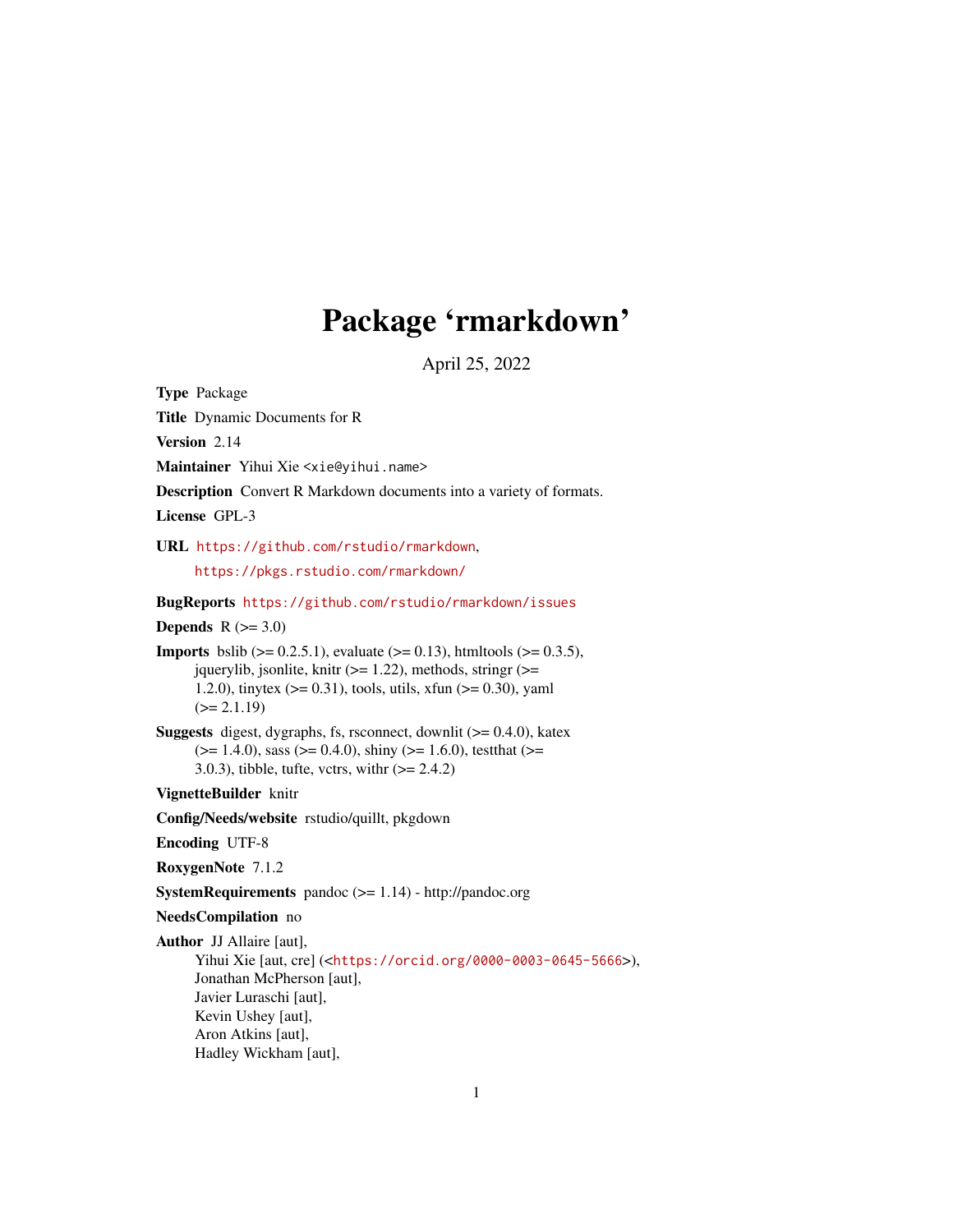Joe Cheng [aut], Winston Chang [aut], Richard Iannone [aut] (<<https://orcid.org/0000-0003-3925-190X>>), Andrew Dunning [ctb] (<<https://orcid.org/0000-0003-0464-5036>>), Atsushi Yasumoto [ctb, cph] (<<https://orcid.org/0000-0002-8335-495X>>, Number sections Lua filter), Barret Schloerke [ctb], Carson Sievert [ctb] (<<https://orcid.org/0000-0002-4958-2844>>), Christophe Dervieux [ctb], Devon Ryan [ctb] (<<https://orcid.org/0000-0002-8549-0971>>), Frederik Aust [ctb] (<<https://orcid.org/0000-0003-4900-788X>>), Jeff Allen [ctb], JooYoung Seo [ctb] (<<https://orcid.org/0000-0002-4064-6012>>), Malcolm Barrett [ctb], Rob Hyndman [ctb], Romain Lesur [ctb], Roy Storey [ctb], Ruben Arslan [ctb], Sergio Oller [ctb], RStudio, PBC [cph], jQuery UI contributors [ctb, cph] (jQuery UI library; authors listed in inst/rmd/h/jqueryui-AUTHORS.txt), Mark Otto [ctb] (Bootstrap library), Jacob Thornton [ctb] (Bootstrap library), Bootstrap contributors [ctb] (Bootstrap library), Twitter, Inc [cph] (Bootstrap library), Alexander Farkas [ctb, cph] (html5shiv library), Scott Jehl [ctb, cph] (Respond.js library), Ivan Sagalaev [ctb, cph] (highlight.js library), Greg Franko [ctb, cph] (tocify library), John MacFarlane [ctb, cph] (Pandoc templates), Google, Inc. [ctb, cph] (ioslides library), Dave Raggett [ctb] (slidy library), W3C [cph] (slidy library), Dave Gandy [ctb, cph] (Font-Awesome), Ben Sperry [ctb] (Ionicons), Drifty [cph] (Ionicons), Aidan Lister [ctb, cph] (jQuery StickyTabs), Benct Philip Jonsson [ctb, cph] (pagebreak Lua filter), Albert Krewinkel [ctb, cph] (pagebreak Lua filter)

# Repository CRAN

Date/Publication 2022-04-25 19:20:02 UTC

# R topics documented: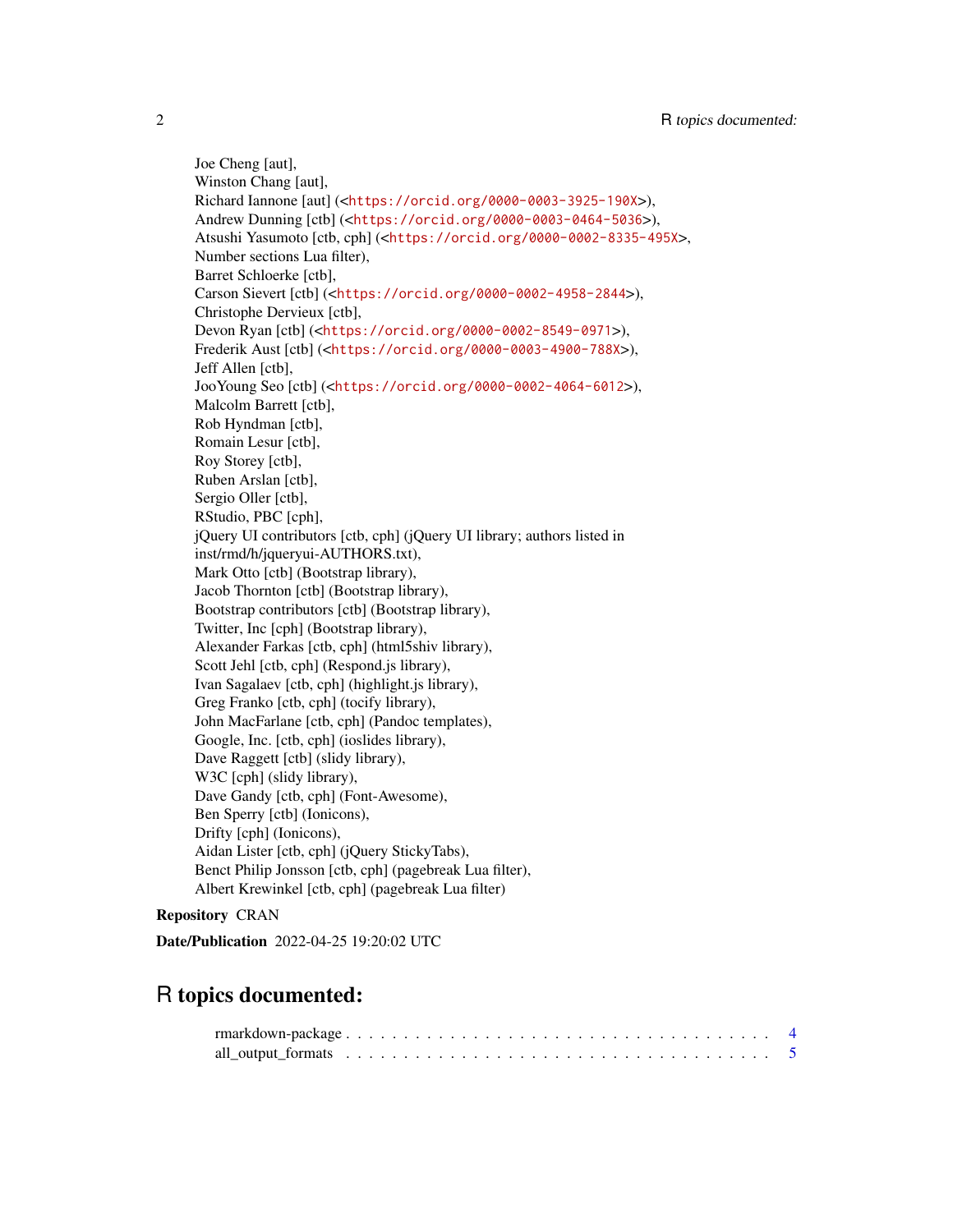|                                                                                                            | 5  |
|------------------------------------------------------------------------------------------------------------|----|
|                                                                                                            | 6  |
|                                                                                                            | 9  |
|                                                                                                            | 10 |
|                                                                                                            | 12 |
|                                                                                                            | 13 |
|                                                                                                            | 14 |
|                                                                                                            | 15 |
|                                                                                                            | 16 |
|                                                                                                            | 17 |
|                                                                                                            | 19 |
|                                                                                                            | 20 |
|                                                                                                            | 28 |
|                                                                                                            | 30 |
|                                                                                                            | 31 |
|                                                                                                            |    |
|                                                                                                            | 35 |
|                                                                                                            | 36 |
|                                                                                                            | 38 |
|                                                                                                            | 39 |
|                                                                                                            | 46 |
|                                                                                                            | 47 |
|                                                                                                            | 48 |
|                                                                                                            | 48 |
|                                                                                                            | 49 |
|                                                                                                            | 50 |
|                                                                                                            |    |
|                                                                                                            | 50 |
|                                                                                                            | 52 |
|                                                                                                            | 52 |
|                                                                                                            | 54 |
|                                                                                                            | 56 |
|                                                                                                            | 56 |
|                                                                                                            | 57 |
|                                                                                                            | 58 |
|                                                                                                            | 59 |
|                                                                                                            | 60 |
|                                                                                                            | 61 |
|                                                                                                            | 61 |
| pandoc_path_arg                                                                                            | 63 |
|                                                                                                            | 63 |
| pandoc template                                                                                            | 64 |
| $parse_html\_notebook \dots \dots \dots \dots \dots \dots \dots \dots \dots \dots \dots \dots \dots \dots$ | 64 |
|                                                                                                            | 65 |
|                                                                                                            | 68 |
|                                                                                                            | 69 |
|                                                                                                            | 70 |
|                                                                                                            | 71 |
|                                                                                                            | 72 |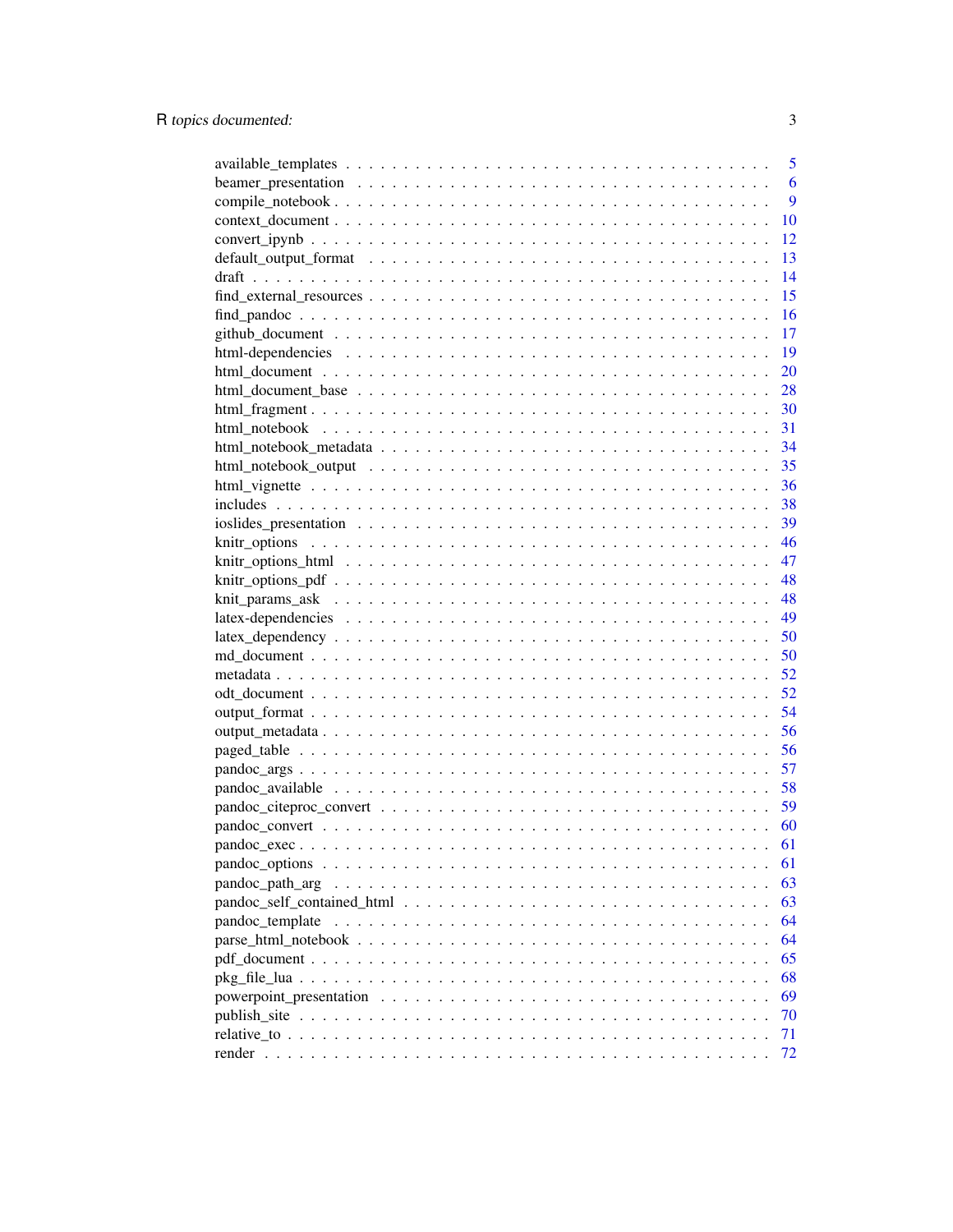# <span id="page-3-0"></span>4 rmarkdown-package

| Index | 94 |
|-------|----|
|       |    |
|       |    |
|       |    |
|       |    |
|       |    |
|       |    |
|       |    |
|       |    |
|       |    |
|       |    |
|       |    |
|       |    |
|       |    |
|       |    |

rmarkdown-package *R Markdown Document Conversion*

#### **Description**

Convert R Markdown documents into a variety of formats including HTML, MS Word, PDF, and Beamer.

# Details

The rmarkdown package includes high level functions for converting to a variety of formats. For example:

render("input.Rmd", html\_document()) render("input.Rmd", pdf\_document())

You can also specify a plain markdown file in which case knitting will be bypassed:

render("input.md", html\_document())

Additional options can be specified along with the output format:

```
render("input.Rmd", html_document(toc = TRUE))
render("input.Rmd", pdf_document(latex_engine = "lualatex"))
render("input.Rmd", beamer_presentation(incremental = TRUE))
```
You can also include arbitrary pandoc command line arguments along with the other options:

render("input.Rmd", pdf\_document(toc = TRUE, pandoc\_args = "--listings"))

#### See Also

[render,](#page-71-1) [html\\_document,](#page-19-1) [pdf\\_document,](#page-64-1) [word\\_document,](#page-91-1) [beamer\\_presentation](#page-5-1)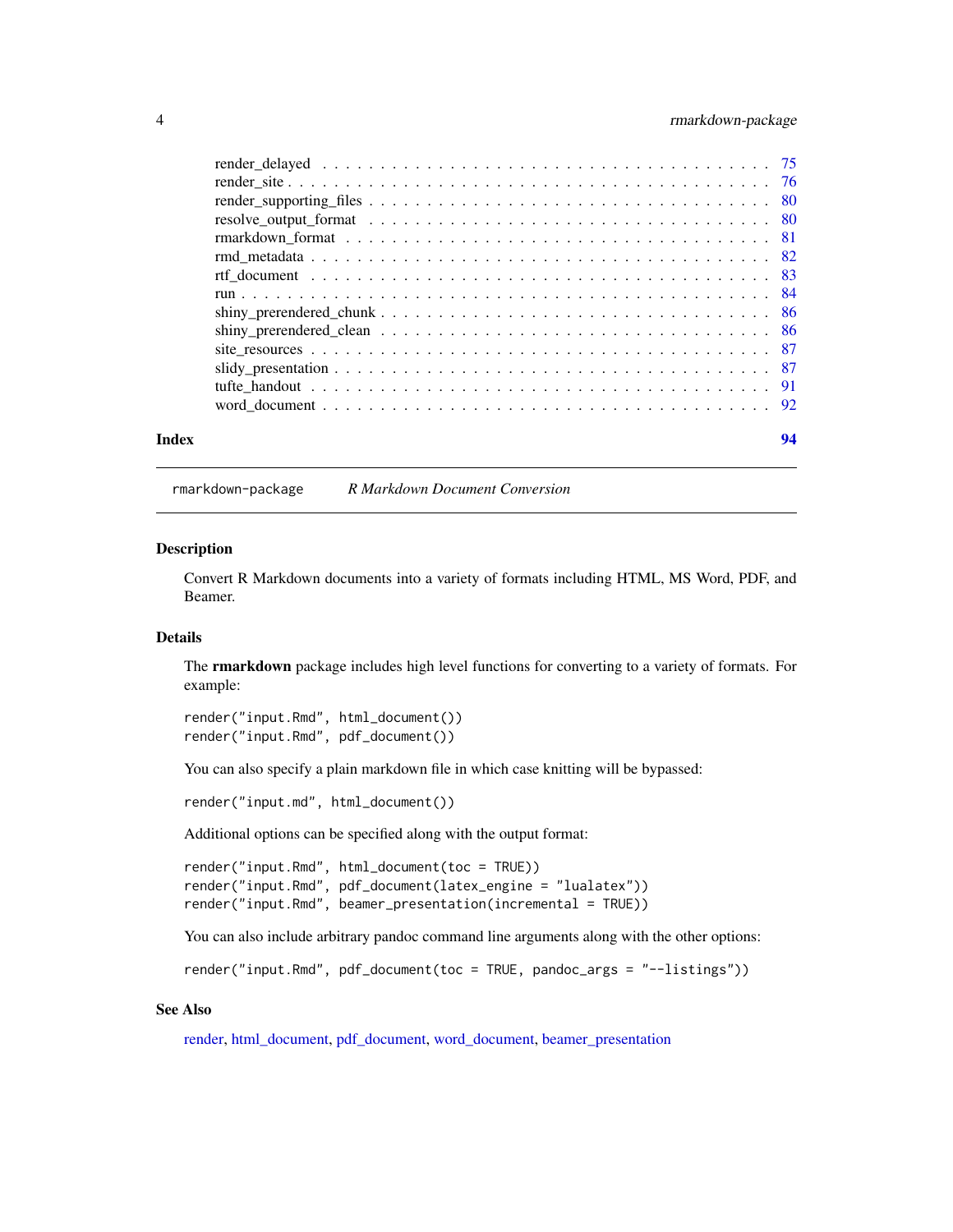<span id="page-4-0"></span>all\_output\_formats *Determine all output formats for an R Markdown document*

# Description

Read the YAML metadata (and any common output YAML file) for the document and return the output formats that will be generated by a call to [render](#page-71-1).

# Usage

all\_output\_formats(input, output\_yaml = NULL)

# Arguments

| input       | Input file (Rmd or plain markdown)                                                                                                                                                                                                                |
|-------------|---------------------------------------------------------------------------------------------------------------------------------------------------------------------------------------------------------------------------------------------------|
| output_vaml | Paths to YAML files specifying output formats and their configurations. The first<br>existing one is used. If none are found, then the function searches YAML files<br>specified to the output_yaml top-level parameter in the YAML front matter, |
|             | _output.yml or _output.yaml, and then uses the first existing one.                                                                                                                                                                                |

# Details

This function is useful for front-end tools that require additional knowledge of the output to be produced by [render](#page-71-1) (e.g. to customize the preview experience).

#### Value

A character vector with the names of all output formats.

available\_templates *List available R Markdown template in a package*

# Description

List the available template by name that can be used with  $\text{draff}()$  to create a new document for R Markdown from a package.

#### Usage

```
available_templates(package = "rmarkdown", full_path = FALSE)
```
# Arguments

| package   | Package to list template from. Default to <b>rmarkdown</b>  |
|-----------|-------------------------------------------------------------|
| full_path | Set to TRUE to get the full path to the available templates |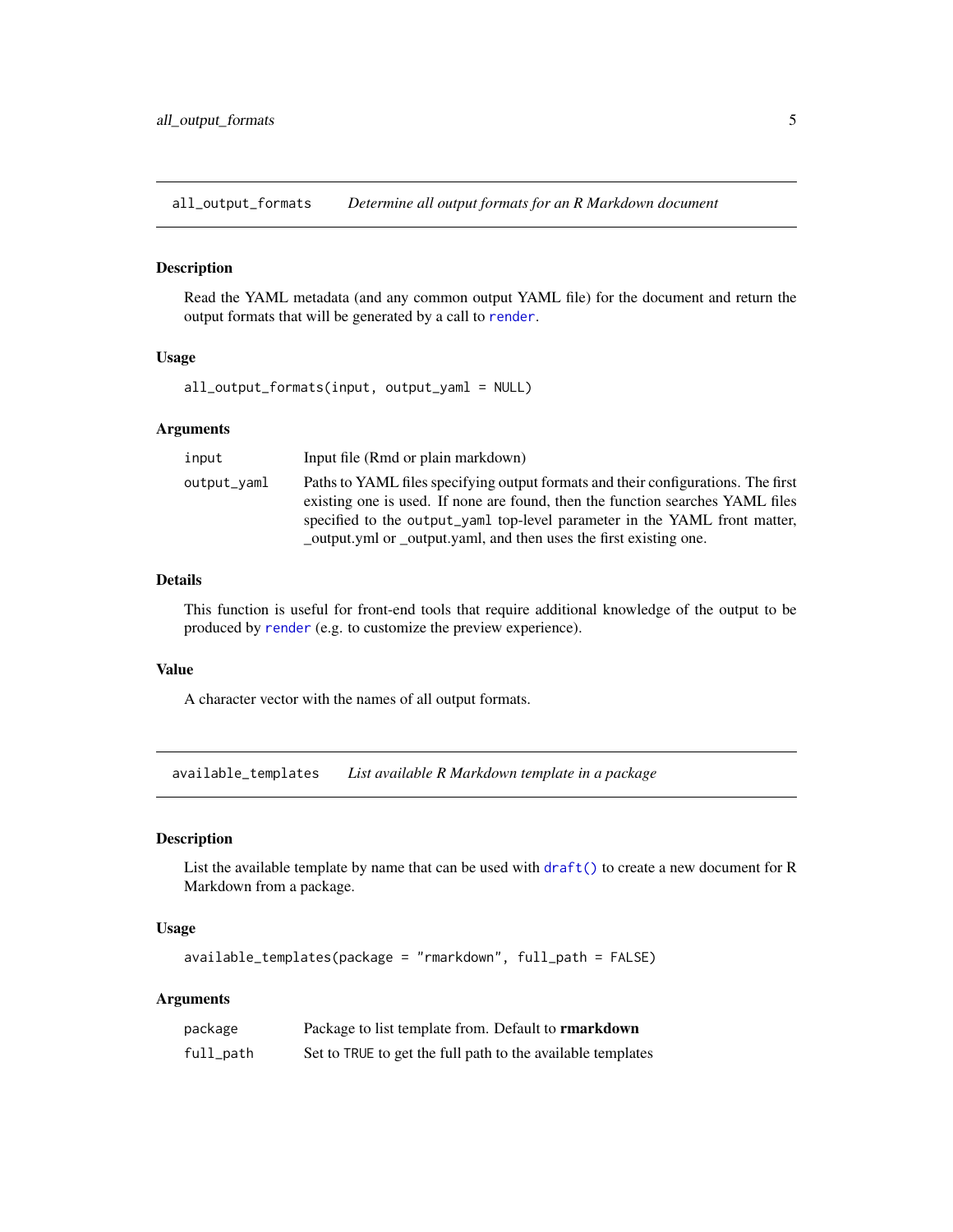#### <span id="page-5-0"></span>Value

A character vector of templates name to use within [draft\(\)](#page-13-1). If full\_path = TRUE, it returns the full path to the templates.

# Examples

```
# List rmarkdown templates & create a draft
available_templates()
```

```
# List rticles templates
available_templates("rticles")
```
<span id="page-5-1"></span>beamer\_presentation *Convert to a Beamer presentation*

#### Description

Format for converting from R Markdown to a Beamer presentation.

#### Usage

```
beamer_presentation(
  toc = FALSE,slide_level = NULL,
  number_sections = FALSE,
  incremental = FALSE,fig_width = 10,
  fig_height = 7,
  fig_crop = "auto",
  fig_caption = TRUE,
  dev = "pdf",df_print = "default",
  theme = "default",
  colortheme = "default",
  fonttheme = "default",
  highlight = "default",
  template = "default",
  keep_tex = FALSE,
  keep\_md = FALSE,latex_engine = "pdflatex",
  citation_package = c("default", "natbib", "biblatex"),
  self_contained = TRUE,
  includes = NULL,
  md_extensions = NULL,
  pandoc_args = NULL
)
```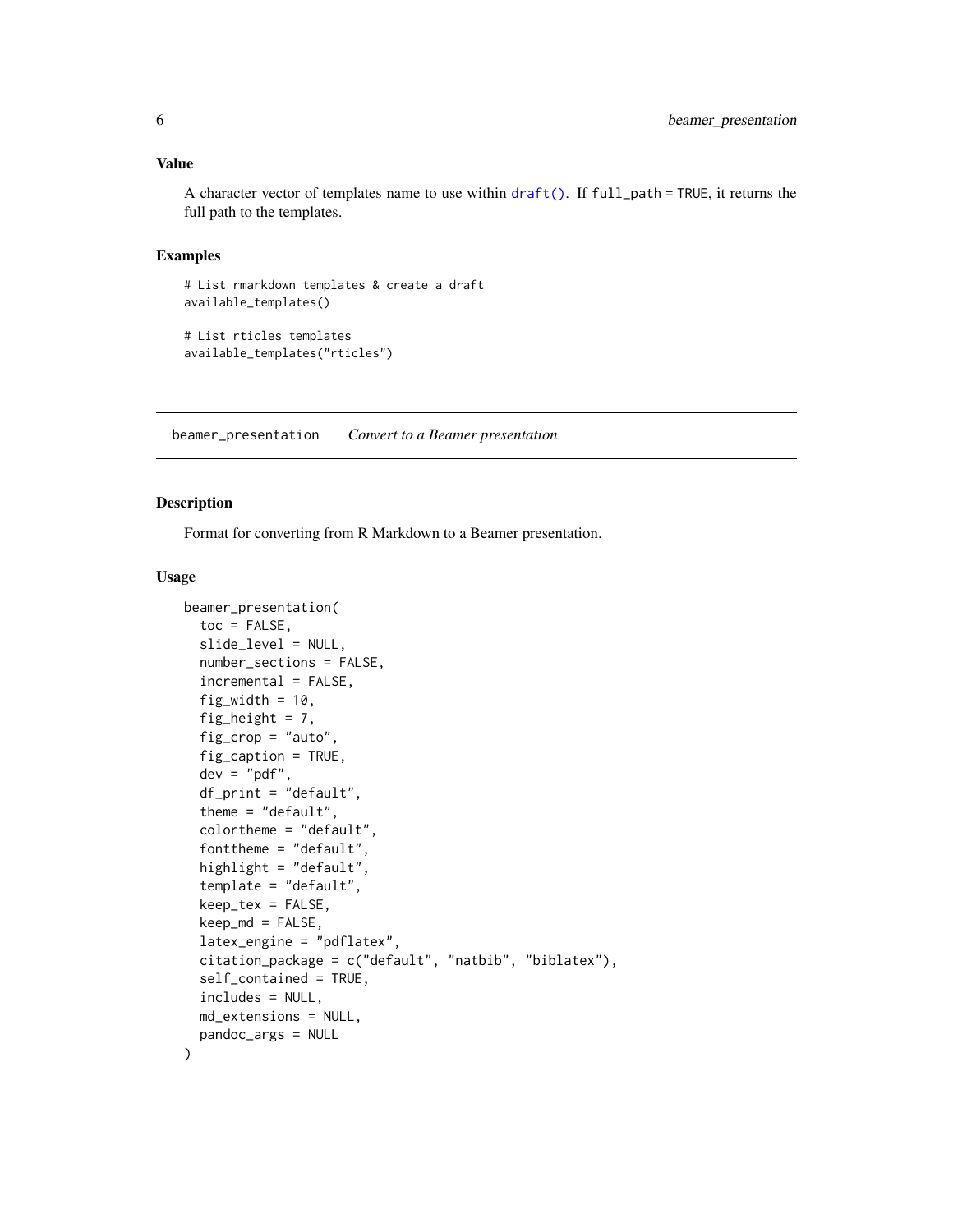# Arguments

| toc             | TRUE to include a table of contents in the output (only level 1 headers will be<br>included in the table of contents).                                                                                                                                                                                                                                                                                                                                                                                                                                                                                                                                                                                                                                                      |
|-----------------|-----------------------------------------------------------------------------------------------------------------------------------------------------------------------------------------------------------------------------------------------------------------------------------------------------------------------------------------------------------------------------------------------------------------------------------------------------------------------------------------------------------------------------------------------------------------------------------------------------------------------------------------------------------------------------------------------------------------------------------------------------------------------------|
| slide_level     | The heading level which defines individual slides. By default this is the highest<br>header level in the hierarchy that is followed immediately by content, and not<br>another header, somewhere in the document. This default can be overridden by<br>specifying an explicit slide_level.                                                                                                                                                                                                                                                                                                                                                                                                                                                                                  |
| number_sections |                                                                                                                                                                                                                                                                                                                                                                                                                                                                                                                                                                                                                                                                                                                                                                             |
|                 | TRUE to number section headings                                                                                                                                                                                                                                                                                                                                                                                                                                                                                                                                                                                                                                                                                                                                             |
| incremental     | TRUE to render slide bullets incrementally. Note that if you want to reverse the<br>default incremental behavior for an individual bullet you can precede it with >.<br>For example: > - Bullet Text. See more in Pandoc's Manual                                                                                                                                                                                                                                                                                                                                                                                                                                                                                                                                           |
| fig_width       | Default width (in inches) for figures                                                                                                                                                                                                                                                                                                                                                                                                                                                                                                                                                                                                                                                                                                                                       |
| fig_height      | Default height (in inches) for figures                                                                                                                                                                                                                                                                                                                                                                                                                                                                                                                                                                                                                                                                                                                                      |
| fig_crop        | Whether to crop PDF figures with the command pdf crop. This requires the<br>tools pdfcrop and ghostscript to be installed. By default, fig_crop = TRUE<br>if these two tools are available.                                                                                                                                                                                                                                                                                                                                                                                                                                                                                                                                                                                 |
| fig_caption     | TRUE to render figures with captions                                                                                                                                                                                                                                                                                                                                                                                                                                                                                                                                                                                                                                                                                                                                        |
| dev             | Graphics device to use for figure output (defaults to pdf)                                                                                                                                                                                                                                                                                                                                                                                                                                                                                                                                                                                                                                                                                                                  |
| df_print        | Method to be used for printing data frames. Valid values include "default",<br>"kable", "tibble", and "paged". The "default" method uses a corresponding S3<br>method of print, typically print.data.frame. The "kable" method uses the<br>knitr::kable function. The "tibble" method uses the tibble package to print<br>a summary of the data frame. The "paged" method creates a paginated HTML<br>table (note that this method is only valid for formats that produce HTML). In<br>addition to the named methods you can also pass an arbitrary function to be<br>used for printing data frames. You can disable the df_print behavior entirely<br>by setting the option rmarkdown.df_print to FALSE. See Data frame printing<br>section in bookdown book for examples. |
| theme           | Beamer theme (e.g. "AnnArbor").                                                                                                                                                                                                                                                                                                                                                                                                                                                                                                                                                                                                                                                                                                                                             |
| colortheme      | Beamer color theme (e.g. "dolphin").                                                                                                                                                                                                                                                                                                                                                                                                                                                                                                                                                                                                                                                                                                                                        |
| fonttheme       | Beamer font theme (e.g. "structurebold").                                                                                                                                                                                                                                                                                                                                                                                                                                                                                                                                                                                                                                                                                                                                   |
| highlight       | Syntax highlighting style passed to Pandoc.<br>Supported built-in styles include "default", "tango", "pygments", "kate", "monochrome",<br>"espresso", "zenburn", "haddock", and "breezedark".                                                                                                                                                                                                                                                                                                                                                                                                                                                                                                                                                                               |
|                 | Two custom styles are also included, "arrow", an accessible color scheme, and<br>"rstudio", which mimics the default IDE theme. Alternatively, supply a path to<br>a '. theme' file to use a custom Pandoc style. Note that custom theme requires<br>Pandoc 2.0+.                                                                                                                                                                                                                                                                                                                                                                                                                                                                                                           |
|                 | Pass NULL to prevent syntax highlighting.                                                                                                                                                                                                                                                                                                                                                                                                                                                                                                                                                                                                                                                                                                                                   |
| template        | Pandoc template to use for rendering. Pass "default" to use the rmarkdown pack-<br>age default template; pass NULL to use pandoc's built-in template; pass a path to<br>use a custom template that you've created. See the documentation on pandoc<br>online documentation for details on creating custom templates.                                                                                                                                                                                                                                                                                                                                                                                                                                                        |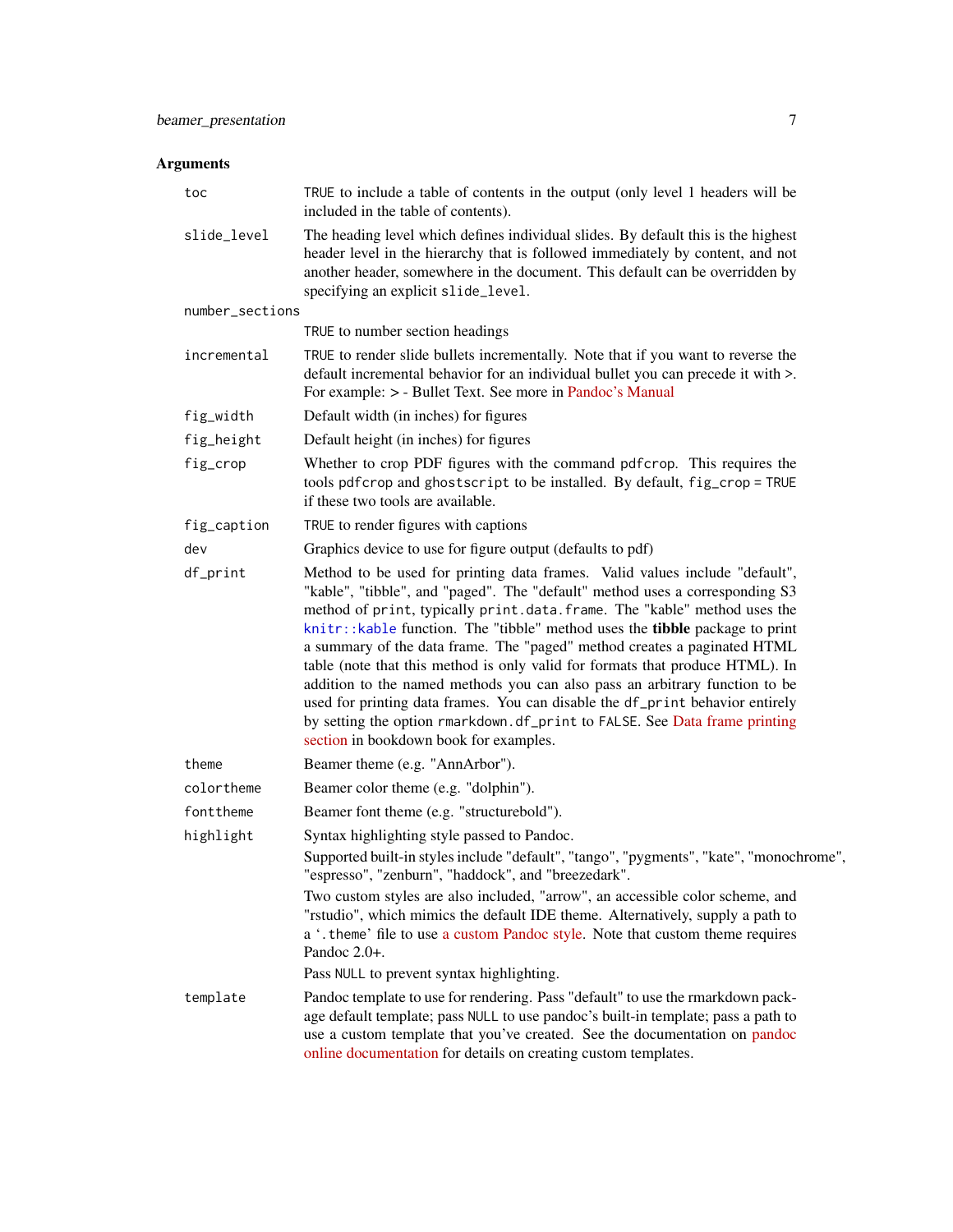| keep_tex         | Keep the intermediate tex file used in the conversion to PDF                                                                                                                                     |
|------------------|--------------------------------------------------------------------------------------------------------------------------------------------------------------------------------------------------|
| keep_md          | Keep the markdown file generated by knitting.                                                                                                                                                    |
| latex_engine     | LaTeX engine for producing PDF output. Options are "pdflatex", "lualatex",<br>"xelatex" and "tectonic".                                                                                          |
| citation_package |                                                                                                                                                                                                  |
|                  | The LaTeX package to process citations, natbib or biblatex. Use default if<br>neither package is to be used, which means citations will be processed via the<br>command pandoc-citeproc.         |
|                  | self_contained Whether to generate a full LaTeX document (TRUE) or just the body of a La-<br>TeX document (FALSE). Note the LaTeX document is an intermediate file unless<br>$keep\_tex = TRUE.$ |
| includes         | Named list of additional content to include within the document (typically cre-<br>ated using the includes function).                                                                            |
| md_extensions    | Markdown extensions to be added or removed from the default definition of R<br>Markdown. See the rmarkdown format for additional details.                                                        |
| pandoc_args      | Additional command line options to pass to pandoc                                                                                                                                                |

# Details

See the [online documentation](https://bookdown.org/yihui/rmarkdown/beamer-presentation.html) for additional details on using the beamer\_presentation format.

Creating Beamer output from R Markdown requires that LaTeX be installed.

R Markdown documents can have optional metadata that is used to generate a document header that includes the title, author, and date. For more details see the documentation on R Markdown [metadata.](#page-81-1)

R Markdown documents also support citations. You can find more information on the markdown syntax for citations in the [Bibliographies and Citations](https://pandoc.org/MANUAL.html#citations) article in the online documentation.

# Value

R Markdown output format to pass to [render\(\)](#page-71-1)

# Examples

```
## Not run:
library(rmarkdown)
# simple invocation
```

```
render("pres.Rmd", beamer_presentation())
```

```
# specify an option for incremental rendering
render("pres.Rmd", beamer_presentation(incremental = TRUE))
```
## End(Not run)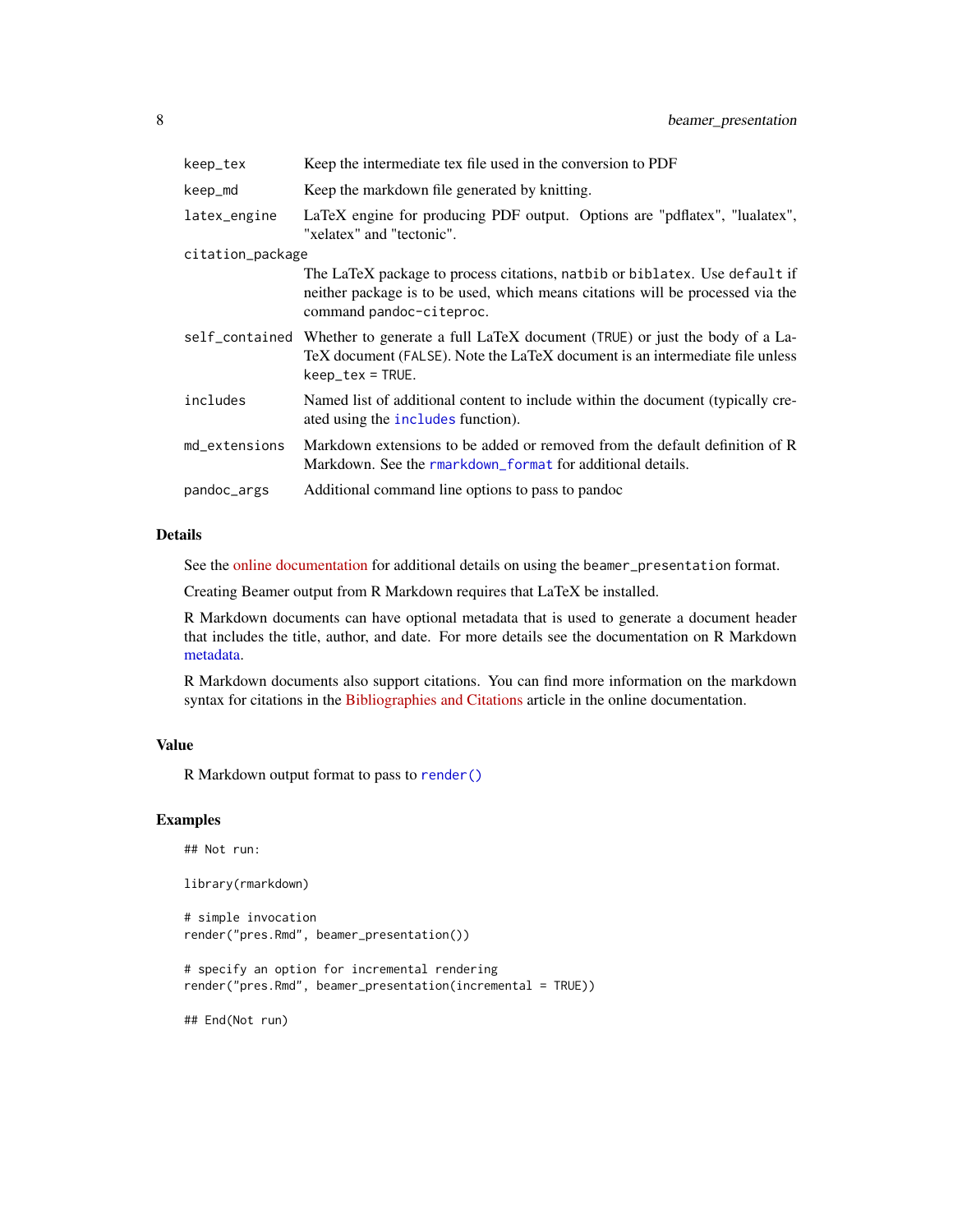<span id="page-8-0"></span>compile\_notebook *Compiling R scripts to a notebook*

#### Description

R Markdown can also compile R scripts to a notebook which includes commentary, source code, and script output. Notebooks can be compiled to any output format including HTML, PDF, and MS Word.

#### **Overview**

To compile a notebook from an R script you simply pass the script to [render](#page-71-1). For example:

```
rmarkdown::render("analysis.R")
rmarkdown::render("analysis.R", "pdf_document")
```
The first call to [render](#page-71-1) creates an HTML document, whereas the second creates a PDF document.

By default the name of the script, username, and current date and time are included in the header of the generated notebook. You can override this default behavior by including explicit metadata in a specially formatted R comment:

```
#' ---
#' title: "Crop Analysis Q3 2013"
#' author: "John Smith"
#' date: "May 3rd, 2014"
#' ---
```
#### Including Markdown

Note that the R comment used above to add a title, author, and date includes a single-quote as a special prefix character. This is a roxygen2 style comment, and it's actually possible to include many such comments in an R script, all of which will be converted to markdown content within the generated notebook. For example:

#' A script comment that includes \*\*markdown\*\* formatting.

Rather than displaying as an R comment in the compiled notebook any **roxygen2** style comment will be treated as markdown and rendered accordingly.

#### knitr Spin

Including markdown within R comments is possible because [render](#page-71-1) calls the [knitr spin](#page-0-0) function to convert the R script to an Rmd file. The spin function also enables you to add knitr chunk options with another special comment prefix (#+).

Here's an example of a script that uses the various features of spin:

<https://github.com/yihui/knitr/blob/master/inst/examples/knitr-spin.R>

For more details on knitr:: spin see the following documentation:

<https://yihui.org/knitr/demo/stitch/>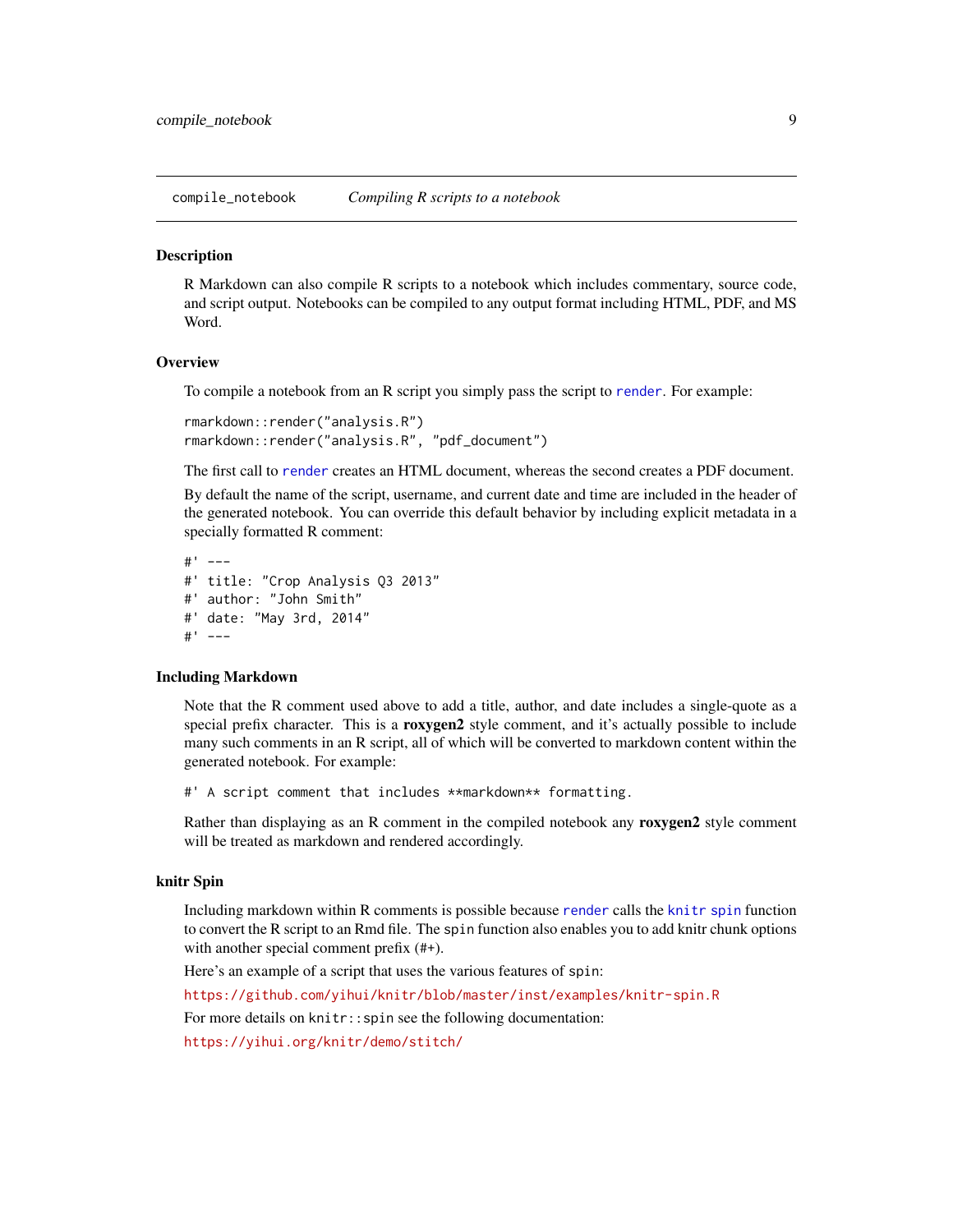#### <span id="page-9-0"></span>Description

Format for converting from R Markdown to PDF using [ConTeXt.](https://wiki.contextgarden.net/Main_Page)

# Usage

```
context_document(
  toc = FALSE,toc\_depth = 2,
  number_sections = FALSE,
  fig_width = 6.5,
  fig_height = 4.5,
  fig_crop = "auto",
  fig_caption = TRUE,
  dev = "pdf",
  df_print = "default",
  template = NULL,
  keep_tex = FALSE,
  keep\_md = FALSE,citation_package = c("default", "natbib", "biblatex"),
  includes = NULL,
 md_extensions = NULL,
 output_extensions = NULL,
  pandoc_args = NULL,
  context_path = NULL,
 context_args = NULL,
 ext = c(".pdf", ".tex")\lambda
```
# Arguments

| toc             | TRUE to include a table of contents in the output                                                                                                                                           |
|-----------------|---------------------------------------------------------------------------------------------------------------------------------------------------------------------------------------------|
| toc_depth       | Depth of headers to include in table of contents                                                                                                                                            |
| number_sections |                                                                                                                                                                                             |
|                 | TRUE to number section headings                                                                                                                                                             |
| fig_width       | Default width (in inches) for figures                                                                                                                                                       |
| fig_height      | Default height (in inches) for figures                                                                                                                                                      |
| fig_crop        | Whether to crop PDF figures with the command pdf crop. This requires the<br>tools pdfcrop and ghostscript to be installed. By default, fig_crop = TRUE<br>if these two tools are available. |
| fig_caption     | TRUE to render figures with captions                                                                                                                                                        |
| dev             | Graphics device to use for figure output (defaults to pdf)                                                                                                                                  |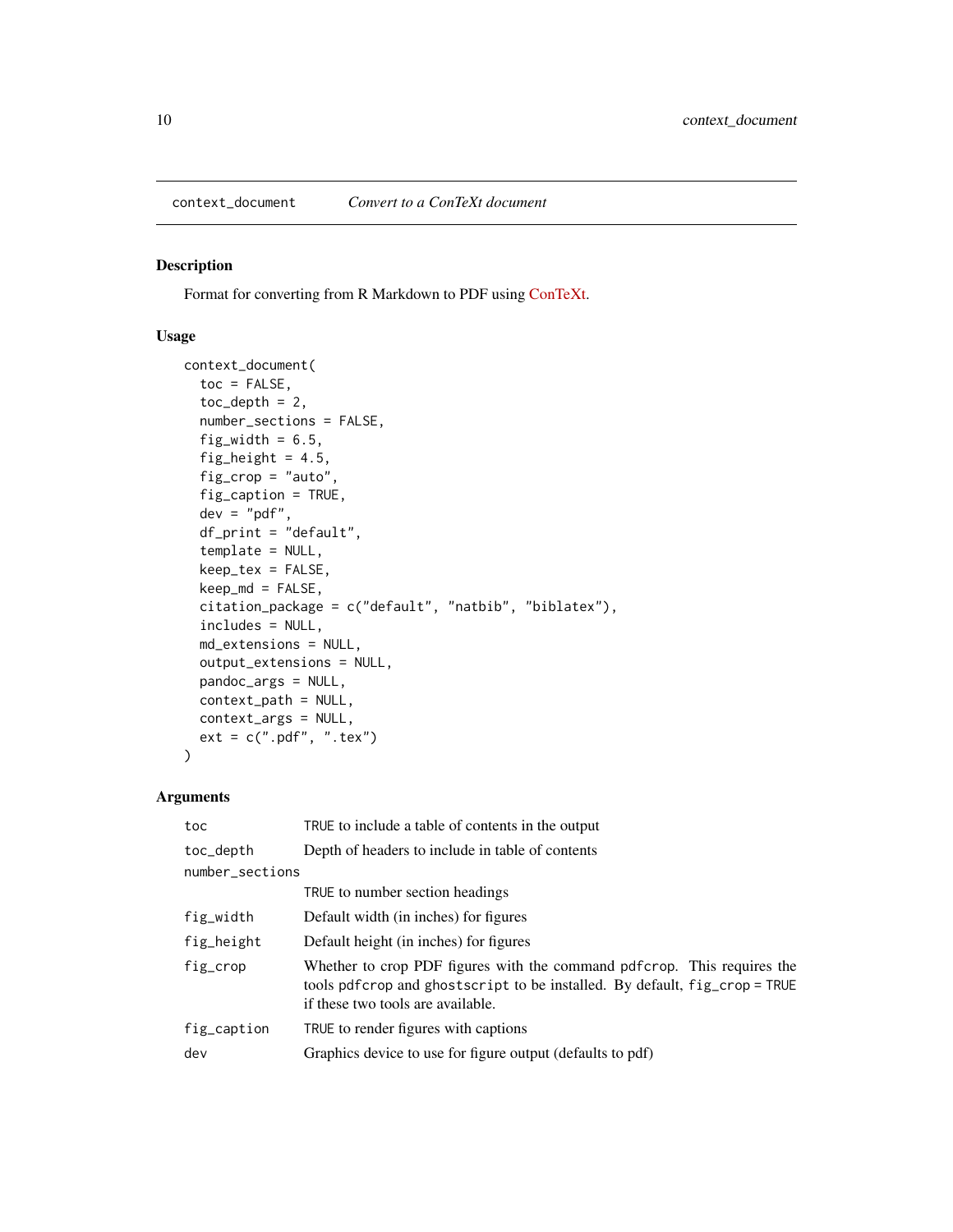| df_print          | Method to be used for printing data frames. Valid values include "default",<br>"kable", "tibble", and "paged". The "default" method uses a corresponding S3<br>method of print, typically print.data.frame. The "kable" method uses the<br>knitr:: kable function. The "tibble" method uses the <b>tibble</b> package to print<br>a summary of the data frame. The "paged" method creates a paginated HTML<br>table (note that this method is only valid for formats that produce HTML). In<br>addition to the named methods you can also pass an arbitrary function to be<br>used for printing data frames. You can disable the df_print behavior entirely<br>by setting the option rmarkdown.df_print to FALSE. See Data frame printing<br>section in bookdown book for examples. |
|-------------------|-------------------------------------------------------------------------------------------------------------------------------------------------------------------------------------------------------------------------------------------------------------------------------------------------------------------------------------------------------------------------------------------------------------------------------------------------------------------------------------------------------------------------------------------------------------------------------------------------------------------------------------------------------------------------------------------------------------------------------------------------------------------------------------|
| template          | Pandoc template to use for rendering. Pass "default" to use the rmarkdown pack-<br>age default template; pass NULL to use pandoc's built-in template; pass a path to<br>use a custom template that you've created. See the documentation on pandoc<br>online documentation for details on creating custom templates.                                                                                                                                                                                                                                                                                                                                                                                                                                                                |
| keep_tex          | Keep the intermediate tex file used in the conversion to PDF                                                                                                                                                                                                                                                                                                                                                                                                                                                                                                                                                                                                                                                                                                                        |
| keep_md           | Keep the markdown file generated by knitting.                                                                                                                                                                                                                                                                                                                                                                                                                                                                                                                                                                                                                                                                                                                                       |
| citation_package  |                                                                                                                                                                                                                                                                                                                                                                                                                                                                                                                                                                                                                                                                                                                                                                                     |
|                   | The LaTeX package to process citations, natbib or biblatex. Use default if<br>neither package is to be used, which means citations will be processed via the<br>command pandoc-citeproc.                                                                                                                                                                                                                                                                                                                                                                                                                                                                                                                                                                                            |
| includes          | Named list of additional content to include within the document (typically cre-<br>ated using the includes function).                                                                                                                                                                                                                                                                                                                                                                                                                                                                                                                                                                                                                                                               |
| md_extensions     | Markdown extensions to be added or removed from the default definition of R<br>Markdown. See the rmarkdown_format for additional details.                                                                                                                                                                                                                                                                                                                                                                                                                                                                                                                                                                                                                                           |
| output_extensions |                                                                                                                                                                                                                                                                                                                                                                                                                                                                                                                                                                                                                                                                                                                                                                                     |
|                   | Pandoc extensions to be added or removed from the output format, e.g., "-smart"<br>means the output format will be latex-smart.                                                                                                                                                                                                                                                                                                                                                                                                                                                                                                                                                                                                                                                     |
| pandoc_args       | Additional command line options to pass to pandoc                                                                                                                                                                                                                                                                                                                                                                                                                                                                                                                                                                                                                                                                                                                                   |
| context_path      | Path of the ConTeXt executable. If not provided, ConTeXt has to be available<br>from the PATH environment variable.                                                                                                                                                                                                                                                                                                                                                                                                                                                                                                                                                                                                                                                                 |
| context_args      | Command line arguments passed to ConTeXt.                                                                                                                                                                                                                                                                                                                                                                                                                                                                                                                                                                                                                                                                                                                                           |
| ext               | Format of the output document (defaults to ".pdf").                                                                                                                                                                                                                                                                                                                                                                                                                                                                                                                                                                                                                                                                                                                                 |

# Details

ConTeXt needs to be installed. To install the most recent version, see [https://wiki.contextgarde](https://wiki.contextgarden.net/Installation)n. [net/Installation](https://wiki.contextgarden.net/Installation). A less recent version is also available in TeX Live, you can install it with tinytex::tlmgr\_install("context").

R Markdown documents can have optional metadata that is used to generate a document header that includes the title, author, and date. For more details see the documentation on R Markdown [metadata.](#page-81-1)

R Markdown documents also support citations. You can find more information on the markdown syntax for citations in the [Bibliographies and Citations](https://pandoc.org/MANUAL.html#citations) article in the online documentation.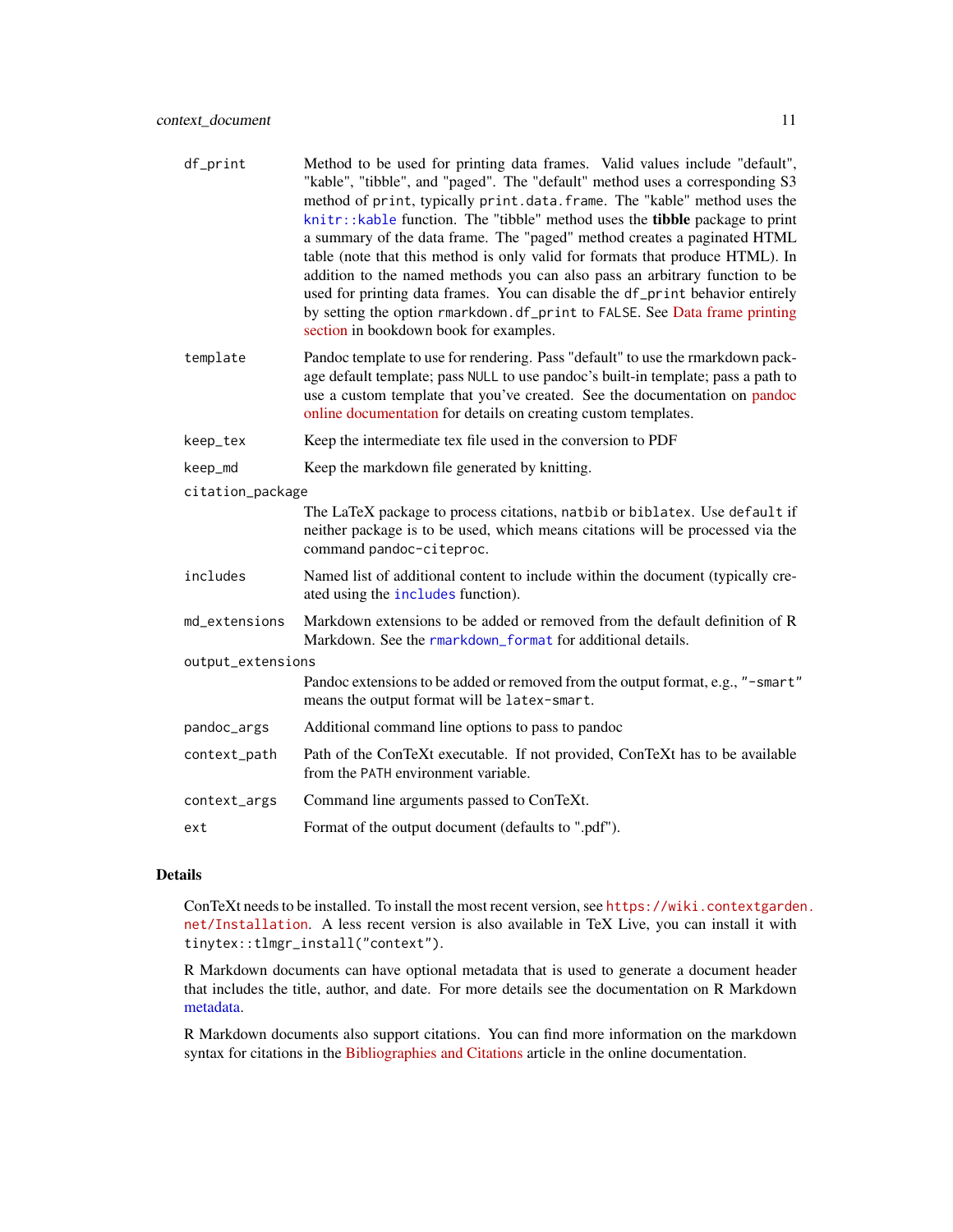#### Value

R Markdown output format to pass to [render](#page-71-1).

# Examples

```
## Not run:
library(rmarkdown)
# simple invocation
render("input.Rmd", context_document())
```

```
## End(Not run)
```
convert\_ipynb *Convert a Jupyter/IPython notebook to an R Markdown document*

#### Description

Read a Jupyter/IPython notebook file ('.ipynb') via jsonlite::fromJSON(), convert its code cells to R Markdown code chunks, preserve Markdown cells, and write out the results to an Rmd file.

#### Usage

```
convert_ipynb(input, output = xfun::with_ext(input, "Rmd"))
```
#### Arguments

| input  | Path to the input '. ipynb' file. |
|--------|-----------------------------------|
| output | The output file path.             |

# Details

This simple converter may have some rough edges, depending on how many IPython-specific features are used in a notebook. For example, line magics are not automatically converted (warnings will be issued if line magics are detected), but you may consider using or writing R functions to replace them in R Markdown (e.g., the %load magic may be replaced by reticulate::source\_python()). Cell magics will be converted to code chunks with the (knitr) language engine names being the magic names. For example, the cell magic  $\frac{8}{3}$  is converted to ``{js} in R Markdown. This does not always work because not all IPython cell magics have their counterparts in **knitr**'s language engines, but common cell magics like %%bash, %%sh, %%js, %%perl, %%python, and %%ruby should work.

#### Value

The output file path (invisibly).

<span id="page-11-0"></span>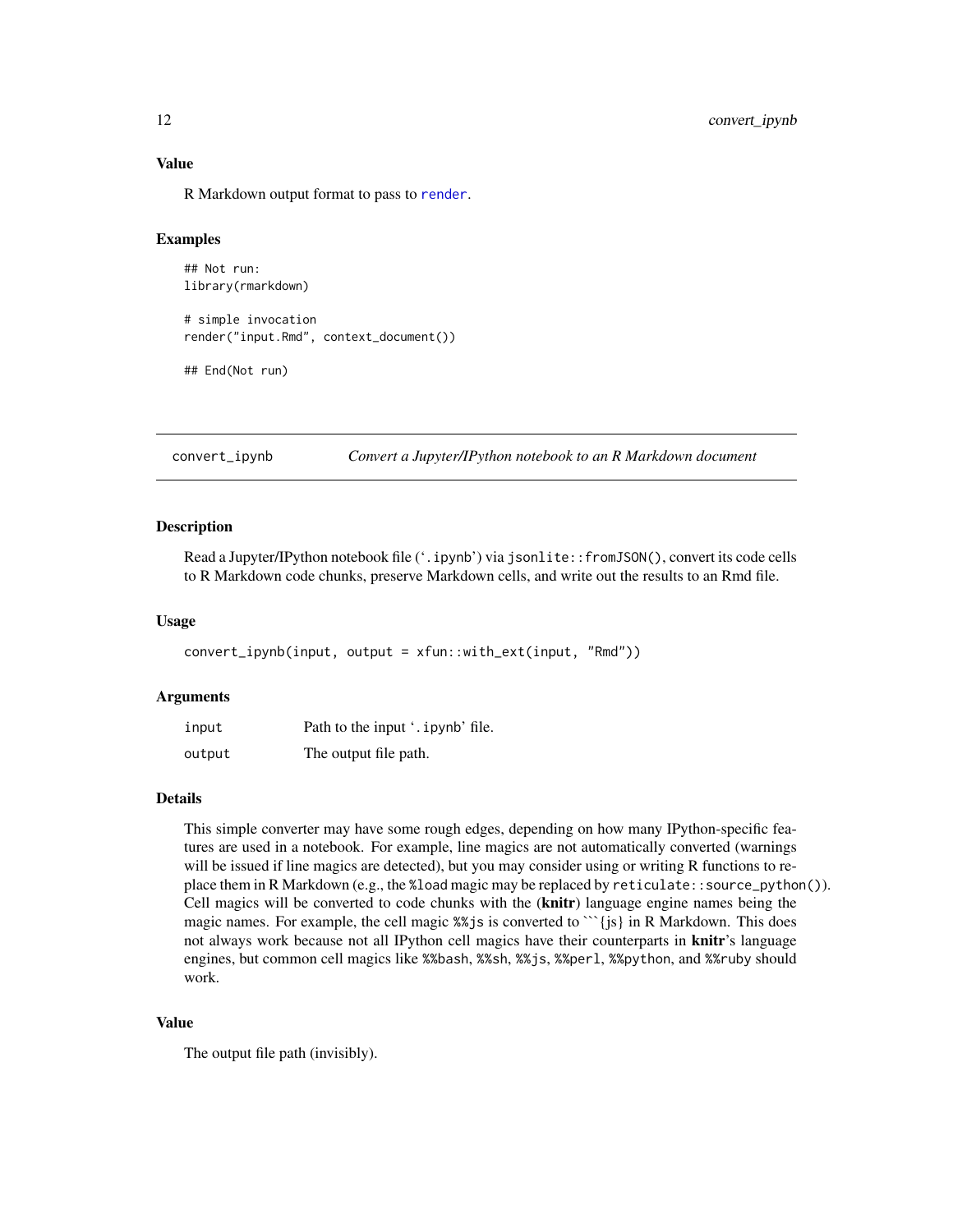# <span id="page-12-0"></span>default\_output\_format 13

#### Examples

```
# this is not a real ipynb file, but illustrates what convert_ipynb() does
nb_data <- list(
  cells = list(
   list(cell_type = 'markdown', source = 'Hi **Markdown**!'),
   list(cell_type = 'code', source = 'print("Hi R Markdown!")')
  ),
  metadata = list(kernelspec = list(language = 'python')
  )
)
nb_file = tempfile(fileext = '.ipynb')
jsonlite::write_json(nb_data, nb_file, auto_unbox = TRUE, pretty = TRUE)
xfun::file_string(nb_file) # show file content
# convert to R Markdown
nb_rmd = rmarkdown:::convert_ipynb(nb_file)
xfun::file_string(nb_rmd)
```
default\_output\_format *Determine the default output format for an R Markdown document*

# Description

Read the YAML metadata (and any common output YAML file) for the document and return the output format that will be generated by a call to [render](#page-71-1).

#### Usage

```
default_output_format(input, output_yaml = NULL)
```
#### Arguments

| input       | Input file (Rmd or plain markdown)                                                |
|-------------|-----------------------------------------------------------------------------------|
| output_vaml | Paths to YAML files specifying output formats and their configurations. The first |
|             | existing one is used. If none are found, then the function searches YAML files    |
|             | specified to the output_yaml top-level parameter in the YAML front matter,        |
|             | output.yml or _output.yaml, and then uses the first existing one.                 |

#### Details

This function is useful for front-end tools that require additional knowledge of the output to be produced by [render](#page-71-1) (e.g. to customize the preview experience).

# Value

A named list with a name value containing the format name and an options value that is a list containing all the options for the format and their values. An option's default value will be returned if the option isn't set explicitly in the document.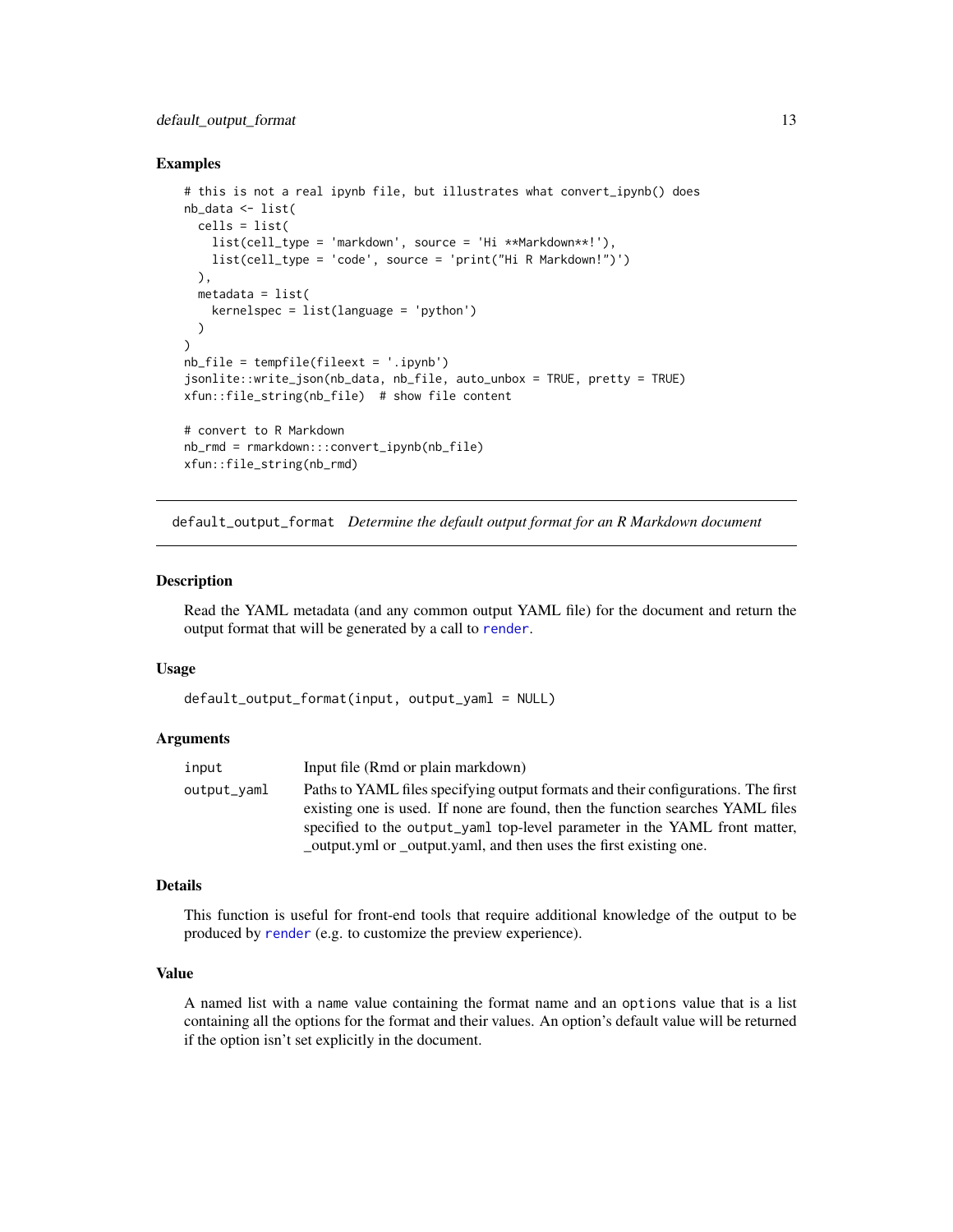<span id="page-13-1"></span><span id="page-13-0"></span>

# Description

Create (and optionally edit) a draft of an R Markdown document based on a template.

#### Usage

```
draft(file, template, package = NULL, create_dir = "default", edit = TRUE)
```
#### Arguments

| file       | File name for the draft                                                                                                                                                                           |
|------------|---------------------------------------------------------------------------------------------------------------------------------------------------------------------------------------------------|
| template   | Template to use as the basis for the draft. This is either the full path to a template<br>directory or the name of a template directory within the rmarkdown/templates<br>directory of a package. |
| package    | (Optional) Name of package where the template is located.                                                                                                                                         |
| create_dir | TRUE to create a new directory for the document (the "default" setting leaves this<br>behavior up to the creator of the template).                                                                |
| edit       | TRUE to edit the template immediately                                                                                                                                                             |

# Details

The draft function creates new R Markdown documents based on templates that are either located on the filesystem or within an R package. The template and its supporting files will be copied to the location specified by file.

#### Value

The file name of the new document (invisibly).

#### Note

An R Markdown template consists of a directory that contains a description of the template, a skeleton Rmd file used as the basis for new documents, and optionally additional supporting files that are provided along with the skeleton (e.g. a logo graphic).

If the template directory is contained within a package then it should be located at inst/rmarkdown/templates. For example, a package named **pubtools** that wanted to provide a template named quarterly\_report would need to provide the following files within the pubtools/inst/rmarkdown/templates directory:

quarterly\_report/template.yaml quarterly\_report/skeleton/skeleton.Rmd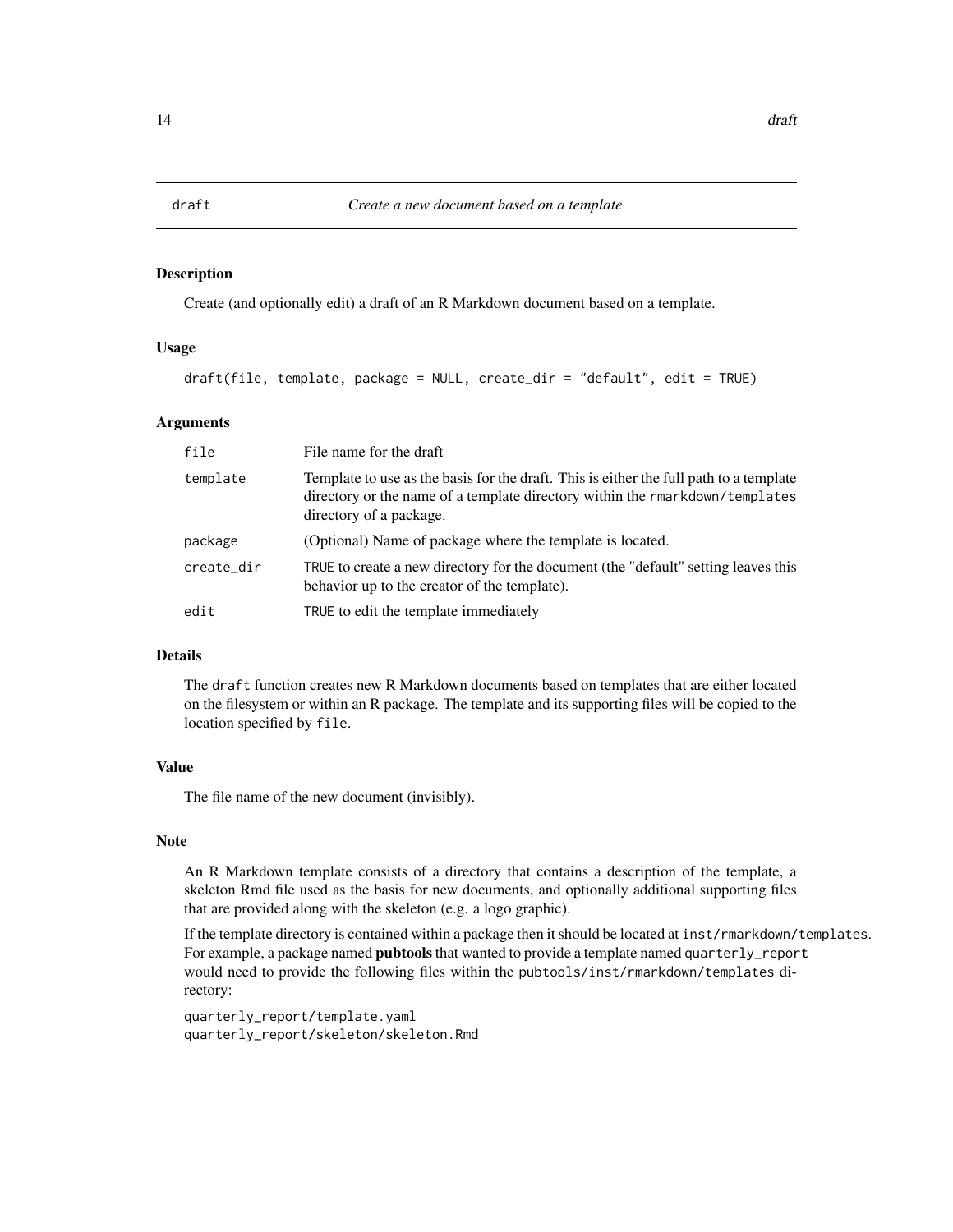<span id="page-14-0"></span>The template.yaml file should include a name field. If you want to ensure that a new directory is always created for a given template, then you can add the create\_dir field to the template.yaml file. For example:

create\_dir: true

The skeleton/skeleton.Rmd file should include the initial contents you want for files created from this template. Additional files can be added to the skeleton directory, for example: skeleton/logo.png

These files will automatically be copied to the directory containing the new R Markdown draft.

#### Examples

```
## Not run:
rmarkdown::draft("Q4Report.Rmd",
                 template="/opt/rmd/templates/quarterly_report")
rmarkdown::draft("Q4Report.Rmd",
                 template="quarterly_report", package="pubtools")
```
## End(Not run)

```
find_external_resources
```
*Find External Resource References*

#### **Description**

Given an R Markdown document or HTML file, attempt to determine the set of additional files needed in order to render and display the document.

#### Usage

```
find_external_resources(input_file, encoding = "UTF-8")
```
### Arguments

| input_file | path to the R Markdown document or HTML file to process |
|------------|---------------------------------------------------------|
| encoding   | Ignored. The encoding is always assumed to be UTF-8.    |

# **Details**

This routine applies heuristics in order to scan a document for possible resource references.

In R Markdown documents, it looks for references to files implicitly referenced in Markdown (e.g. ![alt](img.png)), in the document's YAML header, in raw HTML chunks, and as quoted strings in R code chunks (e.g. read.csv("data.csv")).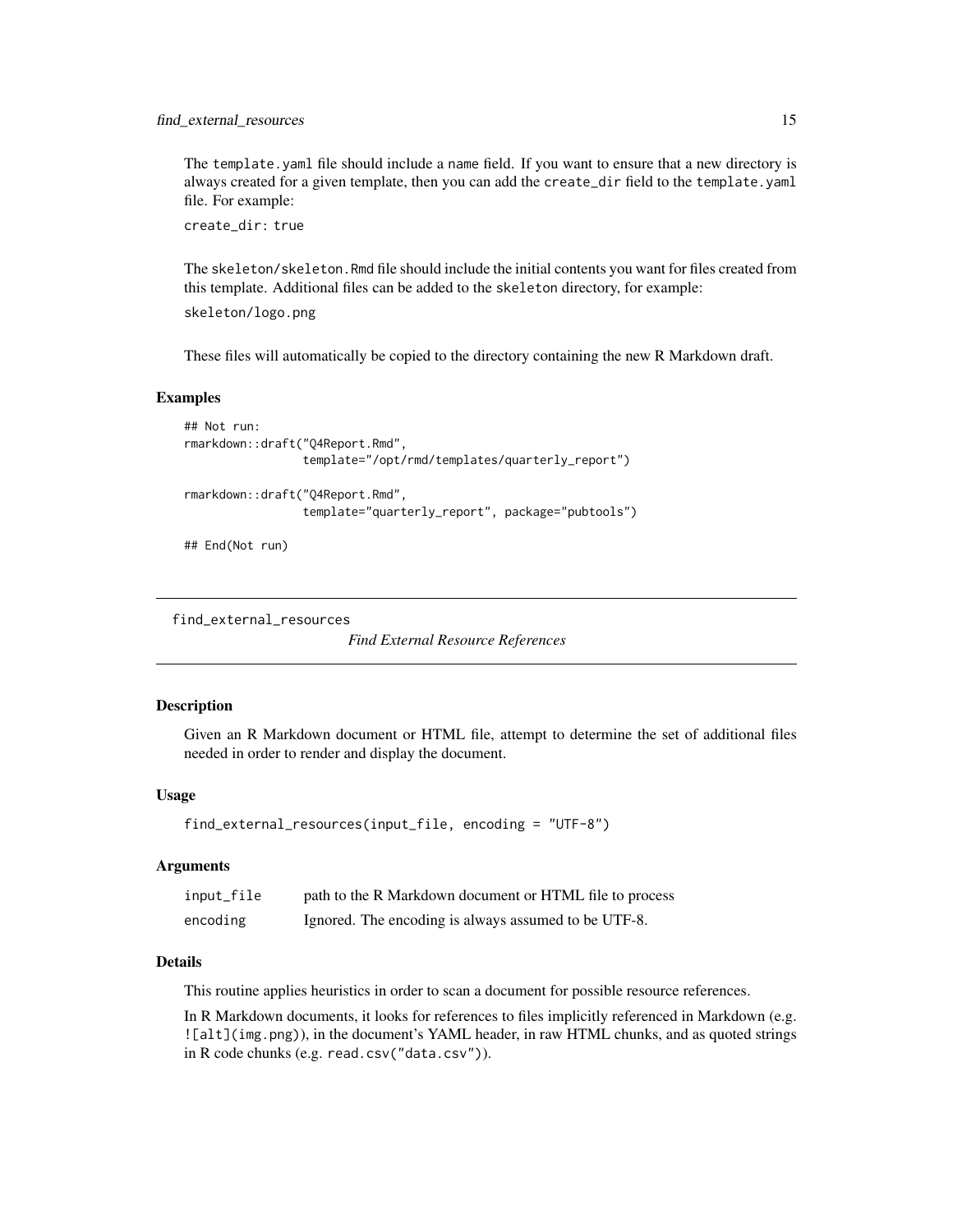<span id="page-15-0"></span>Resources specified explicitly in the YAML header for R Markdown documents are also returned. To specify resources in YAML, use the resource\_files key:

```
---
title: My Document
author: My Name
resource_files:
  - data/mydata.csv
  - images/figure.png
---
```
Each item in the resource\_files list can refer to:

- 1. A single file, such as images/figure.png, or
- 2. A directory, such as resources/data, in which case all of the directory's content will be recursively included, or
- 3. A wildcard pattern, such as data/\*.csv, in which case all of the files matching the pattern will be included. No recursion is done in this case.

In HTML files (and raw HTML chunks in R Markdown documents), this routine searches for resources specified in common tag attributes, such as  $\langle \text{img src}^{-1} \dots \rangle$ ,  $\langle \text{link href}^{-1} \dots \rangle$ , etc.

In all cases, only resources that exist on disk and are contained in the document's directory (or a child thereof) are returned.

#### Value

A data frame with the following columns:

path The relative path from the document to the resource

explicit Whether the resource was specified explicitly (TRUE) or discovered implicitly (FALSE)

web Whether the resource is needed to display a Web page rendered from the document

find\_pandoc *Find the* pandoc *executable*

#### **Description**

Searches for the pandoc executable in a few places and use the highest version found, unless a specific version is requested.

# Usage

```
find_pandoc(cache = TRUE, dir = NULL, version = NULL)
```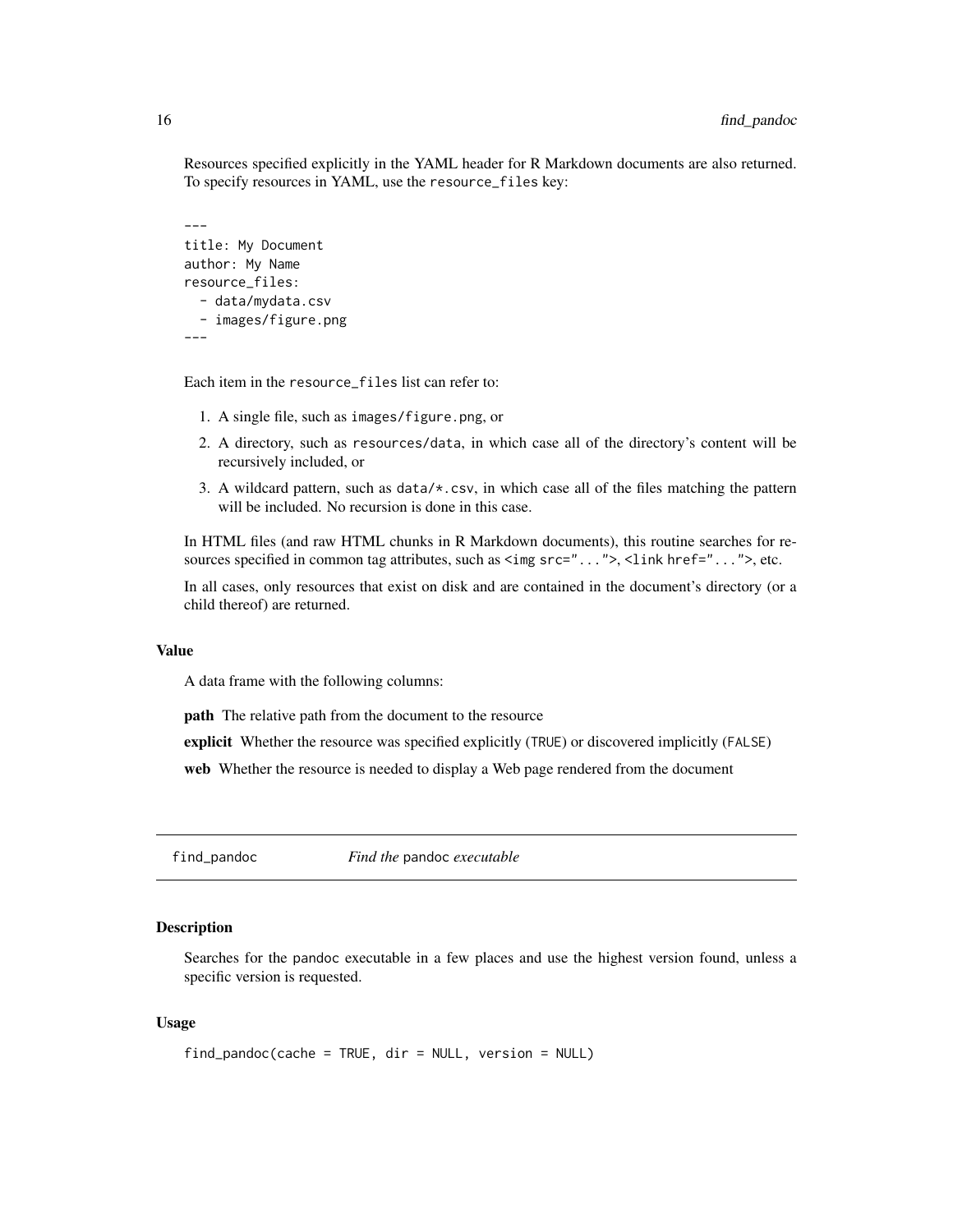#### <span id="page-16-0"></span>Arguments

| cache   | Whether to search for pandoc again if a Pandoc directory containing the pandoc<br>executable of the expected version (if provided) has been found previously.<br>Search again if cache = FALSE.                                                                                                                                                            |
|---------|------------------------------------------------------------------------------------------------------------------------------------------------------------------------------------------------------------------------------------------------------------------------------------------------------------------------------------------------------------|
| dir     | A character vector of potential directory paths under which pandoc may be<br>found. If not provided, this function searches for pandoc from the environ-<br>ment variable RSTUDIO PANDOC (the RStudio IDE will set this variable to<br>the directory of Pandoc bundled with the IDE), the environment variable PATH,<br>and the directory '~/opt/pandoc/'. |
| version | The version of Pandoc to look for (e.g., "2.9.2.1"). If not provided, this func-<br>tion searches for the highest version under the potential directories.                                                                                                                                                                                                 |

# Value

A list containing the directory and version of Pandoc (if found).

#### Note

Usually you do not need to install Pandoc if you use the RStudio IDE, because the IDE has bundled a version of Pandoc. If you have installed a version of Pandoc by yourself and want to use this version instead, you may use the dir argument of this function.

# Examples

```
rmarkdown::find_pandoc()
rmarkdown::find_pandoc(dir = '~/Downloads/Pandoc')
rmarkdown::find_pandoc(version = '2.7.3')
```
github\_document *Convert to GitHub Flavored Markdown*

#### Description

Format for converting from R Markdown to GitHub Flavored Markdown.

# Usage

```
github_document(
  toc = FALSE,toc\_depth = 3,
  number_sections = FALSE,
 math_method = "webtex",
 preserve_yaml = FALSE,
  fig_width = 7,
  fig_height = 5,
  dev = "png",df_print = "default",
```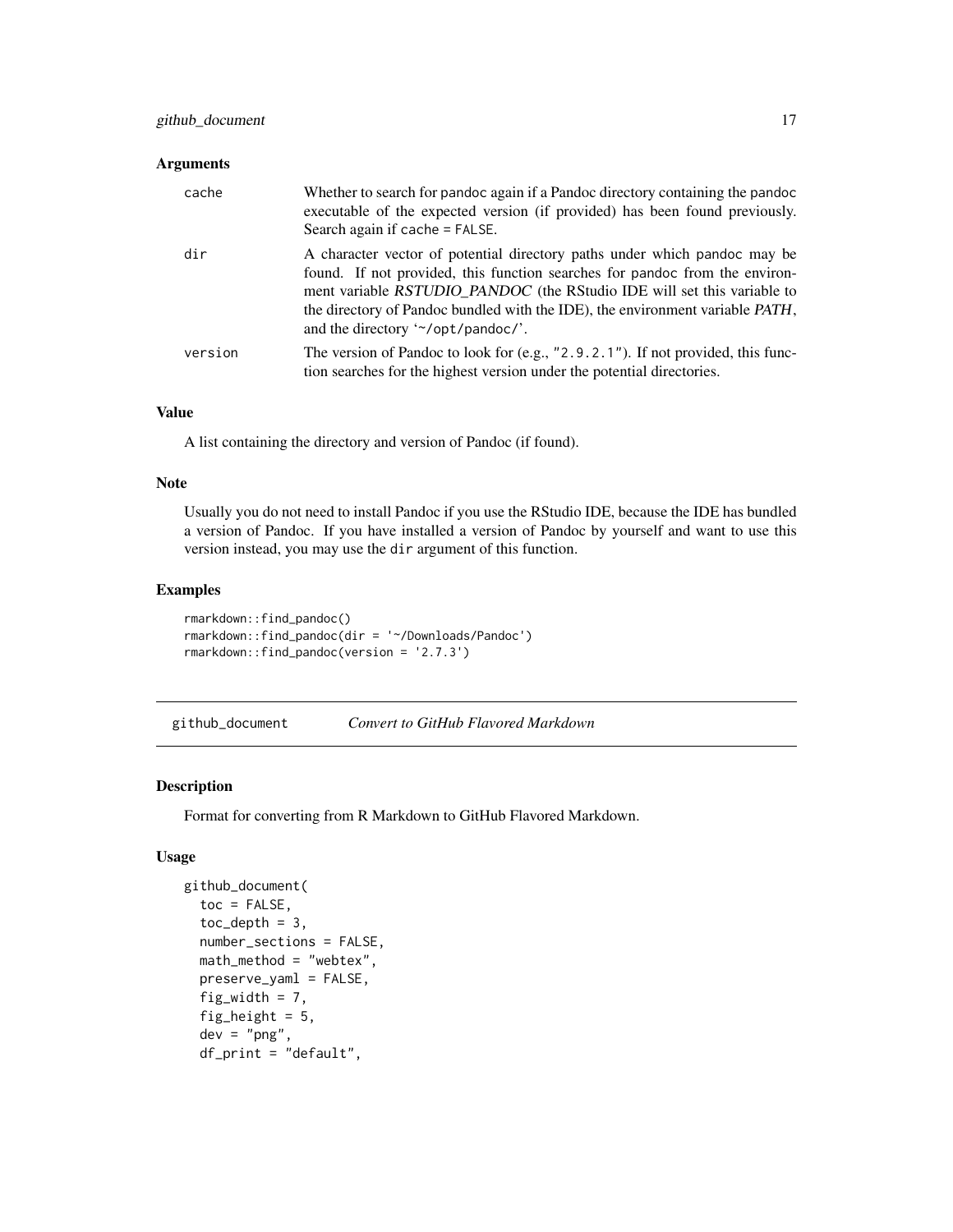```
includes = NULL,
 md_extensions = NULL,
 hard_line_breaks = TRUE,
 pandoc_args = NULL,
 html_preview = TRUE,
 keep_html = FALSE
)
```
# Arguments

| toc              | TRUE to include a table of contents in the output                                                                                                                                                                                                                                                                                                                                                                                                                                                                                                                                                                                                                                                                                                                            |
|------------------|------------------------------------------------------------------------------------------------------------------------------------------------------------------------------------------------------------------------------------------------------------------------------------------------------------------------------------------------------------------------------------------------------------------------------------------------------------------------------------------------------------------------------------------------------------------------------------------------------------------------------------------------------------------------------------------------------------------------------------------------------------------------------|
| toc_depth        | Depth of headers to include in table of contents                                                                                                                                                                                                                                                                                                                                                                                                                                                                                                                                                                                                                                                                                                                             |
| number_sections  |                                                                                                                                                                                                                                                                                                                                                                                                                                                                                                                                                                                                                                                                                                                                                                              |
|                  | TRUE to number section headings                                                                                                                                                                                                                                                                                                                                                                                                                                                                                                                                                                                                                                                                                                                                              |
| math_method      | "webtex" (the default) is used to render equations. This will insert math an<br>image in the resulting Markdown. See html_document() for option to change<br>webtex URL. Set to NULL to opt-out.                                                                                                                                                                                                                                                                                                                                                                                                                                                                                                                                                                             |
| preserve_yaml    | Preserve YAML front matter in final document.                                                                                                                                                                                                                                                                                                                                                                                                                                                                                                                                                                                                                                                                                                                                |
| fig_width        | Default width (in inches) for figures                                                                                                                                                                                                                                                                                                                                                                                                                                                                                                                                                                                                                                                                                                                                        |
| fig_height       | Default height (in inches) for figures                                                                                                                                                                                                                                                                                                                                                                                                                                                                                                                                                                                                                                                                                                                                       |
| dev              | Graphics device to use for figure output (defaults to png)                                                                                                                                                                                                                                                                                                                                                                                                                                                                                                                                                                                                                                                                                                                   |
| df_print         | Method to be used for printing data frames. Valid values include "default",<br>"kable", "tibble", and "paged". The "default" method uses a corresponding S3<br>method of print, typically print.data.frame. The "kable" method uses the<br>knitr:: kable function. The "tibble" method uses the tibble package to print<br>a summary of the data frame. The "paged" method creates a paginated HTML<br>table (note that this method is only valid for formats that produce HTML). In<br>addition to the named methods you can also pass an arbitrary function to be<br>used for printing data frames. You can disable the df_print behavior entirely<br>by setting the option rmarkdown.df_print to FALSE. See Data frame printing<br>section in bookdown book for examples. |
| includes         | Named list of additional content to include within the document (typically cre-<br>ated using the includes function).                                                                                                                                                                                                                                                                                                                                                                                                                                                                                                                                                                                                                                                        |
| md_extensions    | Markdown extensions to be added or removed from the default definition of R<br>Markdown. See the rmarkdown_format for additional details.                                                                                                                                                                                                                                                                                                                                                                                                                                                                                                                                                                                                                                    |
| hard_line_breaks |                                                                                                                                                                                                                                                                                                                                                                                                                                                                                                                                                                                                                                                                                                                                                                              |
|                  | TRUE to generate markdown that uses a simple newline to represent a line break<br>(as opposed to two-spaces and a newline).                                                                                                                                                                                                                                                                                                                                                                                                                                                                                                                                                                                                                                                  |
| pandoc_args      | Additional command line options to pass to pandoc                                                                                                                                                                                                                                                                                                                                                                                                                                                                                                                                                                                                                                                                                                                            |
| html_preview     | TRUE to also generate an HTML file for the purpose of locally previewing what<br>the document will look like on GitHub.                                                                                                                                                                                                                                                                                                                                                                                                                                                                                                                                                                                                                                                      |
| keep_html        | TRUE to keep the preview HTML file in the working directory. Default is FALSE.                                                                                                                                                                                                                                                                                                                                                                                                                                                                                                                                                                                                                                                                                               |
|                  |                                                                                                                                                                                                                                                                                                                                                                                                                                                                                                                                                                                                                                                                                                                                                                              |

# Details

See the [online documentation](https://rmarkdown.rstudio.com/github_document_format.html) for additional details on using the github\_document() format.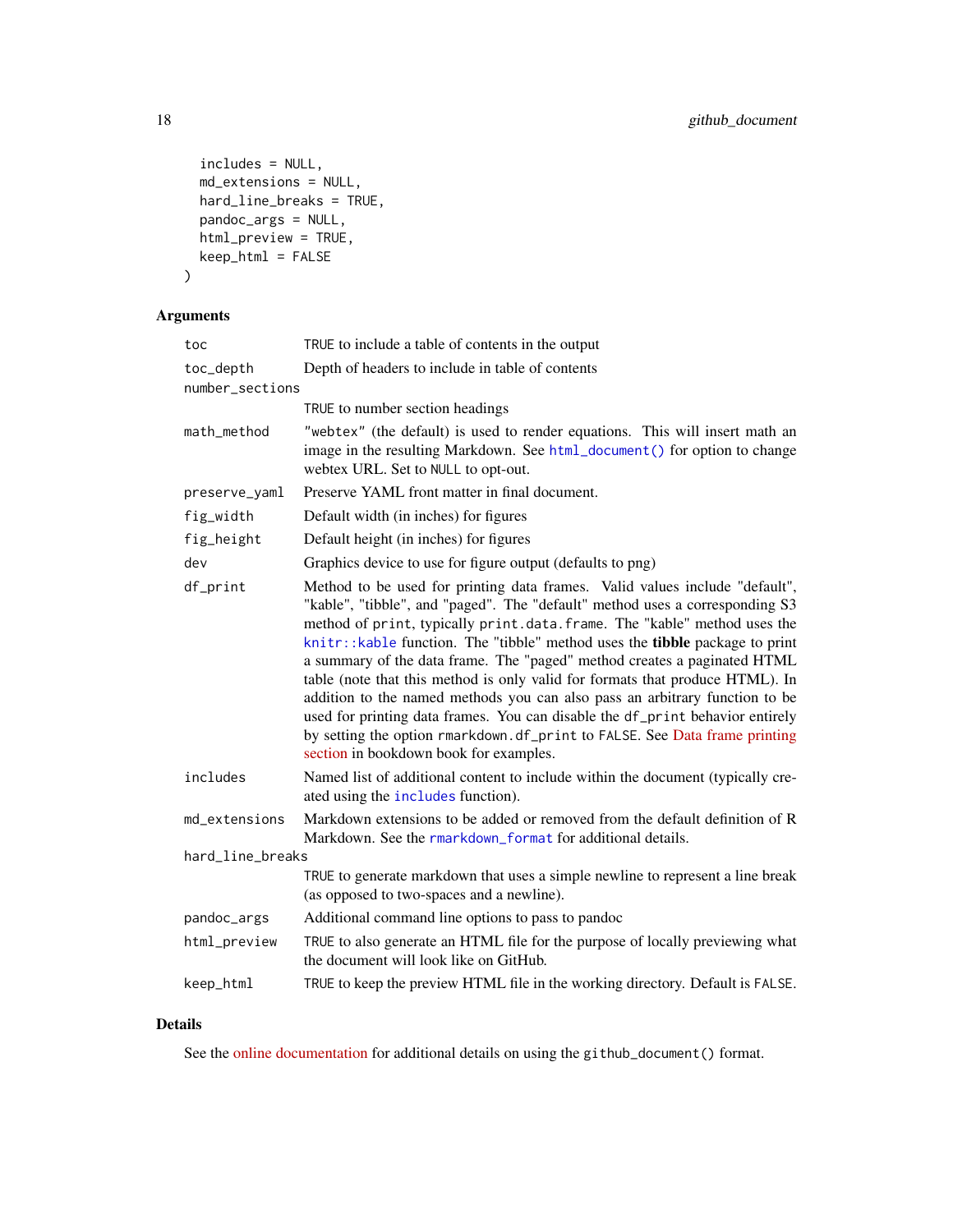# <span id="page-18-0"></span>html-dependencies 19

#### Value

R Markdown output format to pass to [render\(\)](#page-71-1)

#### About Math support

For Github Markdown output, PNG images with a white background are used so that it shows correctly on Github on both light and dark theme. You can choose to only output SVG for better quality by changing the URL used:

```
output:
 github_document:
   math_method:
      engine: webtex
      url: https://latex.codecogs.com/svg.image?
```
Background or fonts color cannot be changed for now and your equation may not be visible on dark theme.

html-dependencies *Provide common HTML dependencies for R Markdown formats*

# <span id="page-18-1"></span>Description

These functions provide common HTML dependencies (e.g. jquery, bootstrap) for re-use by other R Markdown formats.

#### Usage

- html\_dependency\_jquery()
- html\_dependency\_jqueryui()

html\_dependency\_bootstrap(theme)

- html\_dependency\_tocify()
- html\_dependency\_font\_awesome()
- html\_dependency\_ionicons()
- html\_dependency\_pagedtable()
- html\_dependency\_highlightjs(highlight)
- html\_dependency\_tabset()
- html\_dependency\_codefolding\_lua()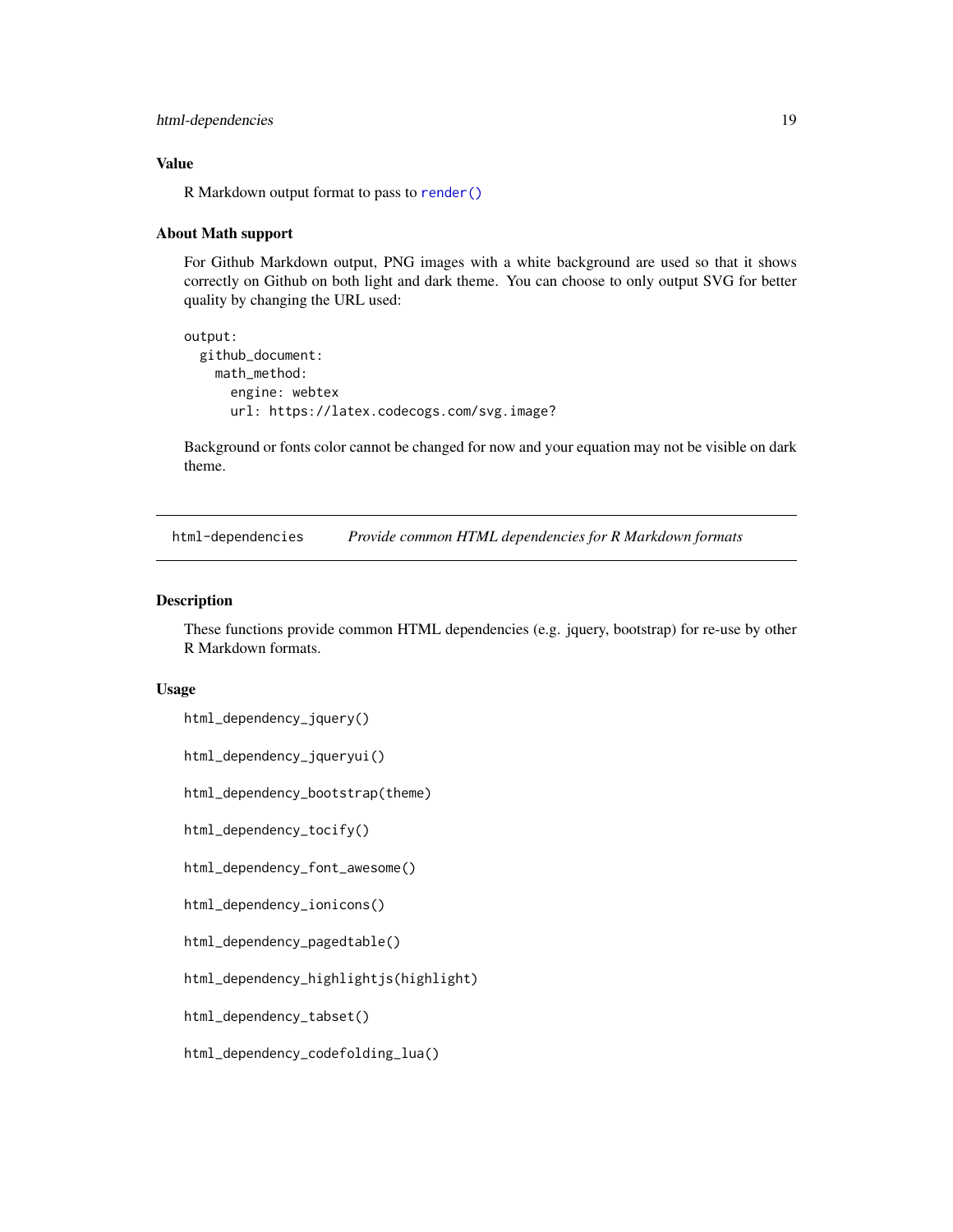# <span id="page-19-0"></span>Arguments

| theme     | One of the following:                                                                                                                                        |
|-----------|--------------------------------------------------------------------------------------------------------------------------------------------------------------|
|           | • A bslib::bs_theme() object (or a list of bslib::bs_theme() argument<br>values)                                                                             |
|           | $\sim$ Use this option for custom themes using Bootstrap 4 or 3.                                                                                             |
|           | - In this case, any . scss/ sass files provided to the css parameter may<br>utilize the theme's underlying Sass utilities (e.g., variables, mixins,<br>etc). |
|           | • NULL for no theme (i.e., no html_dependency_bootstrap()).                                                                                                  |
|           | • A character string specifying a Bootswatch 3 theme name (for backwards-<br>compatibility).                                                                 |
| highlight | Highlighter to use                                                                                                                                           |
|           |                                                                                                                                                              |

#### Description

Format for converting from R Markdown to an HTML document.

<span id="page-19-1"></span>html\_document *Convert to an HTML document*

#### Usage

```
html_document(
  toc = FALSE,toc\_depth = 3,
  toc_float = FALSE,
  number_sections = FALSE,
  anchor_sections = FALSE,
  section_divs = TRUE,
  fig_width = 7,
  fig_height = 5,
  fig_retina = 2,
  fig_caption = TRUE,
  dev = "png",df_print = "default",
  code_folding = c("none", "show", "hide"),
  code_download = FALSE,
  self_contained = TRUE,
  theme = "default",
  highlight = "default",
  highlight_downlit = FALSE,
  math_method = "default",
  mathjax = "default",
  template = "default",
  extra_dependencies = NULL,
```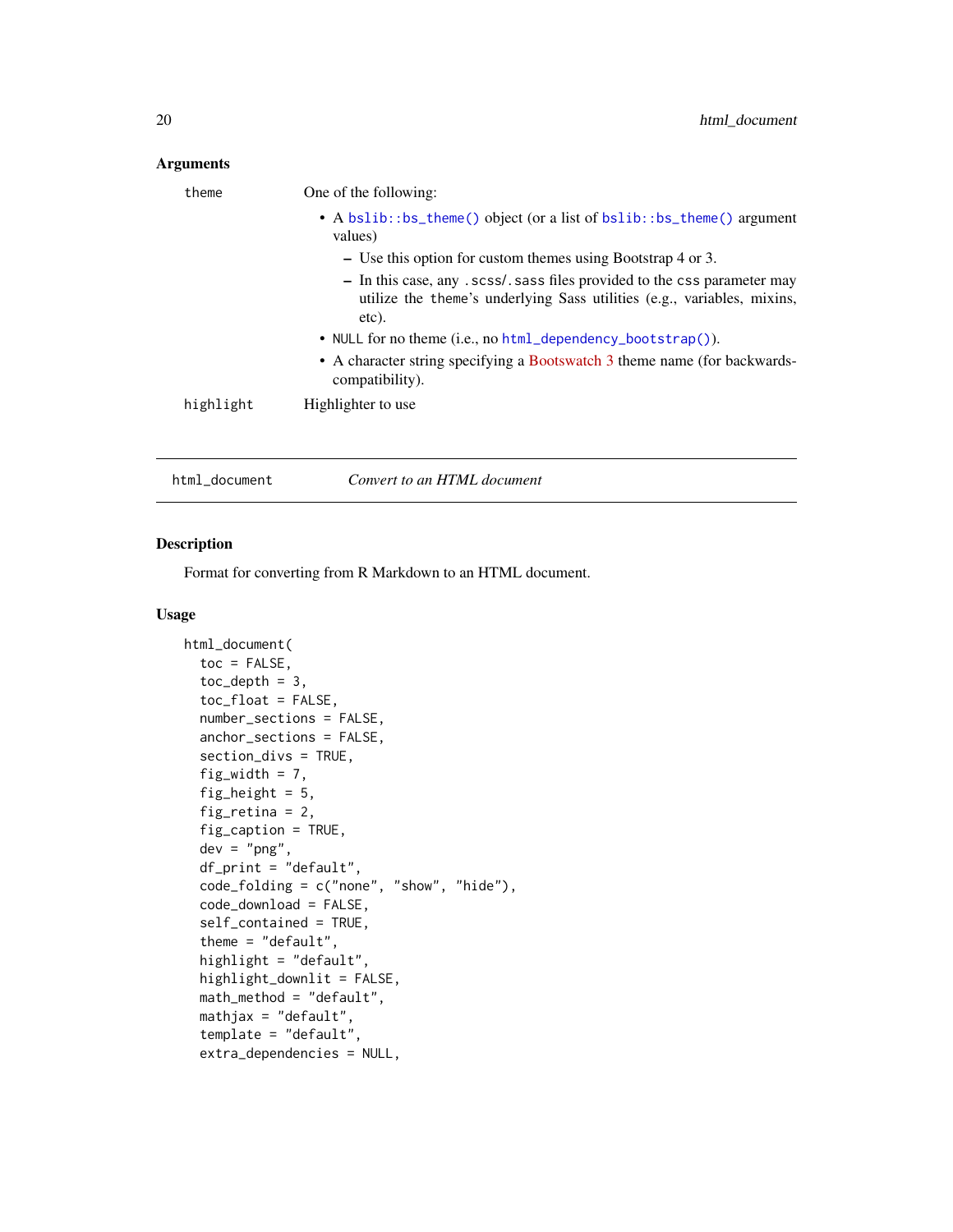# html\_document 21

```
\text{css} = \text{NULL},
  includes = NULL,
  keep_md = FALSE,
  lib_dir = NULL,
  md_extensions = NULL,
  pandoc_args = NULL,
  ...
\overline{\phantom{a}}
```
# Arguments

| toc             | TRUE to include a table of contents in the output                                                                                                                                                                                                                                                                                                                                                                                                                                                                                                                                                                                                                                                                                                                            |
|-----------------|------------------------------------------------------------------------------------------------------------------------------------------------------------------------------------------------------------------------------------------------------------------------------------------------------------------------------------------------------------------------------------------------------------------------------------------------------------------------------------------------------------------------------------------------------------------------------------------------------------------------------------------------------------------------------------------------------------------------------------------------------------------------------|
| toc_depth       | Depth of headers to include in table of contents                                                                                                                                                                                                                                                                                                                                                                                                                                                                                                                                                                                                                                                                                                                             |
| toc_float       | TRUE to float the table of contents to the left of the main document content.<br>Rather than TRUE you may also pass a list of options that control the behavior of<br>the floating table of contents. See the Floating Table of Contents section below<br>for details.                                                                                                                                                                                                                                                                                                                                                                                                                                                                                                       |
| number_sections |                                                                                                                                                                                                                                                                                                                                                                                                                                                                                                                                                                                                                                                                                                                                                                              |
|                 | TRUE to number section headings                                                                                                                                                                                                                                                                                                                                                                                                                                                                                                                                                                                                                                                                                                                                              |
| anchor_sections | TRUE to show section anchors when mouse hovers for all headers. A list can<br>also be passed with style and/or depth to customize the behavior. See Anchor<br>Sections Customization section.                                                                                                                                                                                                                                                                                                                                                                                                                                                                                                                                                                                |
| section_divs    | Wrap sections in <div> tags, and attach identifiers to the enclosing <div>rather<br/>than the header itself.</div></div>                                                                                                                                                                                                                                                                                                                                                                                                                                                                                                                                                                                                                                                     |
| fig_width       | Default width (in inches) for figures                                                                                                                                                                                                                                                                                                                                                                                                                                                                                                                                                                                                                                                                                                                                        |
| fig_height      | Default height (in inches) for figures                                                                                                                                                                                                                                                                                                                                                                                                                                                                                                                                                                                                                                                                                                                                       |
| fig_retina      | Scaling to perform for retina displays (defaults to 2, which currently works for<br>all widely used retina displays). Set to NULL to prevent retina scaling. Note that<br>this will always be NULL when keep_md is specified (this is because fig_retina<br>relies on outputting HTML directly into the markdown document).                                                                                                                                                                                                                                                                                                                                                                                                                                                  |
| fig_caption     | TRUE to render figures with captions                                                                                                                                                                                                                                                                                                                                                                                                                                                                                                                                                                                                                                                                                                                                         |
| dev             | Graphics device to use for figure output (defaults to png)                                                                                                                                                                                                                                                                                                                                                                                                                                                                                                                                                                                                                                                                                                                   |
| df_print        | Method to be used for printing data frames. Valid values include "default",<br>"kable", "tibble", and "paged". The "default" method uses a corresponding S3<br>method of print, typically print.data.frame. The "kable" method uses the<br>knitr:: kable function. The "tibble" method uses the tibble package to print<br>a summary of the data frame. The "paged" method creates a paginated HTML<br>table (note that this method is only valid for formats that produce HTML). In<br>addition to the named methods you can also pass an arbitrary function to be<br>used for printing data frames. You can disable the df_print behavior entirely<br>by setting the option rmarkdown.df_print to FALSE. See Data frame printing<br>section in bookdown book for examples. |
| code_folding    | Enable document readers to toggle the display of R code chunks. Specify "none"<br>to display all code chunks. Specify "hide" or "show" to hide or show all R code<br>chunks by default, and let readers toggle the states on browsers. See the Code<br>folding                                                                                                                                                                                                                                                                                                                                                                                                                                                                                                               |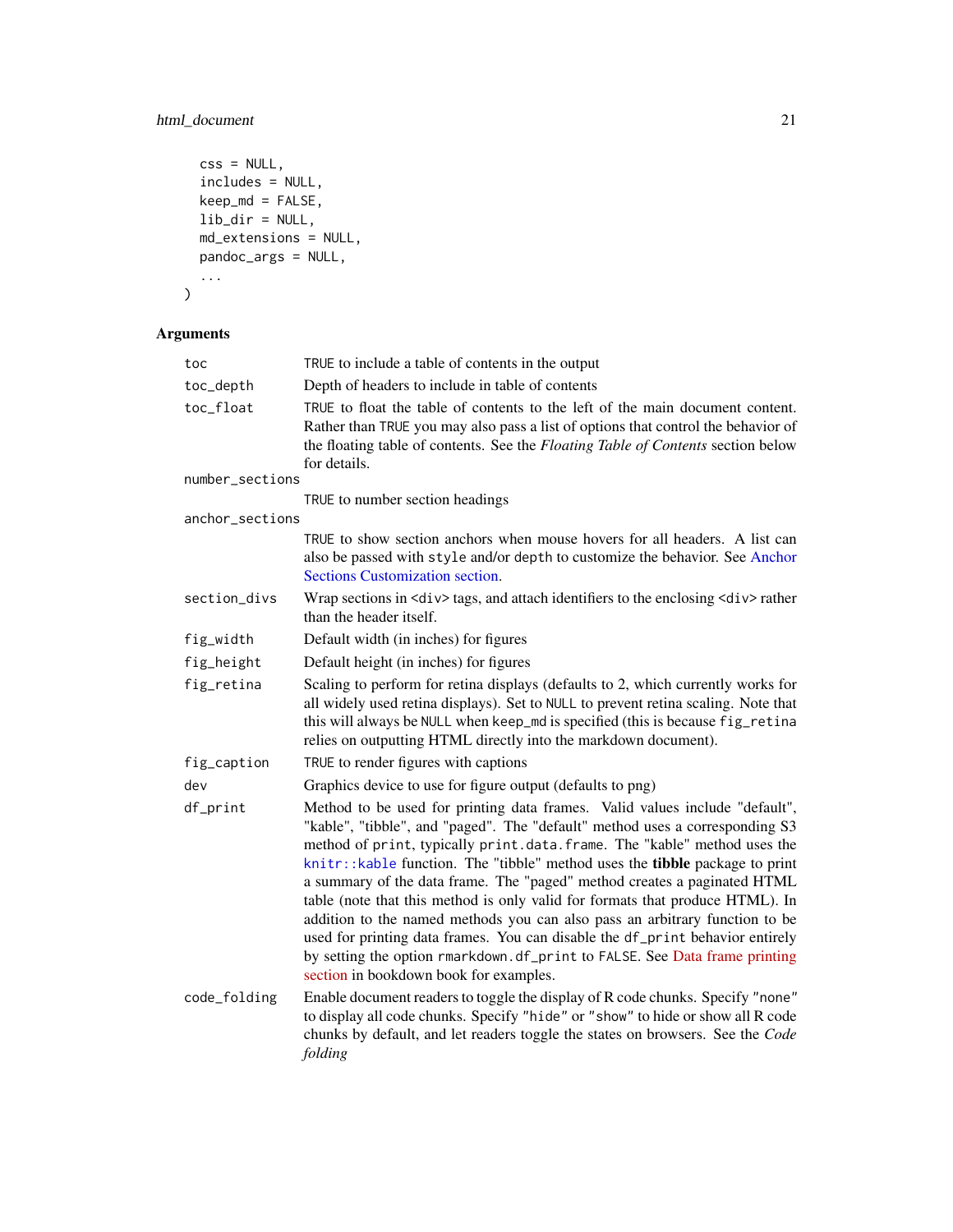| code_download                             | Embed the Rmd source code within the document and provide a link that can be<br>used by readers to download the code.                                                                                                                                                                                          |
|-------------------------------------------|----------------------------------------------------------------------------------------------------------------------------------------------------------------------------------------------------------------------------------------------------------------------------------------------------------------|
|                                           | self_contained Produce a standalone HTML file with no external dependencies, using data:<br>URIs to incorporate the contents of linked scripts, stylesheets, images, and<br>videos. Note that even for self contained documents MathJax is still loaded<br>externally (this is necessary because of its size). |
| theme                                     | One of the following:                                                                                                                                                                                                                                                                                          |
|                                           | • A bslib::bs_theme() object (or a list of bslib::bs_theme() argument<br>values)                                                                                                                                                                                                                               |
|                                           | - Use this option for custom themes using Bootstrap 4 or 3.                                                                                                                                                                                                                                                    |
|                                           | - In this case, any . scss/. sass files provided to the css parameter may<br>utilize the theme's underlying Sass utilities (e.g., variables, mixins,<br>etc).                                                                                                                                                  |
|                                           | • NULL for no theme (i.e., no html_dependency_bootstrap()).                                                                                                                                                                                                                                                    |
|                                           | • A character string specifying a Bootswatch 3 theme name (for backwards-<br>compatibility).                                                                                                                                                                                                                   |
| highlight                                 | Syntax highlight engine and style. See the Highlighting section below for de-<br>tails.                                                                                                                                                                                                                        |
|                                           | "default" (and "textmate") will use highlightjs as syntax highlighting engine in-<br>stead of Pandoc.                                                                                                                                                                                                          |
|                                           | Any other value will be passed as Pandoc's highlighting style. Pandoc's built-in<br>styles include "tango", "pygments", "kate", "monochrome", "espresso", "zen-<br>burn", "haddock" and "breezedark".                                                                                                          |
|                                           | Two custom styles are also included, "arrow", an accessible color scheme, and<br>"rstudio", which mimics the default IDE theme. Alternatively, supply a path to a<br>*. theme' to use a custom Pandoc style. Note that custom theme requires Pandoc<br>$2.0+$ .                                                |
| Pass NULL to prevent syntax highlighting. |                                                                                                                                                                                                                                                                                                                |
| highlight_downlit                         |                                                                                                                                                                                                                                                                                                                |
|                                           | TRUE to use the <b>downlit</b> package as syntax highlight engine to highlight inline<br>code and R code chunks (including providing hyperlinks to function documen-<br>tation). The package needs to be installed to use this feature.                                                                        |
|                                           | Only Pandoc color schemes are supported with this engine. With highlight =<br>"default", it will use the accessible theme called "arrow". To learn more about<br>downlit highlighting engine, see https://downlit.r-lib.org/.                                                                                  |
| math_method                               | Math rendering engine to use. This will define the math method to use with<br>Pandoc.                                                                                                                                                                                                                          |
|                                           | • It can be a string for the engine, one of "mathjax", "mathml", "webtex",<br>"katex", "gladtex", or "r-katex" or "default" for mathjax.                                                                                                                                                                       |
|                                           | • It can be a list of                                                                                                                                                                                                                                                                                          |
|                                           | - engine: one of "mathjax", "mathml", "webtex", "katex", or "gladtex".                                                                                                                                                                                                                                         |
|                                           | - url: A specific url to use with mathjax, katex or webtex. Note that for<br>engine = "mathjax", $url = "local"$ will use a local version of Math-<br>Jax (which is copied into the output directory).                                                                                                         |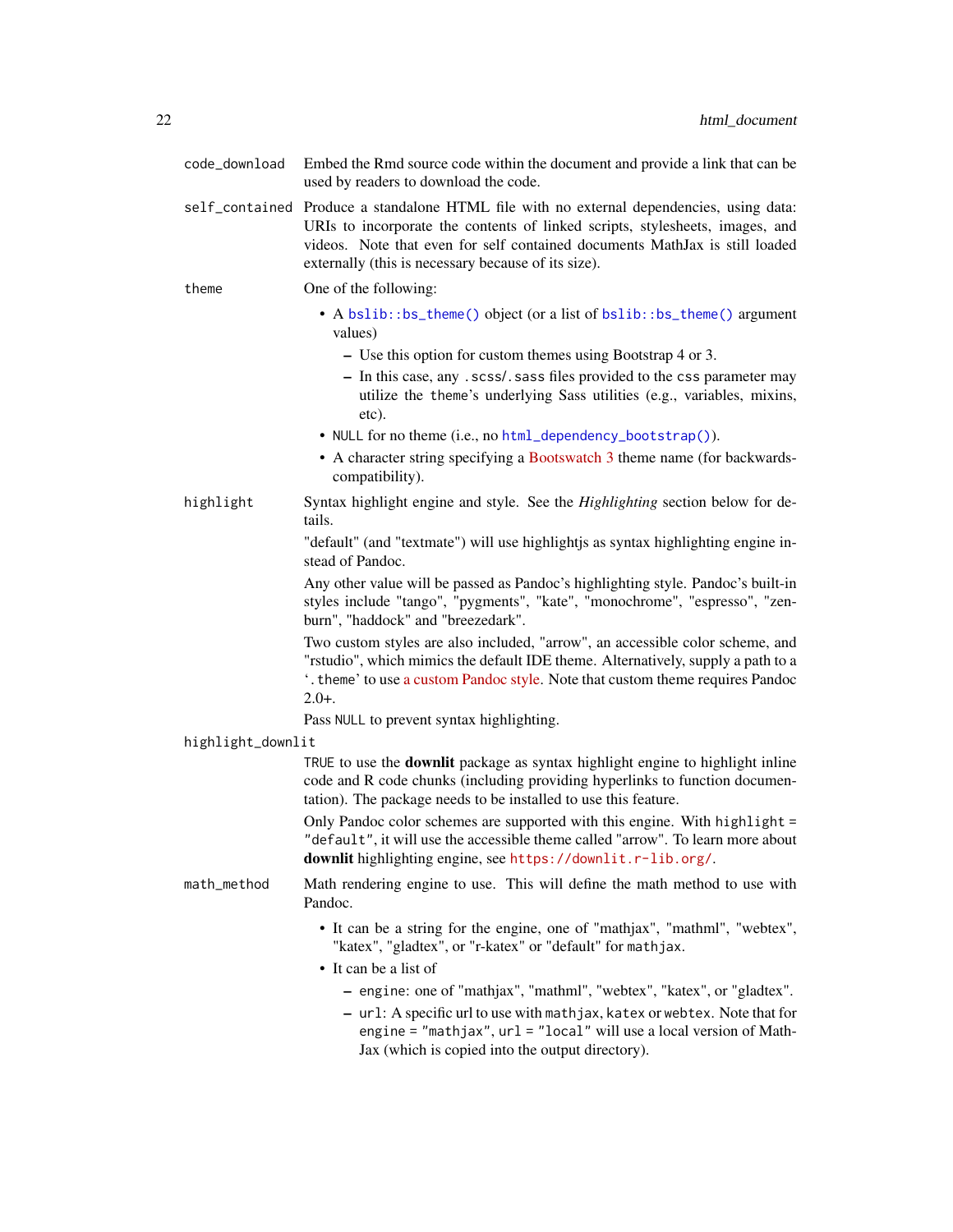|                     | For example,                                                                                                                                                                                                                                                                                                                                                                            |
|---------------------|-----------------------------------------------------------------------------------------------------------------------------------------------------------------------------------------------------------------------------------------------------------------------------------------------------------------------------------------------------------------------------------------|
|                     | output:<br>html_document:<br>math_method:<br>engine: katex<br>url: https://cdn.jsdelivr.net/npm/katex@0.11.1/dist                                                                                                                                                                                                                                                                       |
|                     | See Pandoc's Manual about Math in HTML for the details about Pandoc sup-<br>ported methods.                                                                                                                                                                                                                                                                                             |
|                     | Using math_method = "r-katex" will opt-in server side rendering using KaTeX<br>thanks to katex R package. This is useful compared to math_method = "katex"<br>to have no JS dependency, only a CSS dependency for styling equation.                                                                                                                                                     |
| mathjax             | Include mathjax. The "default" option uses an https URL from a MathJax CDN.<br>The "local" option uses a local version of MathJax (which is copied into the out-<br>put directory). You can pass an alternate URL or pass NULL to exclude MathJax<br>entirely.                                                                                                                          |
| template            | Pandoc template to use for rendering. Pass "default" to use the rmarkdown pack-<br>age default template; pass NULL to use pandoc's built-in template; pass a path to<br>use a custom template that you've created. Note that if you don't use the "de-<br>fault" template then some features of html_document won't be available (see<br>the Templates section below for more details). |
| extra_dependencies, |                                                                                                                                                                                                                                                                                                                                                                                         |
|                     | Additional function arguments to pass to the base R Markdown HTML output<br>formatter html_document_base                                                                                                                                                                                                                                                                                |
| <b>CSS</b>          | CSS and/or Sass files to include. Files with an extension of .sass or .scss are<br>compiled to CSS via sass::sass(). Also, if theme is a bslib::bs_theme()<br>object, Sass code may reference the relevant Bootstrap Sass variables, functions,<br>mixins, etc.                                                                                                                         |
| includes            | Named list of additional content to include within the document (typically cre-<br>ated using the includes function).                                                                                                                                                                                                                                                                   |
| keep_md             | Keep the markdown file generated by knitting.                                                                                                                                                                                                                                                                                                                                           |
| lib_dir             | Directory to copy dependent HTML libraries (e.g. jquery, bootstrap, etc.) into.<br>By default this will be the name of the document with _files appended to it.                                                                                                                                                                                                                         |
| md_extensions       | Markdown extensions to be added or removed from the default definition of R<br>Markdown. See the rmarkdown_format for additional details.                                                                                                                                                                                                                                               |
| pandoc_args         | Additional command line options to pass to pandoc                                                                                                                                                                                                                                                                                                                                       |

# Details

See the [online documentation](https://bookdown.org/yihui/rmarkdown/html-document.html) for additional details on using the html\_document format.

R Markdown documents can have optional metadata that is used to generate a document header that includes the title, author, and date. For more details see the documentation on R Markdown [metadata.](#page-81-1)

R Markdown documents also support citations. You can find more information on the markdown syntax for citations in the [Bibliographies and Citations](https://pandoc.org/MANUAL.html#citations) article in the online documentation.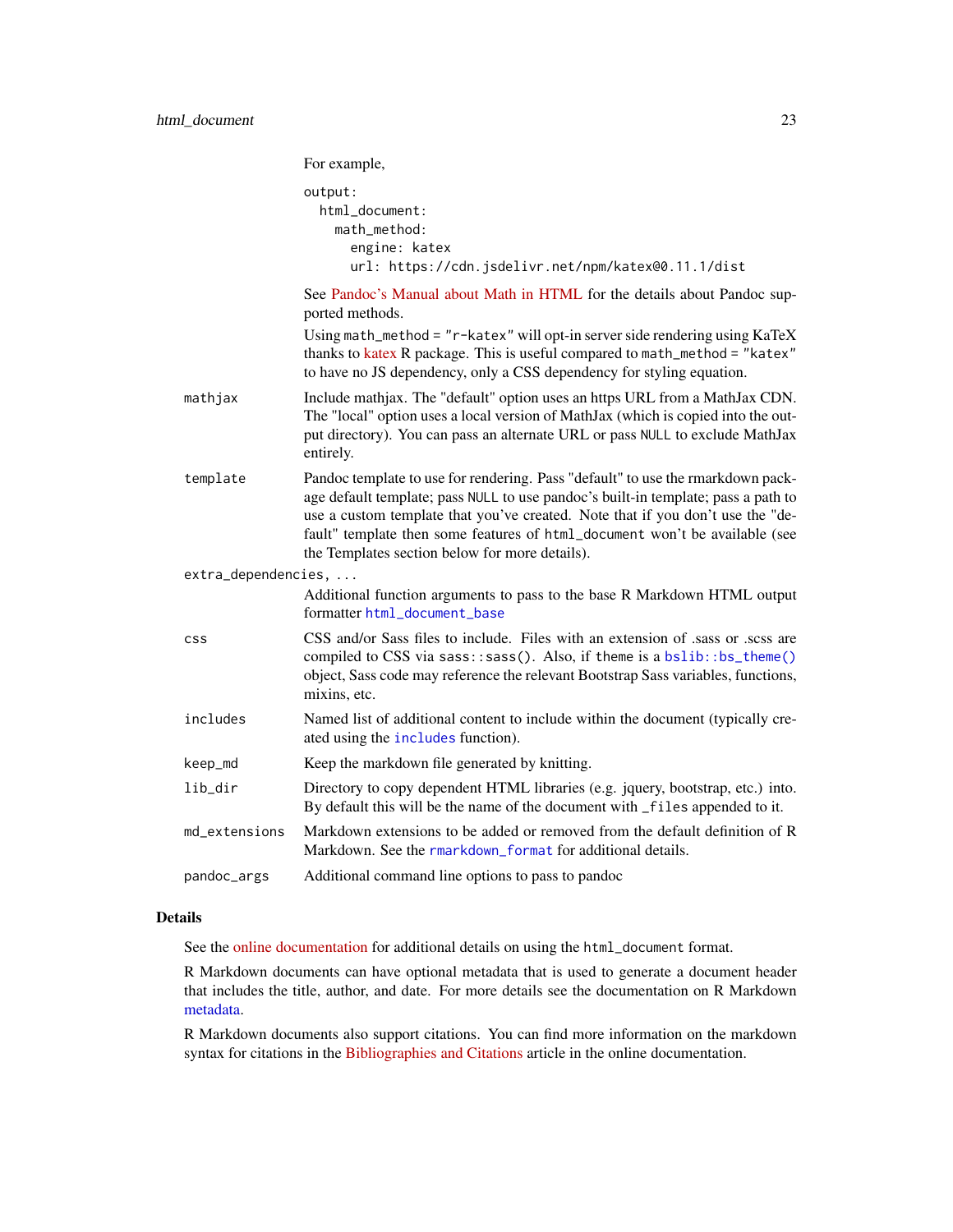#### Value

R Markdown output format to pass to [render](#page-71-1)

#### **Highlighting**

There are three highlighting engines available to HTML documents:

- highlight is It does highlighting in the browser, using javascript It can only be used with the default template (i.e template = "default") and it has two styles ("default" and "textmate"). When activated, it adds two additional dependencies to the output file: a JS script and a CSS file. For now, this is the default engine for the default template - this could change in the future.
- Pandoc Pandoc's built-in highlighting.engine works with any template, default or custom, and style can be chosen among the built-in ones ("tango", "pygments", "kate", "monochrome", "espresso", "zenburn", "haddock" and "breezedark") or a path to a custom theme ".theme" file (see Details in the [Pandoc Manual\)](https://pandoc.org/MANUAL.html#syntax-highlighting). rmarkdown includes two custom themes to select with highlight parameter:
	- "arrow", an accessible style using colors [optimized for accessibility and color contrast](https://www.a11yproject.com/)
	- "rstudio", a color scheme close to RStudio's default highlighting and highglightjs's textmate.

Custom themes are only available for Pandoc 2.0 and above.

[downlit](https://downlit.r-lib.org/) downlit is an R package that provides a syntax highlighting engine in R. It will also do automatic linking of R code (requires internet connectivity). It is activated only if highlight\_downlit = TRUE and only affects R code, leaving highlighting for other languages unchanged. The default color scheme is the accessible theme "arrow".

It requires some CSS in the template to correctly style links. This is included in the default template, but if you want to use with a custom template, you will need to add this to your template:

```
$if(highlight-downlit)$
<style type="text/css">
 code a:any-link {
  color: inherit; /* use colour from syntax highlighting */
   text-decoration: underline;
   text-decoration-color: #ccc;
 }
</style>
$endif$
```
# Anchor Sections Customization

This will be the default to activate anchor sections link on header

```
output:
  html_document:
    anchor_sections: TRUE
```
There are currently two options to modify the default behavior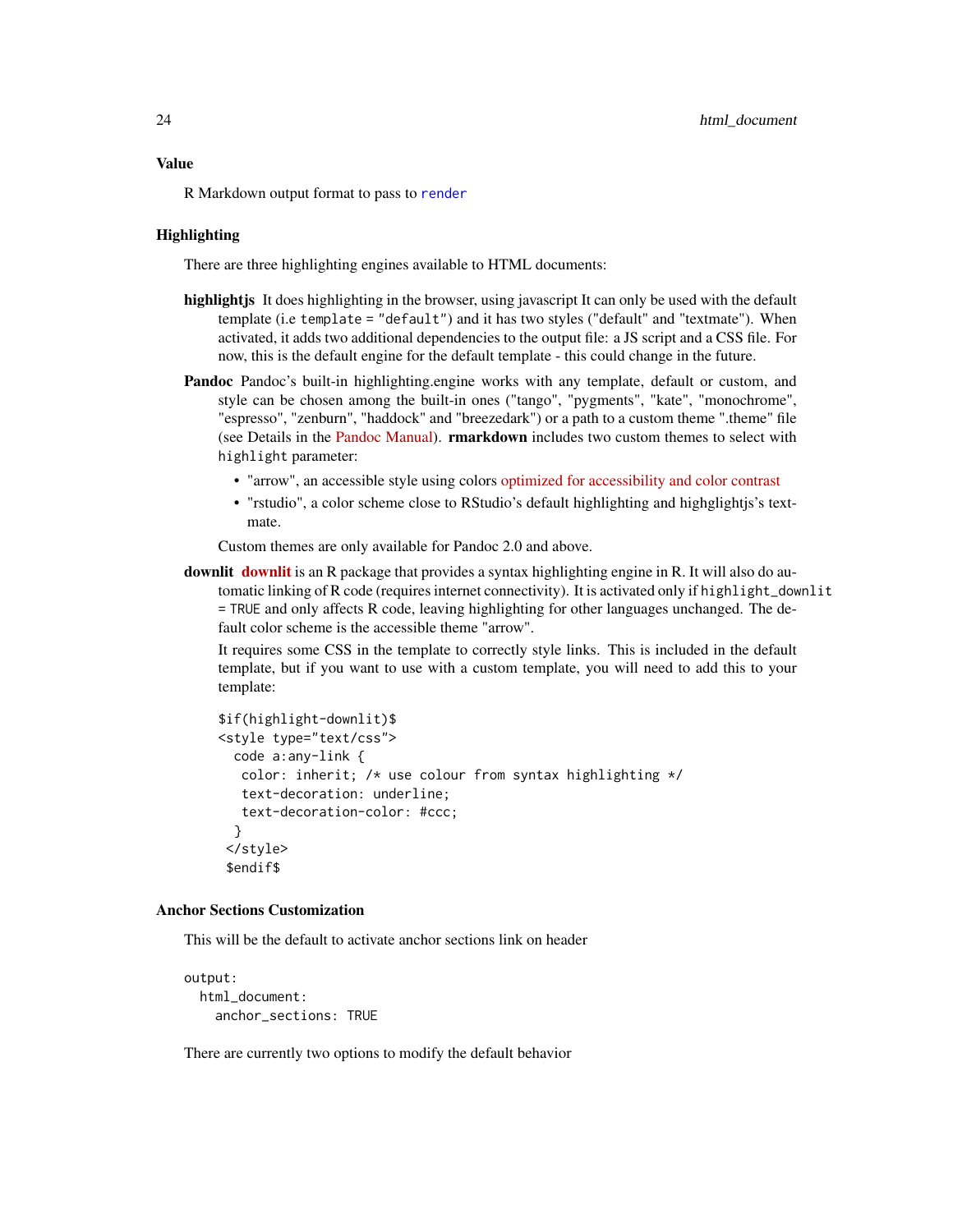style Select a predefined visual style:

- style = "dash", the default, uses '#', a minimalist choice that evokes the id selector from HTML and CSS.
- style = "symbol" will use a [link symbol](https://codepoints.net/U+1F517)
- style = "icon" will use an svg icon.

You can also customize using a css rule in your document. For example, to get a pictogram :

```
a.anchor-section::before {
  content: '\\01F517';
}
```
About how to apply custom CSS in R Markdown document, see [https://bookdown.org/](https://bookdown.org/yihui/rmarkdown-cookbook/html-css.html) [yihui/rmarkdown-cookbook/html-css.html](https://bookdown.org/yihui/rmarkdown-cookbook/html-css.html)

depth Select the maximum header level to add the anchor link to. For example, this yaml will use the symbol style and only with level 1 and 2 headings:

```
output:
 html_document:
   anchor_sections:
      style: icon
      depth: 2
```
If omitted, anchor will be added to all headers (equivalent of depth=6). You can also set anchors manually with depth  $= 0$  using this syntax

```
# my header {.hasAnchor}
```
Using anchor sections will add some CSS to your document output for the styling, and a JS script if section\_divs = TRUE. The anchor link itself is added using a Lua filter, and hence requires Pandoc 2.0+

### Navigation Bars

If you have a set of html documents which you'd like to provide a common global navigation bar for, you can include a "\_navbar.yml" or "\_navbar.html" file within the same directory as your html document and it will automatically be included at the top of the document.

The "\_navbar.yml" file includes title, type, left, and right fields (to define menu items for the left and right of the navbar respectively). Menu items include title and href fields. For example:

```
title: "My Website"
type: default
left:
  - text: "Home"
    href: index.html
  - text: "Other"
    href: other.html
right:
  - text: GitHub
    href: https://github.com
```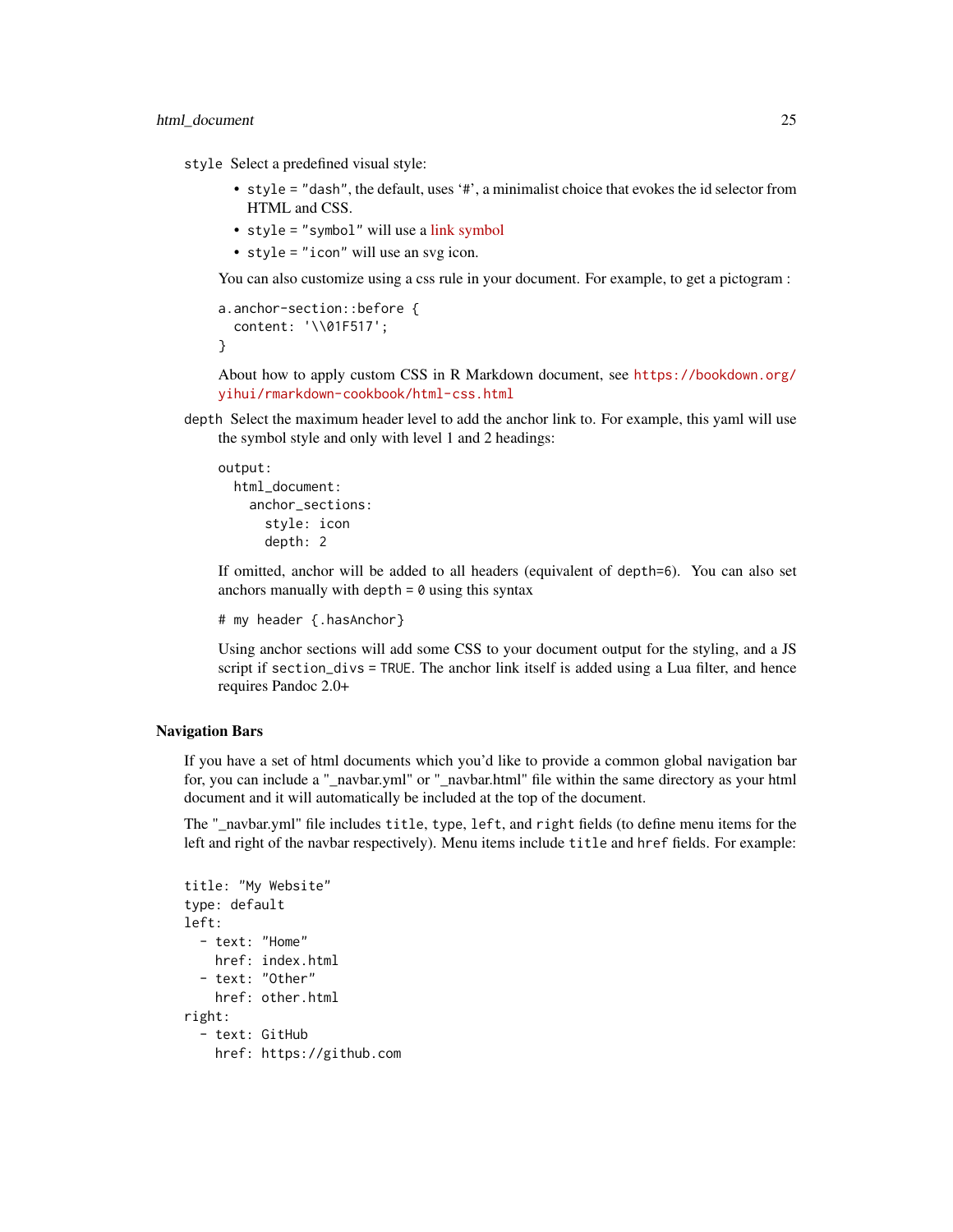The type field is optional and can take the value "default" or "inverse" (which provides a different color scheme for the navigation bar).

Alternatively, you can include a "\_navbar.html" file which is a full HTML definition of a bootstrap navigation bar. For a simple example of including a navigation bar see [https://github.](https://github.com/rstudio/rmarkdown-website/blob/master/_navbar.html) [com/rstudio/rmarkdown-website/blob/master/\\_navbar.html](https://github.com/rstudio/rmarkdown-website/blob/master/_navbar.html). For additional documentation on creating Bootstrap navigation bars see [https://getbootstrap.com/docs/4.5/components/](https://getbootstrap.com/docs/4.5/components/navbar/) [navbar/](https://getbootstrap.com/docs/4.5/components/navbar/).

#### Floating Table of Contents

You may specify a list of options for the toc\_float parameter which control the behavior of the floating table of contents. Options include:

- collapsed (defaults to TRUE) controls whether the table of contents appears with only the top-level (H2) headers. When collapsed the table of contents is automatically expanded inline when necessary.
- smooth\_scroll (defaults to TRUE) controls whether page scrolls are animated when table of contents items are navigated to via mouse clicks.
- print (defaults to TRUE) controls whether the table of contents appears when user prints out the HTML page.

#### Code folding

Code blocks become foldable by specifying "show" or "hide" to the code\_folding parameter. The state can be toggled individually on browsers. The document-wide toggle button is also provided for html\_document and some of its extentions such as html\_notebook. Note that this feature applies not only to source codes of chunks, but also markdown code blocks.

Supported languages are R, Python, Bash, SQL, C++, Stan, and Julia. To support code blocks with other languages, add foldable class to them (i.e., class.source = "foldable" as a chunk option).

The default initial state of code folding respects the value given to the code\_folding parameter. To override the behavior individually, add fold-none to disable, fold-hide to initially hide, fold-show to initially show.

#### Tabbed Sections

You can organize content using tabs by applying the .tabset class attribute to headers within a document. This will cause all sub-headers of the header with the .tabset attribute to appear within tabs rather than as standalone sections. For example:

## Quarterly Results {.tabset}

### By Product

### By Region

With [html\\_document\(\)](#page-19-1), you can also specify two additional attributes to control the appearance and behavior of the tabs. The .tabset-fade attributes causes the tabs to fade in and out when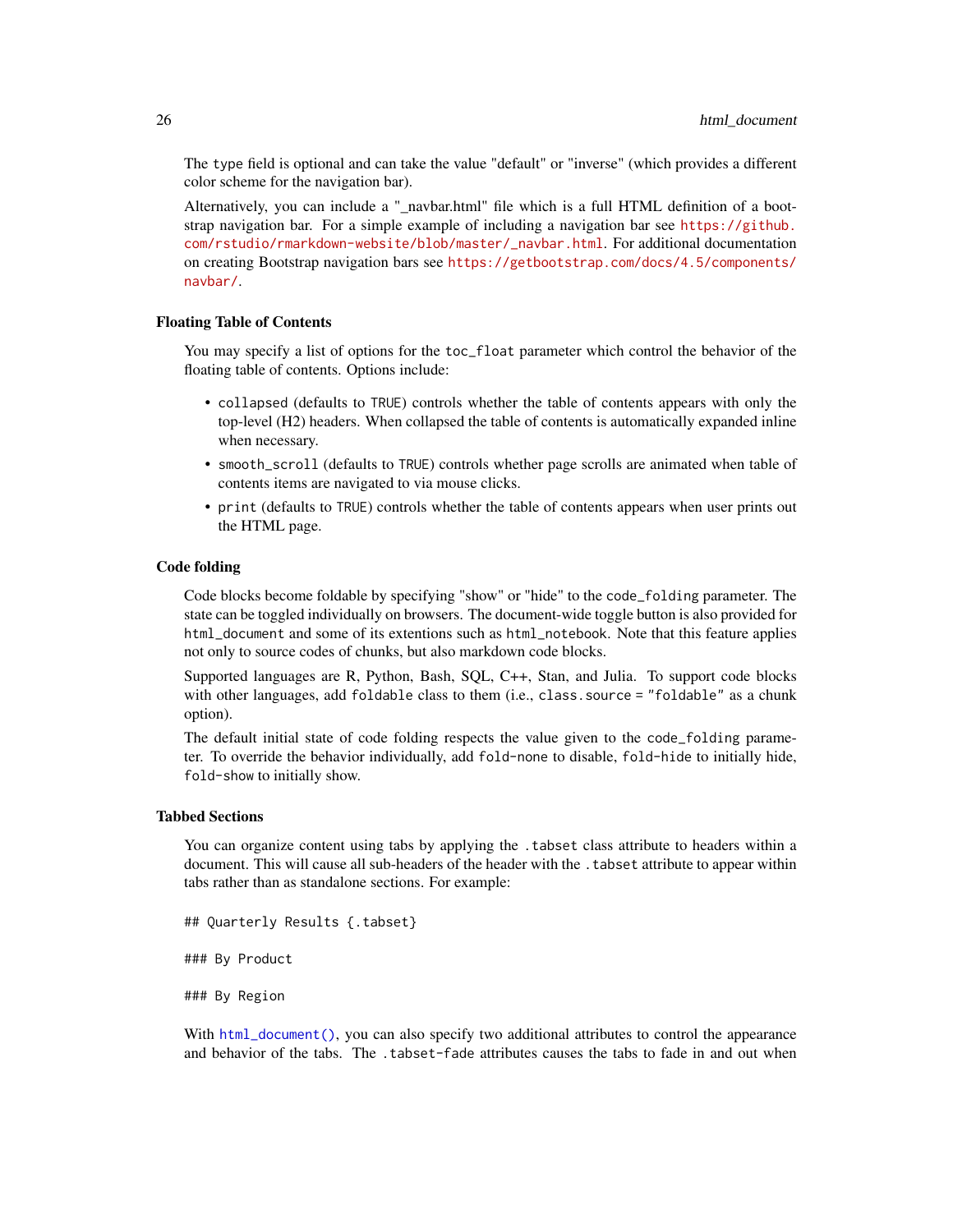switching. The .tabset-pills attribute causes the visual appearance of the tabs to be "pill" rather than traditional tabs. For example:

## Quarterly Results {.tabset .tabset-fade .tabset-pills}

If tabbed sections relies on [html\\_dependency\\_tabset\(\)](#page-18-1), for example by [html\\_vignette\(\)](#page-35-1), these two attributes are not supported.

# **Templates**

You can provide a custom HTML template to be used for rendering. The syntax for templates is described in the [pandoc documentation.](https://pandoc.org/MANUAL.html) You can also use the basic pandoc template by passing template = NULL.

Note however that if you choose not to use the "default" HTML template then several aspects of HTML document rendering will behave differently:

- The theme parameter does not work (you can still provide styles using the css parameter).
- For the highlight parameter, the default highlighting engine will resolve to Pandoc instead of highlightjs and highlighting style will default to "pygments". "textmate" style is not available as related to highlightjs
- The toc\_float parameter will not work.
- The code\_folding parameter will not work.
- Tabbed sections (as described above) will not work.
- Navigation bars (as described above) will not work.
- MathJax will not work if self\_contained is TRUE (these two options can't be used together in normal pandoc templates).

Due to the above restrictions, you might consider using the includes parameter as an alternative to providing a fully custom template.

#### Examples

```
## Not run:
library(rmarkdown)
render("input.Rmd", html_document())
render("input.Rmd", html_document(toc = TRUE))
## End(Not run)
```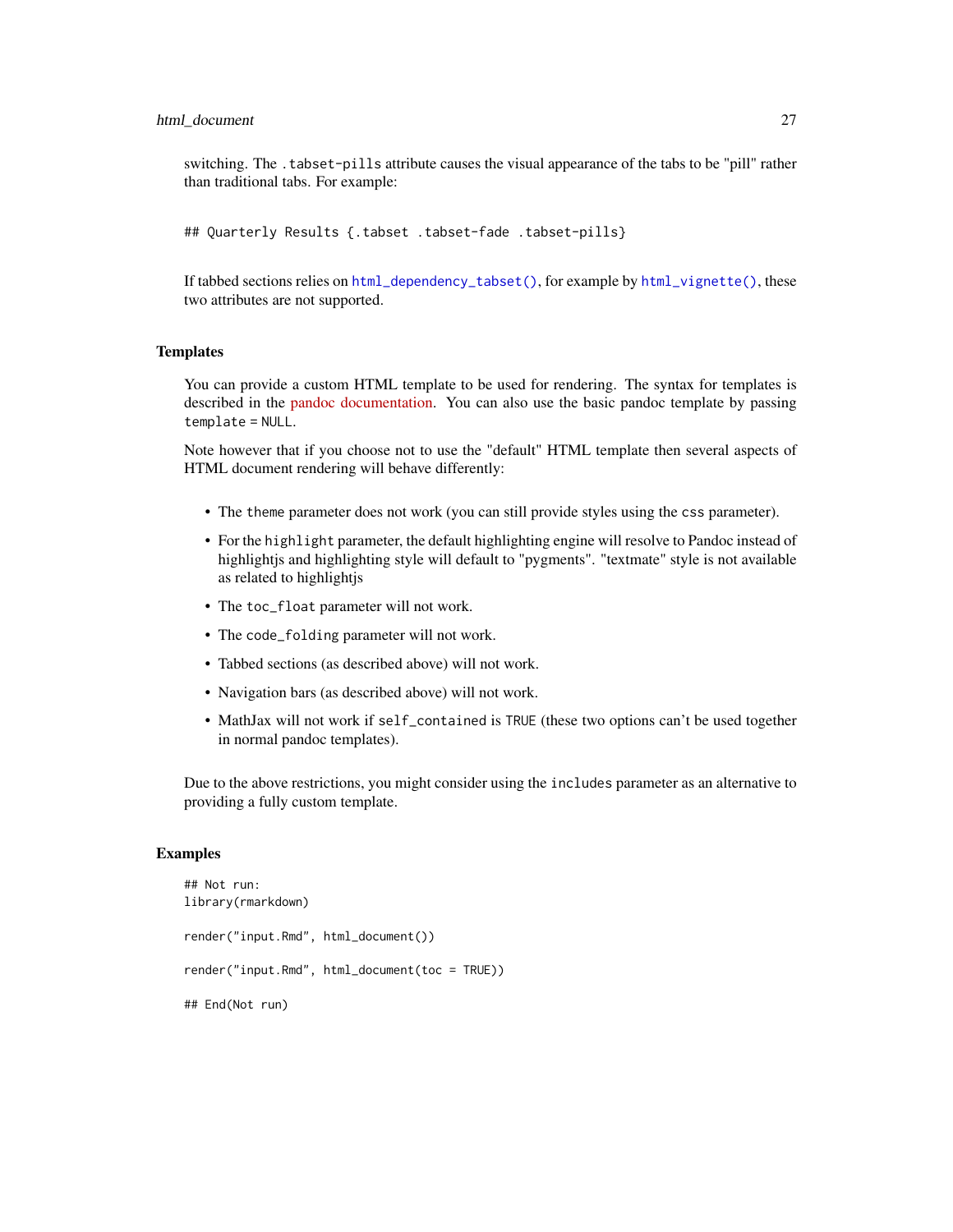<span id="page-27-1"></span><span id="page-27-0"></span>html\_document\_base *Base output format for HTML-based output formats*

#### Description

Creates an HTML base output format suitable for passing as the base\_format argument of the [output\\_format](#page-53-1) function.

#### Usage

```
html_document_base(
  theme = NULL,
  self_contained = TRUE,
  lib\_dir = NULL,math_method = "default",
  mathiathjax = "default",
  pandoc_args = NULL,
  template = "default",
  dependency_resolver = NULL,
  copy_resources = FALSE,
  extra_dependencies = NULL,
  \text{css} = \text{NULL},
  bootstrap_compatible = FALSE,
  ...
)
```
#### Arguments

theme One of the following:

- A [bslib::bs\\_theme\(\)](#page-0-0) object (or a list of bslib::bs\_theme() argument values)
	- Use this option for custom themes using Bootstrap 4 or 3.
	- In this case, any .scss/.sass files provided to the css parameter may utilize the theme's underlying Sass utilities (e.g., variables, mixins, etc).
- NULL for no theme (i.e., no [html\\_dependency\\_bootstrap\(\)](#page-18-1)).
- A character string specifying a [Bootswatch 3](https://bootswatch.com/3/) theme name (for backwardscompatibility).
- self\_contained Produce a standalone HTML file with no external dependencies, using data: URIs to incorporate the contents of linked scripts, stylesheets, images, and videos. Note that even for self contained documents MathJax is still loaded externally (this is necessary because of its size).
- lib\_dir Directory to copy dependent HTML libraries (e.g. jquery, bootstrap, etc.) into. By default this will be the name of the document with \_files appended to it.
- math\_method Math rendering engine to use. This will define the math method to use with Pandoc.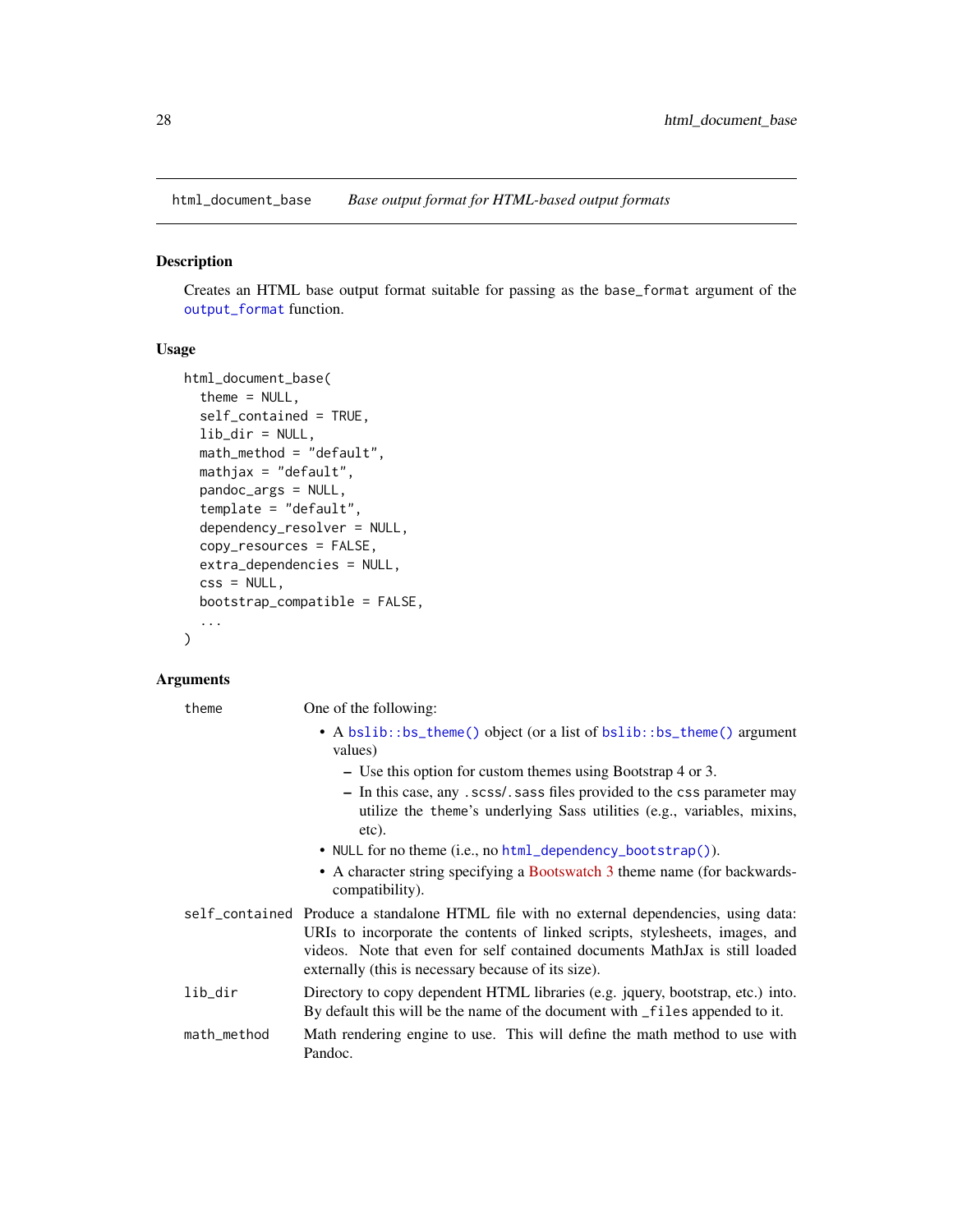|                                                            | • It can be a string for the engine, one of "mathjax", "mathml", "webtex", |
|------------------------------------------------------------|----------------------------------------------------------------------------|
| "katex", "gladtex", or "r-katex" or "default" for mathjax. |                                                                            |

• It can be a list of

- engine: one of "mathjax", "mathml", "webtex", "katex", or "gladtex".
- url: A specific url to use with mathjax, katex or webtex. Note that for engine = "mathjax", url = "local" will use a local version of Math-Jax (which is copied into the output directory).

For example,

| output:                                             |
|-----------------------------------------------------|
| html document:                                      |
| math_method:                                        |
| engine: katex                                       |
| url: https://cdn.jsdelivr.net/npm/katex@0.11.1/dist |

See [Pandoc's Manual about Math in HTML](https://pandoc.org/MANUAL.html#math-rendering-in-html) for the details about Pandoc supported methods.

Using math\_method = "r-katex" will opt-in server side rendering using KaTeX thanks to [katex](https://docs.ropensci.org/katex/) R package. This is useful compared to math\_method = "katex" to have no JS dependency, only a CSS dependency for styling equation.

- mathjax Include mathjax. The "default" option uses an https URL from a MathJax CDN. The "local" option uses a local version of MathJax (which is copied into the output directory). You can pass an alternate URL or pass NULL to exclude MathJax entirely.
- pandoc\_args Additional command line options to pass to pandoc
- template Pandoc template to use for rendering. Pass "default" to use the rmarkdown package default template; pass NULL to use pandoc's built-in template; pass a path to use a custom template that you've created. Note that if you don't use the "default" template then some features of html\_document won't be available (see the Templates section below for more details).

| dependency_resolver |  |
|---------------------|--|
|---------------------|--|

A dependency resolver

- copy\_resources Copy resources
- extra\_dependencies

Extra dependencies as a list of the html\_dependency class objects typically generated by htmltools:[:htmlDependency\(](#page-0-0)).

- css CSS and/or Sass files to include. Files with an extension of .sass or .scss are compiled to CSS via sass::sass(). Also, if theme is a [bslib::bs\\_theme\(\)](#page-0-0) object, Sass code may reference the relevant Bootstrap Sass variables, functions, mixins, etc.
- bootstrap\_compatible

Bootstrap compatible

... Ignored

#### Value

HTML base output format.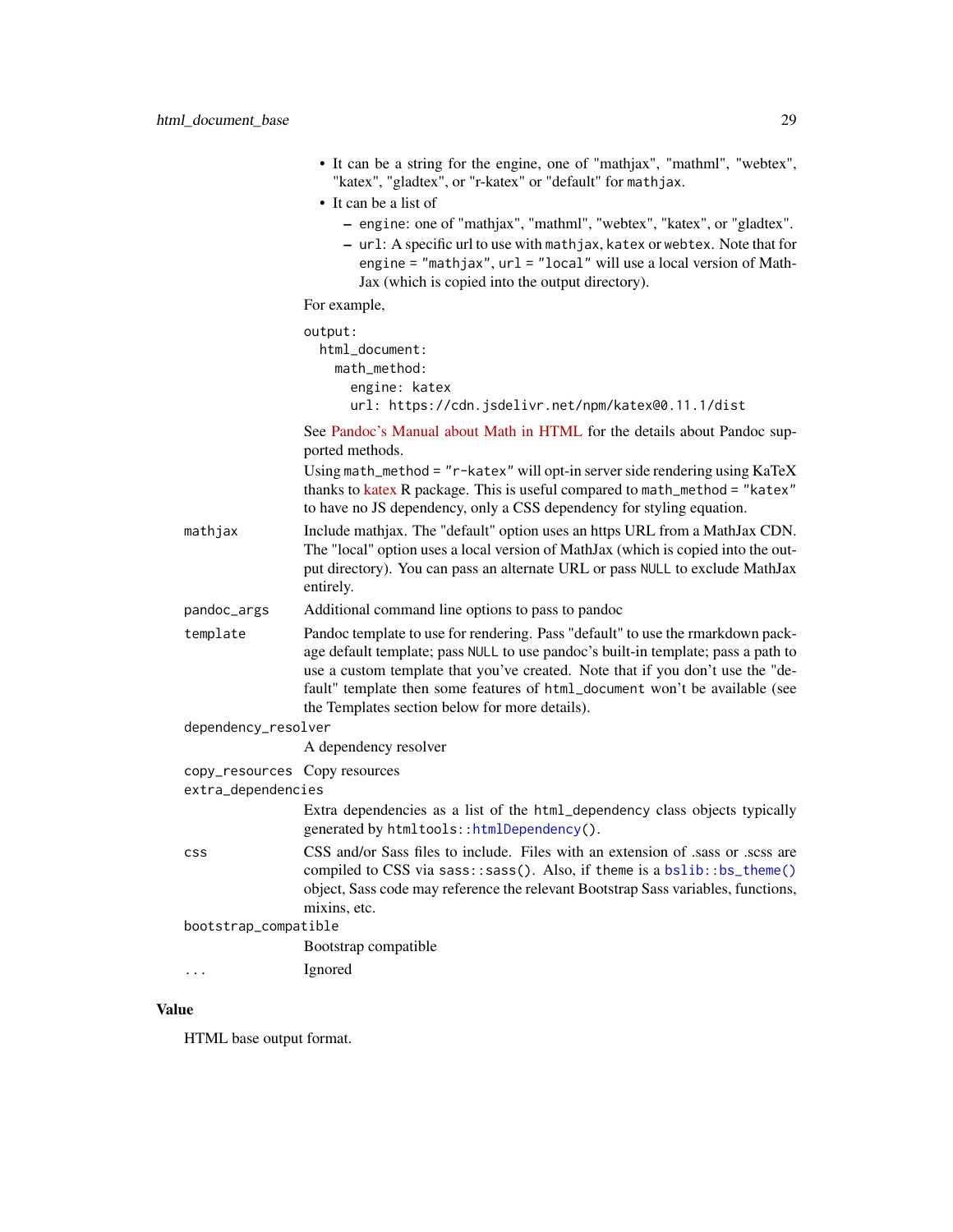<span id="page-29-0"></span>

#### Description

An html fragment is suitable for inclusion into an external html page. See [html\\_document](#page-19-1) for full details - this is a minor variation that assumes you will include the output into an existing document (e.g. a blog post).

#### Usage

```
html_fragment(
 number_sections = FALSE,
  section_divs = TRUE,
  fig_width = 7,
  fig_height = 5,
  fig_retina = 2,
  fig_caption = TRUE,
  dev = "png",
  df_print = "default",
 mathincludes = NULL,
  keep\_md = FALSE,md_extensions = NULL,
 pandoc_args = NULL,
  ...
)
```
# Arguments

number\_sections

|              | TRUE to number section headings                                                                                                                                                                                                                                                                                             |
|--------------|-----------------------------------------------------------------------------------------------------------------------------------------------------------------------------------------------------------------------------------------------------------------------------------------------------------------------------|
| section_divs | Wrap sections in $\langle \text{div} \rangle$ tags, and attach identifiers to the enclosing $\langle \text{div} \rangle$ rather<br>than the header itself.                                                                                                                                                                  |
| fig_width    | Default width (in inches) for figures                                                                                                                                                                                                                                                                                       |
| fig_height   | Default height (in inches) for figures                                                                                                                                                                                                                                                                                      |
| fig_retina   | Scaling to perform for retina displays (defaults to 2, which currently works for<br>all widely used retina displays). Set to NULL to prevent retina scaling. Note that<br>this will always be NULL when keep_md is specified (this is because fig_retina<br>relies on outputting HTML directly into the markdown document). |
| fig_caption  | TRUE to render figures with captions                                                                                                                                                                                                                                                                                        |
| dev          | Graphics device to use for figure output (defaults to png)                                                                                                                                                                                                                                                                  |
| df_print     | Method to be used for printing data frames. Valid values include "default",<br>"kable", "tibble", and "paged". The "default" method uses a corresponding S3<br>method of print, typically print.data.frame. The "kable" method uses the                                                                                     |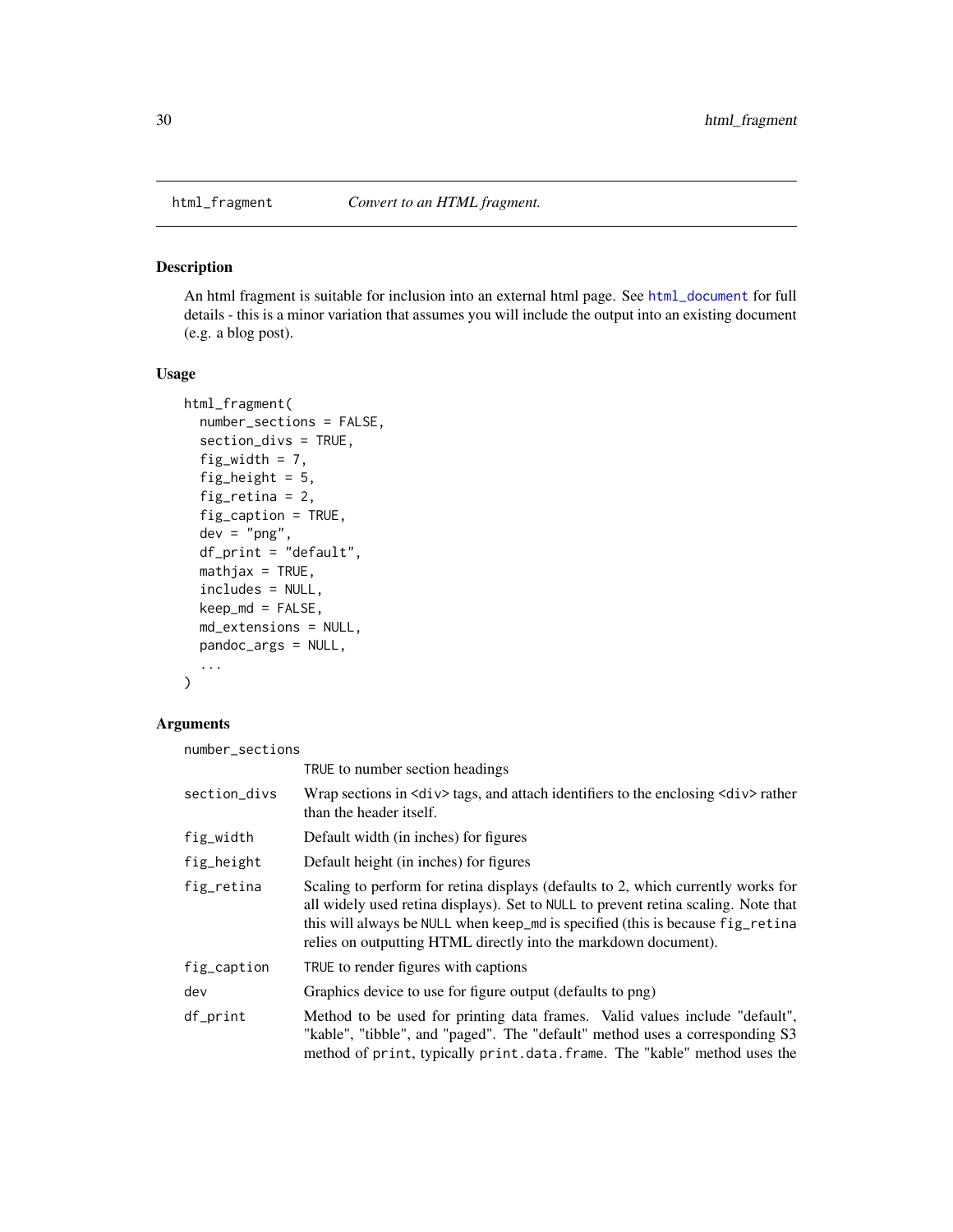<span id="page-30-0"></span>

|               | knitr::kable function. The "tibble" method uses the <b>tibble</b> package to print                                                                                                                   |
|---------------|------------------------------------------------------------------------------------------------------------------------------------------------------------------------------------------------------|
|               | a summary of the data frame. The "paged" method creates a paginated HTML                                                                                                                             |
|               | table (note that this method is only valid for formats that produce HTML). In                                                                                                                        |
|               | addition to the named methods you can also pass an arbitrary function to be                                                                                                                          |
|               | used for printing data frames. You can disable the df_print behavior entirely                                                                                                                        |
|               | by setting the option rmarkdown.df_print to FALSE. See Data frame printing<br>section in bookdown book for examples.                                                                                 |
| mathjax       | TRUE to convert \$ and \$\$ math blocks into MathJax compatible output. Note that<br>you'll still need to ensure that the page where the fragment is included loads the<br>required MathJax scripts. |
| includes      | Named list of additional content to include within the document (typically cre-<br>ated using the includes function).                                                                                |
| keep_md       | Keep the markdown file generated by knitting.                                                                                                                                                        |
| md extensions | Markdown extensions to be added or removed from the default definition of R<br>Markdown. See the rmarkdown format for additional details.                                                            |
| pandoc_args   | Additional command line options to pass to pandoc                                                                                                                                                    |
| .             | Additional arguments passed to html_document                                                                                                                                                         |

#### Details

See the [online documentation](https://bookdown.org/yihui/rmarkdown/html-document.html) for additional details on using the html\_fragment format.

#### Value

R Markdown output format to pass to [render](#page-71-1)

html\_notebook *Convert to an HTML notebook*

# Description

Format for converting from R Markdown to an HTML notebook.

# Usage

```
html_notebook(
  toc = FALSE,toc\_depth = 3,
  toc_float = FALSE,number_sections = FALSE,
  fig_width = 7,
  fig_height = 5,
  fig_retina = 2,
  fig_caption = TRUE,
  code_folding = "show",
  theme = "default",
```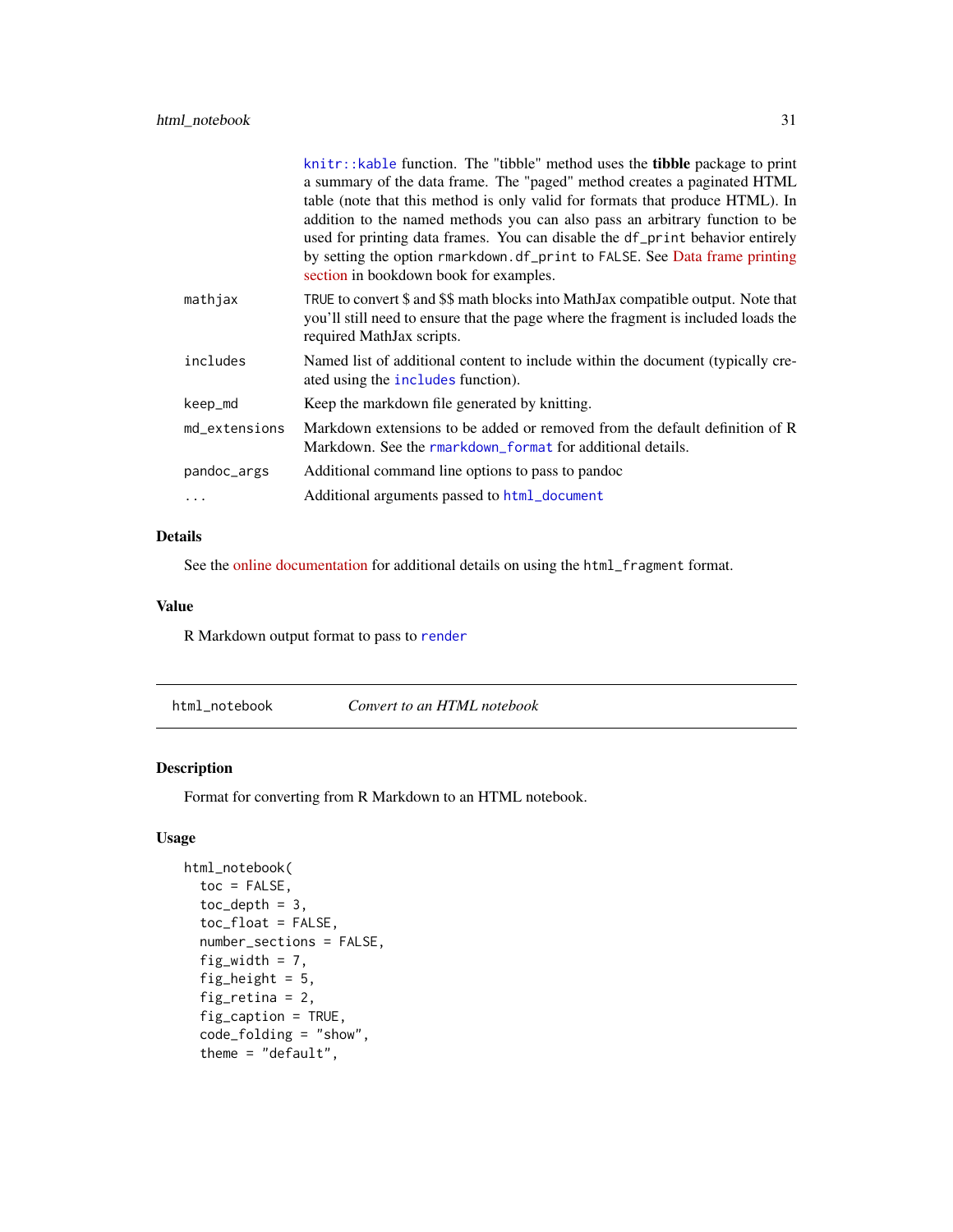```
highlight = "textmate",
 highlight_downlit = FALSE,
 math_method = "default",
 mathjax = "default",
 extra_dependencies = NULL,
 \text{css} = \text{NULL},
 includes = NULL,
 md_extensions = NULL,
 pandoc_args = NULL,
 output_source = NULL,
  self_contained = TRUE,
  ...
\mathcal{L}
```
# Arguments

| toc             | TRUE to include a table of contents in the output                                                                                                                                                                                                                                                                           |
|-----------------|-----------------------------------------------------------------------------------------------------------------------------------------------------------------------------------------------------------------------------------------------------------------------------------------------------------------------------|
| toc_depth       | Depth of headers to include in table of contents                                                                                                                                                                                                                                                                            |
| toc_float       | TRUE to float the table of contents to the left of the main document content.<br>Rather than TRUE you may also pass a list of options that control the behavior of<br>the floating table of contents. See the Floating Table of Contents section below<br>for details.                                                      |
| number_sections |                                                                                                                                                                                                                                                                                                                             |
|                 | TRUE to number section headings                                                                                                                                                                                                                                                                                             |
| fig_width       | Default width (in inches) for figures                                                                                                                                                                                                                                                                                       |
| fig_height      | Default height (in inches) for figures                                                                                                                                                                                                                                                                                      |
| fig_retina      | Scaling to perform for retina displays (defaults to 2, which currently works for<br>all widely used retina displays). Set to NULL to prevent retina scaling. Note that<br>this will always be NULL when keep_md is specified (this is because fig_retina<br>relies on outputting HTML directly into the markdown document). |
| fig_caption     | TRUE to render figures with captions                                                                                                                                                                                                                                                                                        |
| code_folding    | Enable document readers to toggle the display of R code chunks. Specify "none"<br>to display all code chunks. Specify "hide" or "show" to hide or show all R code<br>chunks by default, and let readers toggle the states on browsers. See the Code<br>folding                                                              |
| theme           | One of the following:                                                                                                                                                                                                                                                                                                       |
|                 | • A bslib::bs_theme() object (or a list of bslib::bs_theme() argument<br>values)                                                                                                                                                                                                                                            |
|                 | - Use this option for custom themes using Bootstrap 4 or 3.                                                                                                                                                                                                                                                                 |
|                 | - In this case, any . scss/. sass files provided to the css parameter may<br>utilize the theme's underlying Sass utilities (e.g., variables, mixins,<br>etc).                                                                                                                                                               |
|                 | • NULL for no theme (i.e., no html_dependency_bootstrap()).                                                                                                                                                                                                                                                                 |
|                 | • A character string specifying a Bootswatch 3 theme name (for backwards-<br>compatibility).                                                                                                                                                                                                                                |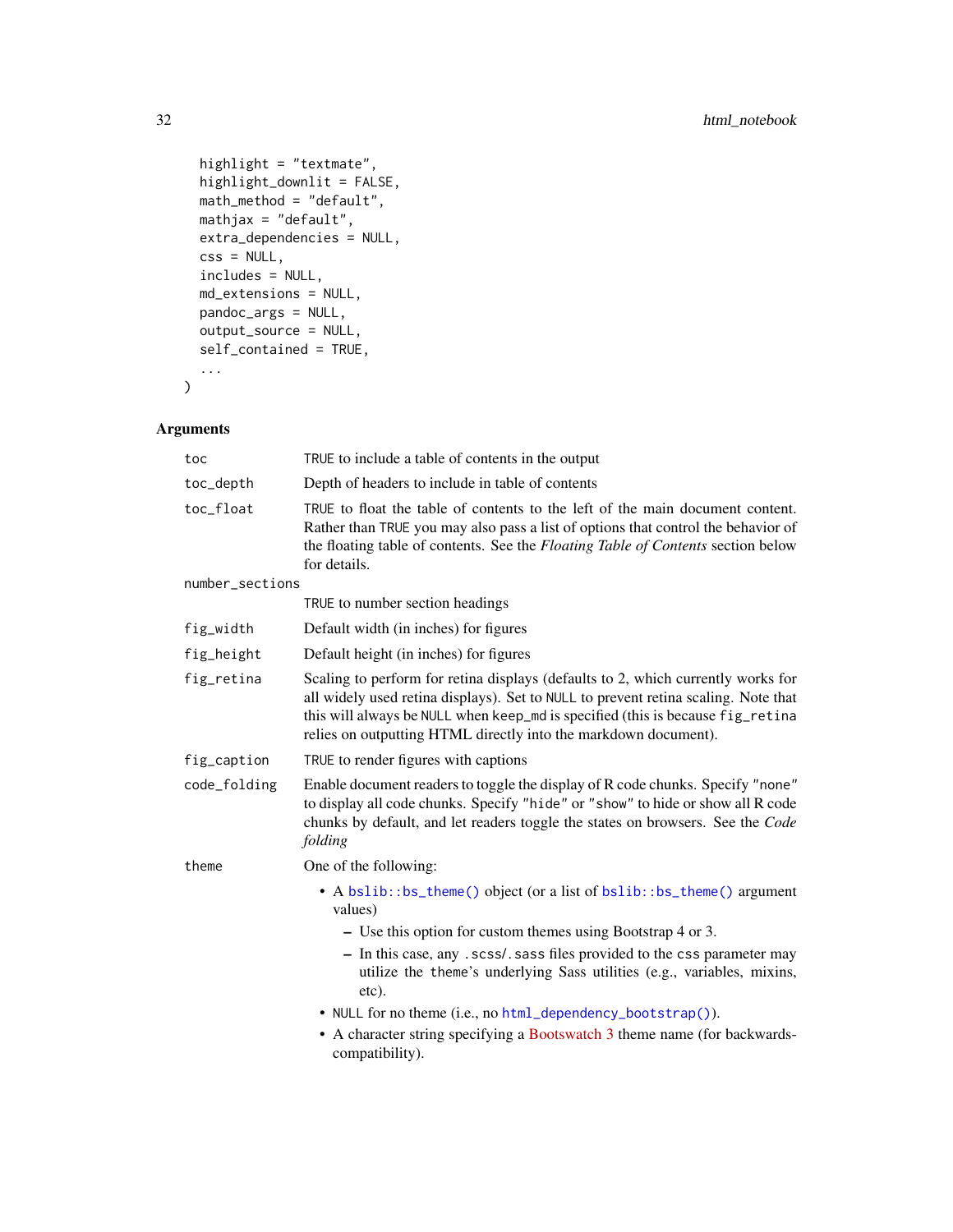| highlight          | Syntax highlight engine and style. See the Highlighting section below for de-<br>tails.                                                                                                                                                                                        |
|--------------------|--------------------------------------------------------------------------------------------------------------------------------------------------------------------------------------------------------------------------------------------------------------------------------|
|                    | "default" (and "textmate") will use highlightjs as syntax highlighting engine in-<br>stead of Pandoc.                                                                                                                                                                          |
|                    | Any other value will be passed as Pandoc's highlighting style. Pandoc's built-in<br>styles include "tango", "pygments", "kate", "monochrome", "espresso", "zen-<br>burn", "haddock" and "breezedark".                                                                          |
|                    | Two custom styles are also included, "arrow", an accessible color scheme, and<br>"rstudio", which mimics the default IDE theme. Alternatively, supply a path to a<br>'. theme' to use a custom Pandoc style. Note that custom theme requires Pandoc<br>$2.0+$ .                |
|                    | Pass NULL to prevent syntax highlighting.                                                                                                                                                                                                                                      |
| highlight_downlit  |                                                                                                                                                                                                                                                                                |
|                    | TRUE to use the <b>downlit</b> package as syntax highlight engine to highlight inline<br>code and R code chunks (including providing hyperlinks to function documen-<br>tation). The package needs to be installed to use this feature.                                        |
|                    | Only Pandoc color schemes are supported with this engine. With highlight =<br>"default", it will use the accessible theme called "arrow". To learn more about<br>downlit highlighting engine, see https://downlit.r-lib.org/.                                                  |
| math_method        | Math rendering engine to use. This will define the math method to use with<br>Pandoc.                                                                                                                                                                                          |
|                    | • It can be a string for the engine, one of "mathjax", "mathml", "webtex",<br>"katex", "gladtex", or "r-katex" or "default" for mathjax.<br>• It can be a list of                                                                                                              |
|                    | - engine: one of "mathjax", "mathml", "webtex", "katex", or "gladtex".<br>- url: A specific url to use with mathjax, katex or webtex. Note that for<br>engine = "mathjax", url = "local" will use a local version of Math-<br>Jax (which is copied into the output directory). |
|                    | For example,                                                                                                                                                                                                                                                                   |
|                    | output:<br>html_document:<br>math_method:<br>engine: katex                                                                                                                                                                                                                     |
|                    | url: https://cdn.jsdelivr.net/npm/katex@0.11.1/dist                                                                                                                                                                                                                            |
|                    | See Pandoc's Manual about Math in HTML for the details about Pandoc sup-<br>ported methods.                                                                                                                                                                                    |
|                    | Using math_method = "r-katex" will opt-in server side rendering using KaTeX<br>thanks to katex R package. This is useful compared to math_method = "katex"<br>to have no JS dependency, only a CSS dependency for styling equation.                                            |
| mathjax            | Include mathjax. The "default" option uses an https URL from a MathJax CDN.<br>The "local" option uses a local version of MathJax (which is copied into the out-<br>put directory). You can pass an alternate URL or pass NULL to exclude MathJax<br>entirely.                 |
| extra_dependencies |                                                                                                                                                                                                                                                                                |
|                    | Additional function arguments to pass to the base R Markdown HTML output                                                                                                                                                                                                       |

Additional function arguments to pass to the base R Markdown HTML output formatter [html\\_document\\_base](#page-27-1)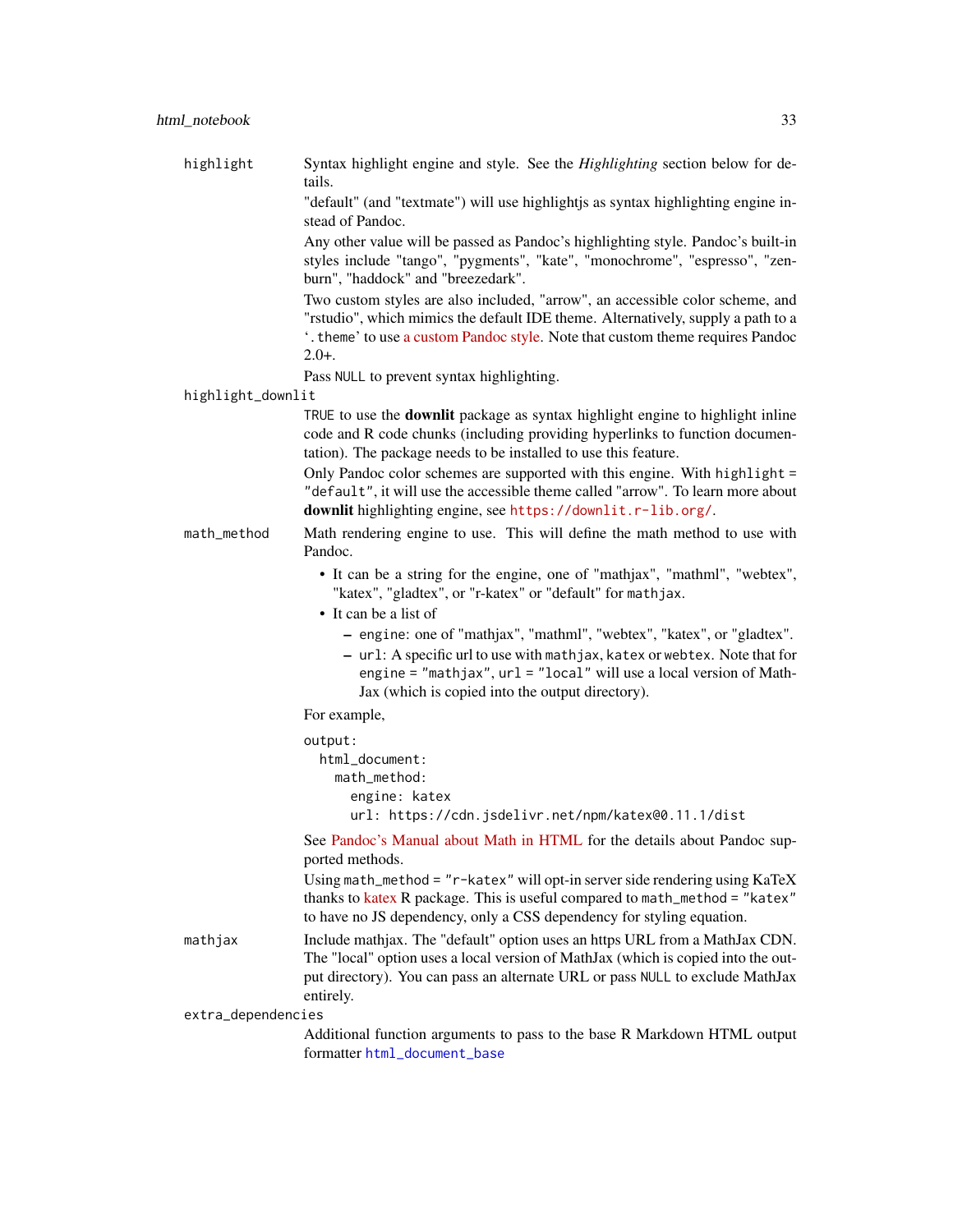<span id="page-33-0"></span>

| <b>CSS</b>    | CSS and/or Sass files to include. Files with an extension of sass or scss are<br>compiled to CSS via sass::sass(). Also, if theme is a $bslib::bs\_them()$<br>object, Sass code may reference the relevant Bootstrap Sass variables, functions,<br>mixins, etc. |
|---------------|-----------------------------------------------------------------------------------------------------------------------------------------------------------------------------------------------------------------------------------------------------------------|
| includes      | Named list of additional content to include within the document (typically cre-<br>ated using the includes function).                                                                                                                                           |
| md_extensions | Markdown extensions to be added or removed from the default definition of R<br>Markdown. See the rmarkdown_format for additional details.                                                                                                                       |
| pandoc_args   | Additional command line options to pass to pandoc                                                                                                                                                                                                               |
| output_source | Define an output source for R chunks (ie, outputs to use instead of those pro-<br>duced by evaluating the underlying R code). See html_notebook_output for<br>more details.                                                                                     |
|               | self_contained Produce a standalone HTML file with no external dependencies. Defaults to<br>TRUE. In notebooks, setting this to FALSE is not recommended, since the setting<br>does not apply to embedded notebook output such as plots and HTML widgets.       |
| $\ddotsc$     | Additional function arguments to pass to the base R Markdown HTML output<br>formatter html_document_base                                                                                                                                                        |

# Details

See the [online documentation](https://rmarkdown.rstudio.com/r_notebook_format.html) for additional details on using the html\_notebook format.

html\_notebook\_metadata

*Generate R Notebook Metadata*

# Description

A structured helper for the construction of metadata used by the R Notebook output functions. See [html\\_notebook\\_output](#page-34-1) for more details.

# Usage

```
html_notebook_metadata(iframe = TRUE)
```
# Arguments

iframe Boolean; should output be shown in an <iframe>?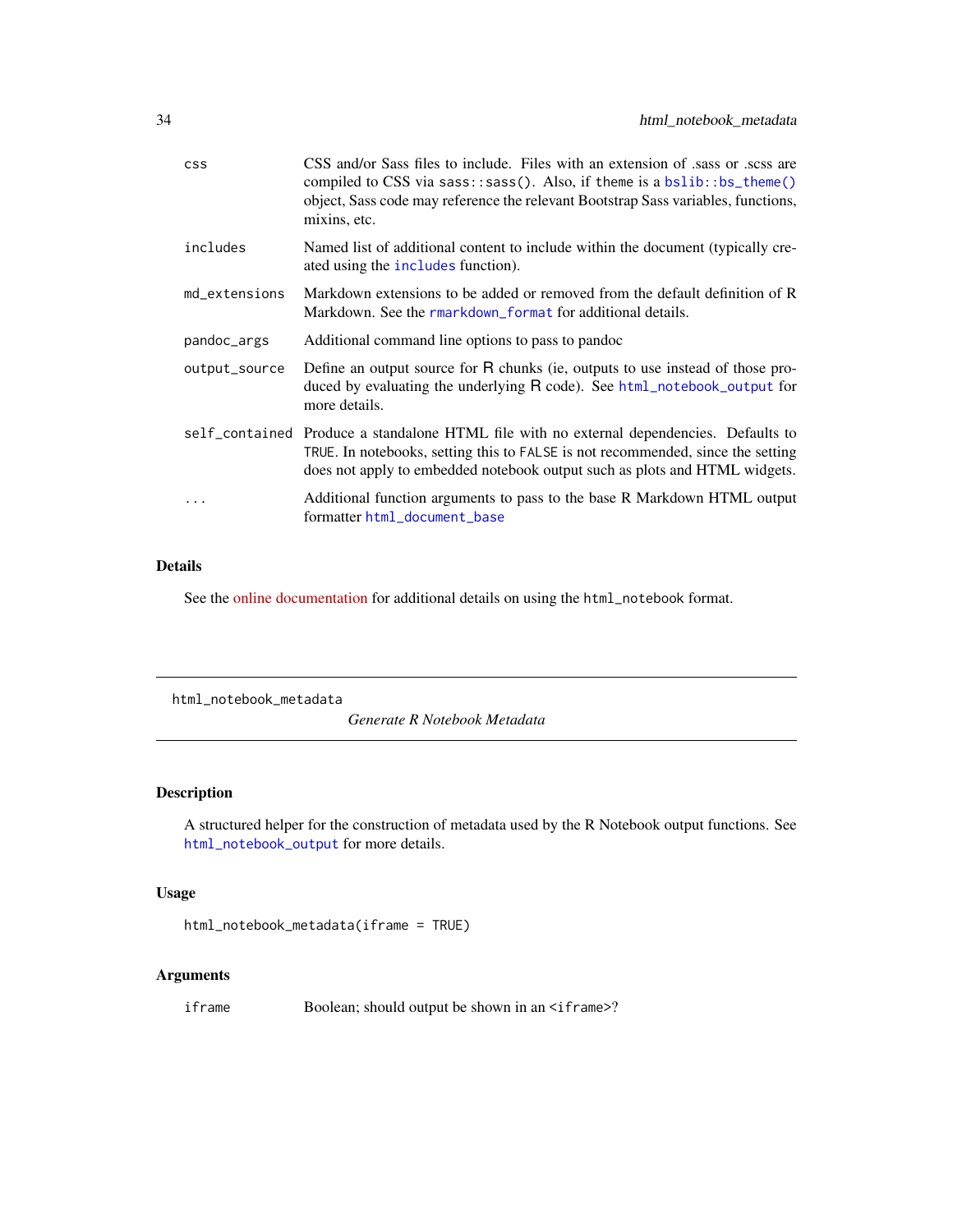<span id="page-34-1"></span><span id="page-34-0"></span>html\_notebook\_output *Generate R Notebook Output*

# Description

Utilities for generating output for the html\_notebook format, through the output\_source function attached to a [output\\_format](#page-53-1).

# Usage

```
html_notebook_output_html(html, meta = NULL)
html_notebook_output_img(
 path = NULL,bytes = NULL,
  attributes = NULL,
 meta = NULL,
 format = c("png", "jpeg")\mathcal{L}html_notebook_output_png(
 path = NULL,
 bytes = NULL,
 attributes = NULL,
 meta = NULL,
  format = c("png", "jpeg"))
```
html\_notebook\_output\_code(code, attributes = list(class = "r"), meta = NULL)

# Arguments

| html       | Arbitrary HTML content to insert.                                                                                                               |
|------------|-------------------------------------------------------------------------------------------------------------------------------------------------|
| meta       | An R list of arbitrary meta-data. The data will be converted to JSON, base 64-<br>encoded, and injected into the header comment.                |
| path       | A path to a file. For functions accepting both path and bytes, if bytes is NULL,<br>the bytewise contents will be obtained by reading the file. |
| bytes      | The bytewise representation of content.                                                                                                         |
| attributes | A named R list of HTML attributes. These will be escaped and inserted into the<br>generated HTML as appropriate.                                |
| format     | The image format; one of "png" or "jpeg".                                                                                                       |
| code       | Source code.                                                                                                                                    |

# Details

See the [online documentation](https://rmarkdown.rstudio.com/r_notebook_format.html) for additional details on using the html\_notebook format.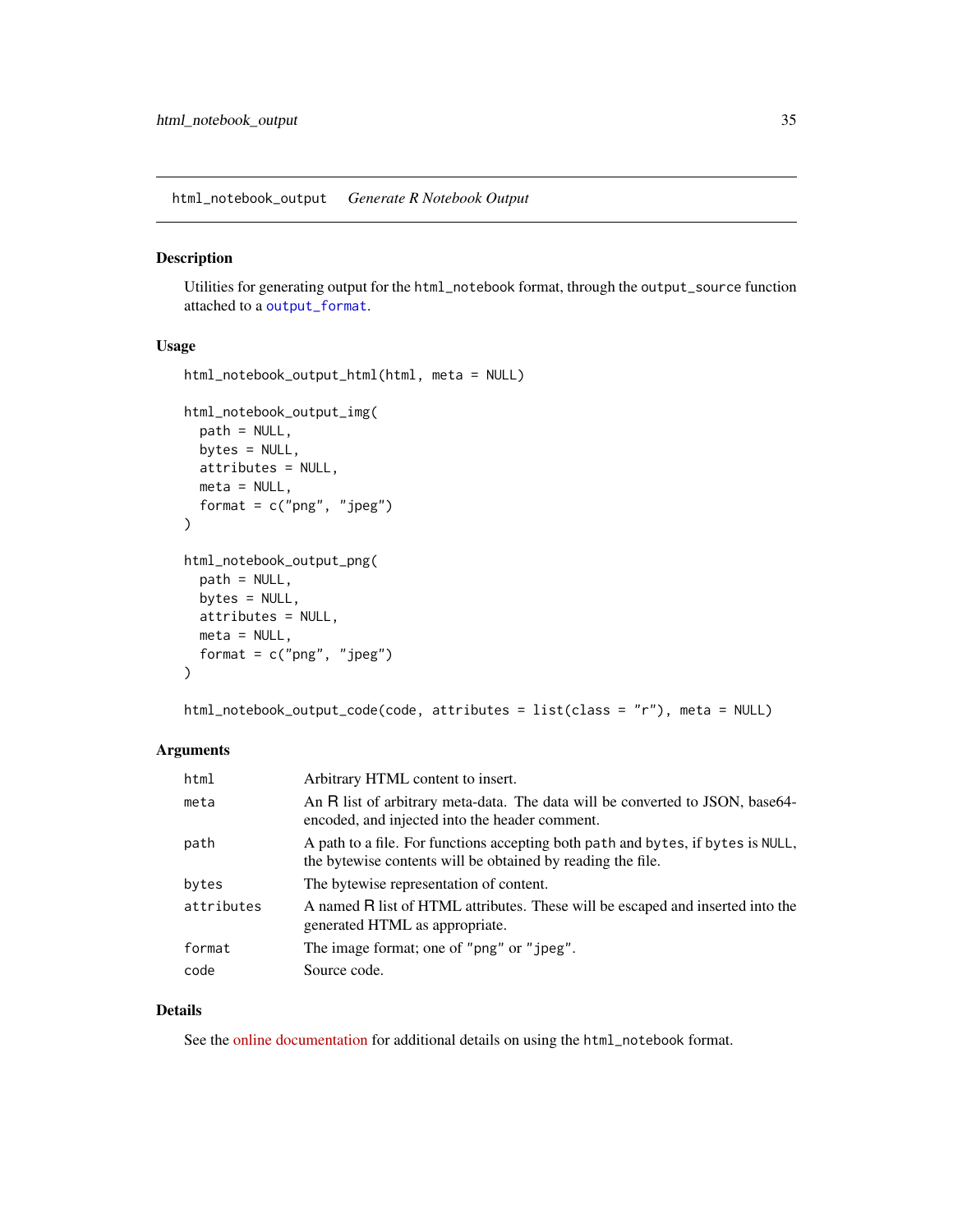<span id="page-35-1"></span><span id="page-35-0"></span>

#### Description

A HTML vignette is a lightweight alternative to [html\\_document\(\)](#page-19-1) suitable for inclusion in packages to be released to CRAN. It reduces the size of a basic vignette from 100k to around 10k.

# Usage

```
html_vignette(
  fig_width = 3,
  fig_height = 3,
  dev = "png",df<sub>-</sub>print = "default",
  \text{css} = \text{NULL},
  highlight = "pygments",
  keep_md = FALSE,
  readme = FALSE,
  self_contained = TRUE,
  tabset = FALSE,
  code_folding = c("none", "show", "hide"),
  extra_dependencies = NULL,
  pandoc_args = NULL,
  ...
)
```
# Arguments

| fig_width  | Default width (in inches) for figures                                                                                                                                                                                                                                                                                                                                                                                                                                                                                                                                                                                                                                                                                                                                       |
|------------|-----------------------------------------------------------------------------------------------------------------------------------------------------------------------------------------------------------------------------------------------------------------------------------------------------------------------------------------------------------------------------------------------------------------------------------------------------------------------------------------------------------------------------------------------------------------------------------------------------------------------------------------------------------------------------------------------------------------------------------------------------------------------------|
| fig_height | Default height (in inches) for figures                                                                                                                                                                                                                                                                                                                                                                                                                                                                                                                                                                                                                                                                                                                                      |
| dev        | Graphics device to use for figure output (defaults to png)                                                                                                                                                                                                                                                                                                                                                                                                                                                                                                                                                                                                                                                                                                                  |
| df_print   | Method to be used for printing data frames. Valid values include "default",<br>"kable", "tibble", and "paged". The "default" method uses a corresponding S3<br>method of print, typically print.data.frame. The "kable" method uses the<br>knitr::kable function. The "tibble" method uses the tibble package to print<br>a summary of the data frame. The "paged" method creates a paginated HTML<br>table (note that this method is only valid for formats that produce HTML). In<br>addition to the named methods you can also pass an arbitrary function to be<br>used for printing data frames. You can disable the df_print behavior entirely<br>by setting the option rmarkdown.df_print to FALSE. See Data frame printing<br>section in bookdown book for examples. |
| css        | One or more css files to include.                                                                                                                                                                                                                                                                                                                                                                                                                                                                                                                                                                                                                                                                                                                                           |
| highlight, | Additional arguments passed to html_document(). Please note that theme and<br>fig_retina are hard-coded. Setting any of those will yield an error.                                                                                                                                                                                                                                                                                                                                                                                                                                                                                                                                                                                                                          |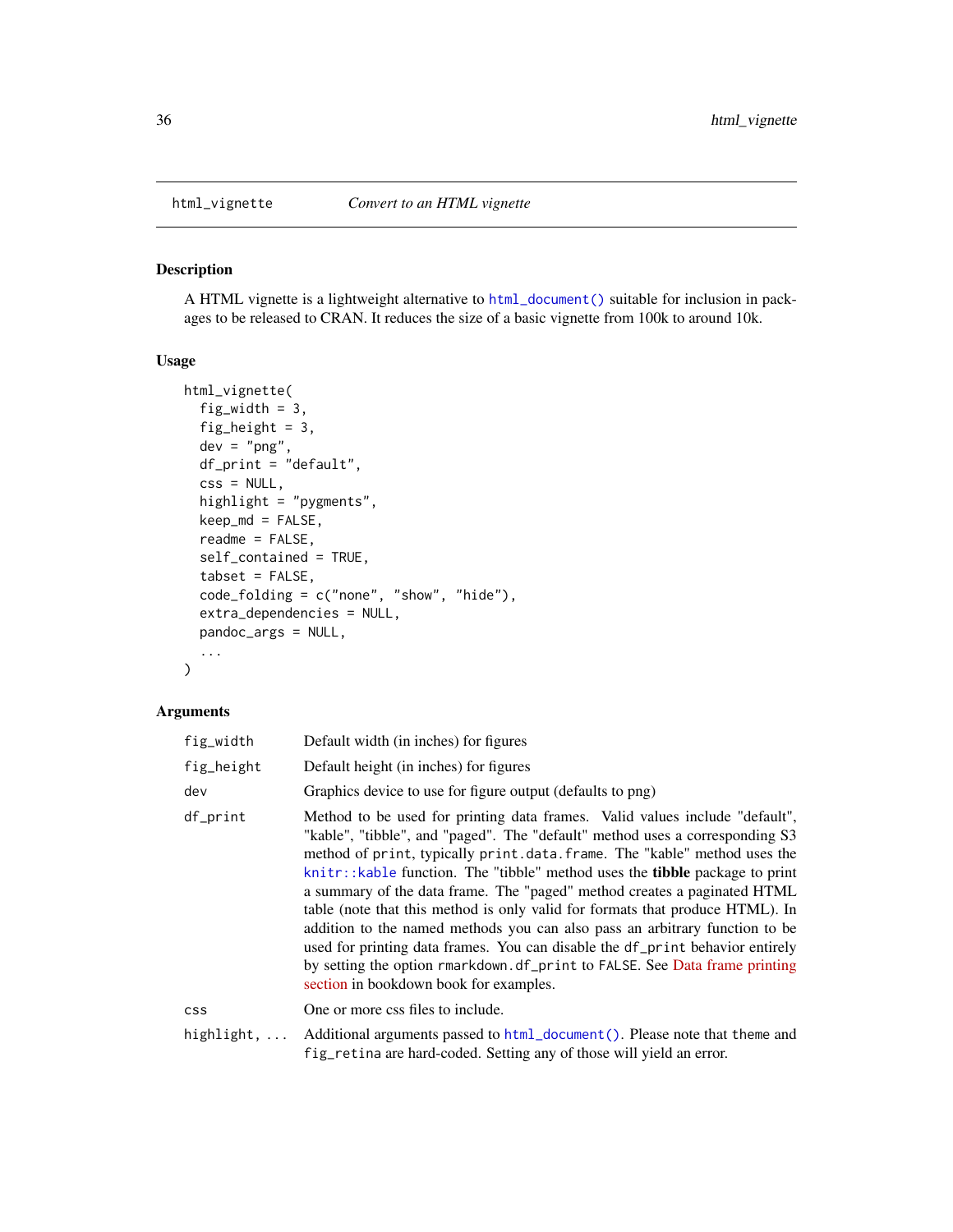| keep_md            | Keep the markdown file generated by knitting.                                                                                                                                                                                                                                                                  |  |
|--------------------|----------------------------------------------------------------------------------------------------------------------------------------------------------------------------------------------------------------------------------------------------------------------------------------------------------------|--|
| readme             | Use this vignette as the package README.md file ( <i>i.e.</i> render it as README.md<br>to the package root). Note that if there are image files within your vignette you<br>should be sure to add 'README_files' to '.Rbuildignore'.                                                                          |  |
|                    | self_contained Produce a standalone HTML file with no external dependencies, using data:<br>URIs to incorporate the contents of linked scripts, stylesheets, images, and<br>videos. Note that even for self contained documents MathJax is still loaded<br>externally (this is necessary because of its size). |  |
| tabset             | Opt-in tabbed-sections feature inspired by html_document (). See section "Tabbed<br>Sections" for the detail. This feature also allows navigation to the tab from table<br>of contents and URL.                                                                                                                |  |
| code_folding       | Enable document readers to toggle the display of R code chunks. Specify "none"<br>to display all code chunks. Specify "hide" or "show" to hide or show all R code<br>chunks by default, and let readers toggle the states on browsers. See the Code<br>folding                                                 |  |
| extra_dependencies |                                                                                                                                                                                                                                                                                                                |  |
|                    | Additional function arguments to pass to the base R Markdown HTML output<br>formatter html_document_base                                                                                                                                                                                                       |  |
| pandoc_args        | Additional command line options to pass to pandoc                                                                                                                                                                                                                                                              |  |
|                    |                                                                                                                                                                                                                                                                                                                |  |

## Details

Compared to [html\\_document\(\)](#page-19-0), it:

- never uses retina figures
- never uses a theme
- has a smaller default figure size
- uses a custom css stylesheet

See the [online documentation](https://bookdown.org/yihui/rmarkdown/r-package-vignette.html) for additional details on using the html\_vignette() format.

# Value

R Markdown output format to pass to [render\(\)](#page-71-0)

# Tabbed Sections

You can organize content using tabs by applying the . tabset class attribute to headers within a document. This will cause all sub-headers of the header with the . tabset attribute to appear within tabs rather than as standalone sections. For example:

## Quarterly Results {.tabset}

### By Product

### By Region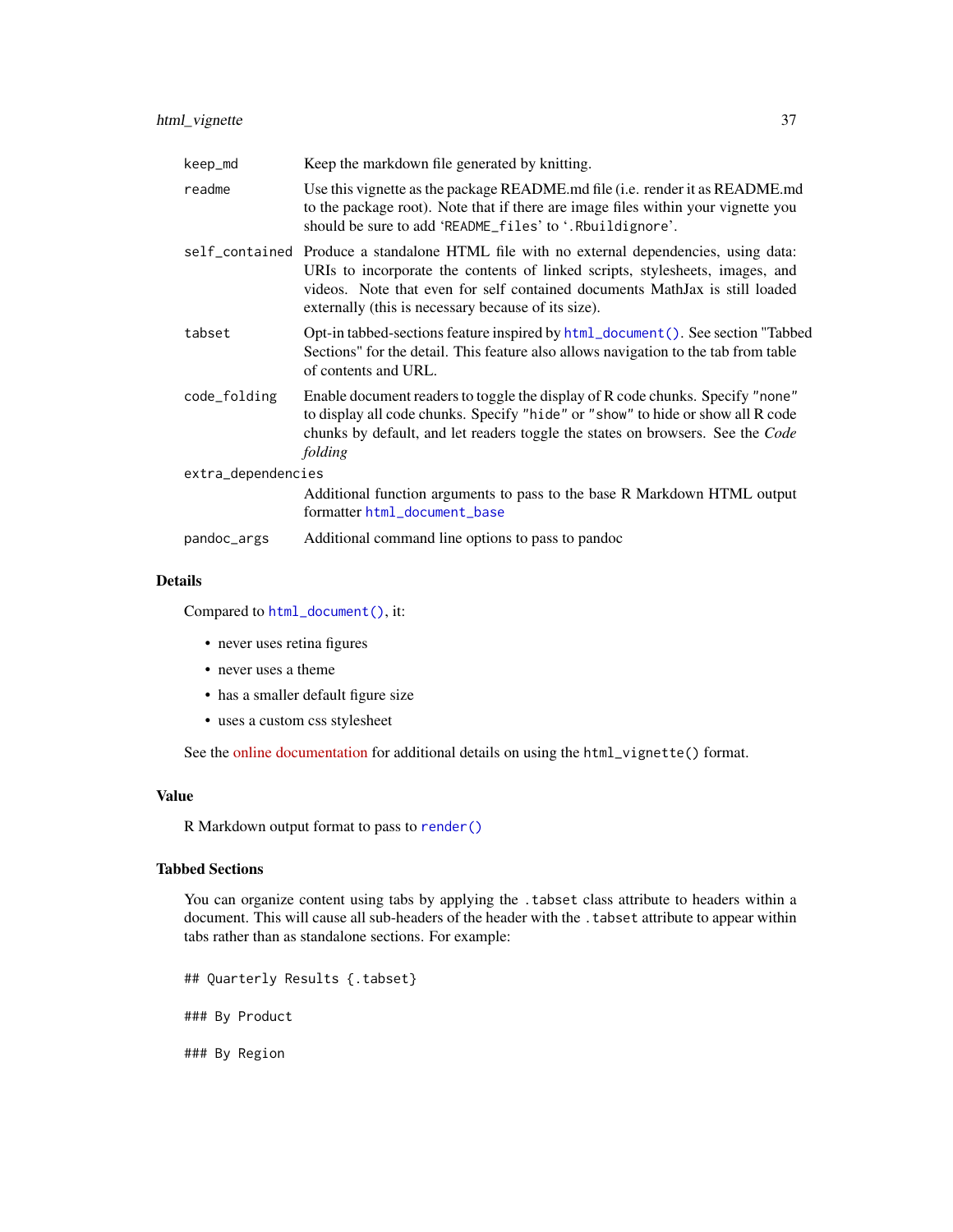With [html\\_document\(\)](#page-19-0), you can also specify two additional attributes to control the appearance and behavior of the tabs. The .tabset-fade attributes causes the tabs to fade in and out when switching. The .tabset-pills attribute causes the visual appearance of the tabs to be "pill" rather than traditional tabs. For example:

## Quarterly Results {.tabset .tabset-fade .tabset-pills}

If tabbed sections relies on [html\\_dependency\\_tabset\(\)](#page-18-0), for example by [html\\_vignette\(\)](#page-35-0), these two attributes are not supported.

#### Code folding

Code blocks become foldable by specifying "show" or "hide" to the code\_folding parameter. The state can be toggled individually on browsers. The document-wide toggle button is also provided for html\_document and some of its extentions such as html\_notebook. Note that this feature applies not only to source codes of chunks, but also markdown code blocks.

Supported languages are R, Python, Bash, SQL, C++, Stan, and Julia. To support code blocks with other languages, add foldable class to them (i.e., class.source = "foldable" as a chunk option).

The default initial state of code folding respects the value given to the code\_folding parameter. To override the behavior individually, add fold-none to disable, fold-hide to initially hide, fold-show to initially show.

<span id="page-37-0"></span>

includes *Include content within output*

#### **Description**

Specify additional content to be included within an output document.

#### Usage

```
includes(in_header = NULL, before_body = NULL, after_body = NULL)
```

```
includes_to_pandoc_args(includes, filter = identity)
```

| in_header   | One or more files with content to be included in the header of the document. |
|-------------|------------------------------------------------------------------------------|
| before_body | One or more files with content to be included before the document body.      |
| after_body  | One or more files with content to be included after the document body.       |
| includes    | Includes to convert to pandoc args.                                          |
| filter      | Filter to pre-process includes with.                                         |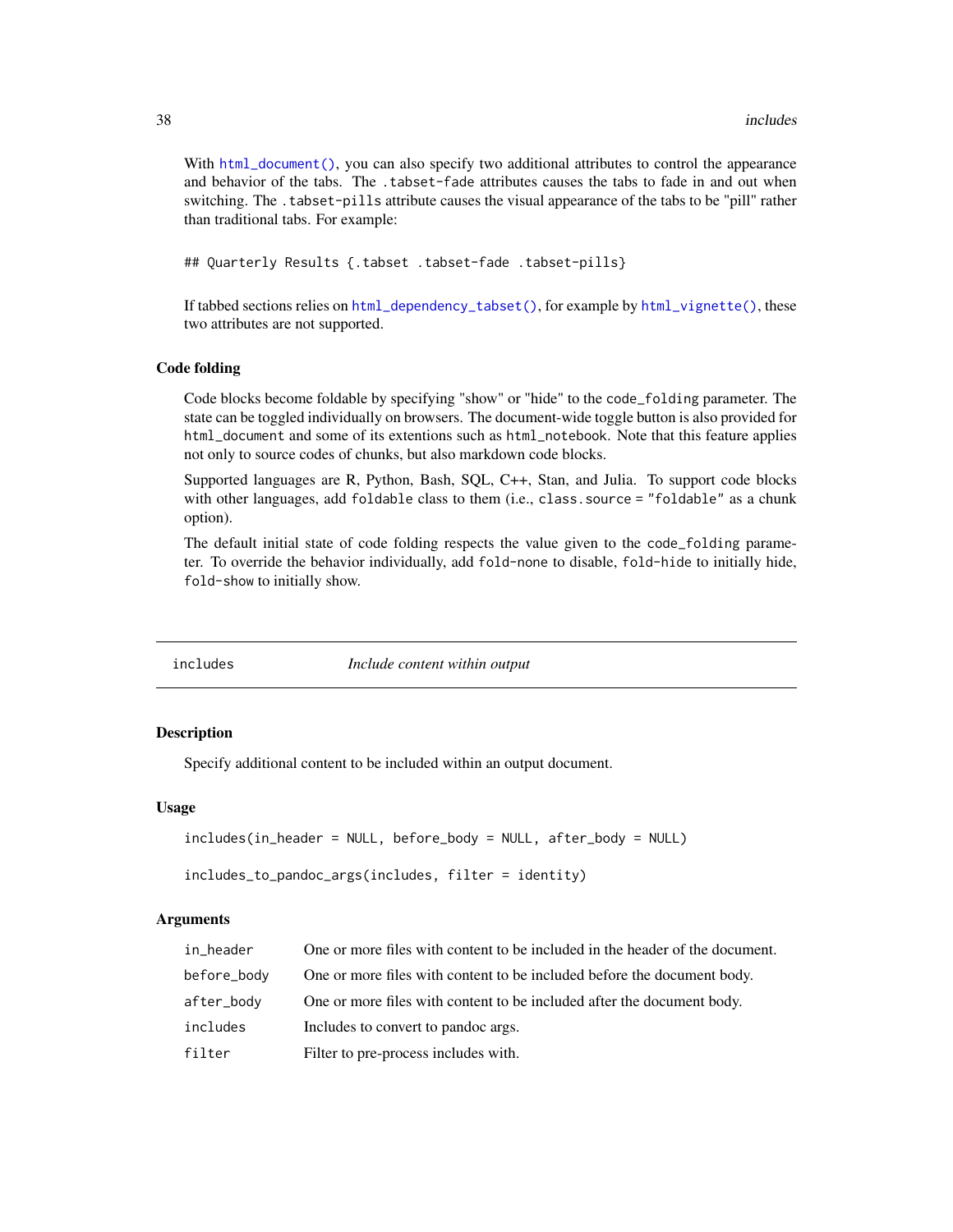# Details

Non-absolute paths for resources referenced from the in\_header, before\_body, and after\_body parameters are resolved relative to the directory of the input document.

## Value

Includes list or pandoc args

## Examples

```
## Not run:
library(rmarkdown)
html_document(includes = includes(before_body = "header.htm"))
pdf_document(includes = includes(after_body = "footer.tex"))
## End(Not run)
```
ioslides\_presentation *Convert to an ioslides Presentation*

# Description

Format for converting from R Markdown to an [ioslides](https://code.google.com/archive/p/io-2012-slides/) presentation.

## Usage

```
ioslides_presentation(
  number_sections = FALSE,
  logo = NULL,slide_level = 2,
  incremental = FALSE,
  fig_width = 7.5,
  fig_height = 4.5,
  fig_retina = 2,
  fig_caption = TRUE,
  dev = "png",df_print = "default",
  smart = TRUE,self_contained = TRUE,
 widescreen = FALSE,
  smaller = FALSE,
  transition = "default",
  math_method = "mathjax",
 mathjax = "default",
  analytics = NULL,
```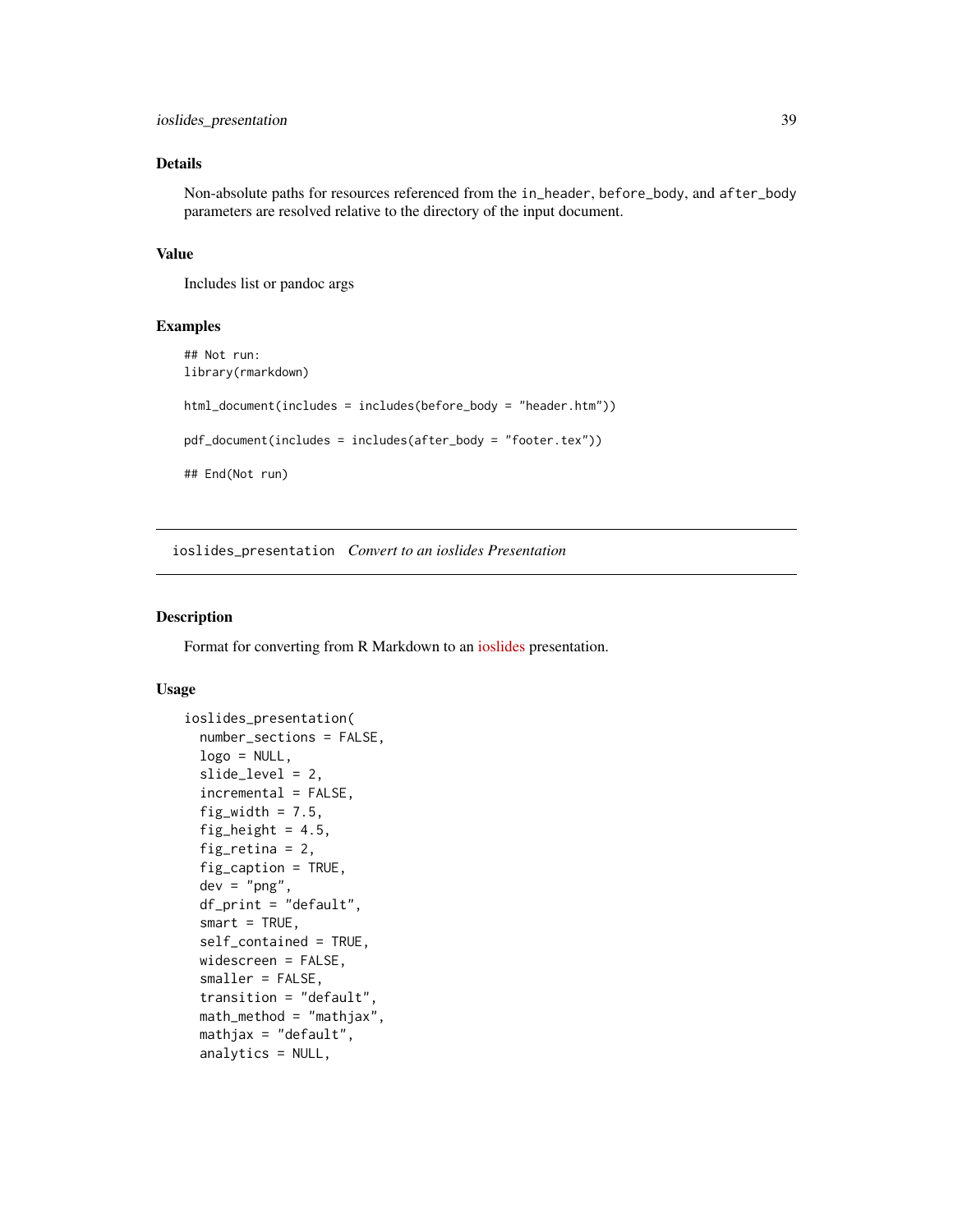```
template = NULL,
  \text{css} = \text{NULL},
  includes = NULL,
  keep_md = FALSE,
  lib_dir = NULL,
  md_extensions = NULL,
  pandoc_args = NULL,
  extra_dependencies = NULL,
  ...
\mathcal{L}
```

| number_sections |                                                                                                                                                                                                                                                                                                                                                                                                                                                                                                                                                                                                                                                                                                                                                                              |
|-----------------|------------------------------------------------------------------------------------------------------------------------------------------------------------------------------------------------------------------------------------------------------------------------------------------------------------------------------------------------------------------------------------------------------------------------------------------------------------------------------------------------------------------------------------------------------------------------------------------------------------------------------------------------------------------------------------------------------------------------------------------------------------------------------|
|                 | TRUE to number section headings                                                                                                                                                                                                                                                                                                                                                                                                                                                                                                                                                                                                                                                                                                                                              |
| logo            | Path to file that includes a logo for use in the presentation (should be square and<br>at least 128x128).                                                                                                                                                                                                                                                                                                                                                                                                                                                                                                                                                                                                                                                                    |
| slide_level     | Header level to consider as slide separator (Defaults to header 2).                                                                                                                                                                                                                                                                                                                                                                                                                                                                                                                                                                                                                                                                                                          |
| incremental     | TRUE to render slide bullets incrementally. Note that if you want to reverse the<br>default incremental behavior for an individual bullet you can preceded it with >.<br>For example: > - Bullet Text.                                                                                                                                                                                                                                                                                                                                                                                                                                                                                                                                                                       |
| fig_width       | Default width (in inches) for figures                                                                                                                                                                                                                                                                                                                                                                                                                                                                                                                                                                                                                                                                                                                                        |
| fig_height      | Default height (in inches) for figures                                                                                                                                                                                                                                                                                                                                                                                                                                                                                                                                                                                                                                                                                                                                       |
| fig_retina      | Scaling to perform for retina displays (defaults to 2, which currently works for<br>all widely used retina displays). Set to NULL to prevent retina scaling. Note that<br>this will always be NULL when keep_md is specified (this is because fig_retina<br>relies on outputting HTML directly into the markdown document).                                                                                                                                                                                                                                                                                                                                                                                                                                                  |
| fig_caption     | TRUE to render figures with captions                                                                                                                                                                                                                                                                                                                                                                                                                                                                                                                                                                                                                                                                                                                                         |
| dev             | Graphics device to use for figure output (defaults to png)                                                                                                                                                                                                                                                                                                                                                                                                                                                                                                                                                                                                                                                                                                                   |
| df_print        | Method to be used for printing data frames. Valid values include "default",<br>"kable", "tibble", and "paged". The "default" method uses a corresponding S3<br>method of print, typically print.data.frame. The "kable" method uses the<br>knitr:: kable function. The "tibble" method uses the tibble package to print<br>a summary of the data frame. The "paged" method creates a paginated HTML<br>table (note that this method is only valid for formats that produce HTML). In<br>addition to the named methods you can also pass an arbitrary function to be<br>used for printing data frames. You can disable the df_print behavior entirely<br>by setting the option rmarkdown.df_print to FALSE. See Data frame printing<br>section in bookdown book for examples. |
| smart           | Produce typographically correct output, converting straight quotes to curly quotes,<br>--- to em-dashes, -- to en-dashes, and to ellipses.                                                                                                                                                                                                                                                                                                                                                                                                                                                                                                                                                                                                                                   |
|                 | self_contained Produce a standalone HTML file with no external dependencies, using data:<br>URIs to incorporate the contents of linked scripts, stylesheets, images, and<br>videos. Note that even for self contained documents MathJax is still loaded<br>externally (this is necessary because of its size).                                                                                                                                                                                                                                                                                                                                                                                                                                                               |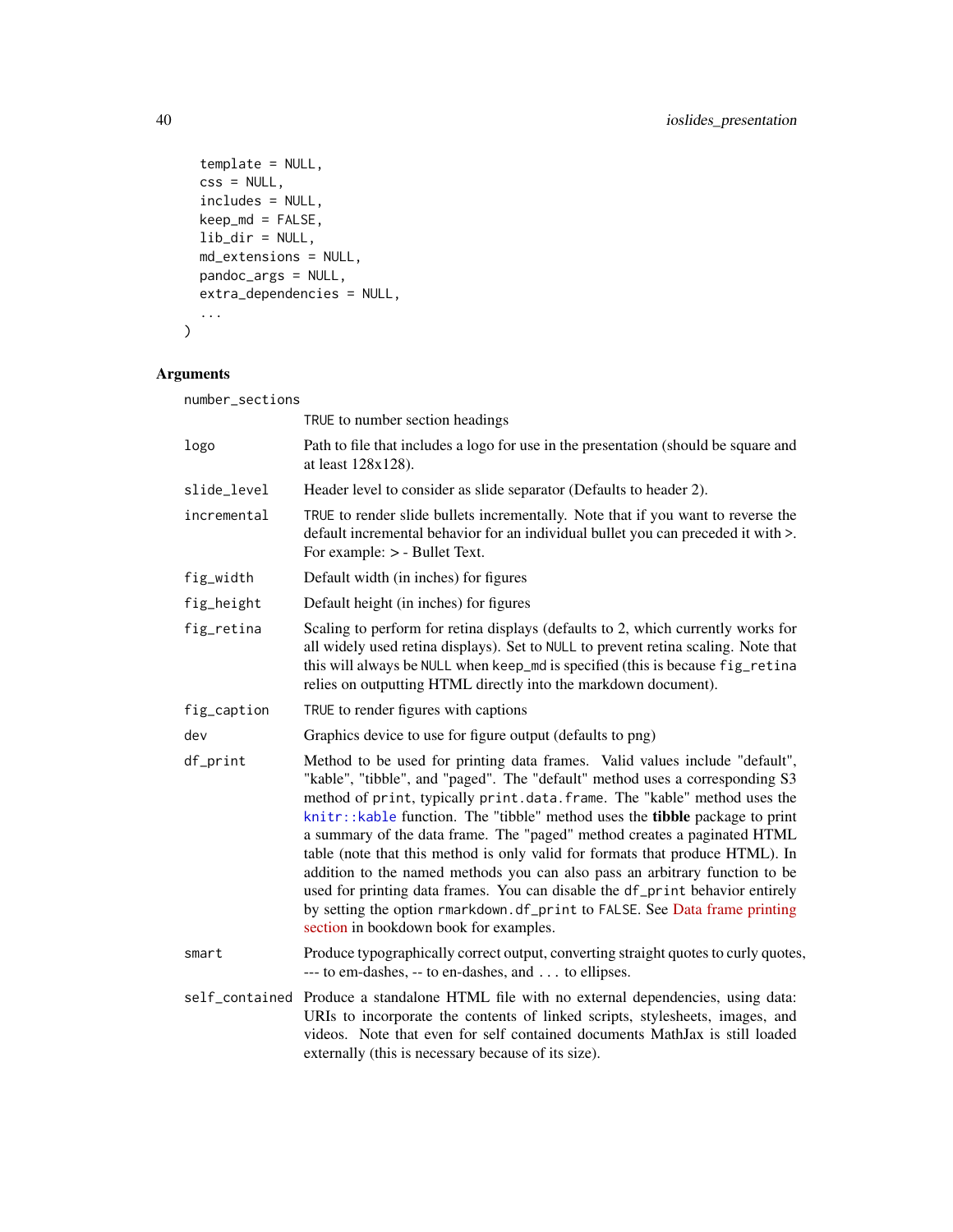| widescreen    | Display presentation with wider dimensions.                                                                                                                                                                                                                                                                                                                                             |
|---------------|-----------------------------------------------------------------------------------------------------------------------------------------------------------------------------------------------------------------------------------------------------------------------------------------------------------------------------------------------------------------------------------------|
| smaller       | Use smaller text on all slides. You can also enable this for individual slides by<br>adding the .smaller attribute to the slide header (see Presentation Size below<br>for details).                                                                                                                                                                                                    |
| transition    | Speed of slide transitions. This can be "default", "slower", "faster", or a numeric<br>value with a number of seconds (e.g. 0.5).                                                                                                                                                                                                                                                       |
| math_method   | Math rendering engine to use. This will define the math method to use with<br>Pandoc.                                                                                                                                                                                                                                                                                                   |
|               | • It can be a string for the engine, one of "mathjax", "mathml", "webtex",<br>"katex", "gladtex", or "r-katex" or "default" for mathjax.<br>• It can be a list of                                                                                                                                                                                                                       |
|               | - engine: one of "mathjax", "mathml", "webtex", "katex", or "gladtex".<br>- url: A specific url to use with mathjax, katex or webtex. Note that for<br>engine = "mathjax", url = "local" will use a local version of Math-<br>Jax (which is copied into the output directory).                                                                                                          |
|               | For example,                                                                                                                                                                                                                                                                                                                                                                            |
|               | output:<br>html_document:<br>math_method:<br>engine: katex<br>url: https://cdn.jsdelivr.net/npm/katex@0.11.1/dist                                                                                                                                                                                                                                                                       |
|               | See Pandoc's Manual about Math in HTML for the details about Pandoc sup-<br>ported methods.                                                                                                                                                                                                                                                                                             |
|               | Using math_method = "r-katex" will opt-in server side rendering using KaTeX<br>thanks to katex R package. This is useful compared to math_method = "katex"<br>to have no JS dependency, only a CSS dependency for styling equation.                                                                                                                                                     |
| mathjax       | Include mathjax. The "default" option uses an https URL from a MathJax CDN.<br>The "local" option uses a local version of MathJax (which is copied into the out-<br>put directory). You can pass an alternate URL or pass NULL to exclude MathJax<br>entirely.                                                                                                                          |
| analytics     | A Google analytics property ID.                                                                                                                                                                                                                                                                                                                                                         |
| template      | Pandoc template to use for rendering. Pass "default" to use the rmarkdown pack-<br>age default template; pass NULL to use pandoc's built-in template; pass a path to<br>use a custom template that you've created. Note that if you don't use the "de-<br>fault" template then some features of html_document won't be available (see<br>the Templates section below for more details). |
| <b>CSS</b>    | One or more css files to include.                                                                                                                                                                                                                                                                                                                                                       |
| includes      | Named list of additional content to include within the document (typically cre-<br>ated using the includes function).                                                                                                                                                                                                                                                                   |
| keep_md       | Keep the markdown file generated by knitting.                                                                                                                                                                                                                                                                                                                                           |
| lib_dir       | Directory to copy dependent HTML libraries (e.g. jquery, bootstrap, etc.) into.<br>By default this will be the name of the document with _files appended to it.                                                                                                                                                                                                                         |
| md_extensions | Markdown extensions to be added or removed from the default definition of R<br>Markdown. See the rmarkdown_format for additional details.                                                                                                                                                                                                                                               |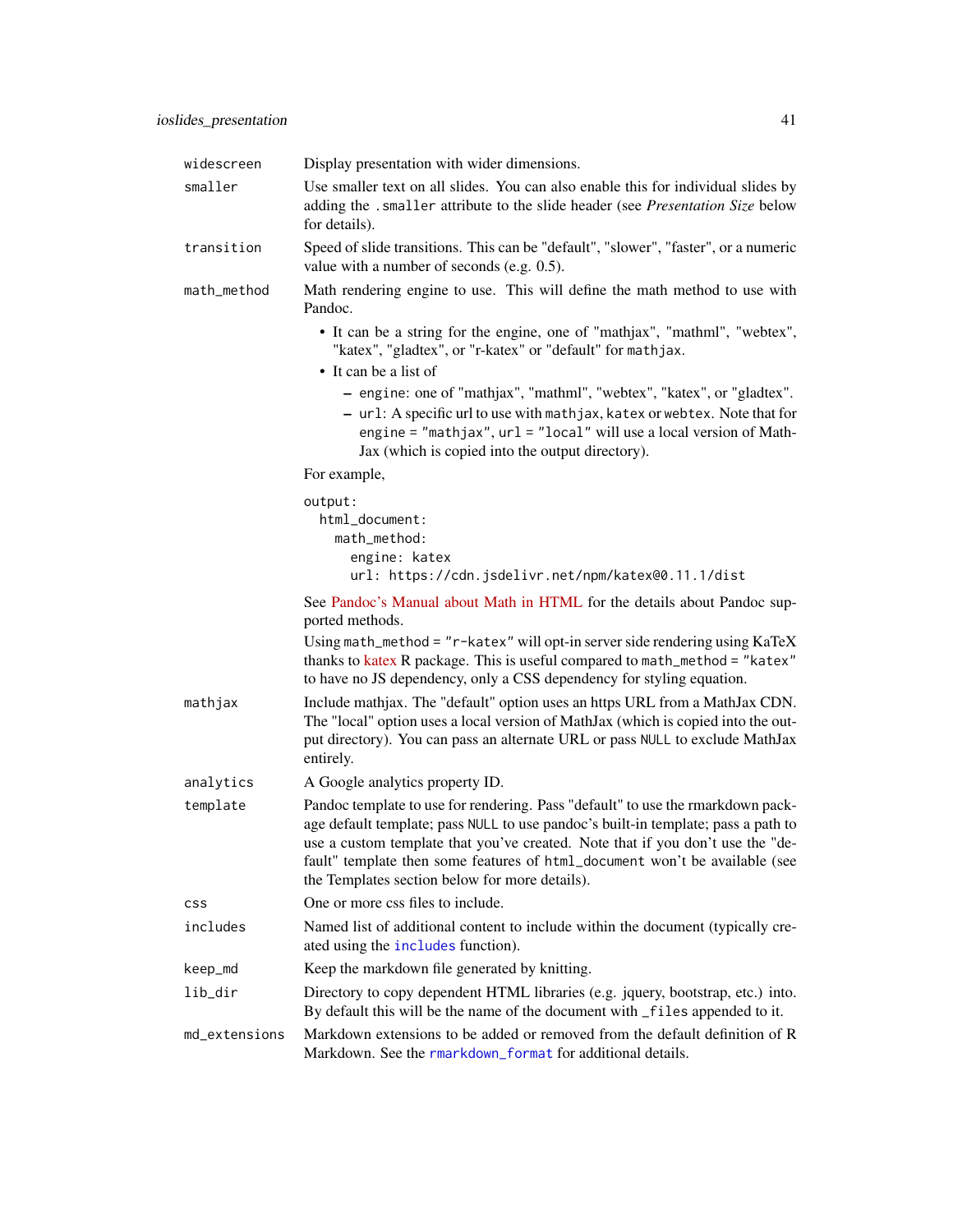| pandoc_args        | Additional command line options to pass to pandoc                                                        |  |
|--------------------|----------------------------------------------------------------------------------------------------------|--|
| extra_dependencies |                                                                                                          |  |
|                    | Additional function arguments to pass to the base R Markdown HTML output<br>formatter html_document_base |  |
| $\cdot$            | Additional function arguments to pass to the base R Markdown HTML output<br>formatter html_document_base |  |

# Details

See the [online documentation](https://bookdown.org/yihui/rmarkdown/ioslides-presentation.html) for additional details on using the ioslides\_presentation format.

Note that, if a before\_body include is specified in includes, then it will replace the standard title slide entirely.

Regarding previewing slide in RStudio IDE, ioslides\_presentation() will always open preview in a new Window and the RStudio IDE configuration "Open in Viewer Pane" will have no effect for this format.

## Value

R Markdown output format to pass to [render\(\)](#page-71-0).

#### Slide Basics

You can create a slide show broken up into sections by using the # and ## heading tags (you can also create a new slide without a header using a horizontal rule (----------). For example here's a simple slide show:

```
---
title: "Habits"
author: John Doe
date: March 22, 2005
output: ioslides_presentation
---
# In the morning
## Getting up
- Turn off alarm
- Get out of bed
## Breakfast
- Eat eggs
- Drink coffee
# In the evening
## Dinner
```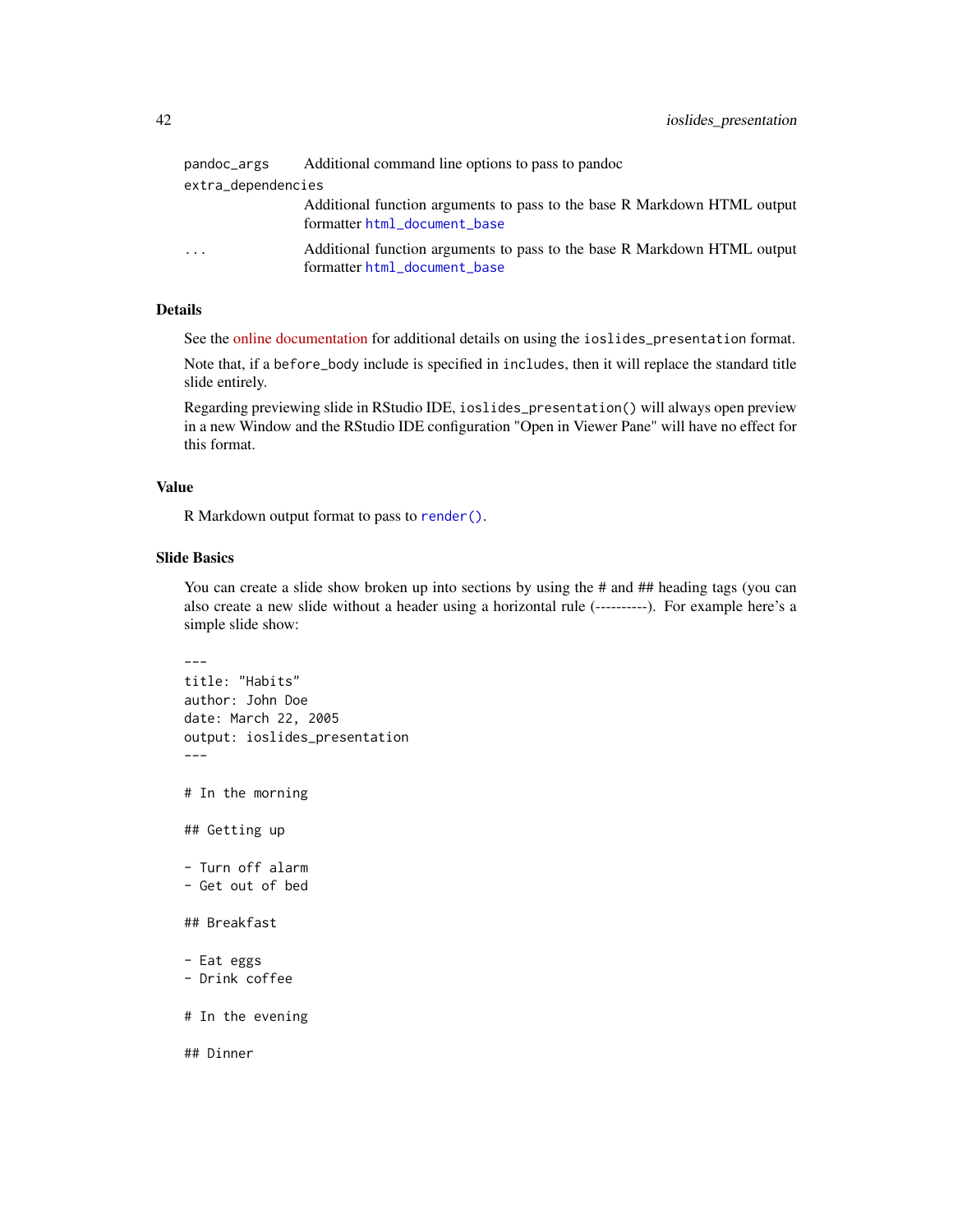- Eat spaghetti - Drink wine ---------- ![picture of spaghetti](images/spaghetti.jpg) ## Going to sleep - Get in bed - Count sheep

You can add a subtitle to a slide or section by including text after the pipe (I) character. For example:

```
## Getting up | What I like to do first thing
```
# Display Modes

The following single character keyboard shortcuts enable alternate display modes:

- 'f' enable fullscreen mode
- 'w' toggle widescreen mode
- 'o' enable overview mode
- 'h' enable code highlight mode
- 'p' show presenter notes

Pressing Esc exits all of these modes. See the sections below on *Code Highlighting* and *Presenter Mode* for additional detail on those modes.

## Incremental Bullets

You can render bullets incrementally by adding the incremental option:

```
---
output:
  ioslides_presentation:
    incremental: true
---
```
If you want to render bullets incrementally for some slides but not others you can use this syntax:

> - Eat eggs > - Drink coffee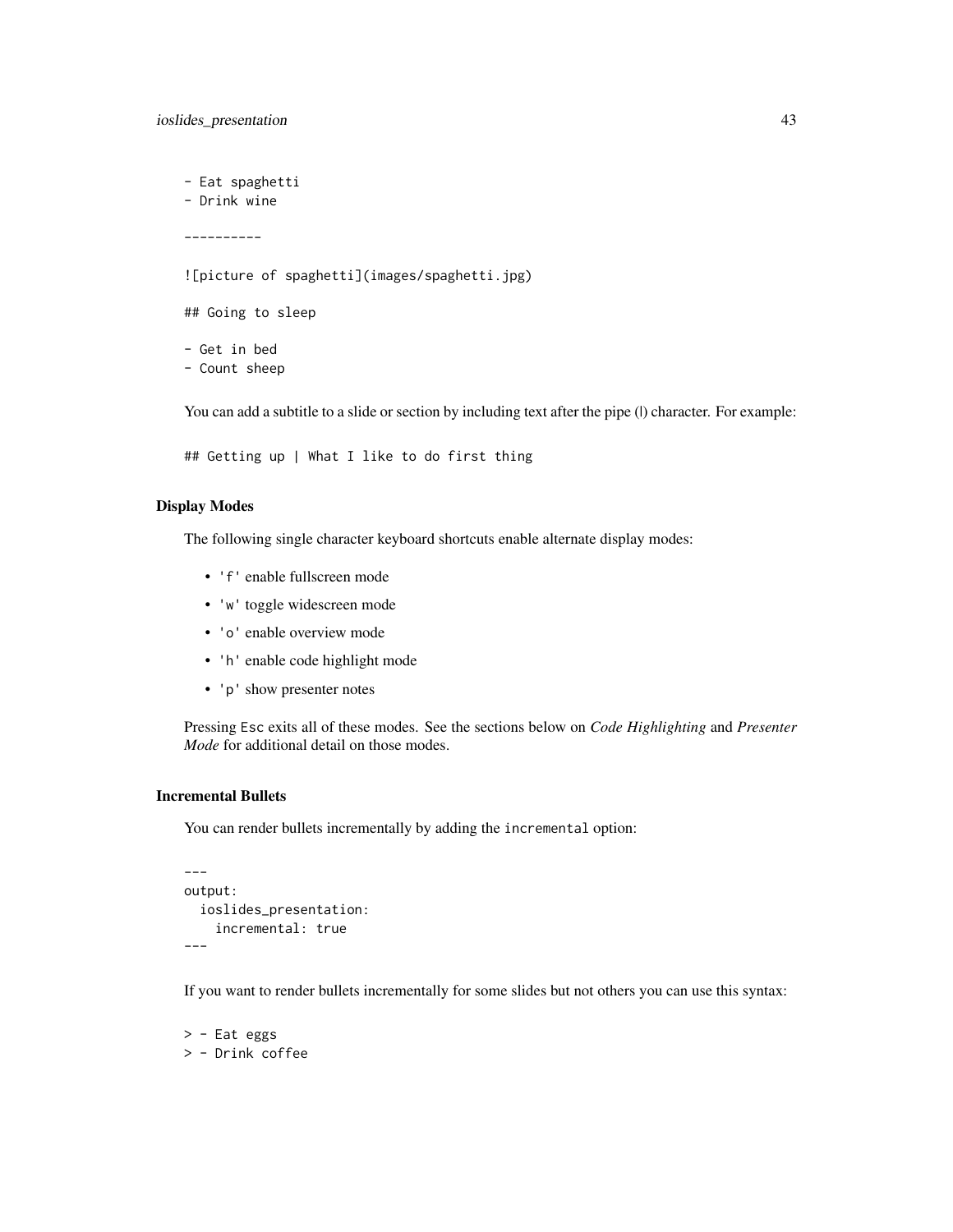## Presentation Size

You can display the presentation using a wider form factor using the widescreen option. You can specify that smaller text be used with the smaller option. For example:

```
---output:
  ioslides_presentation:
    widescreen: true
    smaller: true
---
```
You can also enable the smaller option on a slide-by-slide basis by adding the . smaller attibute to the slide header:

```
## Getting up {.smaller}
```
## Adding a Logo

You can add a logo to the presentation using the logo option (the logo should be square and at least 128x128). For example:

```
---
output:
  ioslides_presentation:
    logo: logo.png
---
```
A 128x128 version of the logo graphic will be added to the title slide and an icon version of the logo will be included in the bottom-left footer of each slide.

# Build Slides

Slides can also have a .build attribute that indicate that their content should be displayed incrementally. For example:

## Getting up {.build}

Slide attributes can be combined if you need to specify more than one, for example:

```
## Getting up {.smaller .build}
```
# Code Highlighting

It's possible to select subsets of code for additional emphasis by adding a special "highlight" comment around the code. For example:

### <b>  $x < -10$  $y \leq -x \times 2$ ### </b>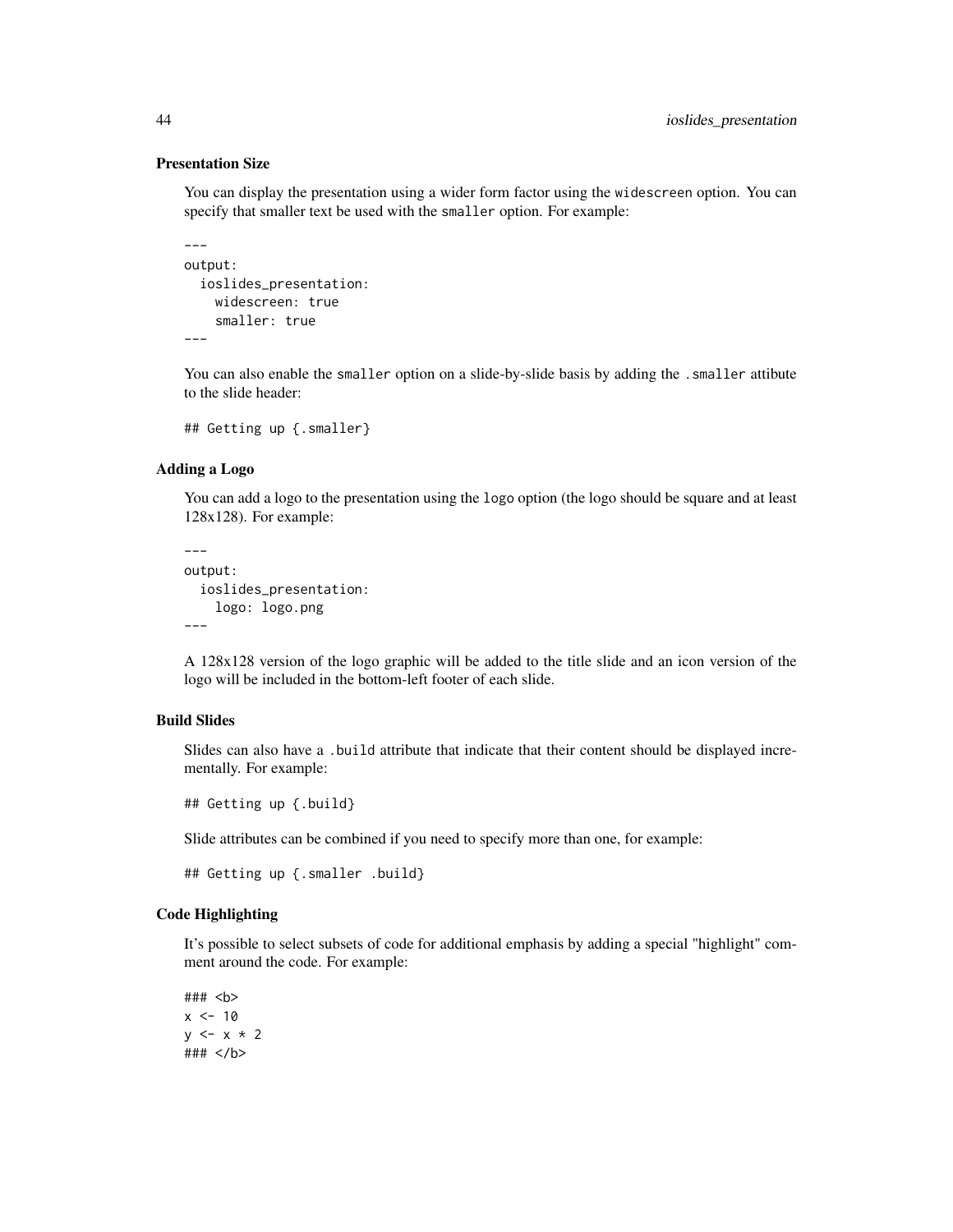# ioslides\_presentation 45

The highlighted region will be displayed with a bold font. When you want to help the audience focus exclusively on the highlighted region press the 'h' key and the rest of the code will fade away.

## Tables

The ioslides template has an attractive default style for tables so you shouldn't hesitate to add tables for presenting more complex sets of information. Pandoc markdown supports several syntaxes for defining tables which are described in the [pandoc online documentation.](https://pandoc.org/MANUAL.html)

#### Advanced Layout

You can center content on a slide by adding the . flexbox and . vcenter attributes to the slide title. For example:

```
## Dinner {.flexbox .vcenter}
```
You can horizontally center content by enclosing it in a div tag with class centered. For example:

```
<div class="centered">
This text is centered.
</div>
```
You can do a two-column layout using the columns-2 class. For example:

```
<div class="columns-2">
  ![Image](image.png)
  - Bullet 1
  - Bullet 2
  - Bullet 3
\langle/div\rangle
```
Note that content will flow across the columns so if you want to have an image on one side and text on the other you should make sure that the image has sufficient height to force the text to the other side of the slide.

# Text Color

You can color content using base color classes red, blue, green, yellow, and gray (or variations of them e.g. red2, red3, blue2, blue3, etc.). For example:

```
<div class="red2">
This text is red
\langlediv\rangle
```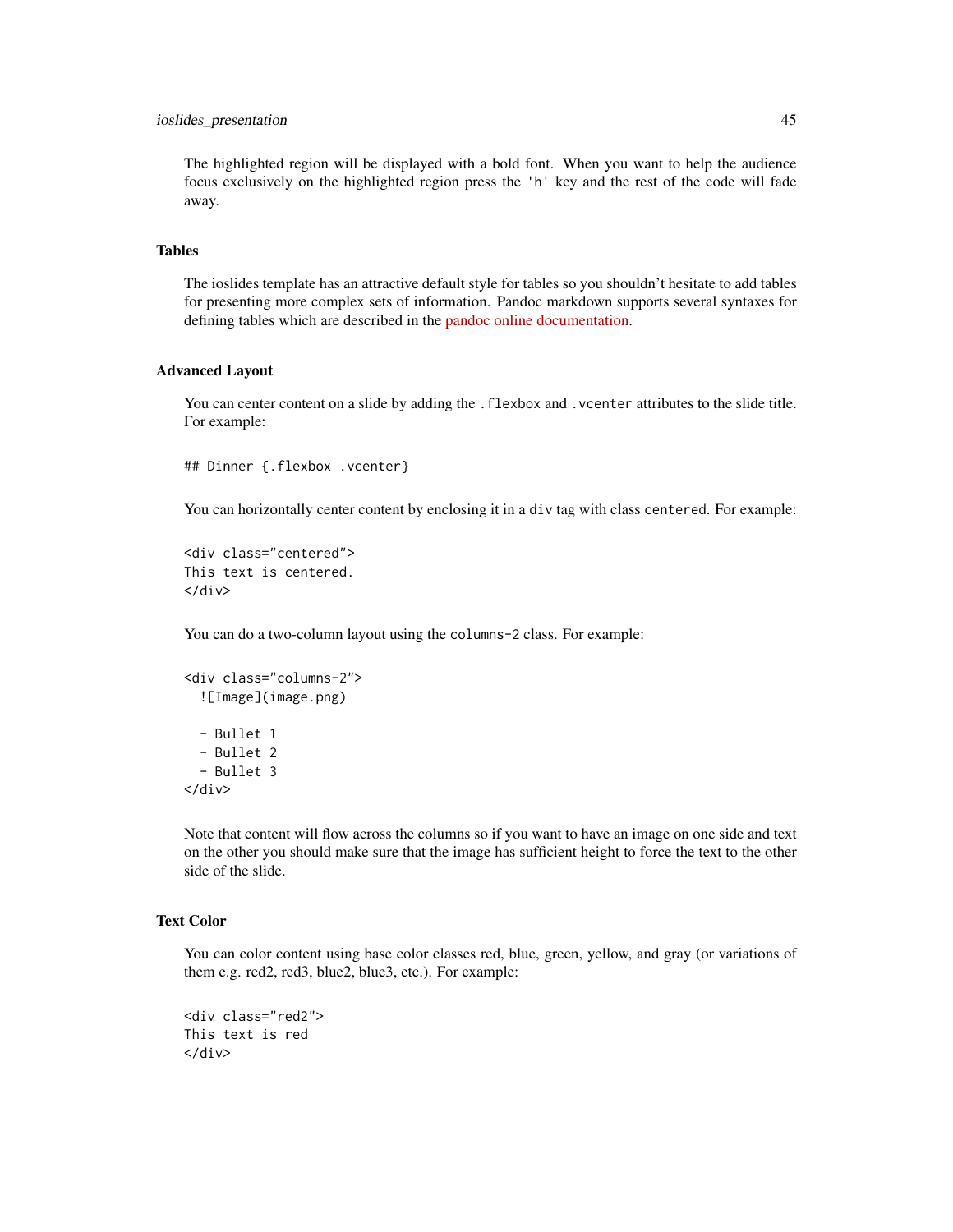## Presenter Mode

A separate presenter window can also be opened (ideal for when you are presenting on one screen but have another screen that's private to you). The window stays in sync with the main presentation window and also shows presenter notes and a thumbnail of the next slide. To enable presenter mode add ?presentme=true to the URL of the presentation, for example:

```
mypresentation.html?presentme=true
```
The presenter mode window will open and will always re-open with the presentation until it's disabled with:

```
mypresentation.html?presentme=false
```
To add presenter notes to a slide you include it within a "notes" div. For example:

```
<div class="notes">
This is my *note*.
- It can contain markdown
- like this list
```
</div>

## Printing and PDF Output

You can print an ioslides presentation from within browsers that have good support for print CSS (i.e. as of this writing Google Chrome has the best support). Printing maintains most of the visual styles of the HTML version of the presentation.

To create a PDF version of a presentation you can use Print to PDF from Google Chrome.

<span id="page-45-0"></span>knitr\_options *Knitr options for an output format*

#### **Description**

Define the knitr options for an R Markdown output format.

## Usage

```
knitr_options(
  opts_knit = NULL,
  opts_chunk = NULL,
 knit_hooks = NULL,
 opts_hooks = NULL,
  opts_template = NULL
)
```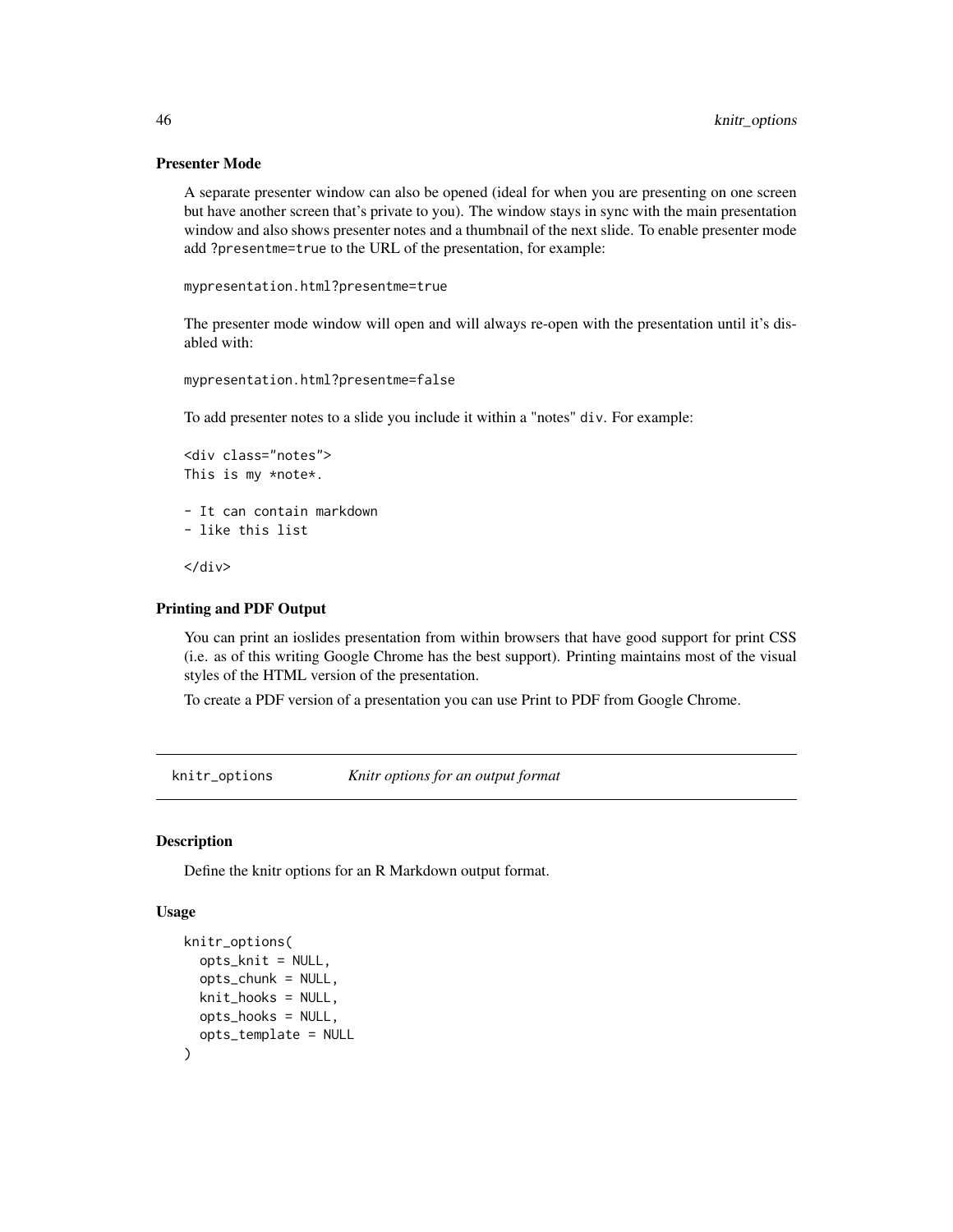# Arguments

| opts_knit     | List of package level knitr options (see opts_knit)                         |
|---------------|-----------------------------------------------------------------------------|
| opts_chunk    | List of chunk level knitr options (see opts_chunk)                          |
| knit_hooks    | List of hooks for R code chunks, inline R code, and output (see knit_hooks) |
| opts_hooks    | List of hooks for code chunk options (see opts_hooks)                       |
| opts_template | List of templates for chunk level knitr options (see opts_template)         |

## Value

An list that can be passed as the knitr argument of the [output\\_format](#page-53-0) function.

## See Also

[output\\_format](#page-53-0)

knitr\_options\_html *Knitr options for an HTML output format*

# Description

Define knitr options for an R Markdown output format that creates HTML output.

# Usage

knitr\_options\_html(fig\_width, fig\_height, fig\_retina, keep\_md, dev = "png")

# Arguments

| fig_width  | Default width (in inches) for figures                                                                                                                                                                                                                                                                                       |
|------------|-----------------------------------------------------------------------------------------------------------------------------------------------------------------------------------------------------------------------------------------------------------------------------------------------------------------------------|
| fig_height | Default height (in inches) for figures                                                                                                                                                                                                                                                                                      |
| fig_retina | Scaling to perform for retina displays (defaults to 2, which currently works for<br>all widely used retina displays). Set to NULL to prevent retina scaling. Note that<br>this will always be NULL when keep_md is specified (this is because fig_retina<br>relies on outputting HTML directly into the markdown document). |
| keep_md    | Keep the markdown file generated by knitting.                                                                                                                                                                                                                                                                               |
| dev        | Graphics device to use for figure output (defaults to png)                                                                                                                                                                                                                                                                  |

# Value

An list that can be passed as the knitr argument of the [output\\_format](#page-53-0) function.

# See Also

[knitr\\_options,](#page-45-0) [output\\_format](#page-53-0)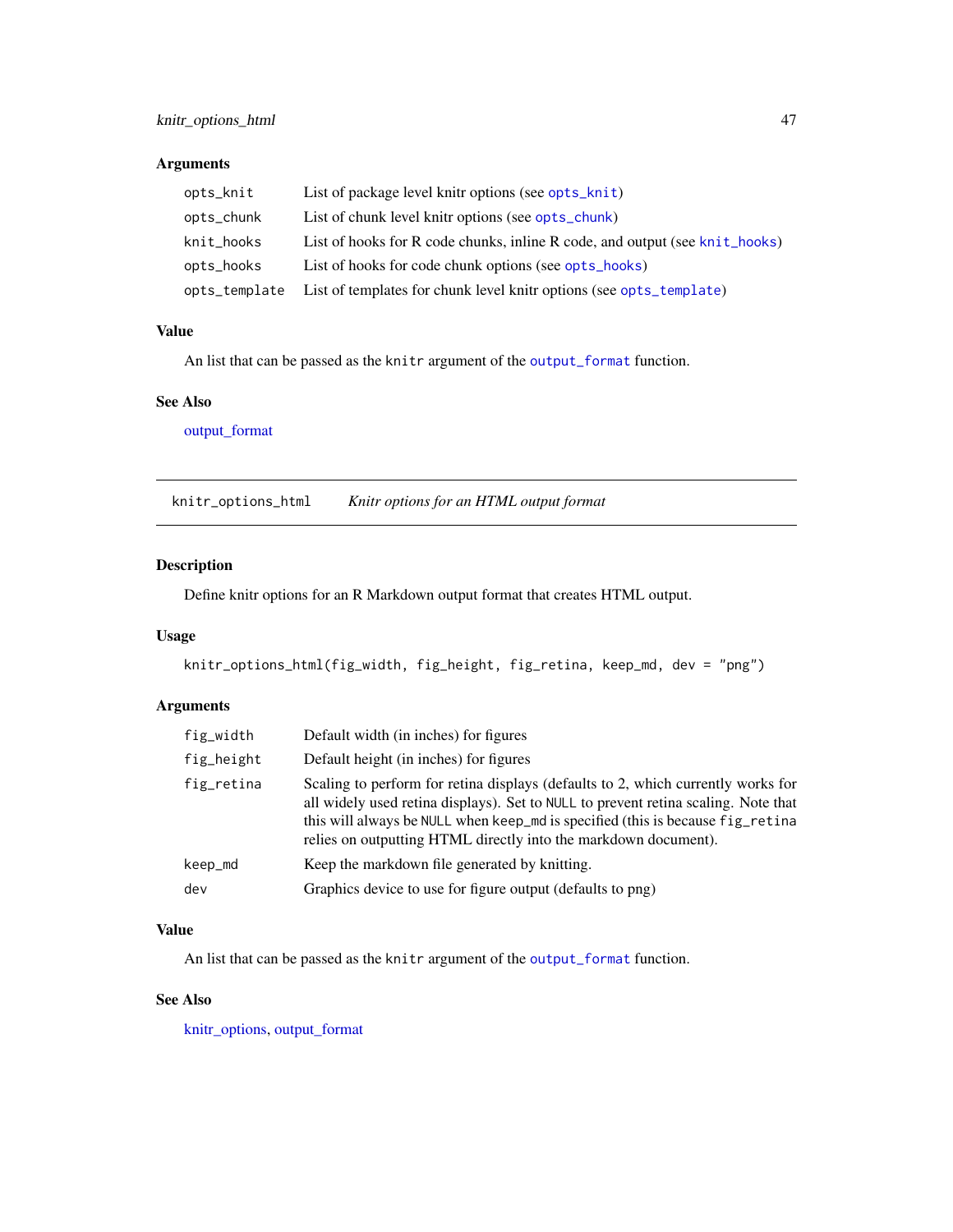knitr\_options\_pdf *Knitr options for a PDF output format*

### Description

Define knitr options for an R Markdown output format that creates PDF output.

# Usage

```
knitr_options_pdf(fig_width, fig_height, fig_crop, dev = "pdf")
```
# Arguments

| fig_width  | Default width (in inches) for figures                                                                                                                                                       |
|------------|---------------------------------------------------------------------------------------------------------------------------------------------------------------------------------------------|
| fig_height | Default height (in inches) for figures                                                                                                                                                      |
| fig_crop   | Whether to crop PDF figures with the command pdf crop. This requires the<br>tools pdfcrop and ghostscript to be installed. By default, fig_crop = TRUE<br>if these two tools are available. |
| dev        | Graphics device to use for figure output (defaults to png)                                                                                                                                  |

#### Value

An list that can be passed as the knitr argument of the [output\\_format](#page-53-0) function.

# See Also

[knitr\\_options,](#page-45-0) [output\\_format](#page-53-0)

| knit_params_ask | Run a shiny application asking for parameter configuration for the |
|-----------------|--------------------------------------------------------------------|
|                 | given document.                                                    |

# Description

Run a shiny application asking for parameter configuration for the given document.

## Usage

```
knit_params_ask(
  file = NULL,
  input_lines = NULL,
  params = NULL,
  shiny_args = NULL,
  save_caption = "Save",
  encoding = "UTF-8"
\mathcal{E}
```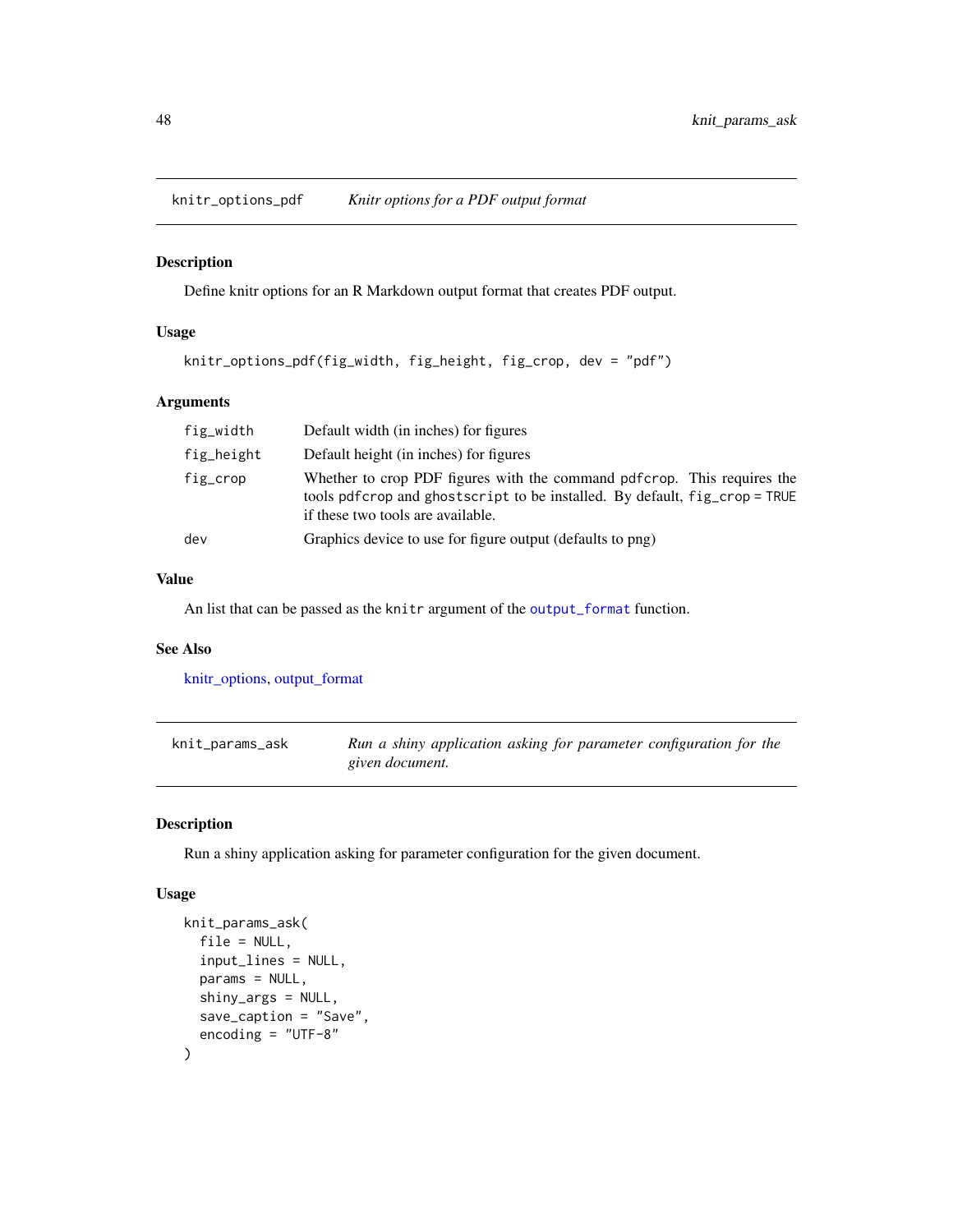# latex-dependencies 49

# Arguments

| file         | Path to the R Markdown document with configurable parameters.                           |
|--------------|-----------------------------------------------------------------------------------------|
| input_lines  | Content of the R Markdown document. If NULL, the contents of file will be<br>read.      |
| params       | A named list of optional parameter overrides used in place of the document<br>defaults. |
| shiny_args   | Additional arguments to runApp.                                                         |
| save_caption | Caption to use use for button that saves/confirms parameters.                           |
| encoding     | Ignored. The encoding is always assumed to be UTF-8.                                    |
|              |                                                                                         |

# Value

named list with overridden parameter names and value.

latex-dependencies *Provide common LaTeX dependencies*

# Description

These functions provide common LaTeX dependencies (e.g. tikz) for R Markdown formats that use LaTeX.

# Usage

```
latex_dependency_tikz(libraries, options = NULL, extra_lines = NULL)
```

| libraries   | A character vector of tikz libraries to load            |
|-------------|---------------------------------------------------------|
| options     | The LaTeX options for the package                       |
| extra_lines | LaTeX code related to the package added to the preamble |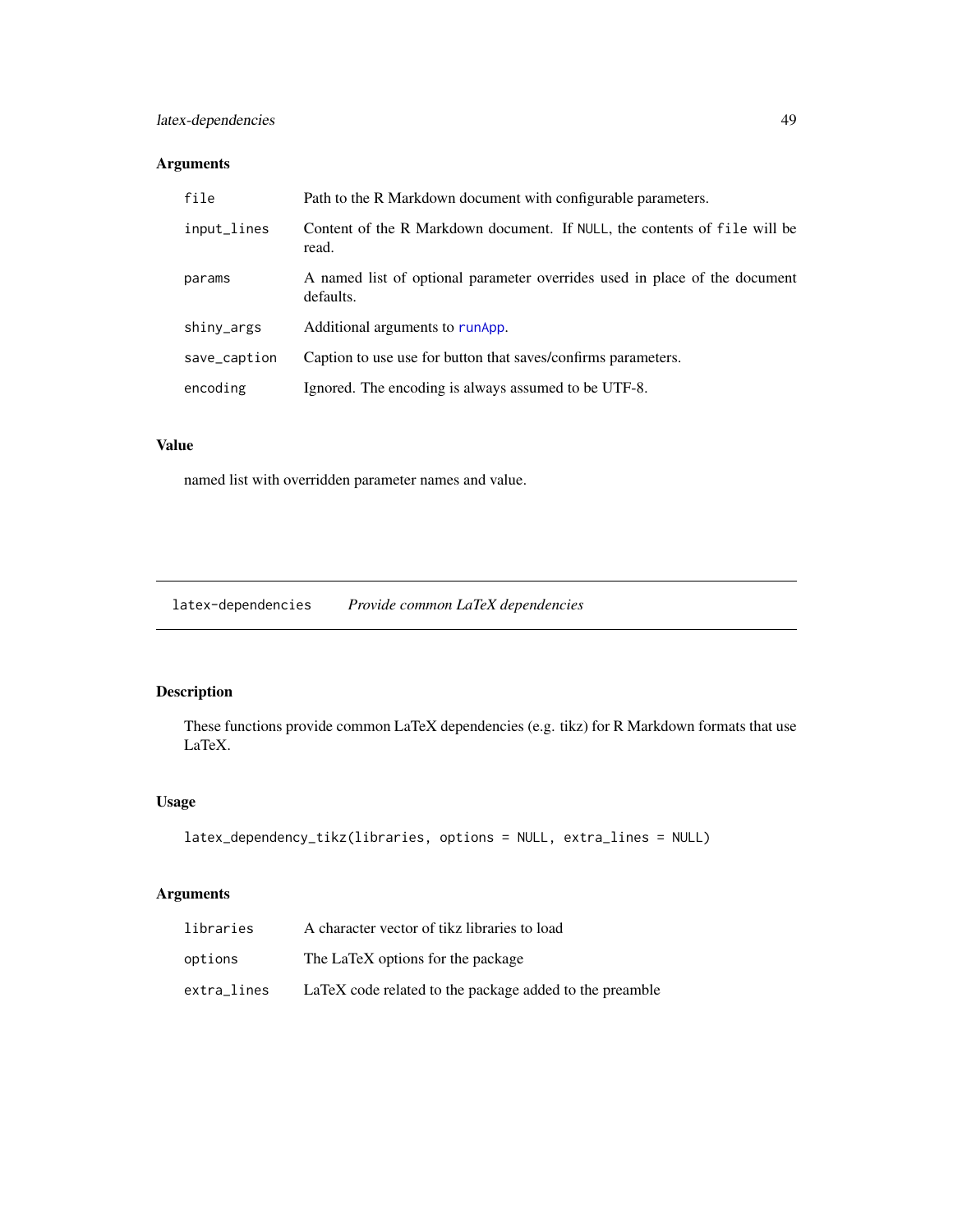Define a LaTeX package dependency

# Usage

```
latex_dependency(name, options = NULL, extra_lines = NULL)
```
## Arguments

| name        | The LaTeX package name                                  |
|-------------|---------------------------------------------------------|
| options     | The LaTeX options for the package                       |
| extra lines | LaTeX code related to the package added to the preamble |

md\_document *Convert to a markdown document*

## Description

Format for converting from R Markdown to another variant of markdown (e.g. strict markdown or github flavored markdown)

# Usage

```
md_document(
  variant = "markdown_strict",
 preserve_yaml = FALSE,
  toc = FALSE,toc\_depth = 3,
  number_sections = FALSE,
  standalone = FALSE,
  fig_width = 7,
  fig_height = 5,
  fig_retina = NULL,
  dev = "png",df<sub>-print</sub> = "default",
  includes = NULL,
 md_extensions = NULL,
 pandoc_args = NULL,
  ext = " . md")
```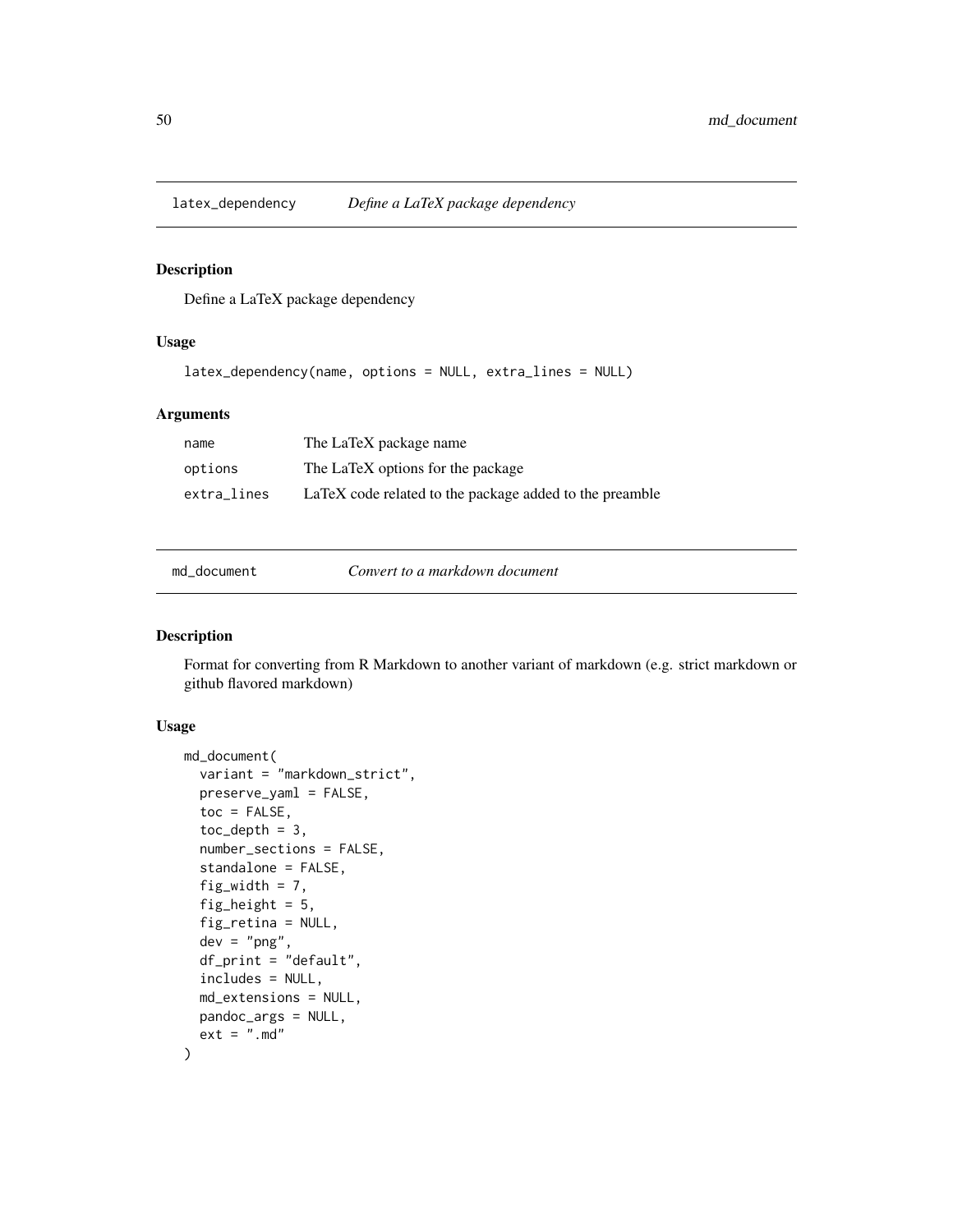# Arguments

| variant         | Markdown variant to produce (defaults to "markdown_strict"). Other valid val-<br>ues are "commonmark", "gfm", "commonmark_x", "markdown_mmd", mark-<br>down_phpextra", "markdown_github", or even "markdown" (which produces<br>pandoc markdown). You can also compose custom markdown variants, see the<br>pandoc online documentation for details.                                                                                                                                                                                                                                                                                                                                                                                                                        |
|-----------------|-----------------------------------------------------------------------------------------------------------------------------------------------------------------------------------------------------------------------------------------------------------------------------------------------------------------------------------------------------------------------------------------------------------------------------------------------------------------------------------------------------------------------------------------------------------------------------------------------------------------------------------------------------------------------------------------------------------------------------------------------------------------------------|
| preserve_yaml   | Preserve YAML front matter in final document.                                                                                                                                                                                                                                                                                                                                                                                                                                                                                                                                                                                                                                                                                                                               |
| toc             | TRUE to include a table of contents in the output                                                                                                                                                                                                                                                                                                                                                                                                                                                                                                                                                                                                                                                                                                                           |
| toc_depth       | Depth of headers to include in table of contents                                                                                                                                                                                                                                                                                                                                                                                                                                                                                                                                                                                                                                                                                                                            |
| number_sections |                                                                                                                                                                                                                                                                                                                                                                                                                                                                                                                                                                                                                                                                                                                                                                             |
|                 | TRUE to number section headings                                                                                                                                                                                                                                                                                                                                                                                                                                                                                                                                                                                                                                                                                                                                             |
| standalone      | Set to TRUE to include title, date and other metadata field in addition to Rmd<br>content as a body.                                                                                                                                                                                                                                                                                                                                                                                                                                                                                                                                                                                                                                                                        |
| fig_width       | Default width (in inches) for figures                                                                                                                                                                                                                                                                                                                                                                                                                                                                                                                                                                                                                                                                                                                                       |
| fig_height      | Default height (in inches) for figures                                                                                                                                                                                                                                                                                                                                                                                                                                                                                                                                                                                                                                                                                                                                      |
| fig_retina      | Scaling to perform for retina displays. Defaults to NULL which performs no<br>scaling. A setting of 2 will work for all widely used retina displays, but will also<br>result in the output of <img/> tags rather than markdown images due to the need<br>to set the width of the image explicitly.                                                                                                                                                                                                                                                                                                                                                                                                                                                                          |
| dev             | Graphics device to use for figure output (defaults to png)                                                                                                                                                                                                                                                                                                                                                                                                                                                                                                                                                                                                                                                                                                                  |
| df_print        | Method to be used for printing data frames. Valid values include "default",<br>"kable", "tibble", and "paged". The "default" method uses a corresponding S3<br>method of print, typically print.data.frame. The "kable" method uses the<br>knitr::kable function. The "tibble" method uses the tibble package to print<br>a summary of the data frame. The "paged" method creates a paginated HTML<br>table (note that this method is only valid for formats that produce HTML). In<br>addition to the named methods you can also pass an arbitrary function to be<br>used for printing data frames. You can disable the df_print behavior entirely<br>by setting the option rmarkdown.df_print to FALSE. See Data frame printing<br>section in bookdown book for examples. |
| includes        | Named list of additional content to include within the document (typically cre-<br>ated using the includes function).                                                                                                                                                                                                                                                                                                                                                                                                                                                                                                                                                                                                                                                       |
| md_extensions   | Markdown extensions to be added or removed from the default definition of R<br>Markdown. See the rmarkdown_format for additional details.                                                                                                                                                                                                                                                                                                                                                                                                                                                                                                                                                                                                                                   |
| pandoc_args     | Additional command line options to pass to pandoc                                                                                                                                                                                                                                                                                                                                                                                                                                                                                                                                                                                                                                                                                                                           |
| ext             | Extension of the output file (defaults to ".md").                                                                                                                                                                                                                                                                                                                                                                                                                                                                                                                                                                                                                                                                                                                           |
|                 |                                                                                                                                                                                                                                                                                                                                                                                                                                                                                                                                                                                                                                                                                                                                                                             |

## Details

See the [online documentation](https://bookdown.org/yihui/rmarkdown/markdown-document.html) for additional details on using the md\_document() format.

R Markdown documents can have optional metadata that is used to generate a document header that includes the title, author, and date. For more details see the documentation on R Markdown [metadata.](#page-81-0)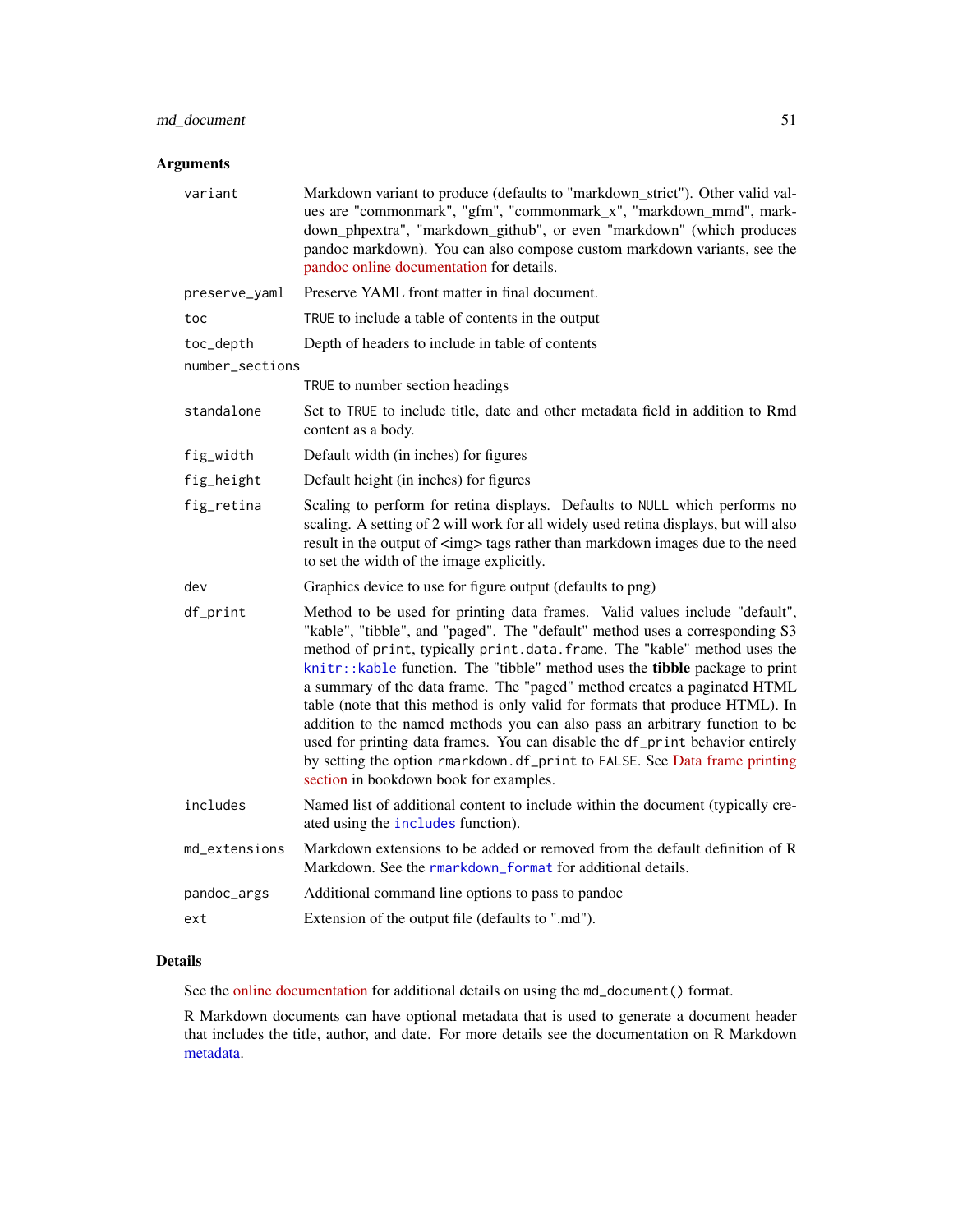## Value

R Markdown output format to pass to [render\(\)](#page-71-0)

## Examples

```
## Not run:
library(rmarkdown)
render("input.Rmd", md_document())
render("input.Rmd", md_document(variant = "markdown_github"))
## End(Not run)
```
metadata *The YAML metadata of the current R Markdown document*

# Description

The object metadata stores the YAML metadata of the current R Markdown document as a list, which you may use in the R code chunks, e.g. rmarkdown::metadata\$title (the title of the document), rmarkdown::metadata\$author, and rmarkdown::metadata\$foo (if you have a YAML field named foo), etc.

#### Format

An object of class list of length 0.

# Examples

rmarkdown::metadata

odt\_document *Convert to an OpenDocument Text (ODT) document*

# Description

Format for converting from R Markdown to an ODT document.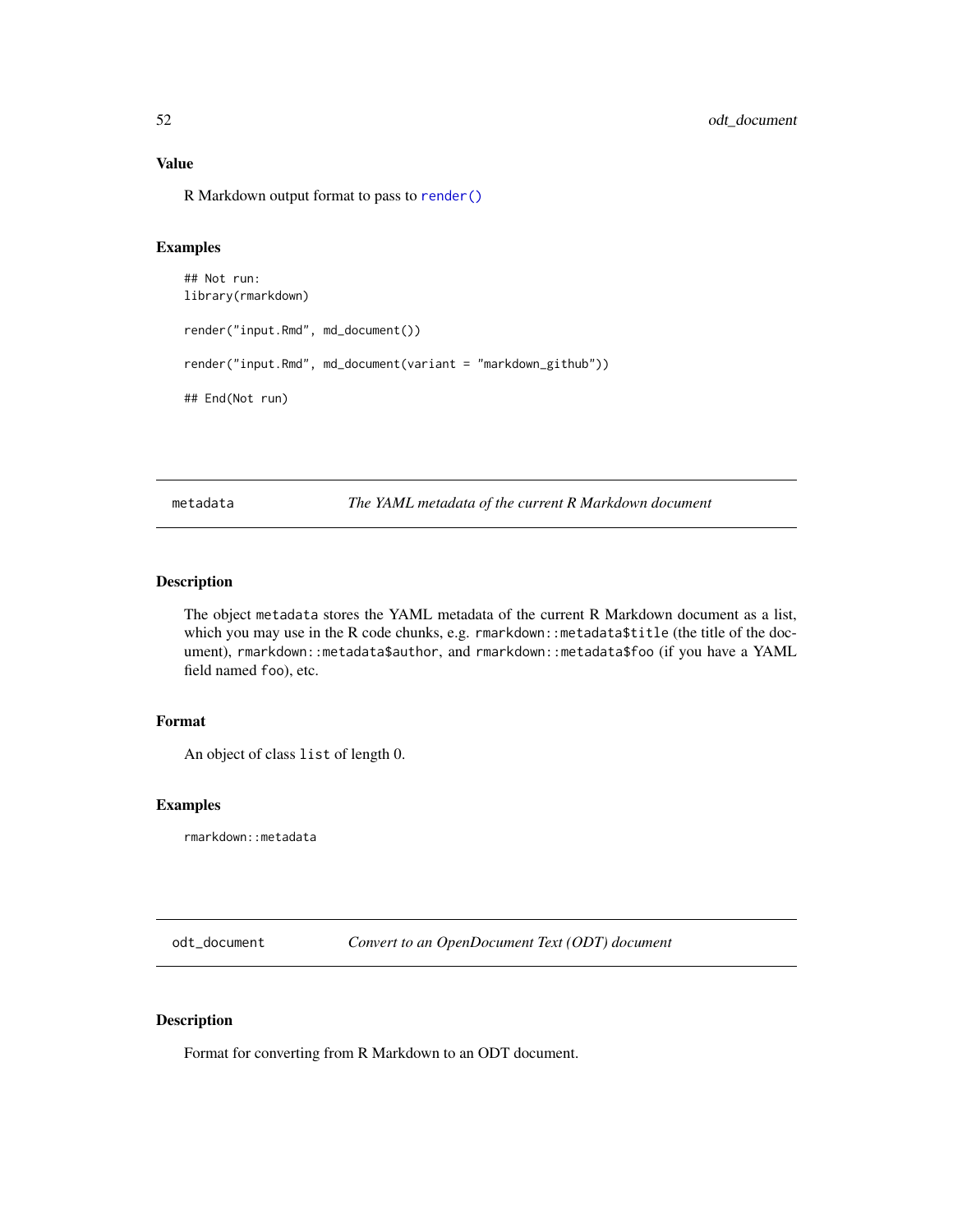odt\_document 53

# Usage

```
odt_document(
  number_sections = FALSE,
  fig_width = 5,
  fig_height = 4,
  fig_caption = TRUE,
  template = "default",
  reference_odt = "default",
  includes = NULL,
  keep_md = FALSE,
  md_extensions = NULL,
  pandoc_args = NULL
)
```
# Arguments

number\_sections

|               | TRUE to number section headings                                                                                                                                                                                                                                                                                      |
|---------------|----------------------------------------------------------------------------------------------------------------------------------------------------------------------------------------------------------------------------------------------------------------------------------------------------------------------|
| fig_width     | Default width (in inches) for figures                                                                                                                                                                                                                                                                                |
| fig_height    | Default height (in inches) for figures                                                                                                                                                                                                                                                                               |
| fig_caption   | TRUE to render figures with captions                                                                                                                                                                                                                                                                                 |
| template      | Pandoc template to use for rendering. Pass "default" to use the rmarkdown pack-<br>age default template; pass NULL to use pandoc's built-in template; pass a path to<br>use a custom template that you've created. See the documentation on pandoc<br>online documentation for details on creating custom templates. |
| reference_odt | Use the specified file as a style reference in producing an odt file. For best<br>results, the reference odt should be a modified version of an odt file produced<br>using pandoc. Pass "default" to use the rmarkdown default styles.                                                                               |
| includes      | Named list of additional content to include within the document (typically cre-<br>ated using the includes function).                                                                                                                                                                                                |
| keep_md       | Keep the markdown file generated by knitting.                                                                                                                                                                                                                                                                        |
| md_extensions | Markdown extensions to be added or removed from the default definition of R<br>Markdown. See the rmarkdown_format for additional details.                                                                                                                                                                            |
| pandoc_args   | Additional command line options to pass to pandoc                                                                                                                                                                                                                                                                    |
|               |                                                                                                                                                                                                                                                                                                                      |

# Details

See the [online documentation](https://bookdown.org/yihui/rmarkdown/opendocument-text-document.html) for additional details on using the odt\_document format.

R Markdown documents can have optional metadata that is used to generate a document header that includes the title, author, and date. For more details see the documentation on R Markdown [metadata.](#page-81-0)

R Markdown documents also support citations. You can find more information on the markdown syntax for citations in the [Bibliographies and Citations](https://pandoc.org/MANUAL.html#citations) article in the online documentation.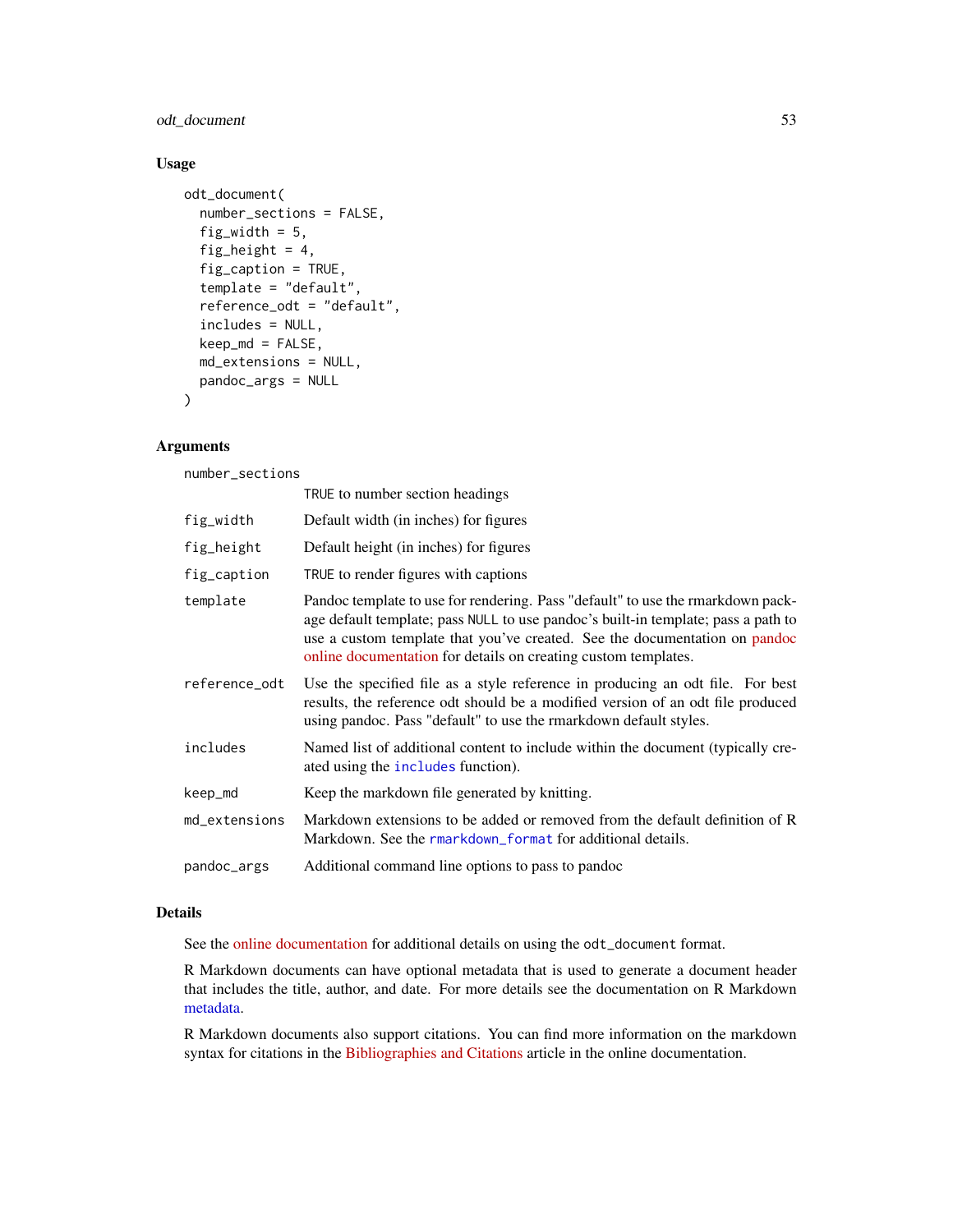# Value

R Markdown output format to pass to [render](#page-71-0)

#### Examples

```
## Not run:
library(rmarkdown)
# simple invocation
render("input.Rmd", odt_document())
# specify an option for syntax highlighting
render("input.Rmd", odt_document(highlight = "zenburn"))
## End(Not run)
```
<span id="page-53-0"></span>output\_format *Define an R Markdown output format*

#### Description

Define an R Markdown output format based on a combination of knitr and pandoc options.

## Usage

```
output_format(
  knitr,
  pandoc,
  keep\_md = FALSE,clean_supporting = TRUE,
  df_print = NULL,pre_knit = NULL,
 post_knit = NULL,
 pre_processor = NULL,
  intermediates_generator = NULL,
  post_processor = NULL,
 on\_exit = NULL,file_scope = NULL,
  base_format = NULL
)
```

| knitr   | Knitr options for an output format (see knitr options)                                                                 |
|---------|------------------------------------------------------------------------------------------------------------------------|
| pandoc  | Pandoc options for an output format (see pandoc_options)                                                               |
| keep_md | Keep the markdown file generated by knitting. Note that if this is TRUE then<br>clean_supporting will always be FALSE. |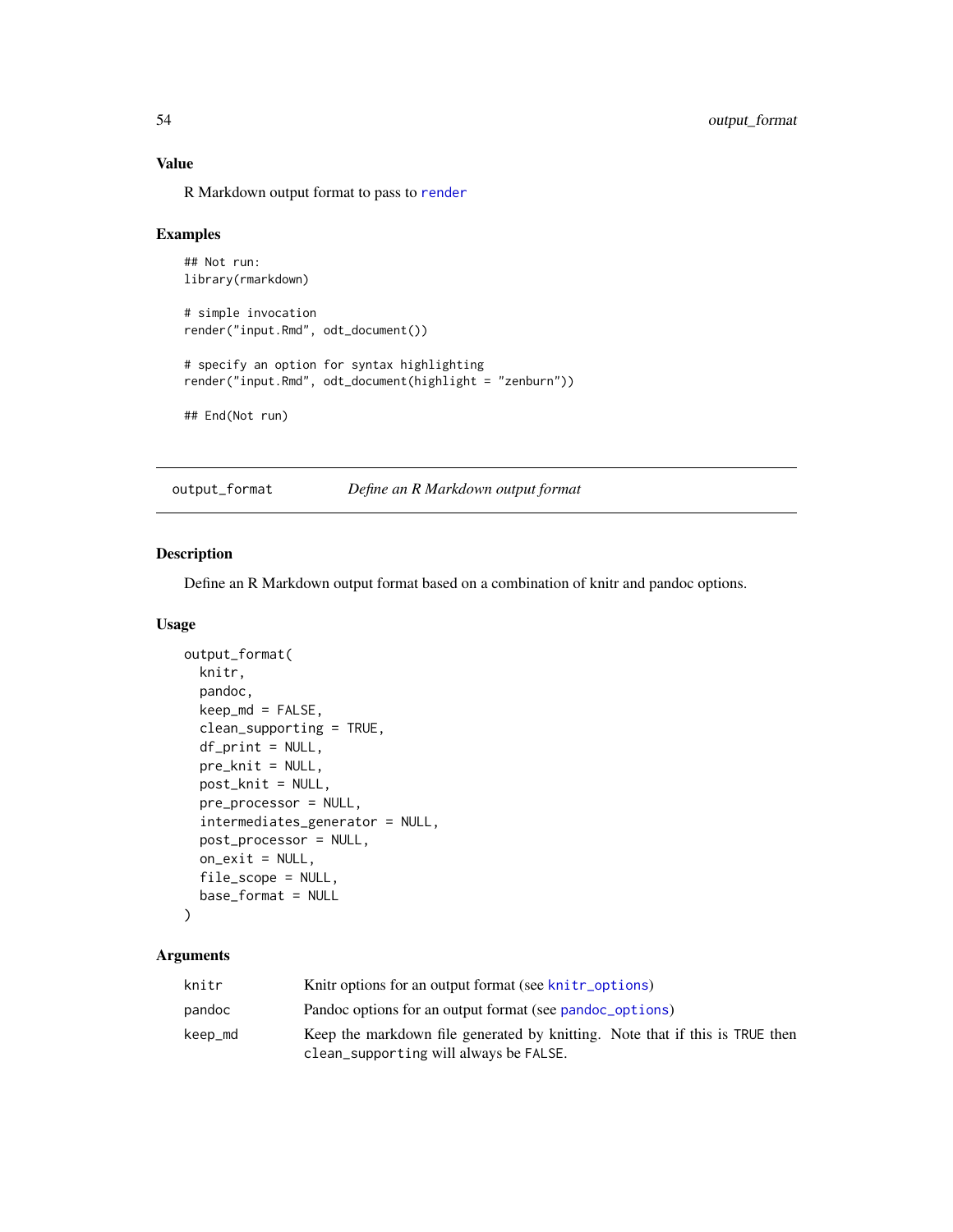#### clean\_supporting

Cleanup any supporting files after conversion see [render\\_supporting\\_files](#page-79-0)

df\_print Method to be used for printing data frames. Valid values include "default", "kable", "tibble", and "paged". The "default" method uses a corresponding S3 method of print, typically print.data.frame. The "kable" method uses the [knitr::kable](#page-0-0) function. The "tibble" method uses the **tibble** package to print a summary of the data frame. The "paged" method creates a paginated HTML table (note that this method is only valid for formats that produce HTML). In addition to the named methods you can also pass an arbitrary function to be used for printing data frames. You can disable the df\_print behavior entirely by setting the option rmarkdown.df\_print to FALSE. See [Data frame printing](https://bookdown.org/yihui/rmarkdown/html-document.html#data-frame-printing) [section](https://bookdown.org/yihui/rmarkdown/html-document.html#data-frame-printing) in bookdown book for examples.

pre\_knit An optional function that runs before knitting which receives the input (input filename passed to render) and ... (for future expansion) arguments.

post\_knit An optional function that runs after knitting which receives the metadata, input\_file, runtime, and ... (for future expansion) arguments. This function can return additional arguments to pass to pandoc and can call knitr::knit\_meta\_add to add additional dependencies based on the contents of the input\_file or on other assets side by side with it that may be used to produce html with dependencies during subsequent processing.

pre\_processor An optional pre-processor function that receives the metadata, input\_file, runtime, knit\_meta, files\_dir, and output\_dir and can return additional arguments to pass to pandoc.

intermediates\_generator

An optional function that receives the original input\_file, and the intermediates directory (i.e. the intermediates\_dir argument to [render](#page-71-0)). The function should generate and return the names of any intermediate files required to render the input\_file.

- post\_processor An optional post-processor function that receives the metadata, input\_file, output\_file, clean, and verbose parameters, and can return an alternative output\_file.
- on\_exit A function to call when rmarkdown::render() finishes execution (as registered with a [on.exit](#page-0-0) handler).
- file\_scope A function that will split markdown input to pandoc into multiple named files. This is useful when the caller has concatenated a set of Rmd files together (as bookdown does), and those files may need to processed by pandoc using the --file-scope option. The function should return a named list of files w/ name and content for each file.
- base\_format An optional format to extend.

# Value

An R Markdown output format definition that can be passed to [render](#page-71-0).

## See Also

[render,](#page-71-0) [knitr\\_options,](#page-45-0) [pandoc\\_options](#page-60-0)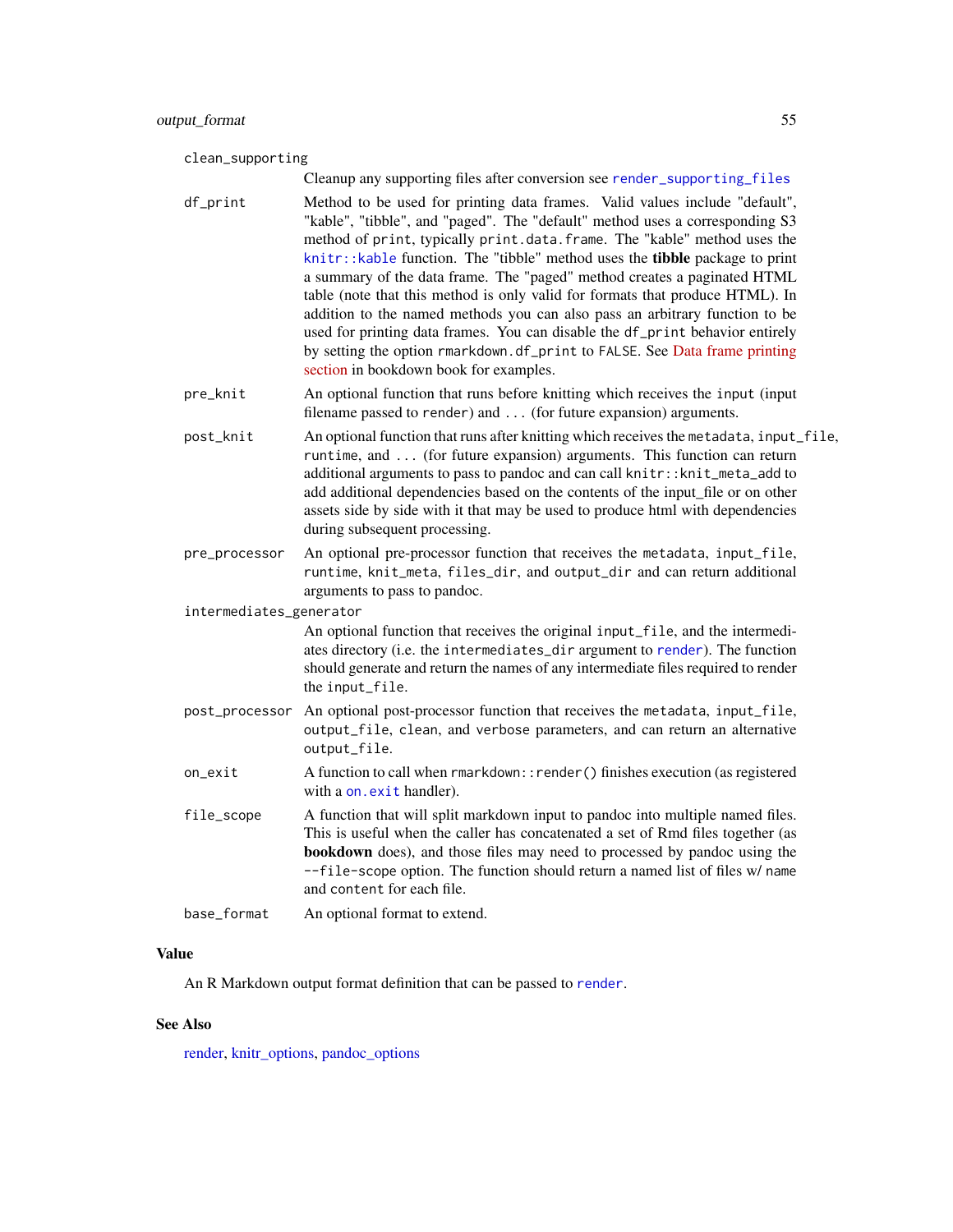# Examples

```
## Not run:
output_format(knitr = knitr_options(opts_chunk = list(dev = 'png')),
              pandoc = pandoc_options(to = "html"))
```
## End(Not run)

output\_metadata *The output metadata object*

#### Description

This object provides a mechanism for users to attach metadata as an attribute (named rmd\_output\_metadata) of the returned value of [render\(](#page-71-0)). The initial value of the metadata comes from in the rmd\_output\_metadata field of the YAML frontmatter of an R Markdown document. The metadata can be queried via the output\_metadata\$get() method, and modified via the output\_metadata\$set() method.

paged\_table *Create a table in HTML with support for paging rows and columns*

#### Description

Create a table in HTML with support for paging rows and columns

## Usage

paged\_table(x, options = NULL)

# Arguments

|         | a data frame to be rendered as a paged table.                    |
|---------|------------------------------------------------------------------|
| options | options for printing the paged table. See details for specifics. |

# Details

Below are the recognized table pagination options.

| Option         | Description                                           | Default     |
|----------------|-------------------------------------------------------|-------------|
|                | max.print The number of rows to print.                | 1000        |
| sql.max.print  | The number of rows to print from a SQL data table.    | 1000        |
|                | rows.print The number of rows to display.             | 10          |
|                | cols.print The number of columns to display.          | 10          |
| cols.min.print | The minimum number of columns to display.             |             |
| pages.print    | The number of pages to display under page navigation. |             |
| paged.print    | When set to FALSE turns off paged tables.             | <b>TRUE</b> |
| rownames.print | When set to FALSE turns off row names.                | <b>TRUE</b> |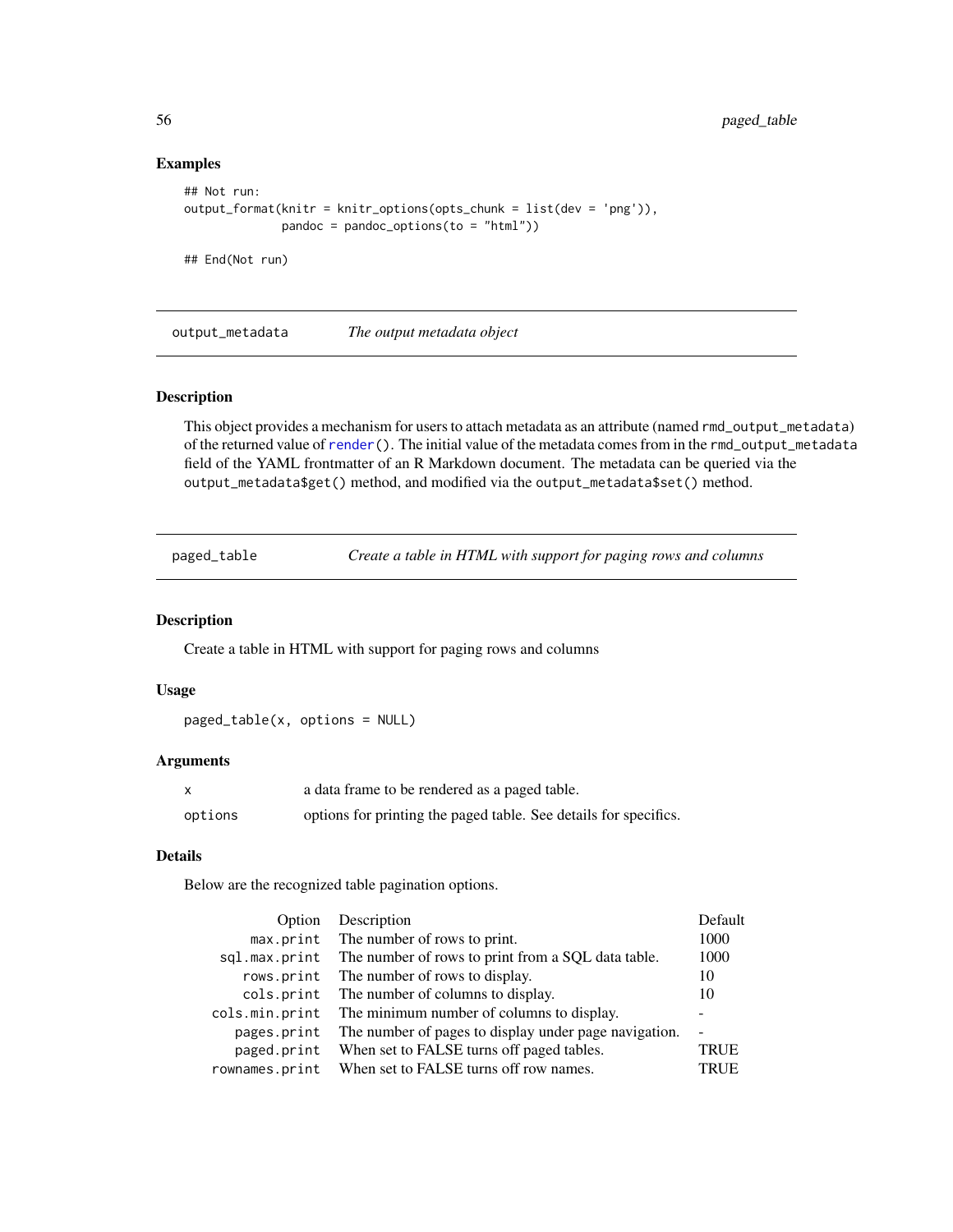Note: There is a hard cap of 10,000 rows to ensure that pandoc will not fail when rendering the document.

```
pandoc_args Functions for generating pandoc command line arguments
```
# Description

Functions that assist in creating various types of pandoc command line arguments (e.g. for templates, table of contents, highlighting, and content includes).

## Usage

```
pandoc_variable_arg(name, value)
pandoc_metadata_arg(name, value)
pandoc_include_args(in_header = NULL, before_body = NULL, after_body = NULL)
pandoc_highlight_args(highlight, default = "tango")
```
pandoc\_latex\_engine\_args(latex\_engine)

pandoc\_toc\_args(toc, toc\_depth = 3)

pandoc\_citeproc\_args()

```
pandoc_lua_filter_args(lua_files)
```

| name         | Name of template variable to set.                                                                        |  |
|--------------|----------------------------------------------------------------------------------------------------------|--|
| value        | Value of template variable (defaults to true if missing).                                                |  |
| in_header    | One or more files with content to be included in the header of the document.                             |  |
| before_body  | One or more files with content to be included before the document body.                                  |  |
| after_body   | One or more files with content to be included after the document body.                                   |  |
| highlight    | The name of a pandoc syntax highlighting theme.                                                          |  |
| default      | The highlighting theme to use if "default" is specified.                                                 |  |
| latex_engine | LaTeX engine for producing PDF output. Options are "pdflatex", "lualatex",<br>"xelatex", and "tectonic". |  |
| toc          | TRUE to include a table of contents in the output.                                                       |  |
| toc_depth    | Depth of headers to include in table of contents.                                                        |  |
| lua_files    | Character vector of file paths to Lua filter files. Paths will be transformed by<br>pandoc_path_arg.     |  |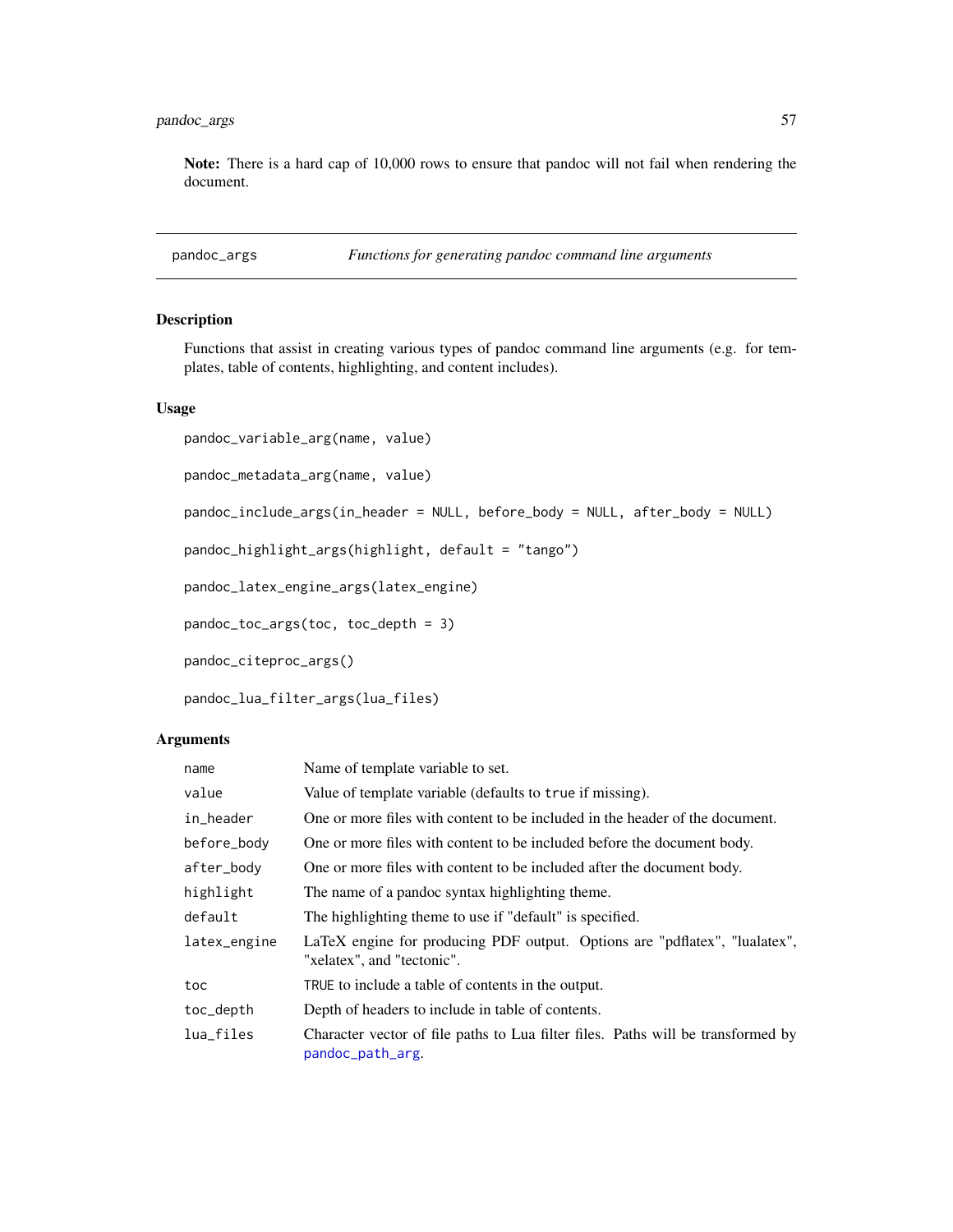## Details

Non-absolute paths for resources referenced from the in\_header, before\_body, and after\_body parameters are resolved relative to the directory of the input document.

### Value

A character vector with pandoc command line arguments.

## About Pandoc citeproc

For Pandoc version before 2.11, a pandoc filter 'pandoc-citeproc' is used. Since Pandoc 2.11, the feature is built-in and activated using '--citeproc' flag. 'pandoc\_citeproc\_arg' will return the correct switches depending on the Pandoc version in use.

#### Examples

```
## Not run:
library(rmarkdown)
pandoc_include_args(before_body = "header.htm")
pandoc_include_args(before_body = "header.tex")
pandoc_highlight_args("kate")
pandoc_latex_engine_args("pdflatex")
pandoc_toc_args(toc = TRUE, toc_depth = 2)
## End(Not run)
```
pandoc\_available *Check pandoc availability and version*

#### Description

Determine whether pandoc is currently available on the system (optionally checking for a specific version or greater). Determine the specific version of pandoc available.

#### Usage

```
pandoc_available(version = NULL, error = FALSE)
```
pandoc\_version()

| version | Required version of pandoc                                                  |
|---------|-----------------------------------------------------------------------------|
| error   | Whether to signal an error if pandoc with the required version is not found |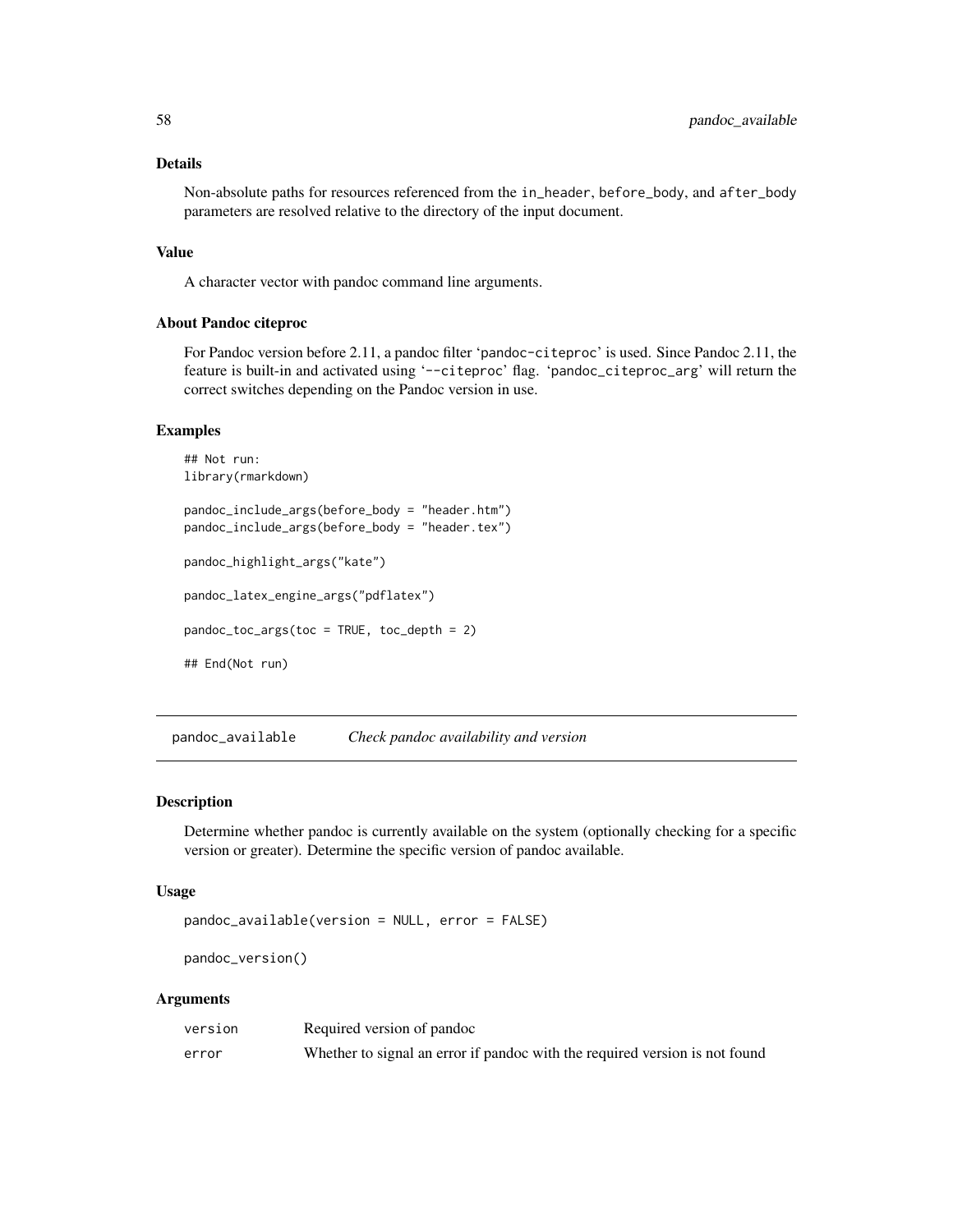## Details

The system environment variable 'PATH' as well as the version of pandoc shipped with RStudio (its location is set via the environment variable 'RSTUDIO\_PANDOC' by RStudio products like the RStudio IDE, RStudio Server, Shiny Server, and RStudio Connect, etc) are scanned for pandoc and the highest version available is used. Please do not modify the environment variable 'RSTUDIO\_PANDOC' unless you know what it means.

# Value

pandoc\_available returns a logical indicating whether the required version of pandoc is available. pandoc\_version returns a [numeric\\_version](#page-0-0) with the version of pandoc found.

#### Examples

```
## Not run:
library(rmarkdown)
```

```
if (pandoc_available())
 cat("pandoc", as.character(pandoc_version()), "is available!\n")
```

```
if (pandoc_available("1.12.3"))
 cat("required version of pandoc is available!\n")
```

```
## End(Not run)
```
pandoc\_citeproc\_convert

*Convert a bibliograpy file*

## Description

Convert a bibliography file (e.g. a BibTeX file) to an R list, JSON text, or YAML text

### Usage

```
pandoc_citeproc_convert(file, type = c("list", "json", "yaml"))
```
#### Arguments

| file | Bibliography file |
|------|-------------------|
| type | Conversion type   |

## Value

For 'type  $=$  "list"', and R list. For 'type  $=$  "json"' or 'type  $=$  "yaml"', a character vector with the specified format.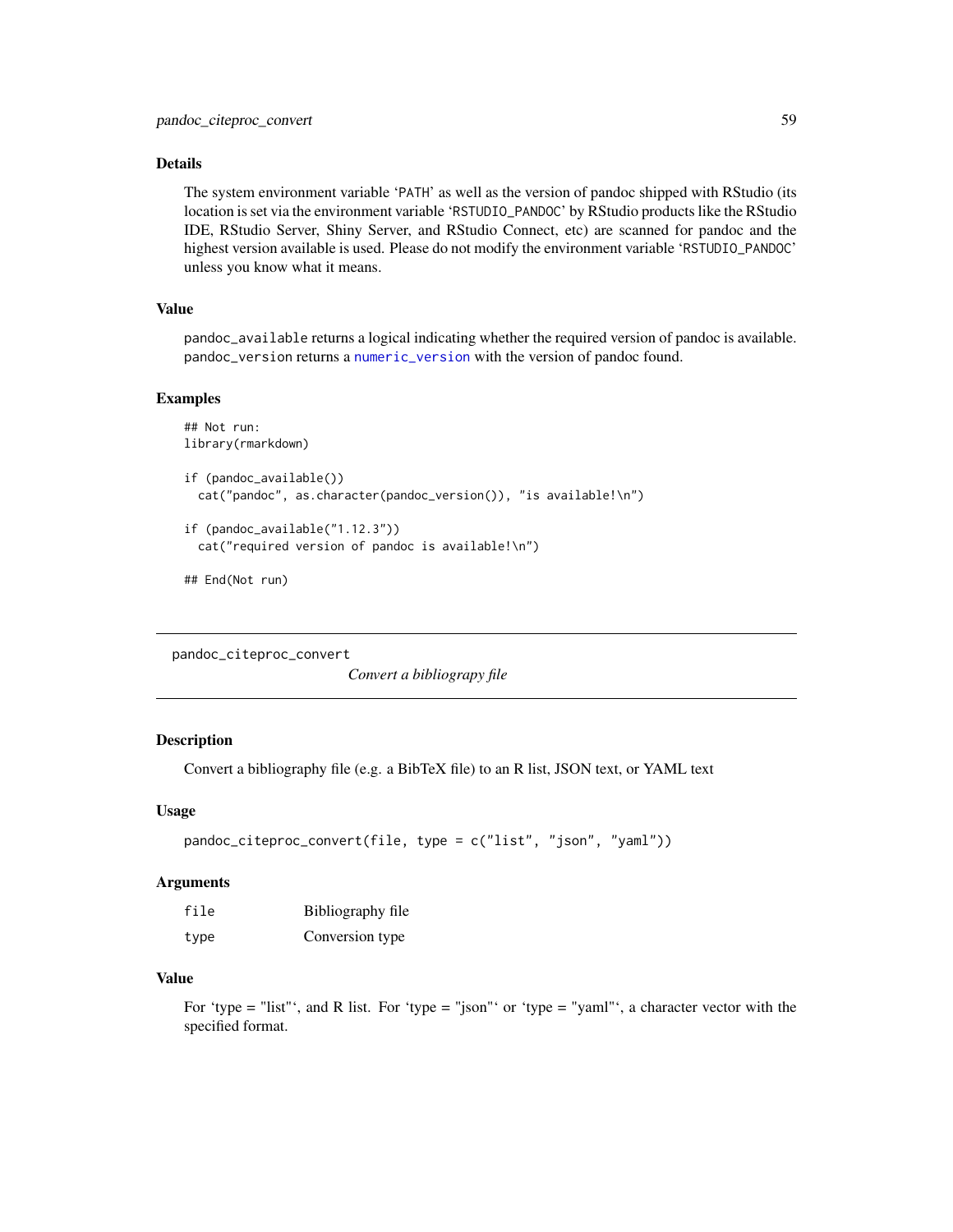Convert documents to and from various formats using the pandoc utility.

## Usage

```
pandoc_convert(
  input,
  to = NULL,
  from = NULL,
 output = NULL,
  citeproc = FALSE,
 options = NULL,
 verbose = FALSE,
 wd = NULL)
```
# Arguments

| input    | Character vector containing paths to input files (files must be UTF-8 encoded)                                        |
|----------|-----------------------------------------------------------------------------------------------------------------------|
| to       | Format to convert to (if not specified, you must specify output)                                                      |
| from     | Format to convert from (if not specified then the format is determined based on<br>the file extension of input).      |
| output   | Output file (if not specified then determined based on format being converted<br>$\circ$ .                            |
| citeproc | TRUE to run the pandoc-citeproc filter (for processing citations) as part of the<br>conversion.                       |
| options  | Character vector of command line options to pass to pandoc.                                                           |
| verbose  | TRUE to show the pandoc command line which was executed                                                               |
| wd       | Working directory in which code will be executed. If not supplied, defaults to<br>the common base directory of input. |

# Details

Supported input and output formats are described in the [pandoc user guide.](https://pandoc.org/MANUAL.html)

The system path as well as the version of pandoc shipped with RStudio (if running under RStudio) are scanned for pandoc and the highest version available is used.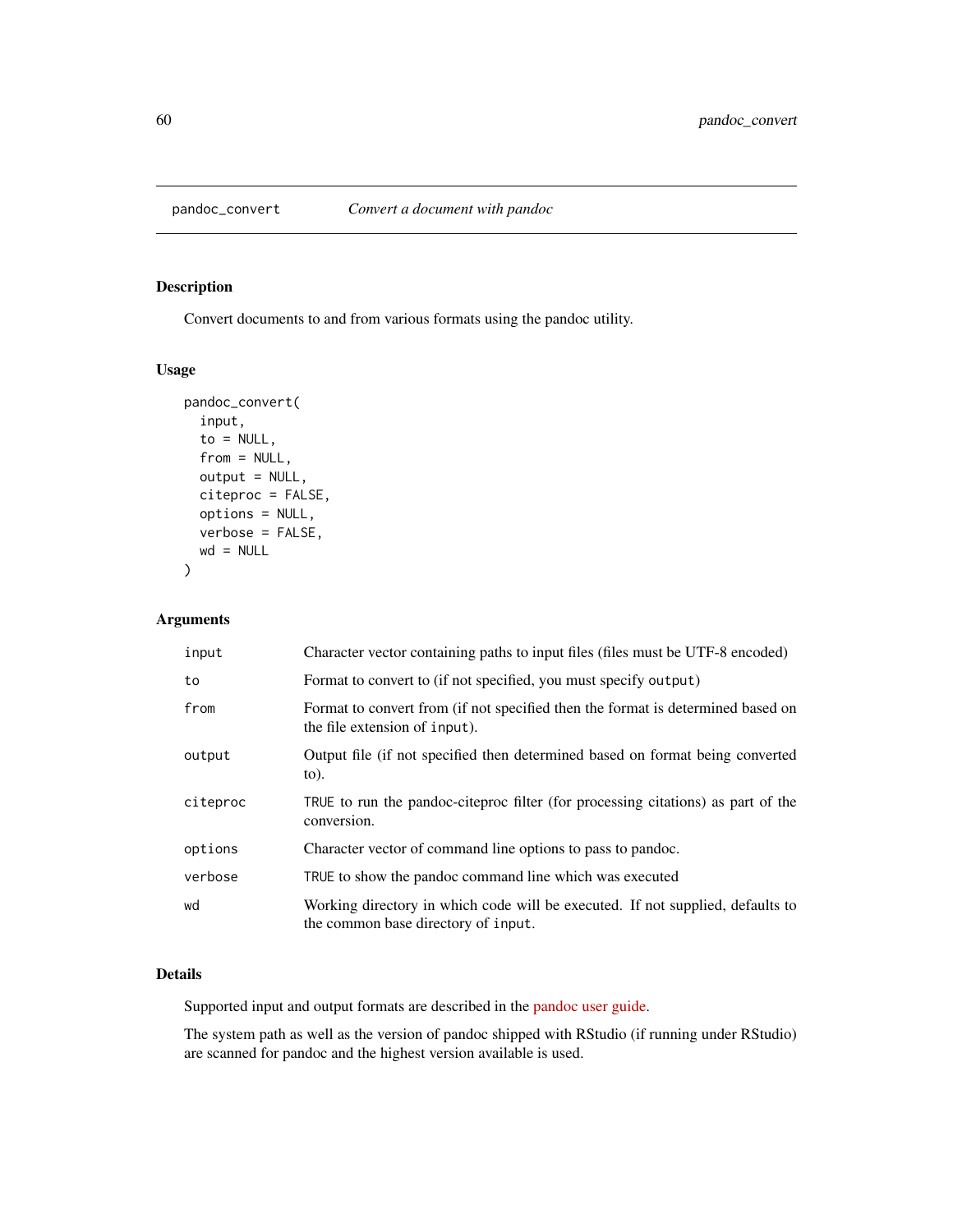# pandoc\_exec 61

#### Examples

```
## Not run:
library(rmarkdown)
# convert markdown to various formats
pandoc_convert("input.md", to = "html")
pandoc_convert("input.md", to = "latex")
# process citations
pandoc_convert("input.md", to = "html", citeproc = TRUE)
# add some pandoc options
pandoc_convert("input.md", to = "latex", options = c("--listings"))
## End(Not run)
```
pandoc\_exec *Get the path of the pandoc executable*

## Description

Returns the path of the pandoc executable used by functions in the the rmarkdown package. This is the most recent version of pandoc found in either the system path or shipped with RStudio.

# Usage

pandoc\_exec()

## Details

See the [pandoc manual](https://pandoc.org/MANUAL.html) for pandoc commands.

<span id="page-60-0"></span>pandoc\_options *Pandoc options for an output format*

# Description

Define the pandoc options for an R Markdown output format.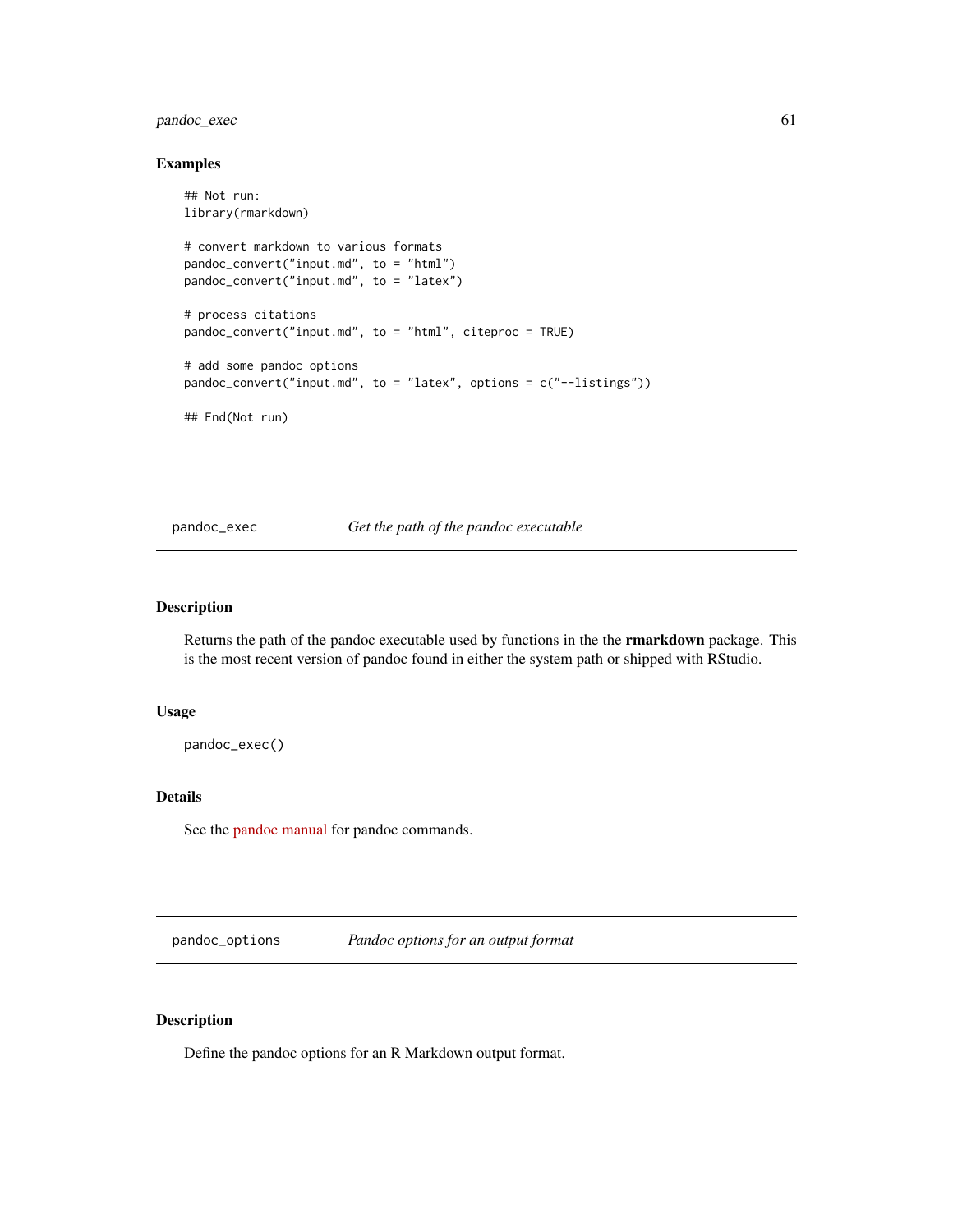# Usage

```
pandoc_options(
  to,
  from = rmarkdown_format(),
 args = NULL,keep_tex = FALSE,
 latex_engine = c("pdflatex", "lualatex", "xelatex", "tectonic"),
 ext = NULL,lua_filters = NULL
\lambda
```
## Arguments

| to           | Pandoc format to convert to                                                                                                                                                                                                                    |
|--------------|------------------------------------------------------------------------------------------------------------------------------------------------------------------------------------------------------------------------------------------------|
| from         | Pandoc format to convert from                                                                                                                                                                                                                  |
| args         | Character vector of command line arguments to pass to pandoc                                                                                                                                                                                   |
| keep_tex     | Keep the intermediate tex file used in the conversion to PDF (applies only to<br>'latex' and 'beamer' target formats)                                                                                                                          |
| latex_engine | LaTeX engine to producing PDF output (applies only to 'latex' and 'beamer'<br>target formats)                                                                                                                                                  |
| ext          | File extension (e.g. ".tex") for output file (if NULL chooses default based on to).<br>This is typically used to force the final output of a latex or beamer conversion to<br>be . tex rather than . pdf.                                      |
| lua_filters  | Character vector of file paths to Lua filters to use with this format. They will<br>be added to pandoc command line call using --lua-filter argument. See<br>vignette("lua-filters", package = "rmarkdown") to know more about Lua<br>filters. |

# Details

The from argument should be used very cautiously as it's important for users to be able to rely on a stable definition of supported markdown extensions.

# Value

An list that can be passed as the pandoc argument of the [output\\_format](#page-53-0) function.

# See Also

[output\\_format,](#page-53-0) [rmarkdown\\_format](#page-80-0)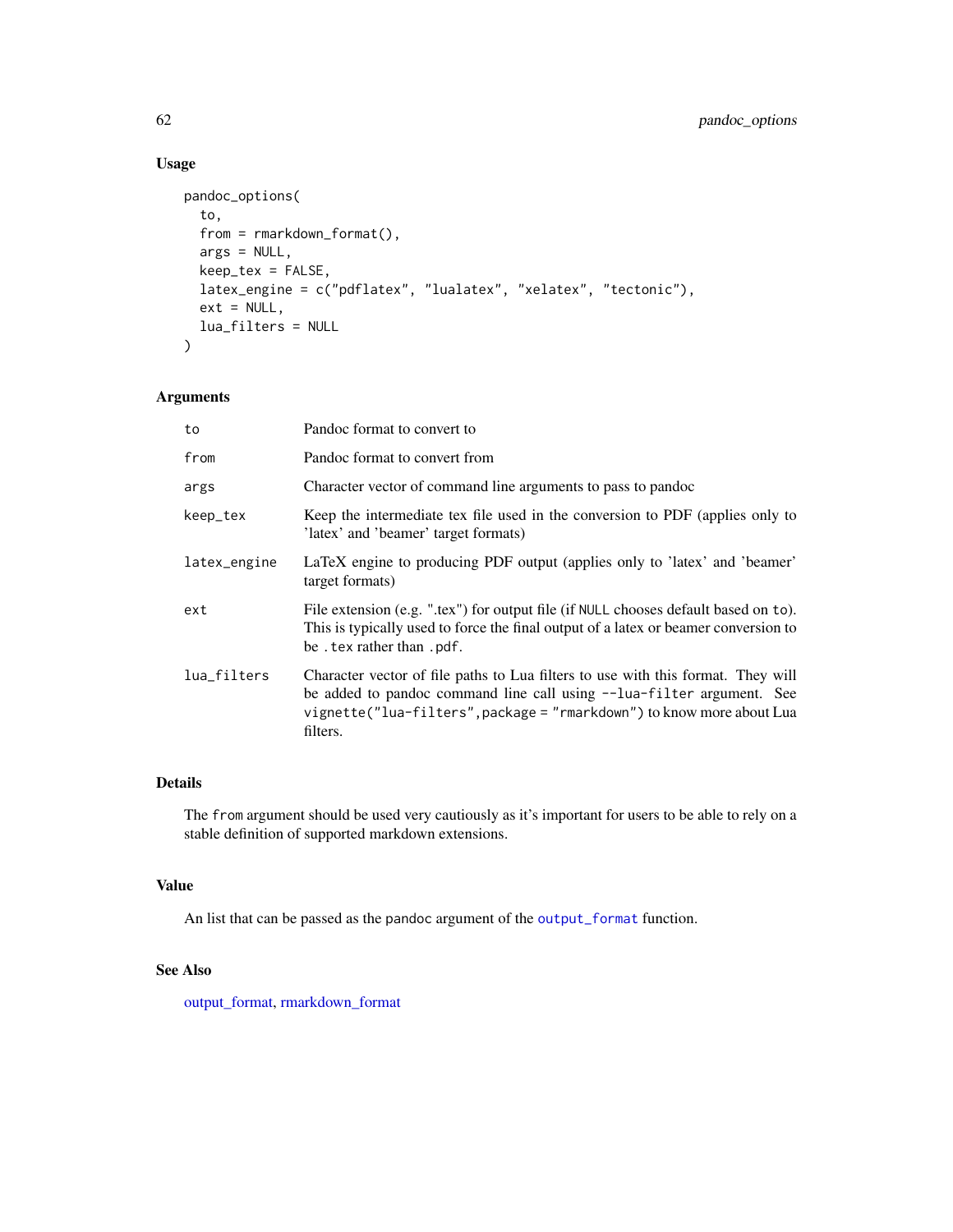<span id="page-62-0"></span>

Transform a path for passing to pandoc on the command line. Calls [path.expand](#page-0-0) on all platforms. On Windows, transform it to a short path name if it contains spaces, and then convert forward slashes to back slashes (as required by pandoc for some path references).

## Usage

```
pandoc_path_arg(path, backslash = TRUE)
```
## Arguments

| path      | Path to transform                                                       |
|-----------|-------------------------------------------------------------------------|
| backslash | Whether to replace forward slashes in path with backslashes on Windows. |

#### Value

Transformed path that can be passed to pandoc on the command line.

```
pandoc_self_contained_html
```
*Create a self-contained HTML document using pandoc.*

# Description

Create a self-contained HTML document by base64 encoding images, scripts, and stylesheets referred by the input document.

#### Usage

```
pandoc_self_contained_html(input, output)
```
# Arguments

| input  | Input html file to create self-contained version of. |
|--------|------------------------------------------------------|
| output | Path to save output.                                 |

# Value

(Invisibly) The path of the generated file.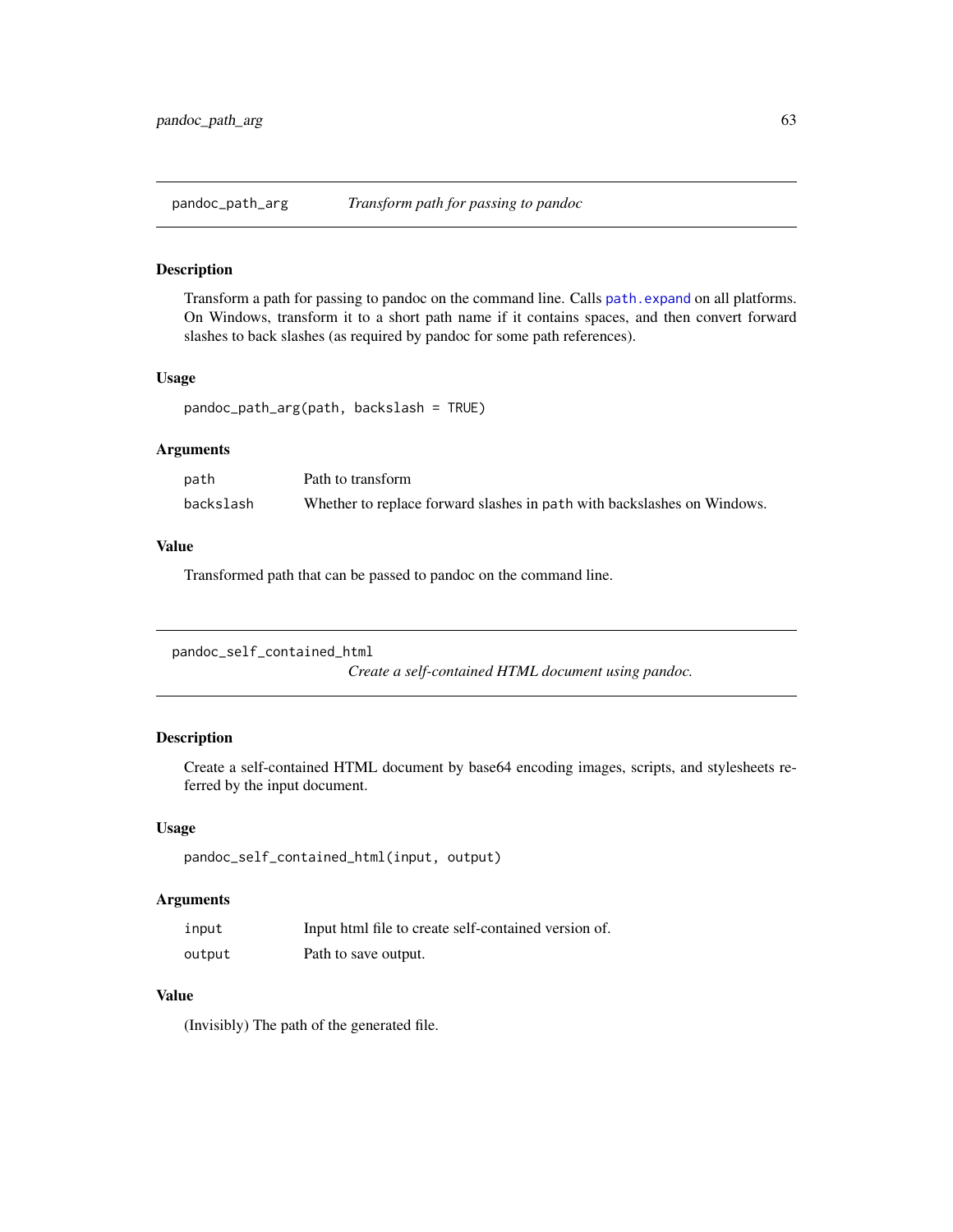Use the pandoc templating engine to render a text file. Substitutions are done using the metadata list passed to the function.

#### Usage

```
pandoc_template(metadata, template, output, verbose = FALSE)
```
## Arguments

| metadata | A named list containing metadata to pass to template.    |
|----------|----------------------------------------------------------|
| template | Path to a pandoc template.                               |
| output   | Path to save output.                                     |
| verbose  | TRUE to show the pandoc command line which was executed. |

## Value

(Invisibly) The path of the generated file.

parse\_html\_notebook *Parse an HTML Notebook*

## Description

Parse an HTML notebook, retrieving annotation information related to generated outputs in the document, as well as the original R Markdown source document.

#### Usage

```
parse_html_notebook(path)
```
#### Arguments

path The path to an R Notebook file (with extension .nb.html).

## Details

See the [online documentation](https://rmarkdown.rstudio.com/r_notebook_format.html) for additional details on using the html\_notebook format.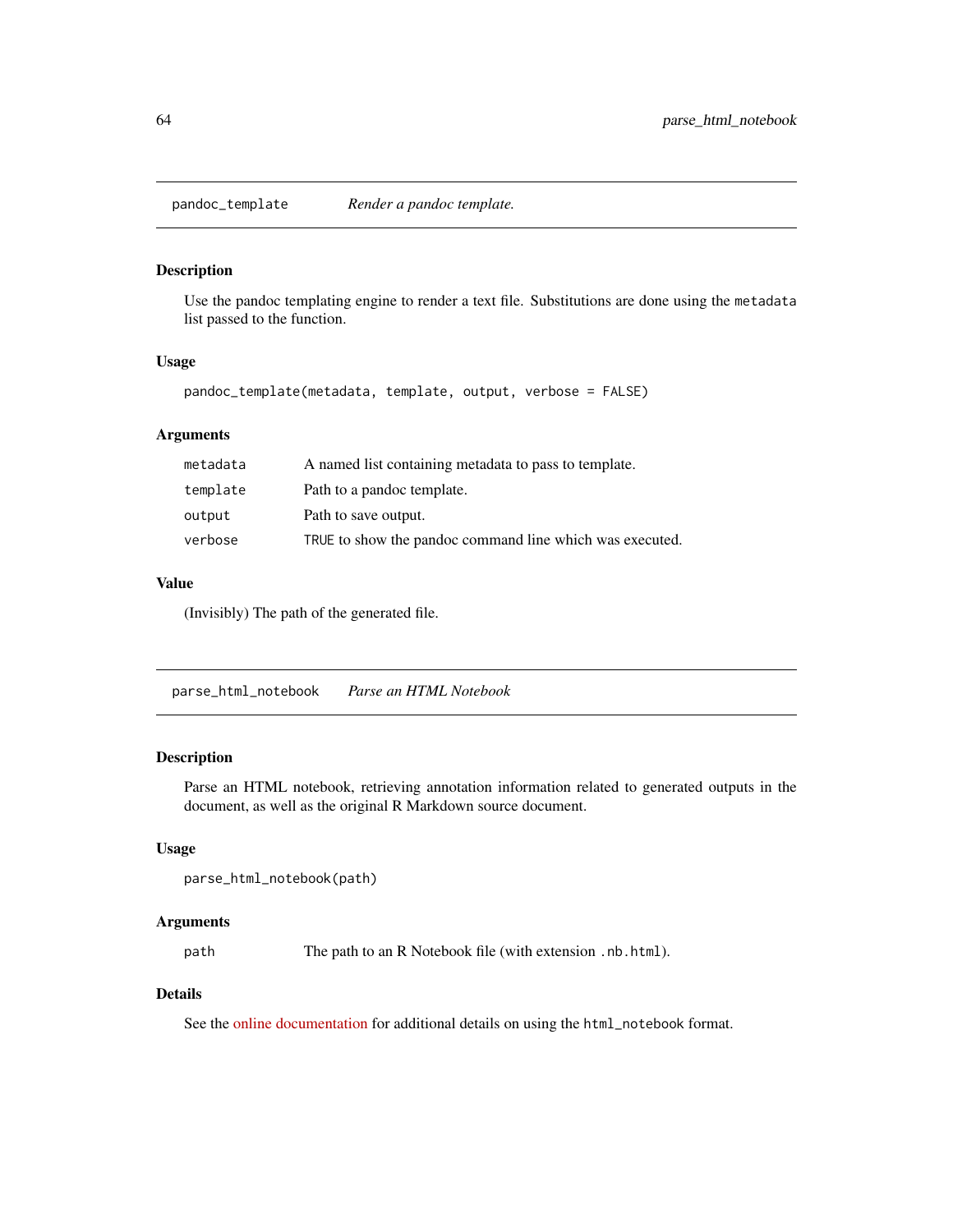Formats for converting from R Markdown to a PDF or LaTeX document.

## Usage

```
pdf_document(
  toc = FALSE,toc\_depth = 2,
  number_sections = FALSE,
  fig\_width = 6.5,fig_height = 4.5,
  fig_crop = "auto",
  fig_caption = TRUE,
  dev = "pdf",df_print = "default",
  highlight = "default",
  template = "default",
  keep_tex = FALSE,
  keep\_md = FALSE,latex_engine = "pdflatex",
  citation_package = c("default", "natbib", "biblatex"),
  includes = NULL,
  md_extensions = NULL,
  output_extensions = NULL,
  pandoc_args = NULL,
  extra_dependencies = NULL
)
latex_document(...)
latex_fragment(...)
```

| toc             | TRUE to include a table of contents in the output |  |
|-----------------|---------------------------------------------------|--|
| toc_depth       | Depth of headers to include in table of contents  |  |
| number_sections |                                                   |  |
|                 | TRUE to number section headings                   |  |
| fig_width       | Default width (in inches) for figures             |  |
| fig_height      | Default height (in inches) for figures            |  |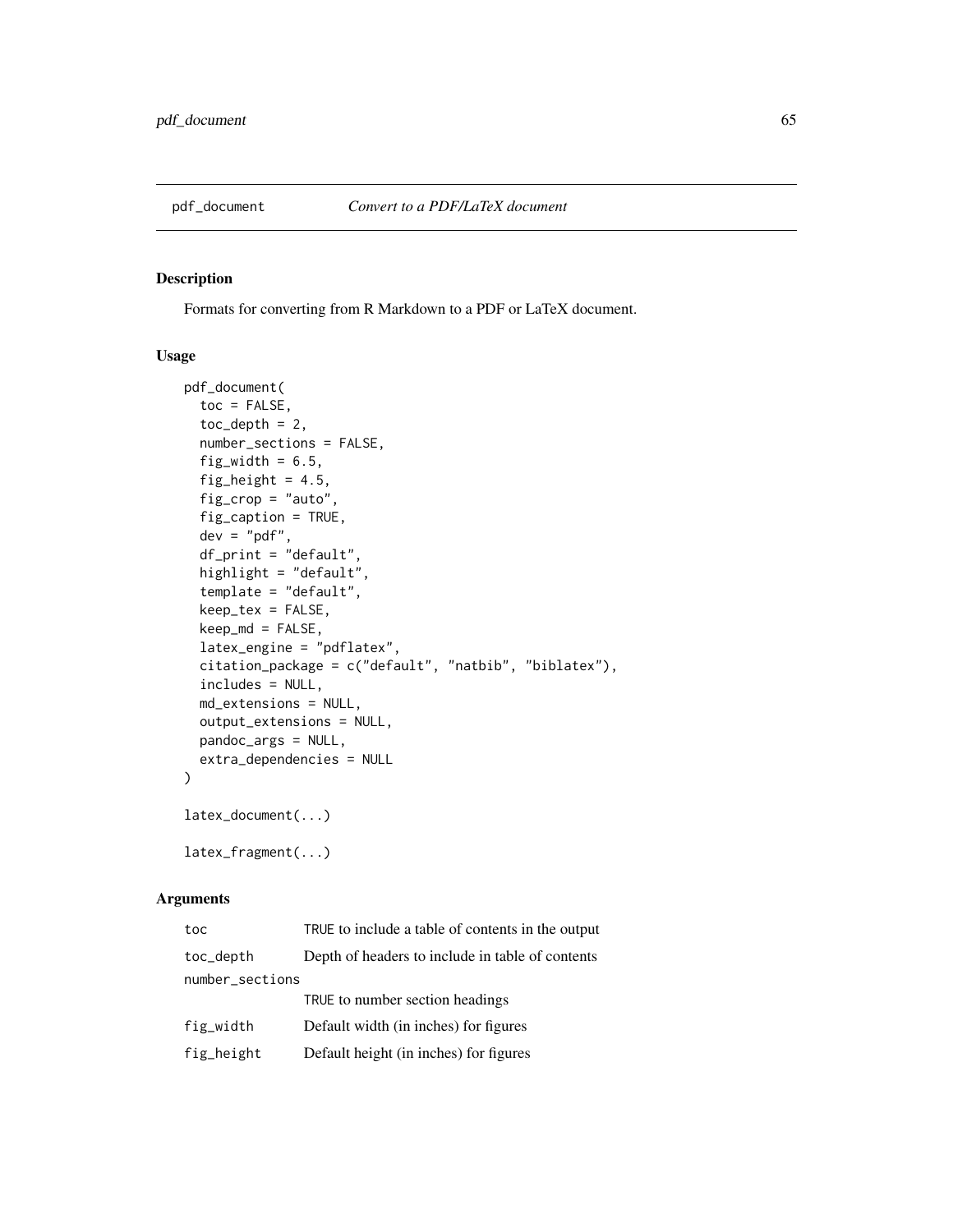| fig_crop          | Whether to crop PDF figures with the command pdf crop. This requires the<br>tools pdfcrop and ghostscript to be installed. By default, fig_crop = TRUE<br>if these two tools are available.                                                                                                                                                                                                                                                                                                                                                                                                                                                                                                                                                                                         |  |
|-------------------|-------------------------------------------------------------------------------------------------------------------------------------------------------------------------------------------------------------------------------------------------------------------------------------------------------------------------------------------------------------------------------------------------------------------------------------------------------------------------------------------------------------------------------------------------------------------------------------------------------------------------------------------------------------------------------------------------------------------------------------------------------------------------------------|--|
| fig_caption       | TRUE to render figures with captions                                                                                                                                                                                                                                                                                                                                                                                                                                                                                                                                                                                                                                                                                                                                                |  |
| dev               | Graphics device to use for figure output (defaults to pdf)                                                                                                                                                                                                                                                                                                                                                                                                                                                                                                                                                                                                                                                                                                                          |  |
| df_print          | Method to be used for printing data frames. Valid values include "default",<br>"kable", "tibble", and "paged". The "default" method uses a corresponding S3<br>method of print, typically print.data.frame. The "kable" method uses the<br>knitr:: kable function. The "tibble" method uses the <b>tibble</b> package to print<br>a summary of the data frame. The "paged" method creates a paginated HTML<br>table (note that this method is only valid for formats that produce HTML). In<br>addition to the named methods you can also pass an arbitrary function to be<br>used for printing data frames. You can disable the df_print behavior entirely<br>by setting the option rmarkdown.df_print to FALSE. See Data frame printing<br>section in bookdown book for examples. |  |
| highlight         | Syntax highlighting style passed to Pandoc.                                                                                                                                                                                                                                                                                                                                                                                                                                                                                                                                                                                                                                                                                                                                         |  |
|                   | Supported built-in styles include "default", "tango", "pygments", "kate", "monochrome",<br>"espresso", "zenburn", "haddock", and "breezedark".                                                                                                                                                                                                                                                                                                                                                                                                                                                                                                                                                                                                                                      |  |
|                   | Two custom styles are also included, "arrow", an accessible color scheme, and<br>"rstudio", which mimics the default IDE theme. Alternatively, supply a path to<br>a '. theme' file to use a custom Pandoc style. Note that custom theme requires<br>Pandoc $2.0+$ .                                                                                                                                                                                                                                                                                                                                                                                                                                                                                                                |  |
|                   | Pass NULL to prevent syntax highlighting.                                                                                                                                                                                                                                                                                                                                                                                                                                                                                                                                                                                                                                                                                                                                           |  |
| template          | Pandoc template to use for rendering. Pass "default" to use the rmarkdown pack-<br>age default template; pass NULL to use pandoc's built-in template; pass a path to<br>use a custom template that you've created. See the documentation on pandoc<br>online documentation for details on creating custom templates.                                                                                                                                                                                                                                                                                                                                                                                                                                                                |  |
| keep_tex          | Keep the intermediate tex file used in the conversion to PDF                                                                                                                                                                                                                                                                                                                                                                                                                                                                                                                                                                                                                                                                                                                        |  |
| keep_md           | Keep the markdown file generated by knitting.                                                                                                                                                                                                                                                                                                                                                                                                                                                                                                                                                                                                                                                                                                                                       |  |
| latex_engine      | LaTeX engine for producing PDF output. Options are "pdflatex", "lualatex",<br>"xelatex" and "tectonic".                                                                                                                                                                                                                                                                                                                                                                                                                                                                                                                                                                                                                                                                             |  |
| citation_package  |                                                                                                                                                                                                                                                                                                                                                                                                                                                                                                                                                                                                                                                                                                                                                                                     |  |
|                   | The LaTeX package to process citations, natbib or biblatex. Use default if<br>neither package is to be used, which means citations will be processed via the<br>command pandoc-citeproc.                                                                                                                                                                                                                                                                                                                                                                                                                                                                                                                                                                                            |  |
| includes          | Named list of additional content to include within the document (typically cre-<br>ated using the includes function).                                                                                                                                                                                                                                                                                                                                                                                                                                                                                                                                                                                                                                                               |  |
| md_extensions     | Markdown extensions to be added or removed from the default definition of R<br>Markdown. See the rmarkdown_format for additional details.                                                                                                                                                                                                                                                                                                                                                                                                                                                                                                                                                                                                                                           |  |
| output_extensions |                                                                                                                                                                                                                                                                                                                                                                                                                                                                                                                                                                                                                                                                                                                                                                                     |  |
|                   | Pandoc extensions to be added or removed from the output format, e.g., "-smart"<br>means the output format will be latex-smart.                                                                                                                                                                                                                                                                                                                                                                                                                                                                                                                                                                                                                                                     |  |
| pandoc_args       | Additional command line options to pass to pandoc                                                                                                                                                                                                                                                                                                                                                                                                                                                                                                                                                                                                                                                                                                                                   |  |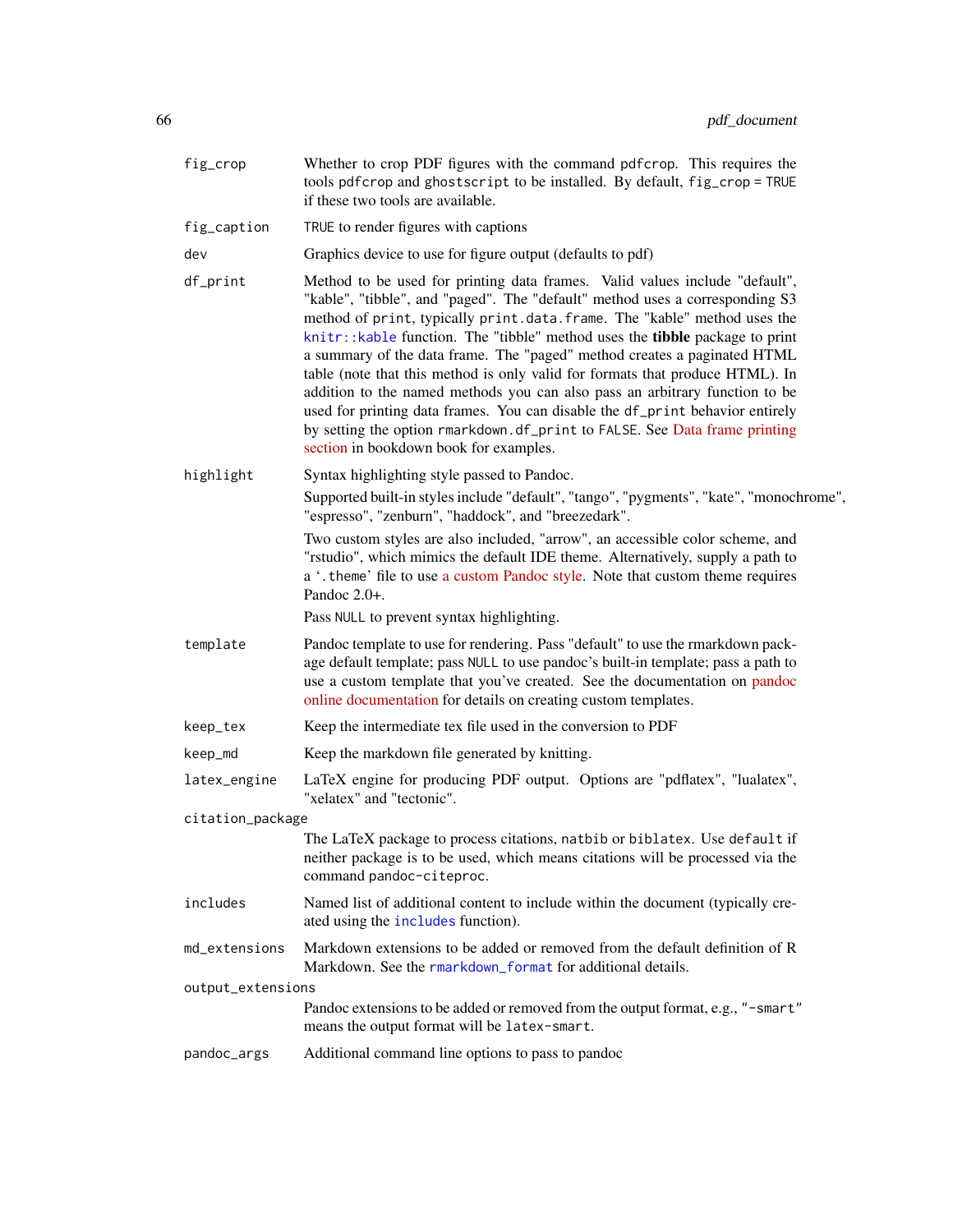#### pdf\_document 67

#### extra\_dependencies

A LaTeX dependency latex\_dependency(), a list of LaTeX dependencies, a character vector of LaTeX package names (e.g. c("framed","hyperref")), or a named list of LaTeX package options with the names being package names (e.g. list(hyperef = c("unicode=true","breaklinks=true"),lmodern = NULL)). It can be used to add custom LaTeX packages to the .tex header.

... Arguments passed to pdf\_document().

## Details

See the [online documentation](https://bookdown.org/yihui/rmarkdown/pdf-document.html) for additional details on using the pdf\_document format.

Creating PDF output from R Markdown requires that LaTeX be installed.

R Markdown documents can have optional metadata that is used to generate a document header that includes the title, author, and date. For more details see the documentation on R Markdown [metadata.](#page-81-0)

R Markdown documents also support citations. You can find more information on the markdown syntax for citations in the [Bibliographies and Citations](https://pandoc.org/MANUAL.html#citations) article in the online documentation.

Many aspects of the LaTeX template used to create PDF documents can be customized using metadata. For example:

```
---
title: "Crop Analysis Q3 2013"
fontsize: 11pt
geometry: margin=1in
---
```
Available metadata variables include:

lang Document language code (e.g. "es", "fr", "pt-BR")

fontsize Font size (e.g. 10pt, 11pt, 12pt)

documentclass LaTeX document class (e.g. article)

classoption Option for documentclass (e.g. oneside); may be repeated

geometry Options for geometry class (e.g. margin=1in); may be repeated

- mainfont, sansfont, monofont, mathfont Document fonts (works only with xelatex and lualatex, see the latex\_engine option)
- linkcolor, urlcolor, citecolor Color for internal, external, and citation links (red, green, magenta, cyan, blue, black)

linestretch Options for line spacing (e.g. 1, 1.5, 3)

# Value

R Markdown output format to pass to [render](#page-71-0)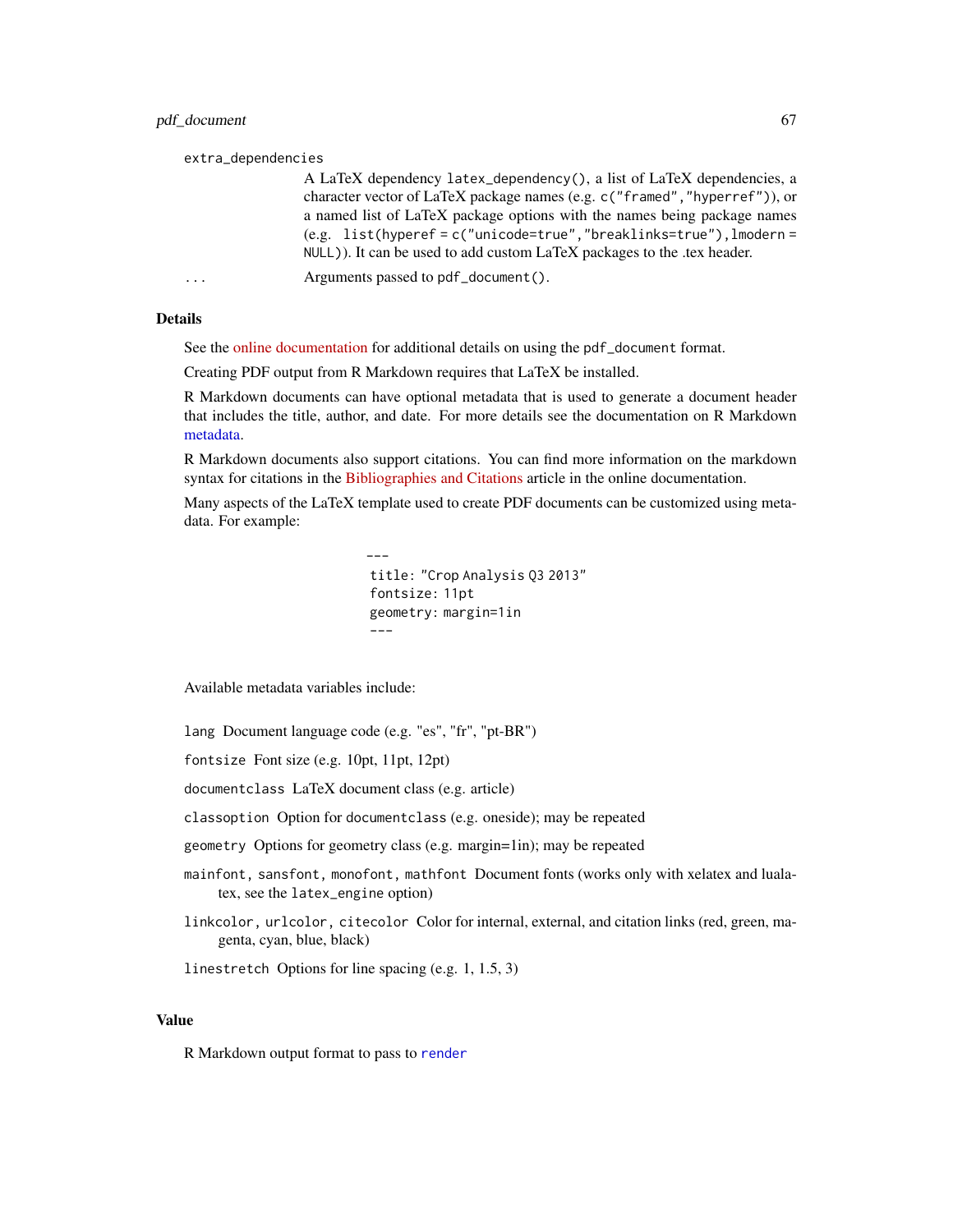## Examples

```
## Not run:
library(rmarkdown)
# simple invocation
render("input.Rmd", pdf_document())
# specify an option for latex engine
render("input.Rmd", pdf_document(latex_engine = "lualatex"))
# add a table of contents and pass an option to pandoc
render("input.Rmd", pdf_document(toc = TRUE, "--listings"))
## End(Not run)
```
pkg\_file\_lua *Get the full paths of Lua filters in an R package*

# Description

Lua filters stored in a source package in the 'inst/rmarkdown/lua' directory will be installed to the 'rmarkdown/lua' directory in the package path. This function finds the full paths of the Lua filters in the installed packages.

#### Usage

pkg\_file\_lua(filters = NULL, package = "rmarkdown")

#### Arguments

| filters | A character vector of filenames for Lua filters to be retrieved in 'rmarkdown/lua'    |
|---------|---------------------------------------------------------------------------------------|
|         | folder of the package. By default (NULL), if none is provided, it returns all filters |
|         | in that folder.                                                                       |
| package | The name of the package in which to look for the filters.                             |

## Value

A character vector of absolute file paths for the Lua filter from the package. The returned paths have been processed by [pandoc\\_path\\_arg\(](#page-62-0)), so they are ready to be used by Pandoc.

### Examples

```
# list all Lua filters stored in the rmarkdown package
pkg_file_lua()
# get a specific filter
pkg_file_lua(c("pagebreak.lua", "latex_div.lua"))
```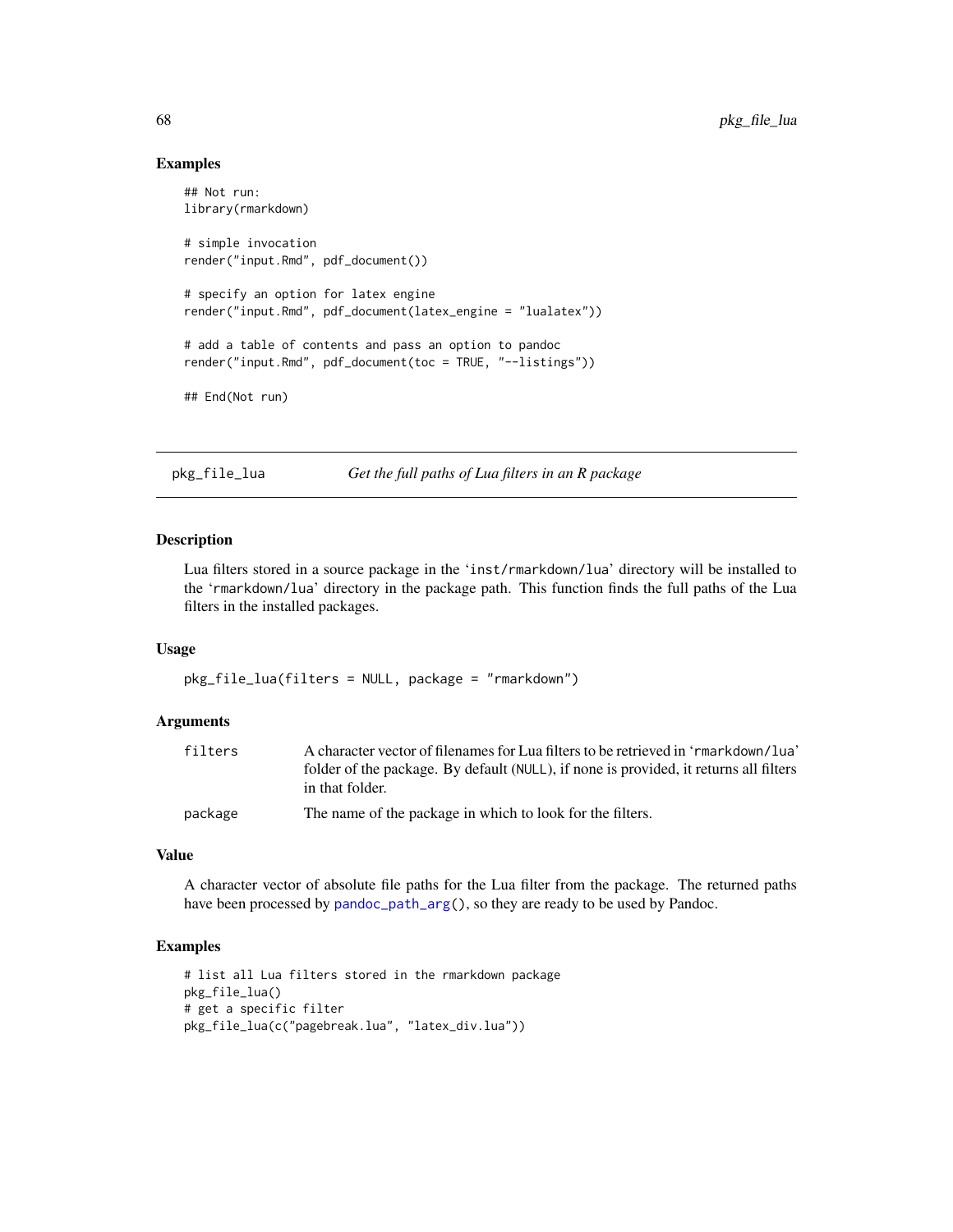powerpoint\_presentation

*Convert to a PowerPoint presentation*

# Description

Format for converting from R Markdown to a PowerPoint presentation. Pandoc v2.0.5 or above is required.

# Usage

```
powerpoint_presentation(
  toc = FALSE,toc\_depth = 2,
  number_sections = FALSE,
  incremental = FALSE,
  fig_width = 5,
  fig_height = 4,
  fig_caption = TRUE,
  df_print = "default",
  keep\_md = FALSE,md_extensions = NULL,
  slide_level = NULL,
 reference_doc = "default",
 pandoc_args = NULL
)
```

| toc             | TRUE to include a table of contents in the output                                                                                                                                                                                                                                                                                                                                                                                                                                           |  |
|-----------------|---------------------------------------------------------------------------------------------------------------------------------------------------------------------------------------------------------------------------------------------------------------------------------------------------------------------------------------------------------------------------------------------------------------------------------------------------------------------------------------------|--|
| toc_depth       | Depth of headers to include in table of contents                                                                                                                                                                                                                                                                                                                                                                                                                                            |  |
| number_sections |                                                                                                                                                                                                                                                                                                                                                                                                                                                                                             |  |
|                 | TRUE to number section headings                                                                                                                                                                                                                                                                                                                                                                                                                                                             |  |
| incremental     | TRUE to render slide bullets incrementally. Note that if you want to reverse the<br>default incremental behavior for an individual bullet you can precede it with >.<br>For example: $>$ - Bullet Text. See more in Pandoc's Manual                                                                                                                                                                                                                                                         |  |
| fig_width       | Default width (in inches) for figures                                                                                                                                                                                                                                                                                                                                                                                                                                                       |  |
| fig_height      | Default height (in inches) for figures                                                                                                                                                                                                                                                                                                                                                                                                                                                      |  |
| fig_caption     | TRUE to render figures with captions                                                                                                                                                                                                                                                                                                                                                                                                                                                        |  |
| df_print        | Method to be used for printing data frames. Valid values include "default",<br>"kable", "tibble", and "paged". The "default" method uses a corresponding S3<br>method of print, typically print.data.frame. The "kable" method uses the<br>knitr:: kable function. The "tibble" method uses the <b>tibble</b> package to print<br>a summary of the data frame. The "paged" method creates a paginated HTML<br>table (note that this method is only valid for formats that produce HTML). In |  |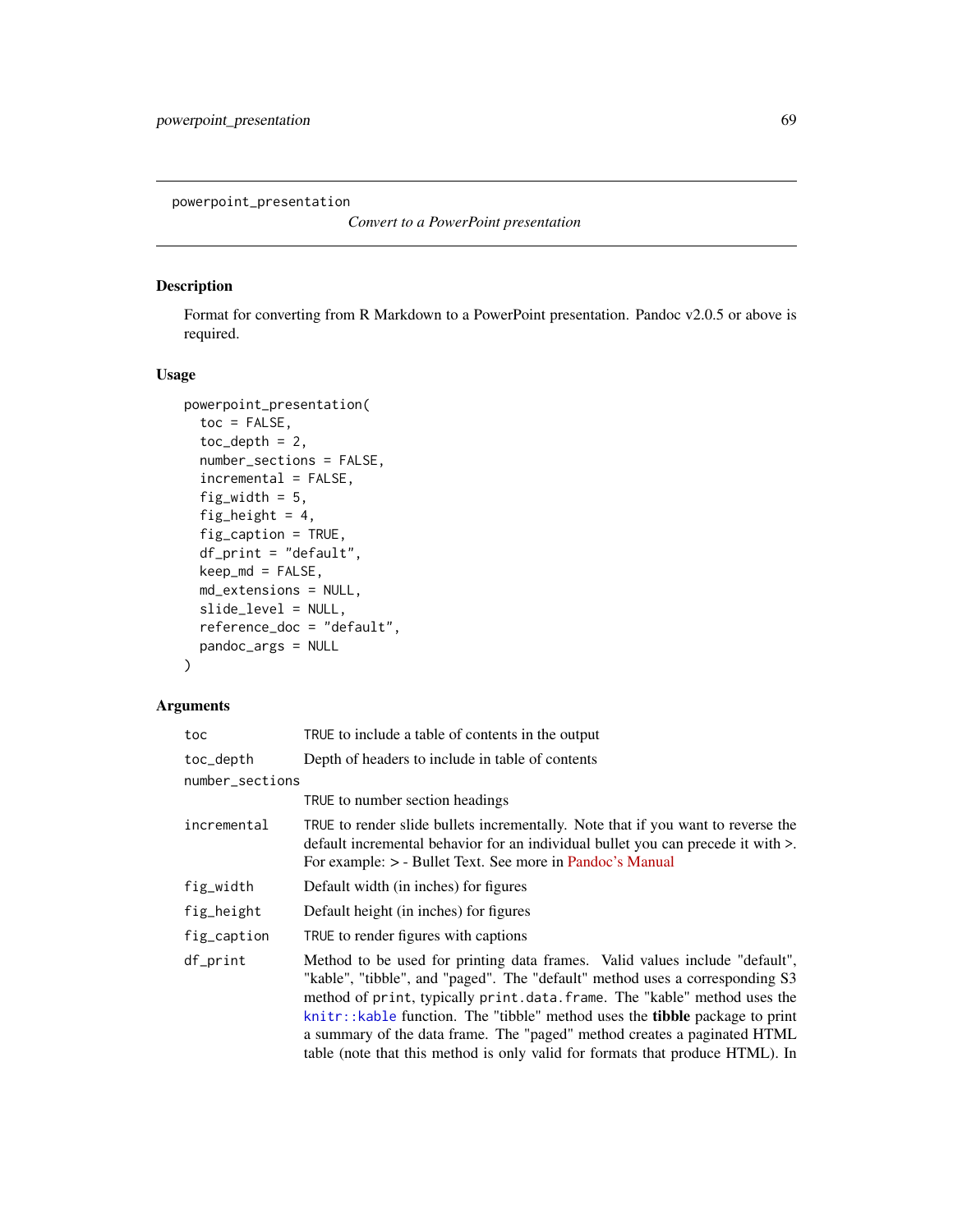|               | addition to the named methods you can also pass an arbitrary function to be<br>used for printing data frames. You can disable the df_print behavior entirely<br>by setting the option rmarkdown.df_print to FALSE. See Data frame printing<br>section in bookdown book for examples.       |
|---------------|--------------------------------------------------------------------------------------------------------------------------------------------------------------------------------------------------------------------------------------------------------------------------------------------|
| keep_md       | Keep the markdown file generated by knitting.                                                                                                                                                                                                                                              |
| md_extensions | Markdown extensions to be added or removed from the default definition of R<br>Markdown. See the rmarkdown_format for additional details.                                                                                                                                                  |
| slide level   | The heading level which defines individual slides. By default this is the highest<br>header level in the hierarchy that is followed immediately by content, and not<br>another header, somewhere in the document. This default can be overridden by<br>specifying an explicit slide_level. |
| reference doc | Path to a PowerPoint template.                                                                                                                                                                                                                                                             |
| pandoc_args   | Additional command line options to pass to pandoc                                                                                                                                                                                                                                          |

## Value

R Markdown output format to pass to [render\(\)](#page-71-0)

publish\_site *Publish an R Markdown Website*

# Description

Publish a website to RStudio Connect

# Usage

```
publish_site(
  site_dir = ".".site_name = NULL,
  method = c("rsconnect"),server = NULL,
  account = NULL,
  render = TRUE,
  launch_browser = interactive()
\mathcal{L}
```

| site_dir  | Directory containing website. Defaults to current working directory.                                                                                                                      |
|-----------|-------------------------------------------------------------------------------------------------------------------------------------------------------------------------------------------|
| site_name | Name for the site (names must be unique within an account). Defaults to the<br>'name' provided by the site generator (or to the name of the site_dir if there is<br>no 'name' specified). |
| method    | Publishing method (currently only "rsconnect" is available)                                                                                                                               |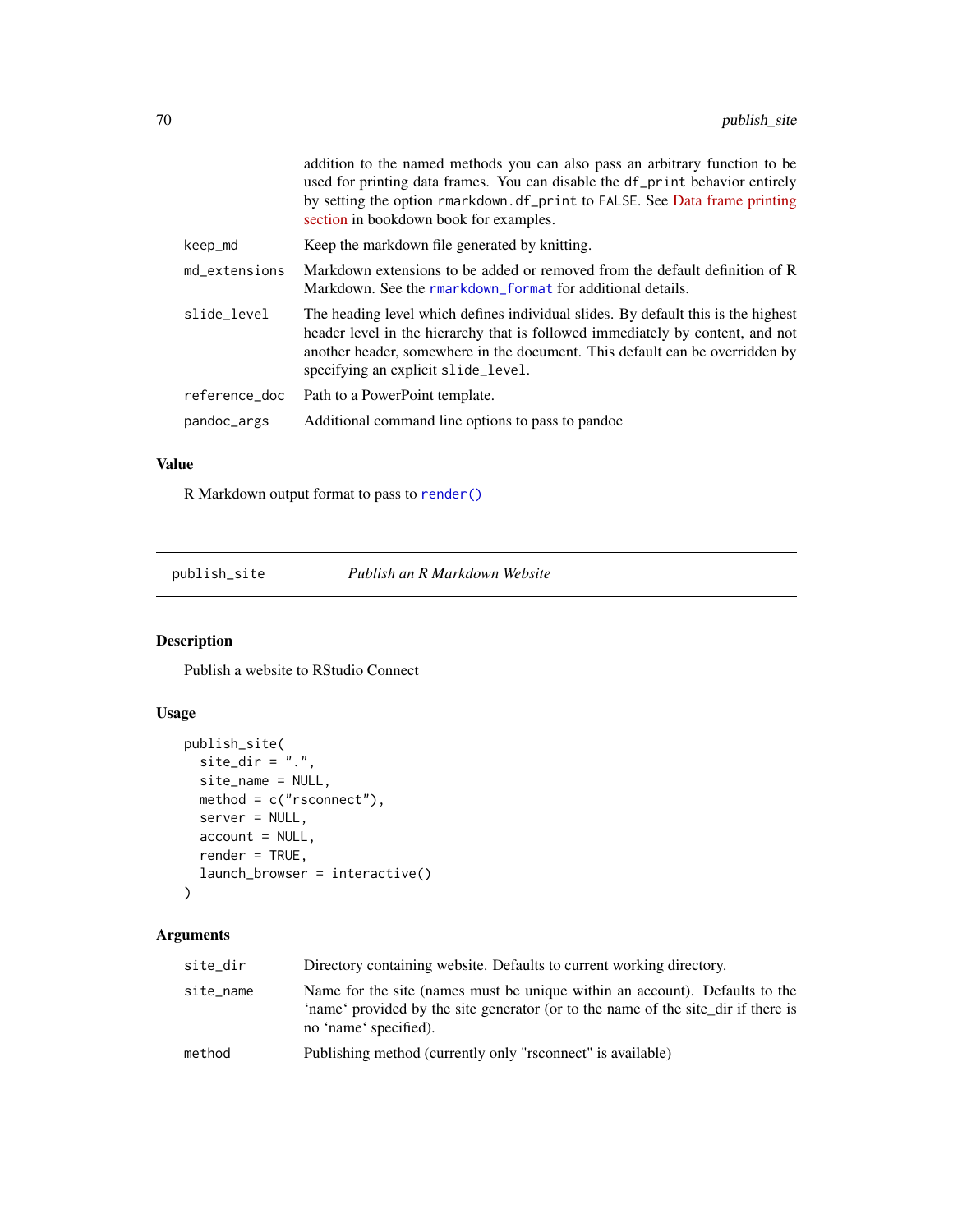# relative\_to 71

| server  | Server name. Required only if you use the same account name on multiple<br>servers.                                                                                             |
|---------|---------------------------------------------------------------------------------------------------------------------------------------------------------------------------------|
| account | Account to deploy application to. This parameter is only required for the initial<br>deployment of an application when there are multiple accounts configured on<br>the system. |
| render  | <b>TRUE</b> to render the site locally before publishing.                                                                                                                       |
|         | launch_browser If 'TRUE', the system's default web browser will be launched automatically<br>after the site is deployed. Defaults to 'TRUE' in interactive sessions only.       |

# Examples

## Not run: library(rmarkdown) publish\_site() ## End(Not run)

relative\_to *Relative path utility function*

# Description

Given a directory and a file, return a relative path from the directory to the file, or the unmodified file path if the file does not appear to be in the directory.

# Usage

relative\_to(dir, file)

# Arguments

| dir  | Directory |
|------|-----------|
| file | File      |

## Value

Relative path from the directory to the file (or the unmodified file path if the file does not appear to be in the directory).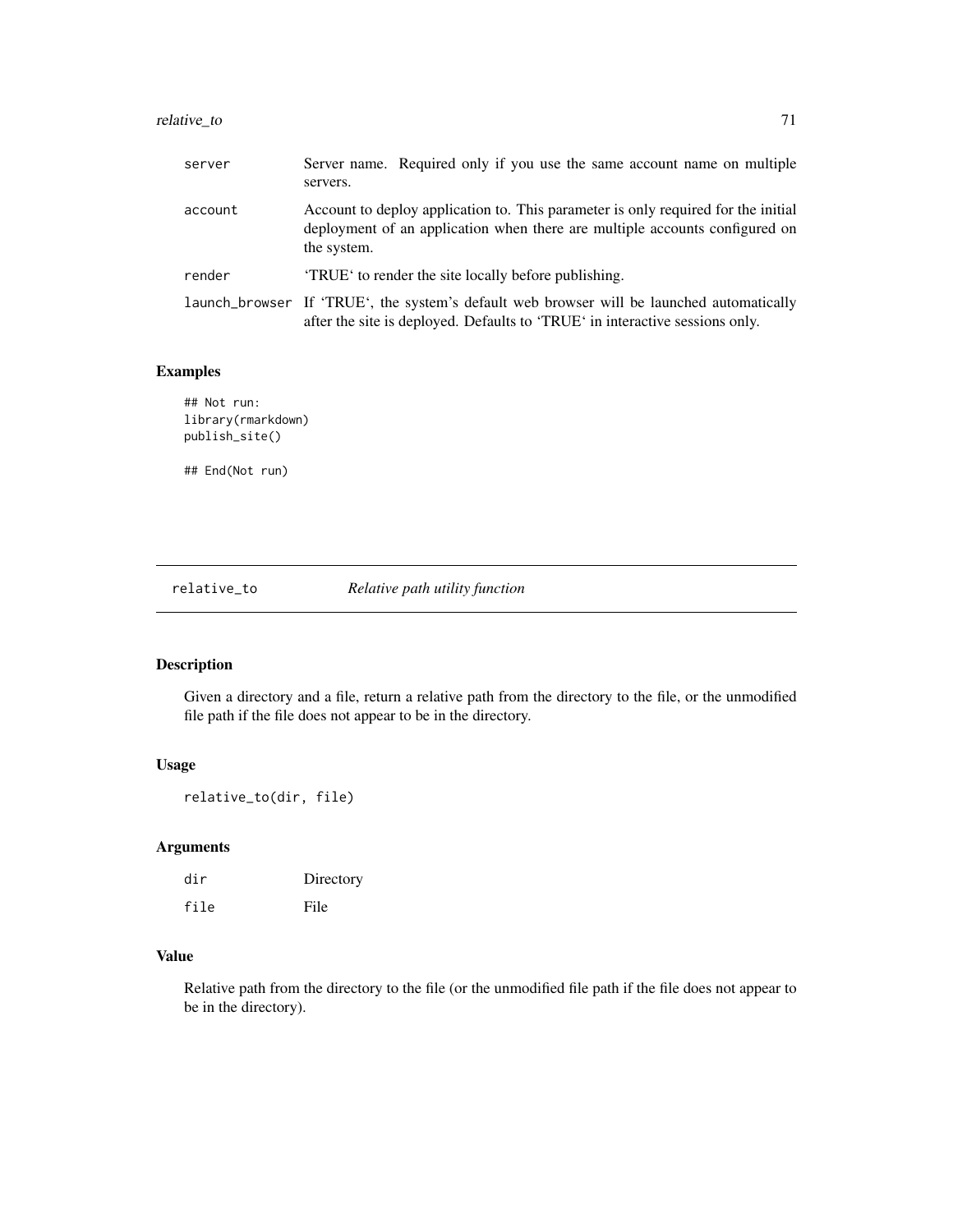<span id="page-71-0"></span>Render the input file to the specified output format using pandoc. If the input requires knitting then [knit](#page-0-0) is called prior to pandoc.

# Usage

```
render(
  input,
  output_format = NULL,
 output_file = NULL,
 output_dir = NULL,
 output_options = NULL,
  output_yaml = NULL,
  intermediates_dir = NULL,
  knit_root_dir = NULL,
  runtime = c("auto", "static", "shiny", "shinyrmd", "shiny_prerendered"),
 clean = TRUE,
 params = NULL,
 knit_meta = NULL,
  envir = parent.frame(),
  run_pandoc = TRUE,
  quiet = FALSE,encoding = "UTF-8"
)
```
## Arguments

| input                        | The input file to be rendered. This can be an $R$ script $(R)$ , an $R$ Markdown<br>document (.Rmd), or a plain markdown document.                                                                                                                                                                                                                                                                                                                                                                                                                                                                                                                                                                                                                                                                                                                                                                                        |
|------------------------------|---------------------------------------------------------------------------------------------------------------------------------------------------------------------------------------------------------------------------------------------------------------------------------------------------------------------------------------------------------------------------------------------------------------------------------------------------------------------------------------------------------------------------------------------------------------------------------------------------------------------------------------------------------------------------------------------------------------------------------------------------------------------------------------------------------------------------------------------------------------------------------------------------------------------------|
| output_format                | The R Markdown output format to convert to. The option "all" will render<br>all formats defined within the file. The option can be the name of a format (e.g.<br>"html_document") and that will render the document to that single format. One<br>can also use a vector of format names to render to multiple formats. Alterna-<br>tively, you can pass an output format object (e.g. html_document()). If using<br>NULL then the output format is the first one defined in the YAML frontmatter in<br>the input file (this defaults to HTML if no format is specified there). If you pass<br>an output format object to output_format, the options specified in the YAML<br>header or _output. yml will be ignored and you must explicitly set all the op-<br>tions you want when you construct the object. If you pass a string, the output<br>format will use the output parameters in the YAML header or _output.yml. |
| المراكات المستحددة والمستحدة | The second of the content fle. If we we will be then the content flemence will be                                                                                                                                                                                                                                                                                                                                                                                                                                                                                                                                                                                                                                                                                                                                                                                                                                         |

output\_file The name of the output file. If using NULL then the output filename will be based on filename for the input file. If a filename is provided, a path to the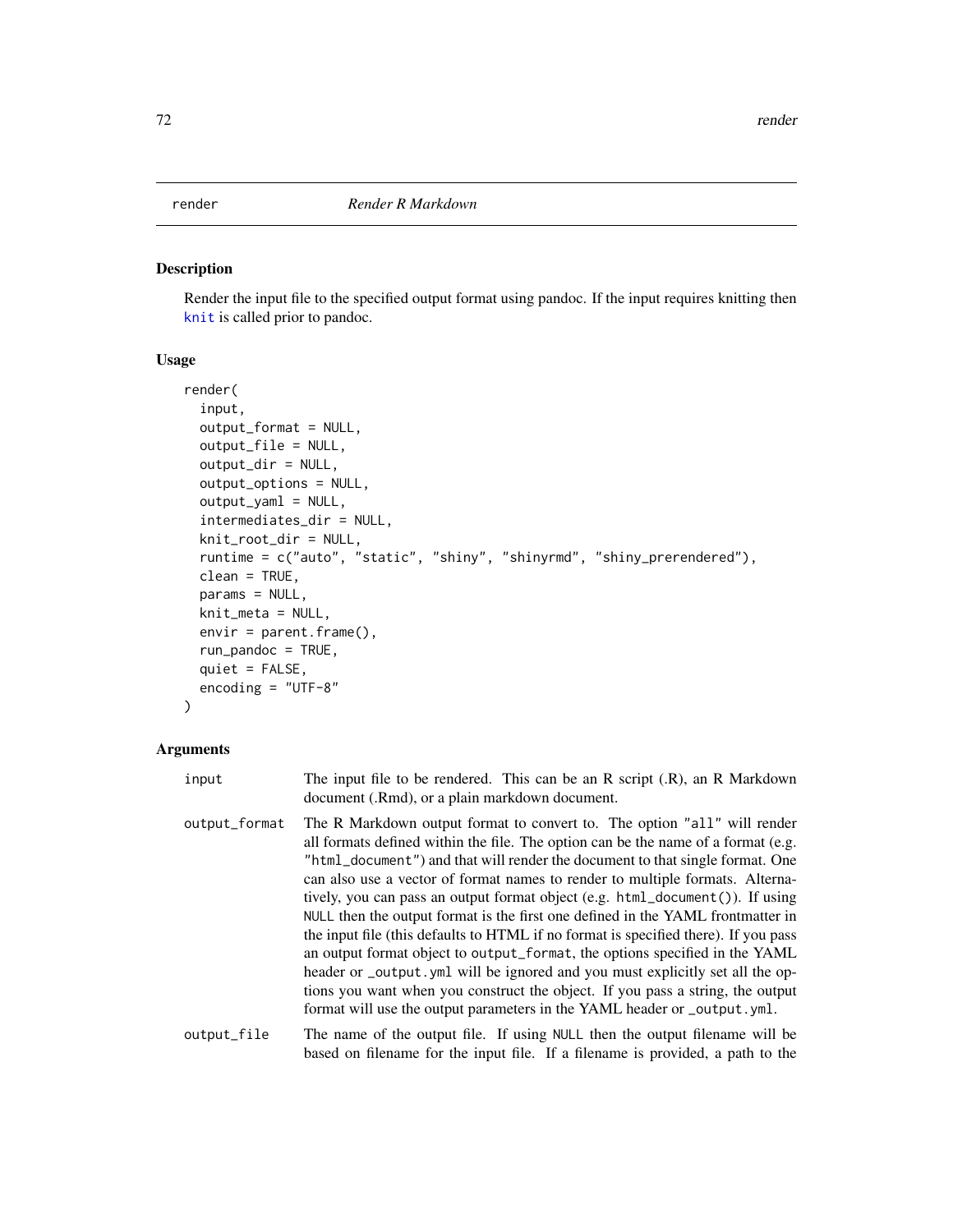<span id="page-72-0"></span>

|                   | output file can also be provided. Note that the output_dir option allows for<br>specifying the output file path as well, however, if also specifying the path, the<br>directory must exist. If output_file is specified but does not have a file exten-<br>sion, an extension will be automatically added according to the output format.<br>To avoid the automatic file extension, put the output_file value in $I($ ), e.g.,<br>I('my-output'). |
|-------------------|---------------------------------------------------------------------------------------------------------------------------------------------------------------------------------------------------------------------------------------------------------------------------------------------------------------------------------------------------------------------------------------------------------------------------------------------------|
| output_dir        | The output directory for the rendered output_file. This allows for a choice<br>of an alternate directory to which the output file should be written (the default<br>output directory of that of the input file). If a path is provided with a filename in<br>output_file the directory specified here will take precedence. Please note that<br>any directory path provided will create any necessary directories if they do not<br>exist.        |
| output_options    | List of output options that can override the options specified in metadata (e.g.<br>could be used to force self_contained or mathjax = "local"). Note that this<br>is only valid when the output format is read from metadata (i.e. not a custom<br>format object passed to output_format).                                                                                                                                                       |
| output_yaml       | Paths to YAML files specifying output formats and their configurations. The first<br>existing one is used. If none are found, then the function searches YAML files<br>specified to the output_yaml top-level parameter in the YAML front matter,<br>_output.yml or _output.yaml, and then uses the first existing one.                                                                                                                           |
| intermediates_dir |                                                                                                                                                                                                                                                                                                                                                                                                                                                   |
|                   | Intermediate files directory. If a path is specified then intermediate files will be<br>written to that path. If NULL, intermediate files are written to the same directory<br>as the input file.                                                                                                                                                                                                                                                 |
| knit_root_dir     | The working directory in which to knit the document; uses knitr's root.dir<br>knit option. If NULL then the behavior will follow the knitr default, which is to<br>use the parent directory of the document.                                                                                                                                                                                                                                      |
| runtime           | The runtime target for rendering. The static option produces output intended<br>for static files; shiny produces output suitable for use in a Shiny document<br>(see run). The default, auto, allows the runtime target specified in the YAML<br>metadata to take precedence, and renders for a static runtime target otherwise.                                                                                                                  |
| clean             | Using TRUE will clean intermediate files that are created during rendering.                                                                                                                                                                                                                                                                                                                                                                       |
| params            | A list of named parameters that override custom params specified within the<br>YAML front-matter (e.g. specifying a dataset to read or a date range to con-<br>fine output to). Pass "ask" to start an application that helps guide parameter<br>configuration.                                                                                                                                                                                   |
| knit_meta         | (This option is reserved for expert use.) Metadata generated by knitr.                                                                                                                                                                                                                                                                                                                                                                            |
| envir             | The environment in which the code chunks are to be evaluated during knitting<br>(can use new.env() to guarantee an empty new environment).                                                                                                                                                                                                                                                                                                        |
| run_pandoc        | An option for whether to run pandoc to convert Markdown output.                                                                                                                                                                                                                                                                                                                                                                                   |
| quiet             | An option to suppress printing during rendering from knitr, pandoc command<br>line and others. To only suppress printing of the last "Output created: " message,<br>you can set rmarkdown.render.message to FALSE                                                                                                                                                                                                                                 |
| encoding          | Ignored. The encoding is always assumed to be UTF-8.                                                                                                                                                                                                                                                                                                                                                                                              |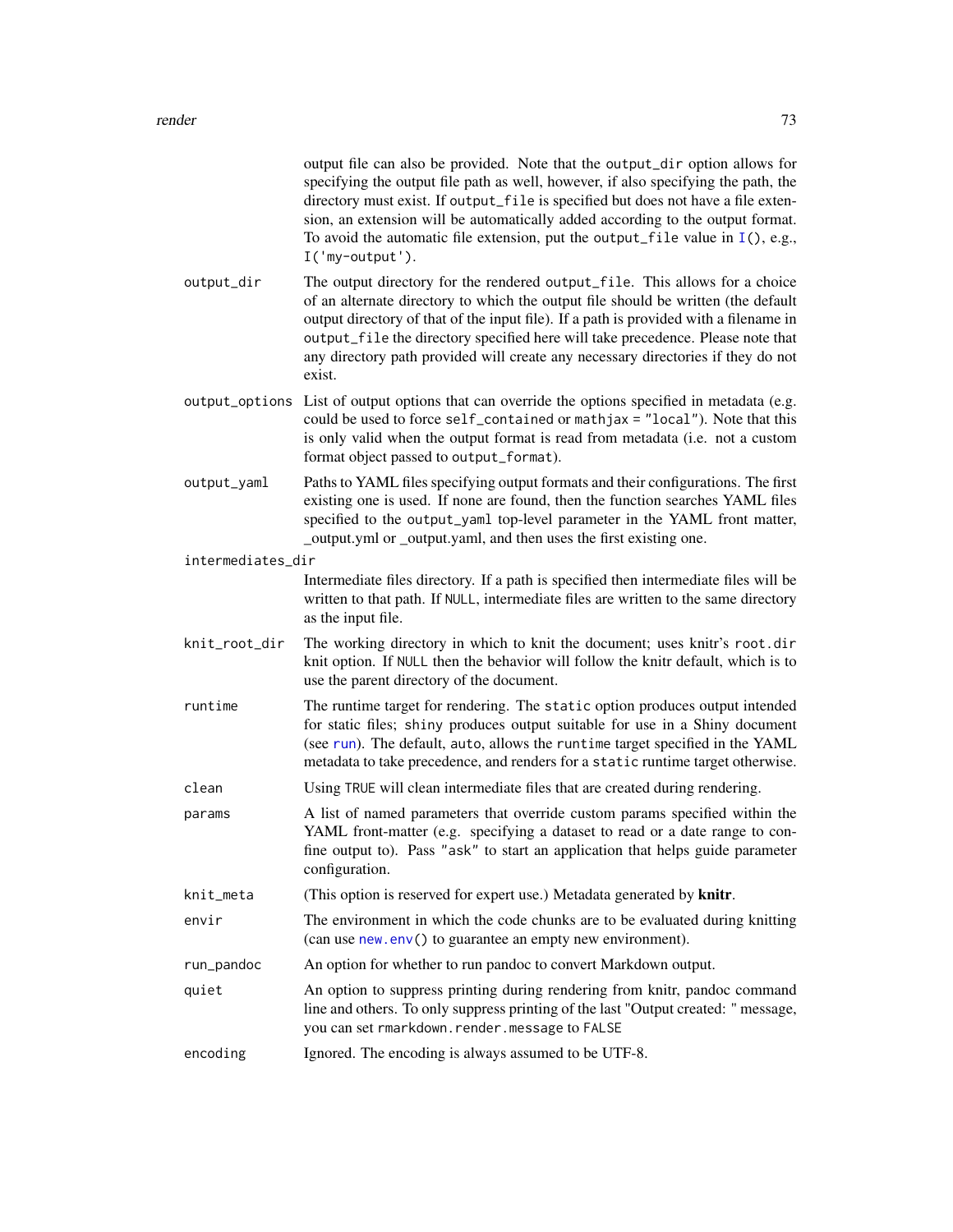#### Details

Note that the **knitr** error option is set to FALSE during rendering (which is different from the **knitr** default value of TRUE).

For additional details on rendering R scripts see [Compiling R scripts to a notebook.](#page-8-0)

If no output\_format parameter is specified then the output format is read from the YAML frontmatter of the input file. For example, the following YAML would yield a PDF document:

```
output: pdf_document
```
Additional format options can also be specified in metadata. For example:

```
output:
  pdf_document:
    toc: true
    highlight: zenburn
```
Multiple formats can be specified in metadata. If no output\_format is passed to render then the first one defined will be used:

```
output:
 pdf_document:
   toc: true
   highlight: zenburn
  html document:
    toc: true
    theme: united
```
Formats specified in metadata can be any one of the built in formats (e.g. [html\\_document](#page-19-0), [pdf\\_document](#page-64-0)) or a format defined in another package (e.g. pkg::custom\_format).

If there is no format defined in the YAML then [html\\_document](#page-19-0) will be used.

## Value

When run\_pandoc = TRUE, the compiled document is written into the output file, and the path of the output file is returned. When run\_pandoc = FALSE, the path of the Markdown output file, with attributes knit\_meta (the knitr meta data collected from code chunks) and intermediates (the intermediate files/directories generated by render()).

## R Markdown

R Markdown supports all of the base pandoc markdown features as well as some optional features for compatibility with GitHub Flavored Markdown (which previous versions of R Markdown were based on). See [rmarkdown\\_format](#page-80-0) for details.

# See Also

[knit,](#page-0-0) [output\\_format,](#page-53-0) <https://pandoc.org>

<span id="page-73-0"></span>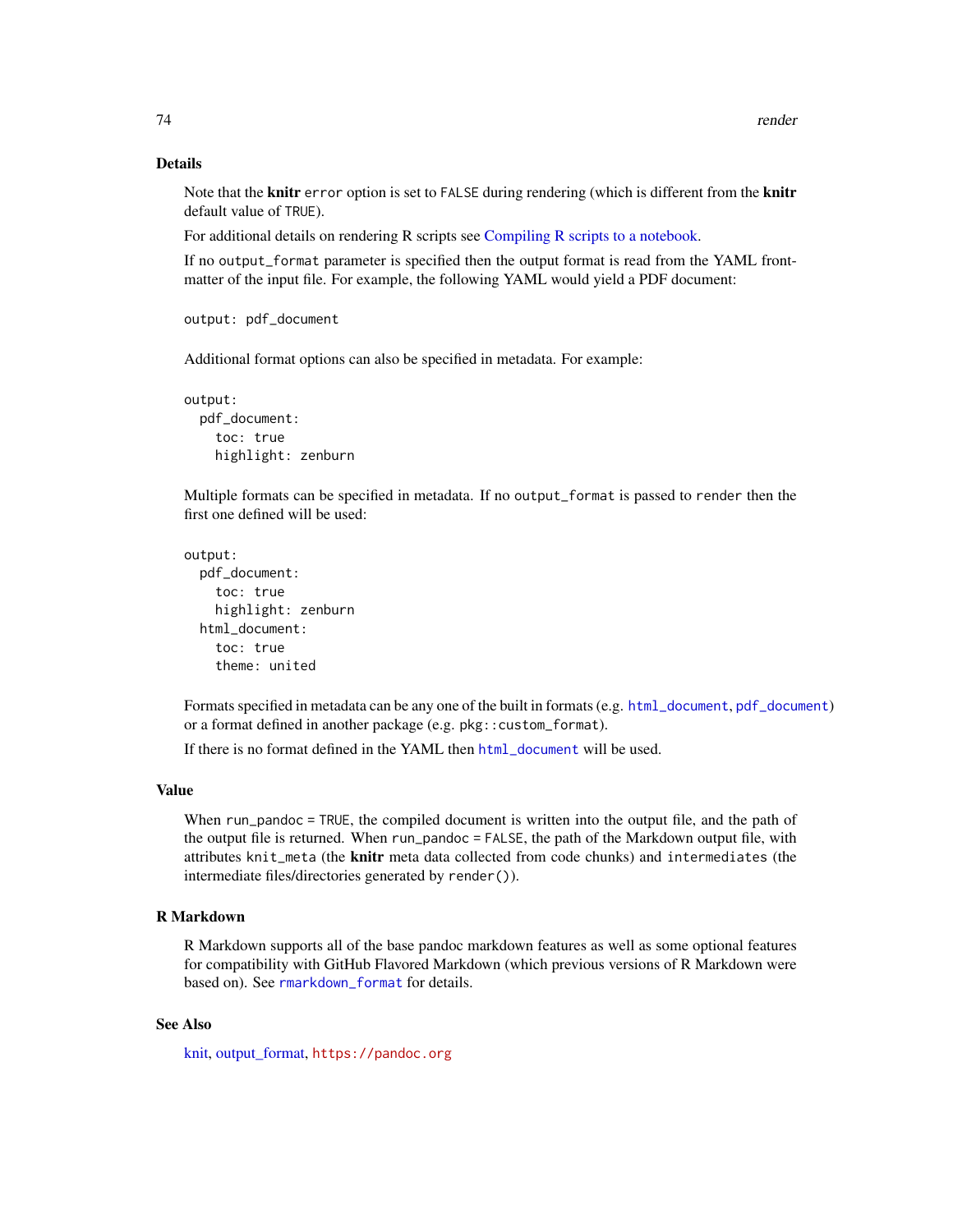# <span id="page-74-0"></span>render\_delayed 75

#### Examples

```
## Not run:
library(rmarkdown)
# Render the default (first) format defined in the file
render("input.Rmd")
# Render all formats defined in the file
render("input.Rmd", "all")
# Render a single format, using parameters for \code{html_document} from
# the YAML header parameters.
render("input.Rmd", "html_document")
# Render a single format, ignoring parameters for \code{html_document} in
# the YAML header. Any parameters not passed as arguments to
# \code{html_document()} will be assigned to their default values, regardless
# of anything in the YAML header
render("input.Rmd", html_document(toc = TRUE, toc_depth = 2))
# Render multiple formats
render("input.Rmd", c("html_document", "pdf_document"))
## End(Not run)
```
render\_delayed *Delay Rendering for an Expression*

## Description

In a Shiny document, evaluate the given expression after the document has finished rendering, instead of during render.

## Usage

```
render_delayed(expr)
```
#### Arguments

expr The expression to evaluate.

## Details

This function is useful inside Shiny documents. It delays the evaluation of its argument until the document has finished its initial render, so that the document can be viewed before the calculation is finished.

Any expression that returns HTML can be wrapped in render\_delayed.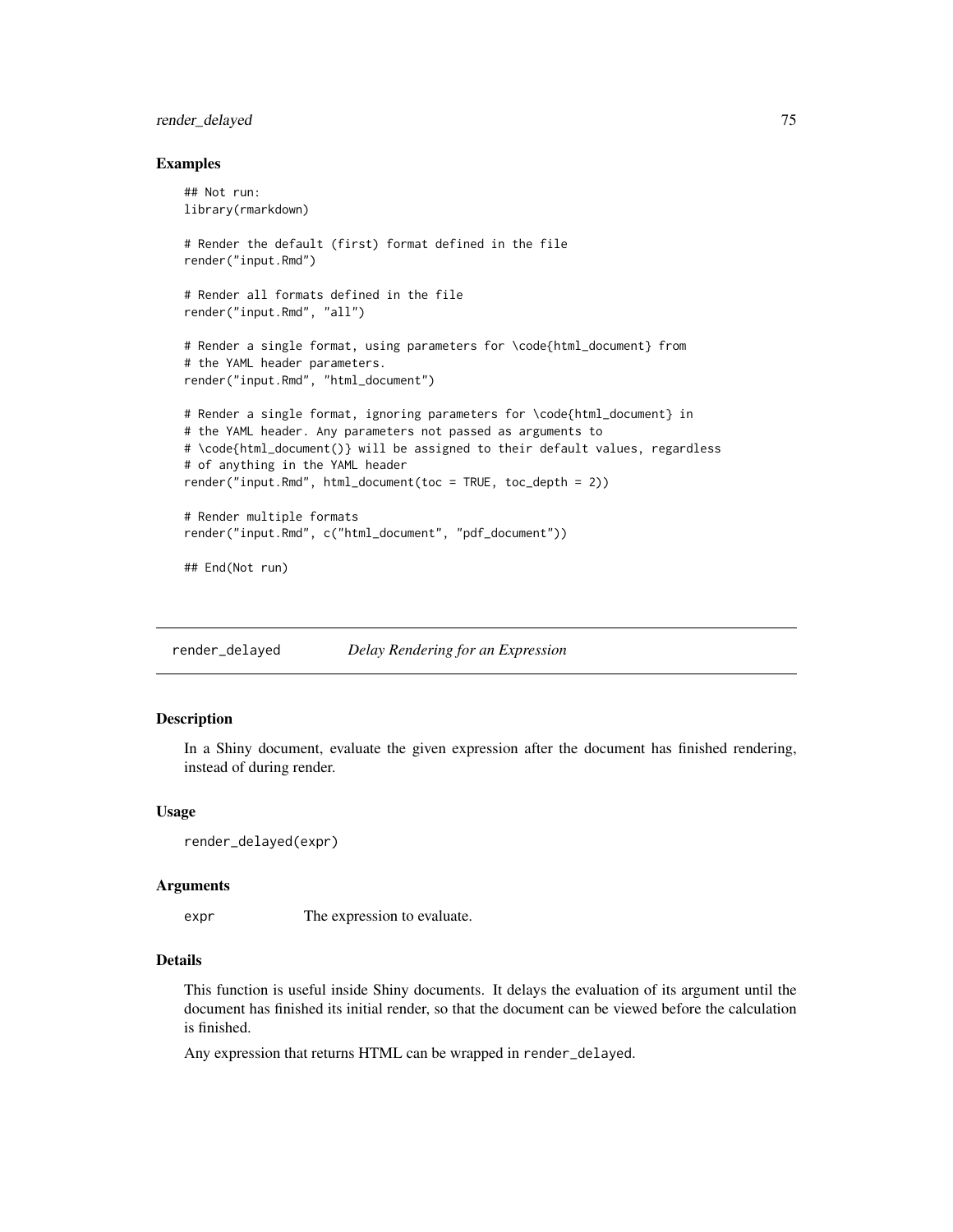# Value

An object representing the expression.

#### Note

expr is evaluated in a copy of the environment in which the render\_delayed call appears. Consequently, no side effects created by expr are visible in succeeding expressions, nor are changes to the environment after the call to render\_delayed visible to expr.

expr must be an expression that produces HTML.

## Examples

```
## Not run:
# Add the following code to an R Markdown document
div(Sys.time())
render_delayed({
Sys.sleep(3) # simulate an expensive computation
div(Sys.time())
})
div(Sys.time())
## End(Not run)
```
# render\_site *Render multiple documents as a website*

## Description

Render all of the R Markdown documents within a directory as a website.

## Usage

```
render_site(
  input = ".',
  output_format = "all",
  envir = parent.frame(),quiet = FALSE,
  encoding = "UTF-8"
\mathcal{L}clean_site(input = ".", preview = TRUE, quiet = FALSE, encoding = "UTF-8")
site\_generator(input = "." , output\_format = NULL)site\_config(input = ".", encoding = "UTF-8")
```
<span id="page-75-0"></span>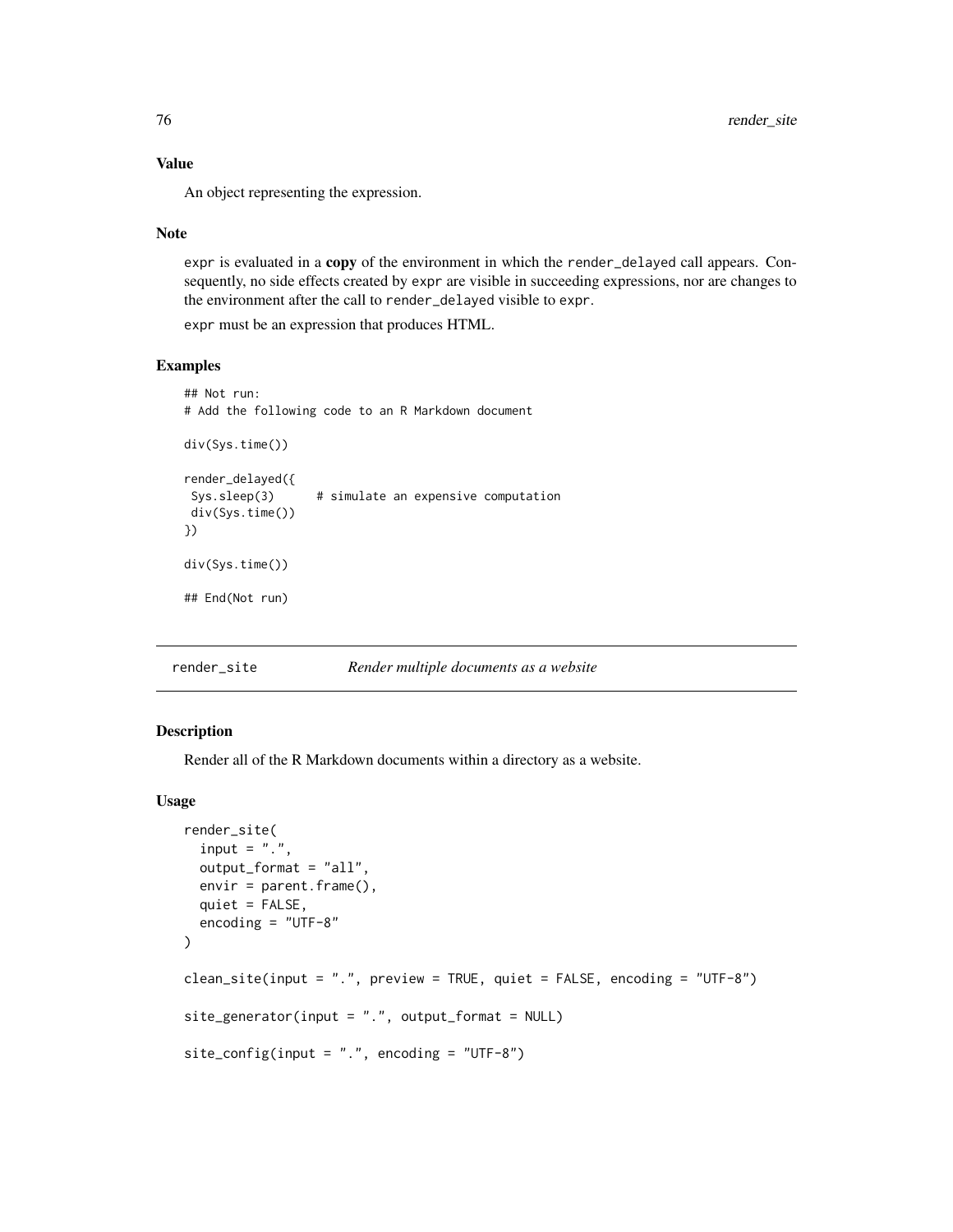<span id="page-76-0"></span>default\_site\_generator(input, output\_format\_filter = NULL, ...)

#### Arguments

| input                | Website directory (or the name of a file within the directory).                                                                           |  |
|----------------------|-------------------------------------------------------------------------------------------------------------------------------------------|--|
| output_format        | R Markdown format to convert to (defaults to "all").                                                                                      |  |
| envir                | The environment in which the code chunks are to be evaluated during knitting<br>(can use new, env to guarantee an empty new environment). |  |
| quiet                | TRUE to suppress messages and other output.                                                                                               |  |
| encoding             | Ignored. The encoding is always assumed to be UTF-8.                                                                                      |  |
| preview              | Whether to list the files to be removed rather than actually removing them. De-<br>faulting to TRUE to prevent removing without notice.   |  |
| output_format_filter |                                                                                                                                           |  |
|                      | An optional function which is passed the input file and the output format, and<br>which returns a (potentially modified) output format.   |  |
| $\cdot$              | Currently unused.                                                                                                                         |  |

## Details

The render\_site function enables you to render a collection of markdown documents within a directory as a website. There are two requirements for a directory to be rendered as a website:

- 1. It must contain either an "index.Rmd" or "index.md" file.
- 2. It must contain a site configuration file ("\_site.yml").

The most minimal valid website is an empty "index.Rmd" and an empty "\_site.yml". With this configuration a single empty webpage would be generated via a call to render\_site. If you add additional markdown documents to the directory they will also be rendered. By default a site is rendered in the following fashion:

- 1. R Markdown (.Rmd) and plain markdown (.md) files in the root directory are rendered. Note however that markdown files beginning with "\_" are not rendered (this is a convention to designate files that are included by top level documents).
- 2. All output and supporting files are copied to a "\_site" subdirectory of the website directory (this is configurable, see discussion below).
- 3. The following files are not copied to the "\_site" sub-directory:
	- Files beginning with "." (hidden files).
	- Files beginning with "\_"
	- Files known to contain R source code (e.g. ".R", ".s", ".Rmd"), R data (e.g. ".RData", ".rds"), configuration data (e.g. ".Rproj", "rsconnect") or package project management data (e.g. "packrat", "renv").

Note that you can override which files are included or excluded via settings in "\_site.yml" (described below).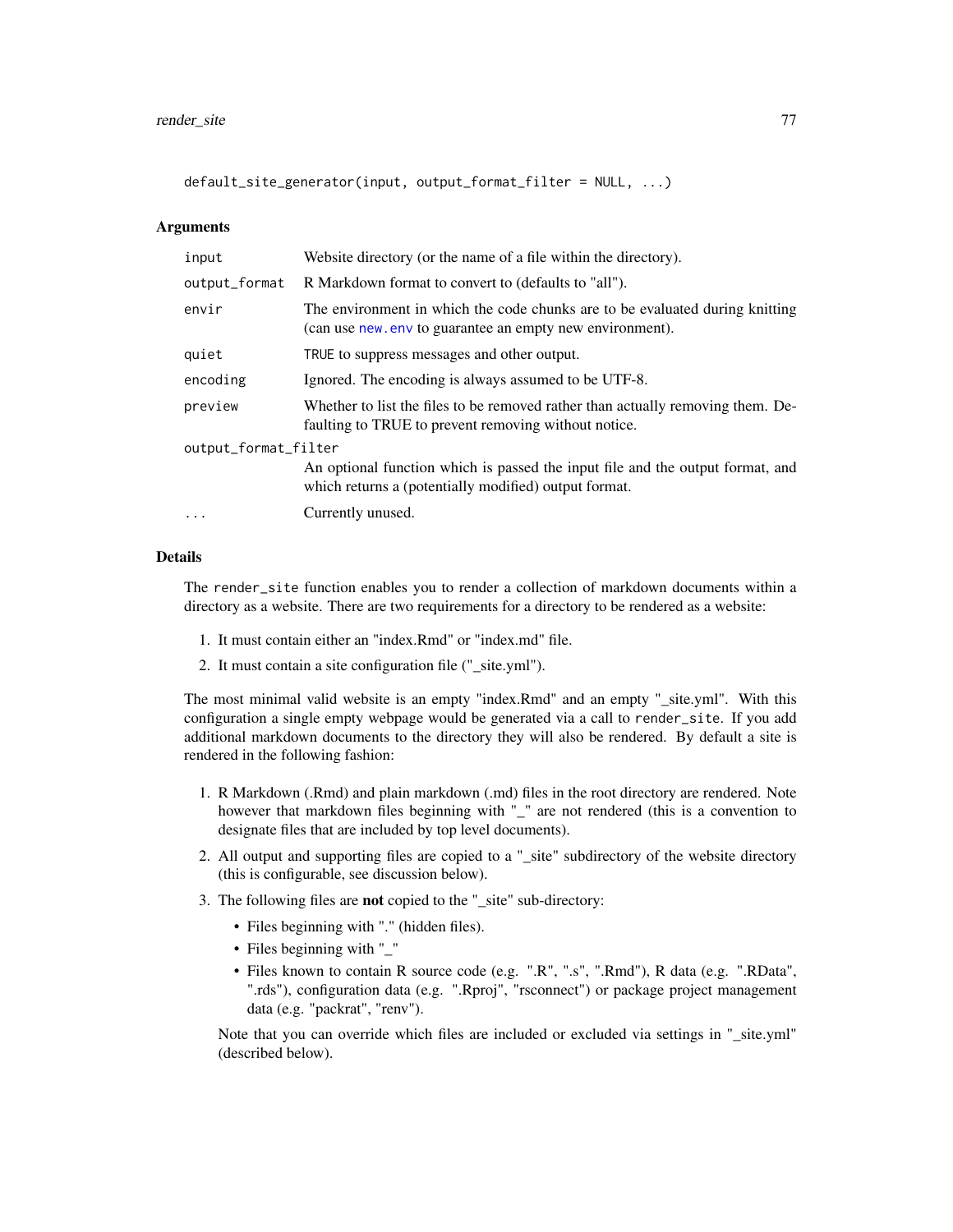<span id="page-77-0"></span>4. Normally R Markdown renders documents as self-contained HTML. However, render\_site ensures that dependencies (e.g. CSS, JavaScript, images, etc.) remain in external files. CSS/JavaScript libraries are copied to a "site\_libs" sub-directory and plots/images are copied to "\_files" sub-directories.

You can remove the files generated by render\_site using the clean\_site function.

#### Value

render\_site returns the name of the site output file (relative to the input directory). clean\_site returns the names of the generated files removed during cleaning. site\_config returns the contents of \_site.yml as an R list. default\_site\_generator returns the default site generator for R Markdown websites.

## **Configuration**

A "\_site.yml" file can be used to configure the behavior of site generation. Here is an example configuration file:

```
name: my-website
output_dir: _site
include: ["demo.R"]
exclude: ["docs.txt", "*.csv"]
navbar:
  title: "My Website"
  left:
    - text: "Home"
      href: index.html
    - text: "About"
      href: about.html
output:
  html_document:
    toc: true
    highlight: textmate
```
The name field provides a suggested URL path for your website when it is published (by default this is just the name of the directory containing the site). The output\_dir indicates which directory to copy site content into ("\_site" is the default if none is specified). Note that this can be "." to keep all content within the root website directory alongside the source code.

The include and exclude fields enable you to override the default behavior vis-a-vis what files are copied into the "\_site" directory (wildcards can be used as in the above example).

The navbar field can be used to define a navigation bar for websites based on the [html\\_document](#page-19-0) format.

Finally, the output field enables you to specify output options that are common to all documents within the website (you can also still provide local options within each document that override any common options).

new\_session: true causes each file to be rendered in a new R session. This prevents the masking problem that arises when different files use functions from different packages (namespaces)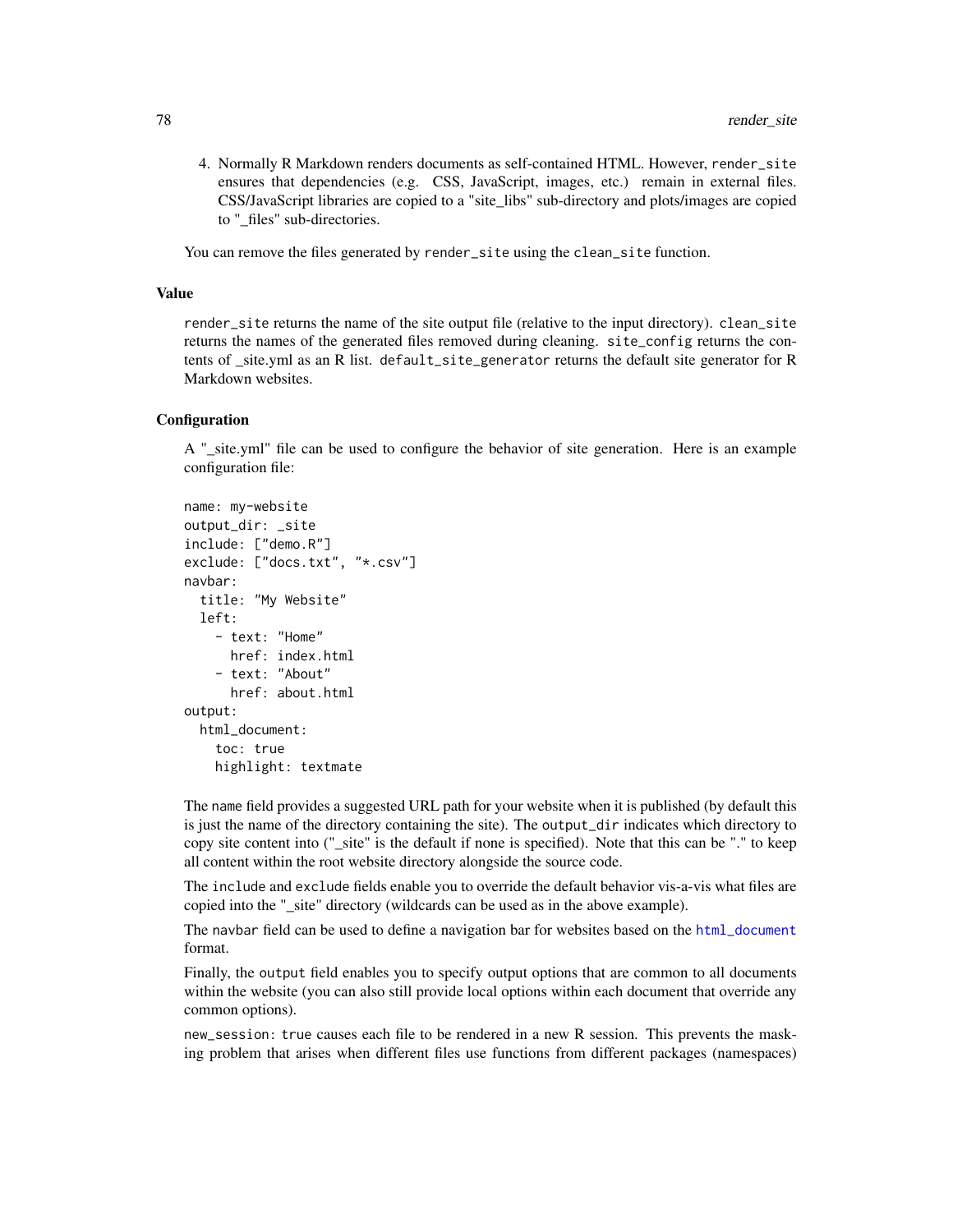#### <span id="page-78-0"></span>render\_site 79

that share a common name, such as here::here and lubridate::here or dplyr::filter and MASS::filter. The default behaviour of render\_site is to use a common R session.

autospin: true causes .R files to be spinned and rendered (as well as .Rmd files). If autospin is set to false (the default), .R files will not be spinned nor rendered. autospin can also enumerate a list of .R files to be spinned and rendered.

#### Custom Site Generation

The behavior of the default site generation function (rmarkdown::default\_site) is described above. It is also possible to define a custom site generator that has alternate behavior. A site generator is an R function that is bound to by including it in the "site:" field of the "index.Rmd" or "index.md" file. For example:

title: "My Book" output: bookdown::gitbook site: bookdown::bookdown\_site

A site generation function should return a list with the following elements:

name: The name for the website (e.g. the parent directory name).

- output\_dir: The directory where the website output is written to. This path should be relative to the site directory (e.g. "." or "\_site")
- render: An R function that can be called to generate the site. The function should accept the input\_file, output\_format, envir, and quiet arguments.
- clean: An R function that returns relative paths to the files generated by render\_site (these files are the ones which will be removed by the clean\_site function.
- subdirs (optional): A logical flag that indicates if the generator supports nested source files in subdirectories of the project (TRUE) or only at the project root (FALSE). (e.g. blogdown:::blogdown\_site())

Note that the input\_file argument will be NULL when the entire site is being generated. It will be set to a specific file name if a front-end tool is attempting to preview it (e.g. RStudio IDE via the Knit button).

When quiet = FALSE the render function should also print a line of output using the [message](#page-0-0) function indicating which output file should be previewed, for example:

```
if (!quiet)
 message("\nOutput created: ", output)
```
Emitting this line enables front-ends like RStudio to determine which file they should open to preview the website.

See the source code of the rmarkdown::default\_site function for a example of a site generation function.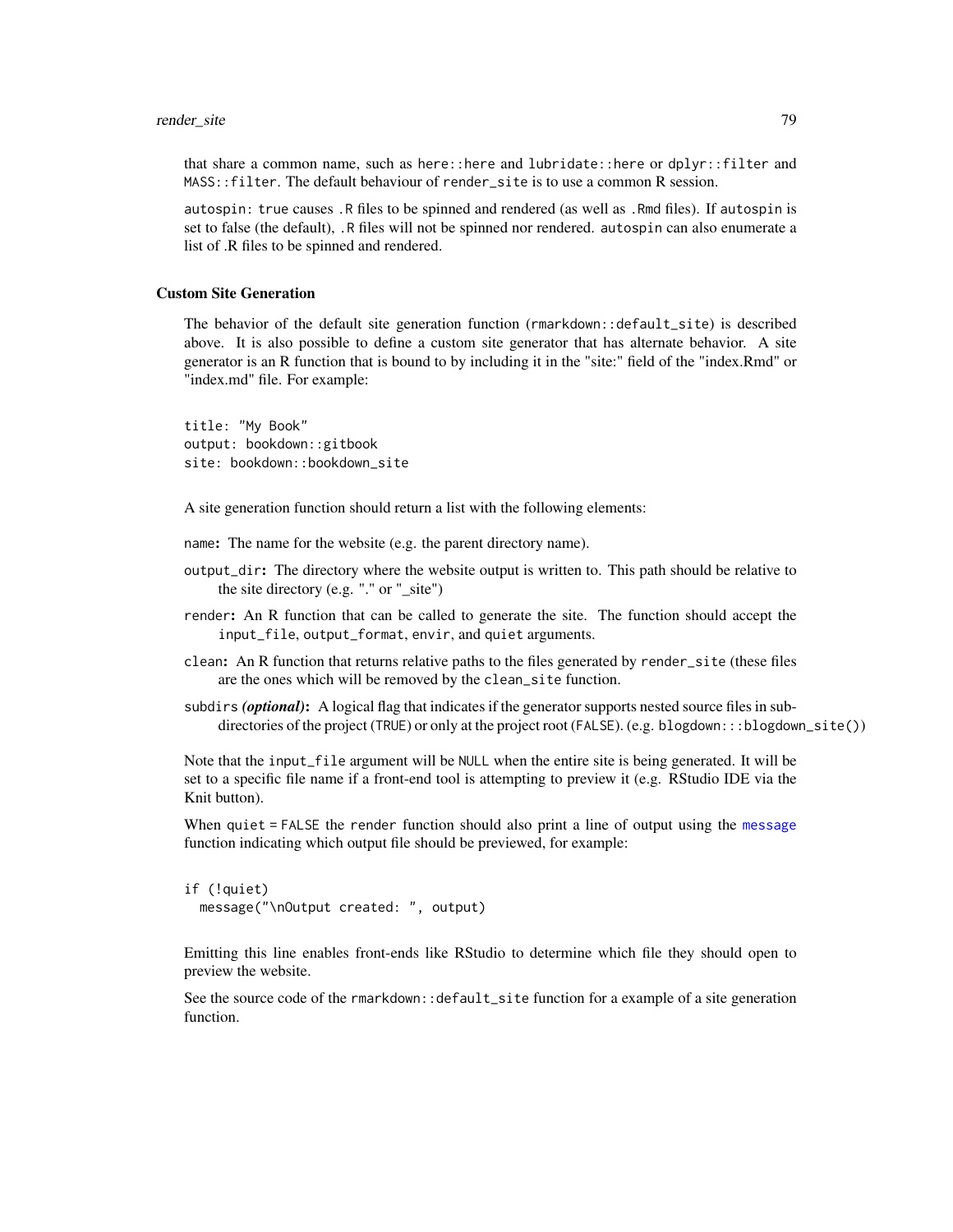```
render_supporting_files
```
*Render supporting files for an input document*

## Description

Render (copy) required supporting files for an input document to the \_files directory that is associated with the document.

#### Usage

```
render_supporting_files(from, files_dir, rename_to = NULL)
```
## Arguments

| from      | The directory from which the files should be copied.                           |
|-----------|--------------------------------------------------------------------------------|
| files dir | The directory that will receive the copied files.                              |
| rename to | An option to rename the source directory after the copy operation is complete. |

#### Value

The relative path to the supporting files. This path is suitable for inclusion in HTMLhref and src attributes.

resolve\_output\_format *Resolve the output format for an R Markdown document*

# Description

Read the YAML metadata (and any common output YAML file) for the document and return an output format object that can be passed to the [render](#page-71-0) function.

## Usage

```
resolve_output_format(
  input,
  output_format = NULL,
 output_options = NULL,
  output_yaml = NULL
)
```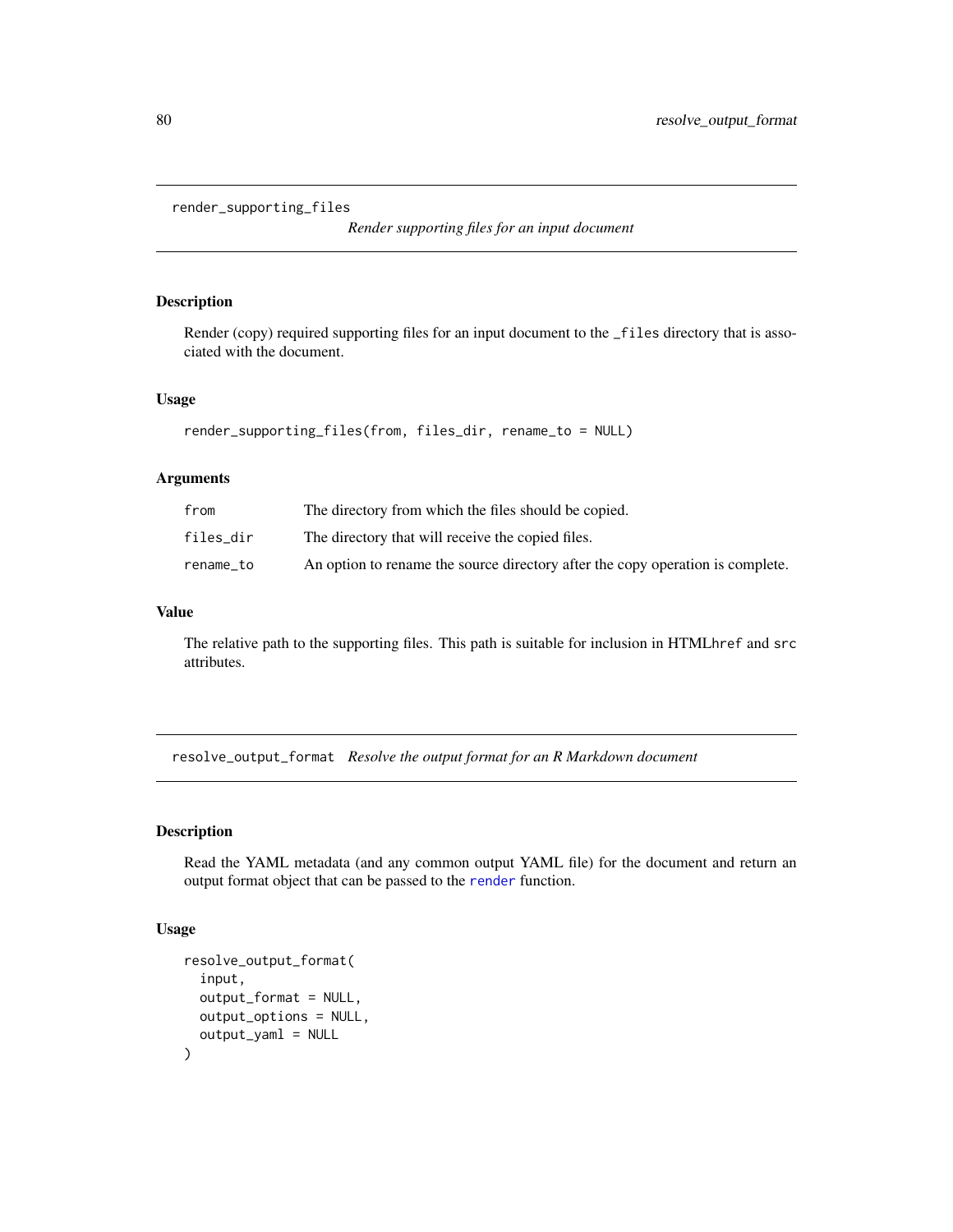#### <span id="page-80-1"></span>**Arguments**

| input         | Input file (Rmd or plain markdown)                                                                                                                                                                                                                                                                                     |
|---------------|------------------------------------------------------------------------------------------------------------------------------------------------------------------------------------------------------------------------------------------------------------------------------------------------------------------------|
| output_format | Name of output format (or NULL to use the default format for the input file).                                                                                                                                                                                                                                          |
|               | output_options List of output options that should override the options specified in metadata.                                                                                                                                                                                                                          |
| output_vaml   | Paths to YAML files specifying output formats and their configurations. The first<br>existing one is used. If none are found, then the function searches YAML files<br>specified to the output_yaml top-level parameter in the YAML front matter,<br>output.yml or _output.yaml, and then uses the first existing one. |

## Details

This function is useful for front-end tools that need to modify the default behavior of an output format.

# Value

An R Markdown output format definition that can be passed to [render](#page-71-0).

<span id="page-80-0"></span>rmarkdown\_format *R Markdown input format definition*

#### Description

Compose a pandoc markdown input definition for R Markdown that can be passed as the from argument of [pandoc\\_options.](#page-60-0)

#### Usage

```
rmarkdown_format(extensions = NULL)
```
from\_rmarkdown(implicit\_figures = TRUE, extensions = NULL)

## Arguments

extensions Markdown extensions to be added or removed from the default definition of R Markdown.

implicit\_figures

Automatically make figures from images (defaults to TRUE).

#### Details

By default R Markdown is defined as all pandoc markdown extensions with the following tweaks for backward compatibility with the markdown package (+ features are added, - features are removed):

> +autolink\_bare\_uris +tex\_math\_single\_backslash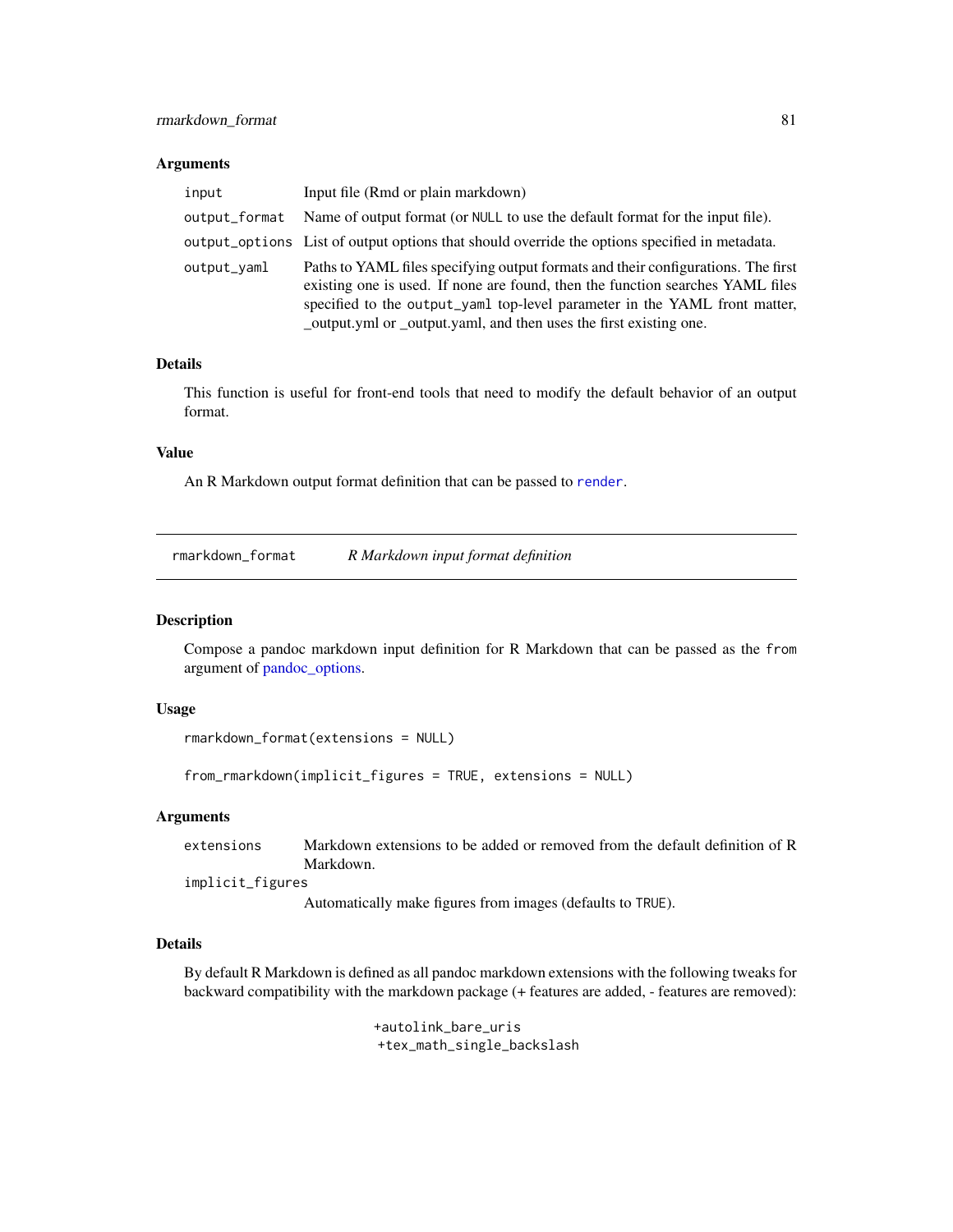For more on pandoc markdown see the [pandoc online documentation.](https://pandoc.org/MANUAL.html)

#### Value

Pandoc markdown format specification

## See Also

[output\\_format,](#page-53-0) [pandoc\\_options](#page-60-0)

#### Examples

```
## Not run:
rmarkdown_format("-implicit_figures")
```
## End(Not run)

<span id="page-81-0"></span>rmd\_metadata *R Markdown Metadata*

## Description

---

Rmd files include a metadata section (typically located at the top of the file) that can specify (among other things) the title, author, and date of the document. Metadata adheres to the [YAML](https://yaml.org) format and is delimited by lines containing three dashes (---). Here is an example metadata section:

```
title: "Crop Analysis Q3 2013"
author: Martha Smith
date: October 23rd, 2013
---
```
Note that the title field is quoted. This is because titles often contained embedded colons (:) and colons followed by a space need to be quoted in YAML.

#### Details

When title, author, and date metadata is provided it's used to automatically create a title section within output documents. If you don't want this section included in your document then you should remove the corresponding metadata fields.

When generating PDF and Beamer output there are also a number of other metadata fields that can be included to customize the appearance and theme of PDF output. For more details see the documentation for [pdf\\_document](#page-64-0) and [beamer\\_presentation](#page-5-0).

<span id="page-81-1"></span>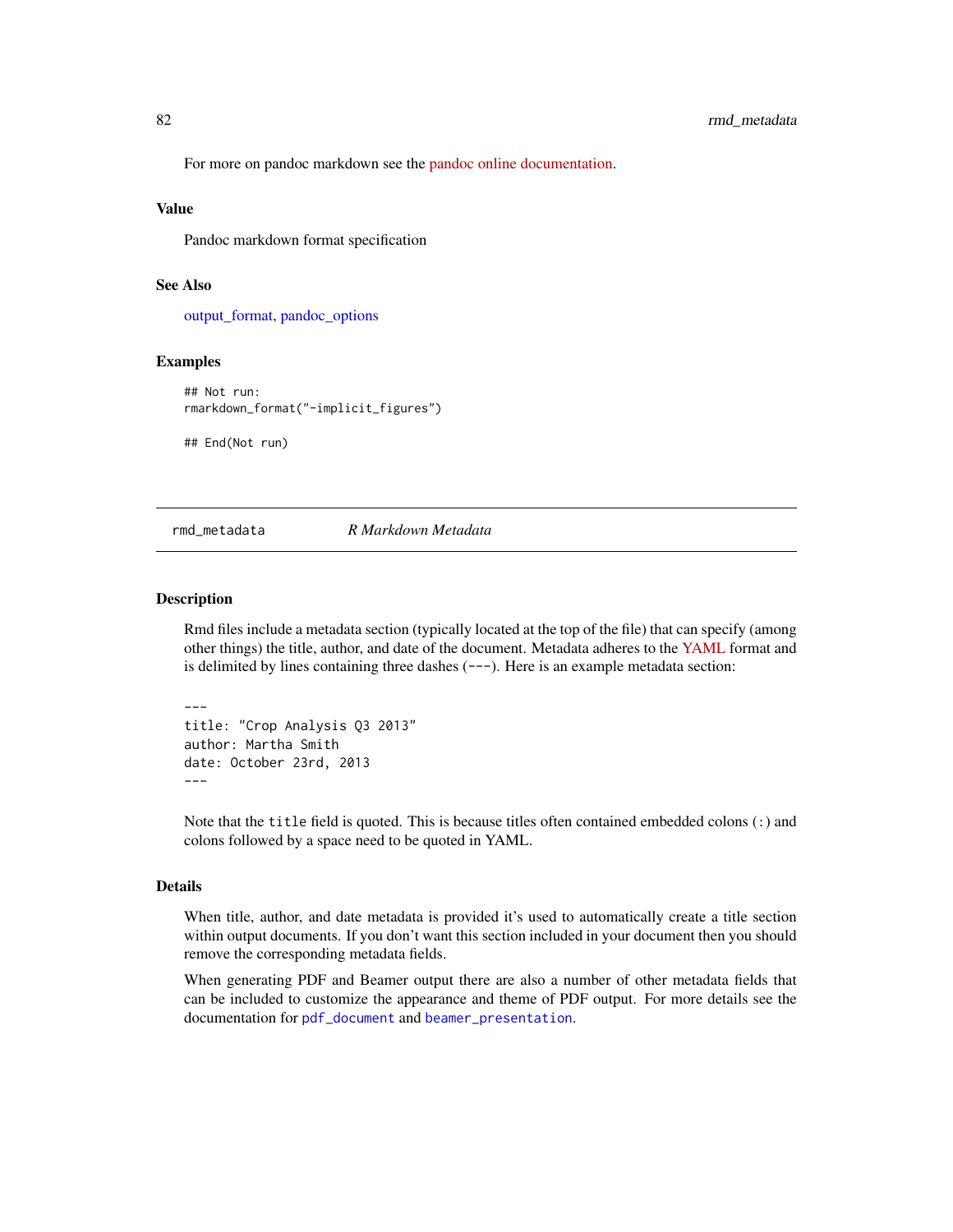<span id="page-82-0"></span>

# Description

Format for converting from R Markdown to an RTF document.

# Usage

```
rtf_document(
  toc = FALSE,toc\_depth = 3,
  number_sections = FALSE,
  fig_width = 5,
  fig_height = 4,
  keep\_md = FALSE,md_extensions = NULL,
  pandoc_args = NULL
\mathcal{L}
```
# Arguments

| toc             | TRUE to include a table of contents in the output                                                                                         |
|-----------------|-------------------------------------------------------------------------------------------------------------------------------------------|
| toc_depth       | Depth of headers to include in table of contents                                                                                          |
| number_sections |                                                                                                                                           |
|                 | TRUE to number section headings                                                                                                           |
| fig_width       | Default width (in inches) for figures                                                                                                     |
| fig_height      | Default height (in inches) for figures                                                                                                    |
| keep_md         | Keep the markdown file generated by knitting.                                                                                             |
| md extensions   | Markdown extensions to be added or removed from the default definition of R<br>Markdown. See the rmarkdown format for additional details. |
| pandoc_args     | Additional command line options to pass to pandoc                                                                                         |

## Details

See the [online documentation](https://bookdown.org/yihui/rmarkdown/rich-text-format-document.html) for additional details on using the rtf\_document format.

R Markdown documents can have optional metadata that is used to generate a document header that includes the title, author, and date. For more details see the documentation on R Markdown [metadata.](#page-81-0)

R Markdown documents also support citations. You can find more information on the markdown syntax for citations in the [Bibliographies and Citations](https://pandoc.org/MANUAL.html#citations) article in the online documentation.

## Value

R Markdown output format to pass to [render](#page-71-0)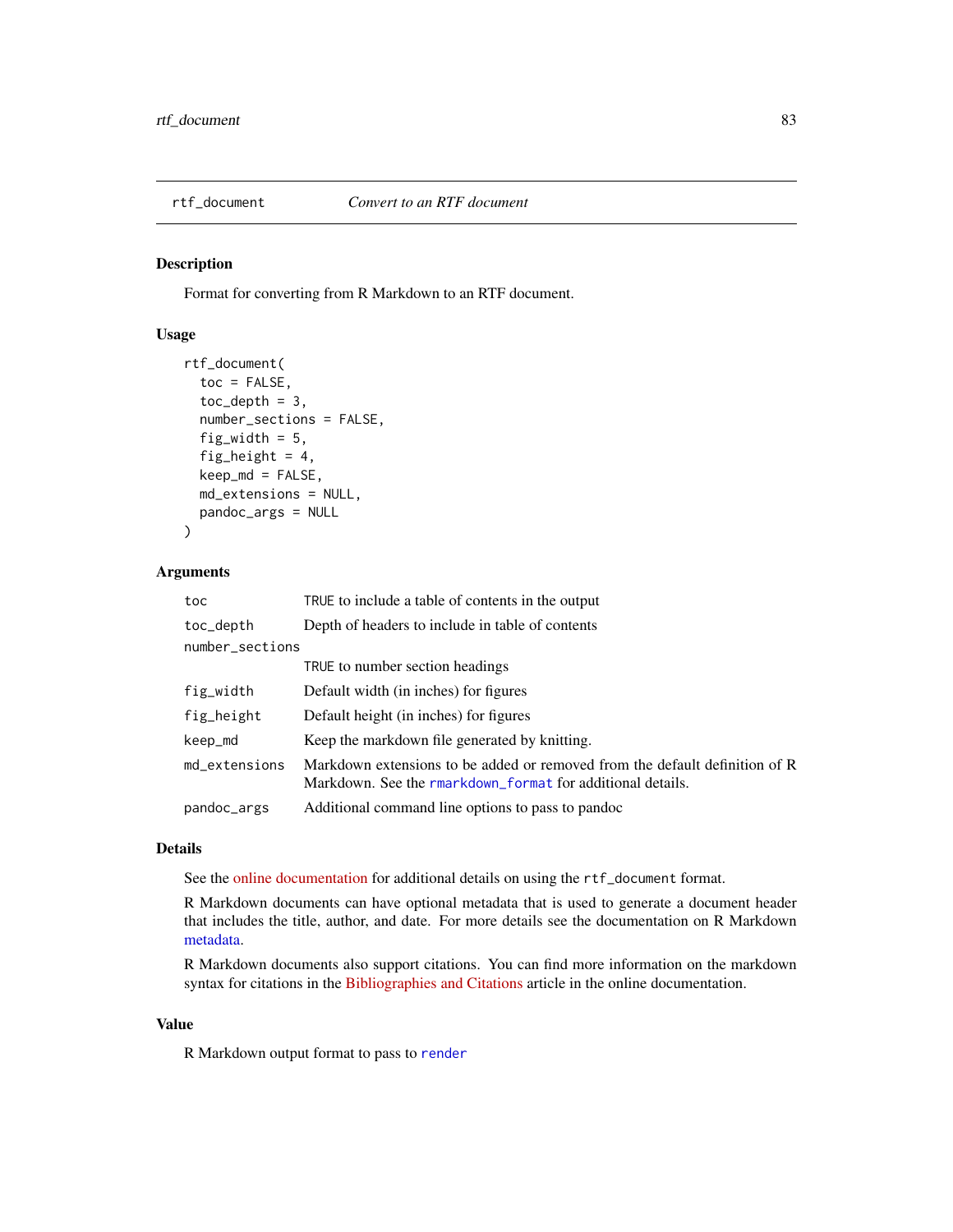# Examples

```
## Not run:
library(rmarkdown)
# simple invocation
render("input.Rmd", rtf_document())
# specify table of contents option
render("input.Rmd", rtf_document(toc = TRUE))
## End(Not run)
```
## <span id="page-83-0"></span>run *Run a Shiny document*

# Description

Start a Shiny server for the given document, and render it for display.

# Usage

```
run(
  file = "index.Rmd",
 dir = dirname(file),
 default_file = NULL,
  auto_reload = TRUE,
  shiny_args = NULL,
  render_args = NULL
)
```
# Arguments

| file         | Path to the R Markdown document to launch in a web browser. Defaults to<br>index. Rmd in the current working directory, but may be NULL to skip launching<br>a browser. |
|--------------|-------------------------------------------------------------------------------------------------------------------------------------------------------------------------|
| dir          | The directory from which to to read input documents. Defaults to the parent<br>directory of file.                                                                       |
| default_file | The file to serve at the Shiny server's root URL. If NULL (the default), a sensible<br>default is chosen (see Details)                                                  |
| auto reload  | If TRUE (the default), automatically reload the Shiny application when the file<br>currently being viewed is changed on disk.                                           |
| shiny_args   | Additional arguments to runApp.                                                                                                                                         |
| render_args  | Additional arguments to render.                                                                                                                                         |

<span id="page-83-1"></span>84 run was a strong with the contract of the contract of the contract of the contract of the contract of the contract of the contract of the contract of the contract of the contract of the contract of the contract of the c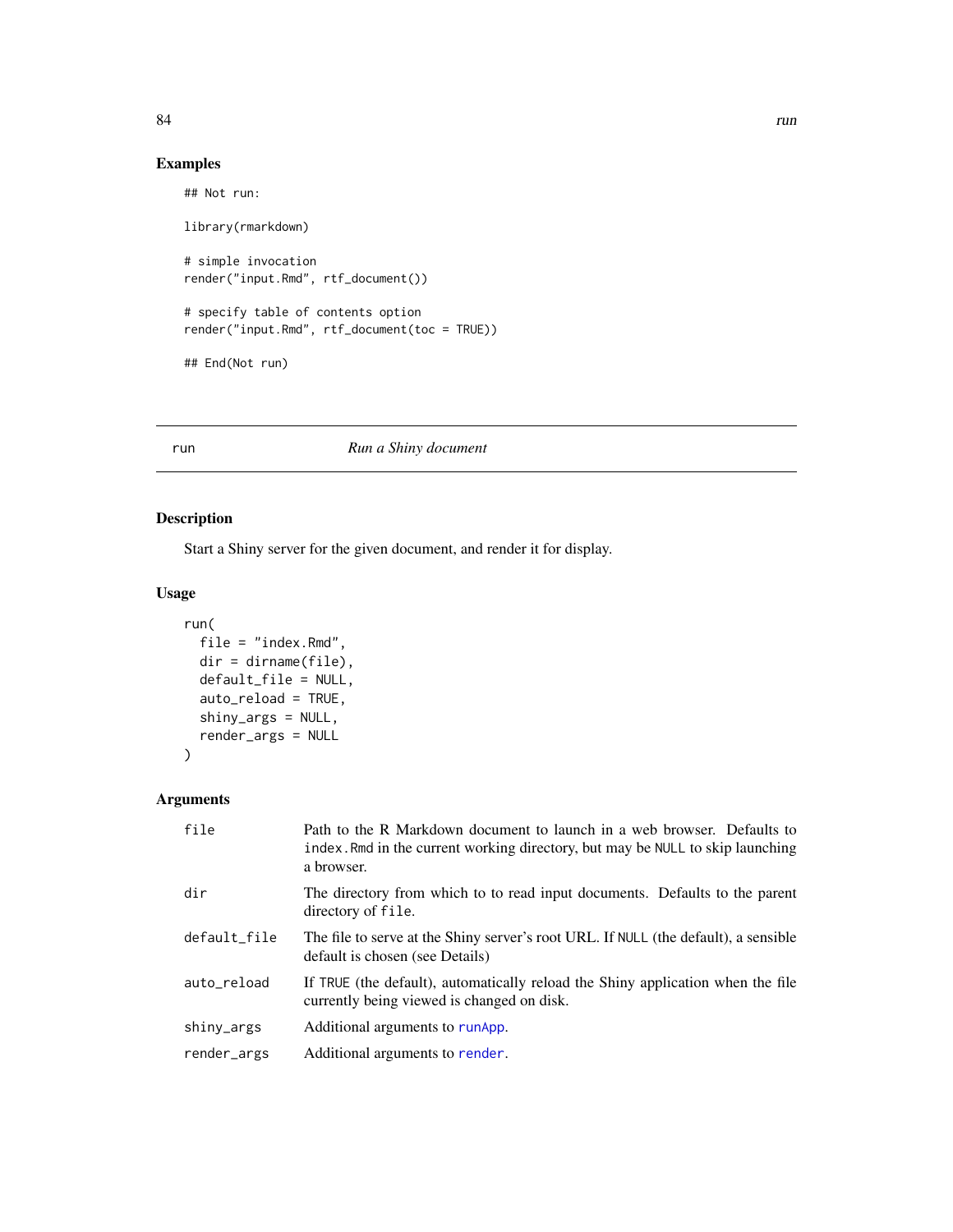#### Details

The run function runs a Shiny document by starting a Shiny server associated with the document. The shiny\_args parameter can be used to configure the server; see the [runApp](#page-0-0) documentation for details.

Once the server is started, the document will be rendered using [render](#page-71-0). The server will initiate a render of the document whenever necessary, so it is not necessary to call run every time the document changes: if auto\_reload is TRUE, saving the document will trigger a render. You can also manually trigger a render by reloading the document in a Web browser.

The server will render any R Markdown (.Rmd) document in dir; the file argument specifies only the initial document to be rendered and viewed. You can therefore link to other documents in the directory using standard Markdown syntax, e.g. [Analysis Page 2](page2.Rmd).

If default\_file is not specified, nor is a file specified on the URL, then the default document to serve at  $\ell$  is chosen from (in order of preference):

- If dir contains only one Rmd, that Rmd.
- The file 'index.Rmd', if it exists in dir.
- The first Rmd that has runtime: shiny in its YAML metadata.
- The file 'index.html' (or 'index.htm'), if it exists in dir.

If you wish to share R code between your documents, place it in a file named global.R in dir; it will be sourced into the global environment.

## Value

Invisible NULL.

## Note

Unlike [render](#page-71-0), run does not render the document to a file on disk. In most cases a Web browser will be started automatically to view the document; see launch. browser in the [runApp](#page-0-0) documentation for details.

When using an external web browser with the server, specify the name of the R Markdown file to view in the URL (e.g. http://127.0.0.1:1234/foo.Rmd). A URL without a filename will show the default\_file as described above.

## Examples

```
## Not run:
# Run the Shiny document "index.Rmd" in the current directory
rmarkdown::run()
# Run the Shiny document "shiny_doc.Rmd" on port 8241
rmarkdown::run("shiny_doc.Rmd", shiny_args = list(port = 8241))
## End(Not run)
```
<span id="page-84-0"></span>run 35 km studies and the state of the state of the state of the state of the state of the state of the state o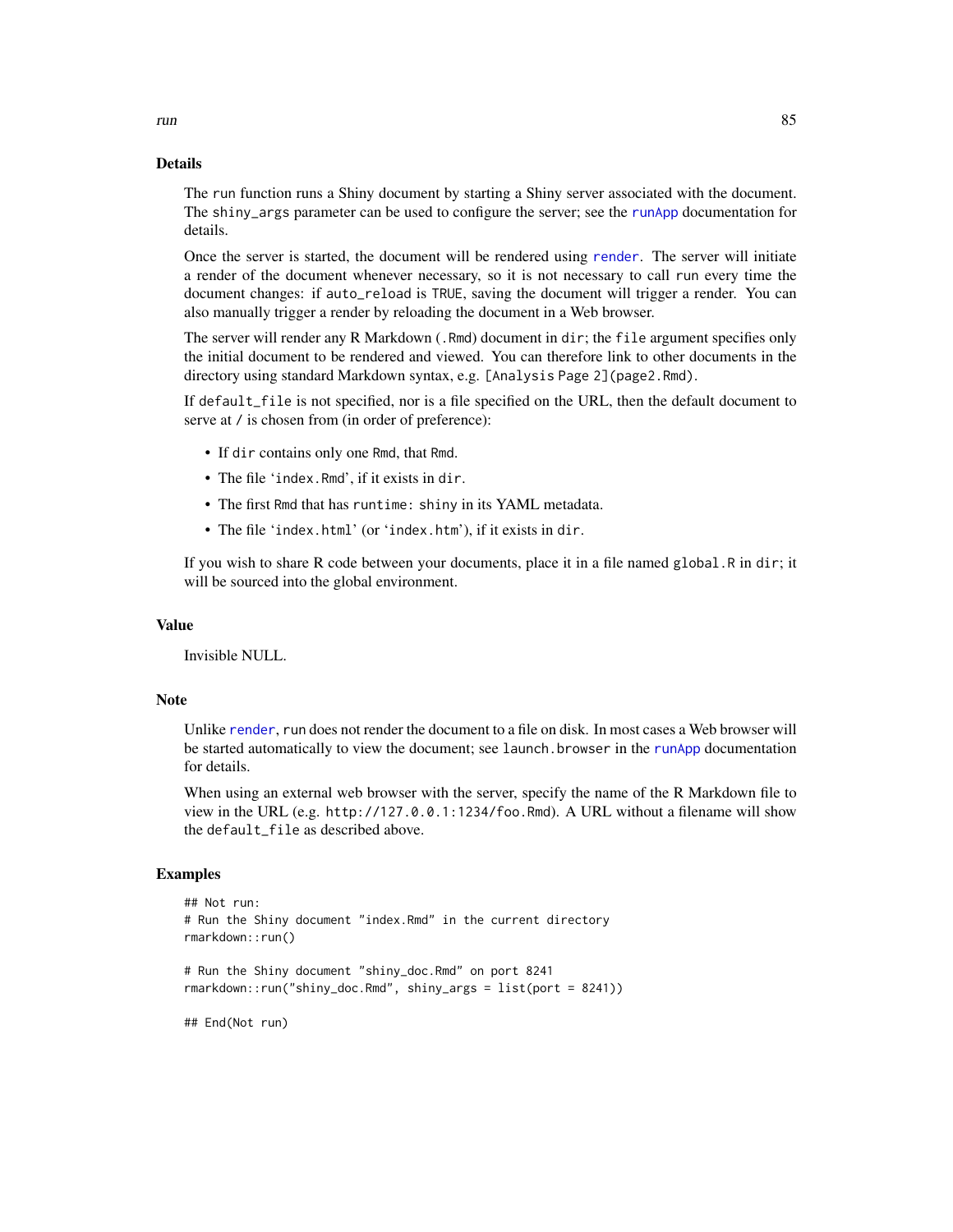<span id="page-85-0"></span>shiny\_prerendered\_chunk

*Add code to a shiny\_prerendered context*

# Description

Programmatic equivalent to including a code chunk with a context in a runtime: shiny\_prerendered document.

## Usage

```
shiny_prerendered_chunk(context, code, singleton = FALSE)
```
# Arguments

| context   | Context name (e.g. "server", "server-start")                            |
|-----------|-------------------------------------------------------------------------|
| code      | Character vector with code                                              |
| singleton | Collapse multiple identical versions of this chunk into a single chunk. |

shiny\_prerendered\_clean *Clean prerendered content for the specified Rmd input file*

# Description

Remove the associated html file and supporting \_files directory for a shiny\_prerendered documet.

## Usage

```
shiny_prerendered_clean(input)
```
## Arguments

input Rmd input file to clean content for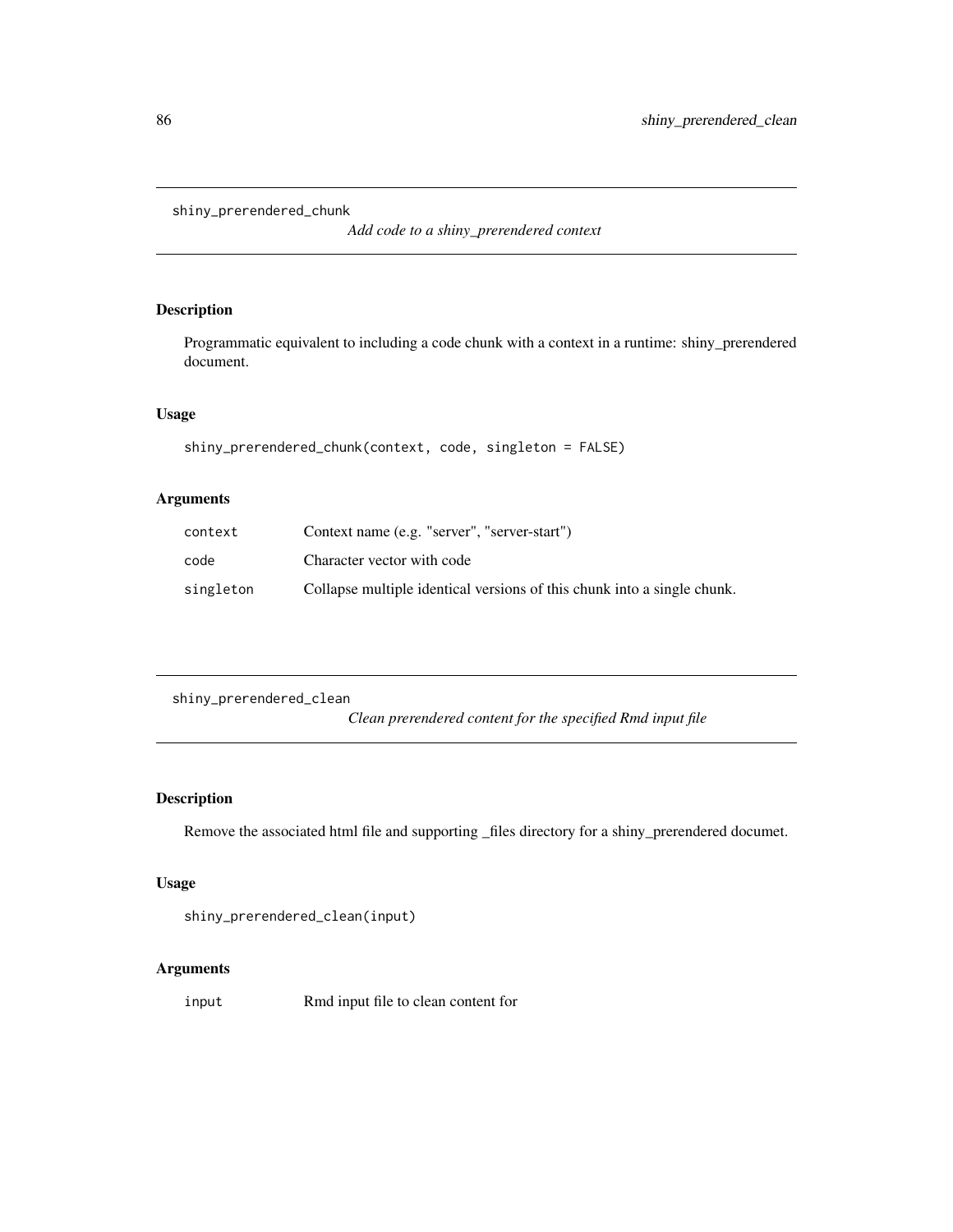<span id="page-86-0"></span>

#### Description

Determine which files within a given directory should be copied in order to serve a website from the directory. Attempts to automatically exclude source, data, hidden, and other files not required to serve website content.

#### Usage

```
site_resources(site_dir, include = NULL, exclude = NULL, recursive = FALSE)
```
#### Arguments

| site_dir  | Site directory to analyze                                                                               |
|-----------|---------------------------------------------------------------------------------------------------------|
| include   | Additional files to include (glob wildcards supported)                                                  |
| exclude   | Files to exclude (glob wildcards supported)                                                             |
| recursive | TRUE to return a full recursive file listing; FALSE to just provide top-level files<br>and directories. |

## Value

Character vector of files and directories to copy

slidy\_presentation *Convert to a slidy presentation*

## Description

Format for converting from R Markdown to a slidy presentation.

## Usage

```
slidy_presentation(
  number_sections = FALSE,
  incremental = FALSE,
  slide_level = NULL,
  duration = NULL,
  footer = NULL,font_adjustment = 0,
  fig_width = 8,
  fig_height = 6,
  fig_retina = 2,
  fig_caption = TRUE,
```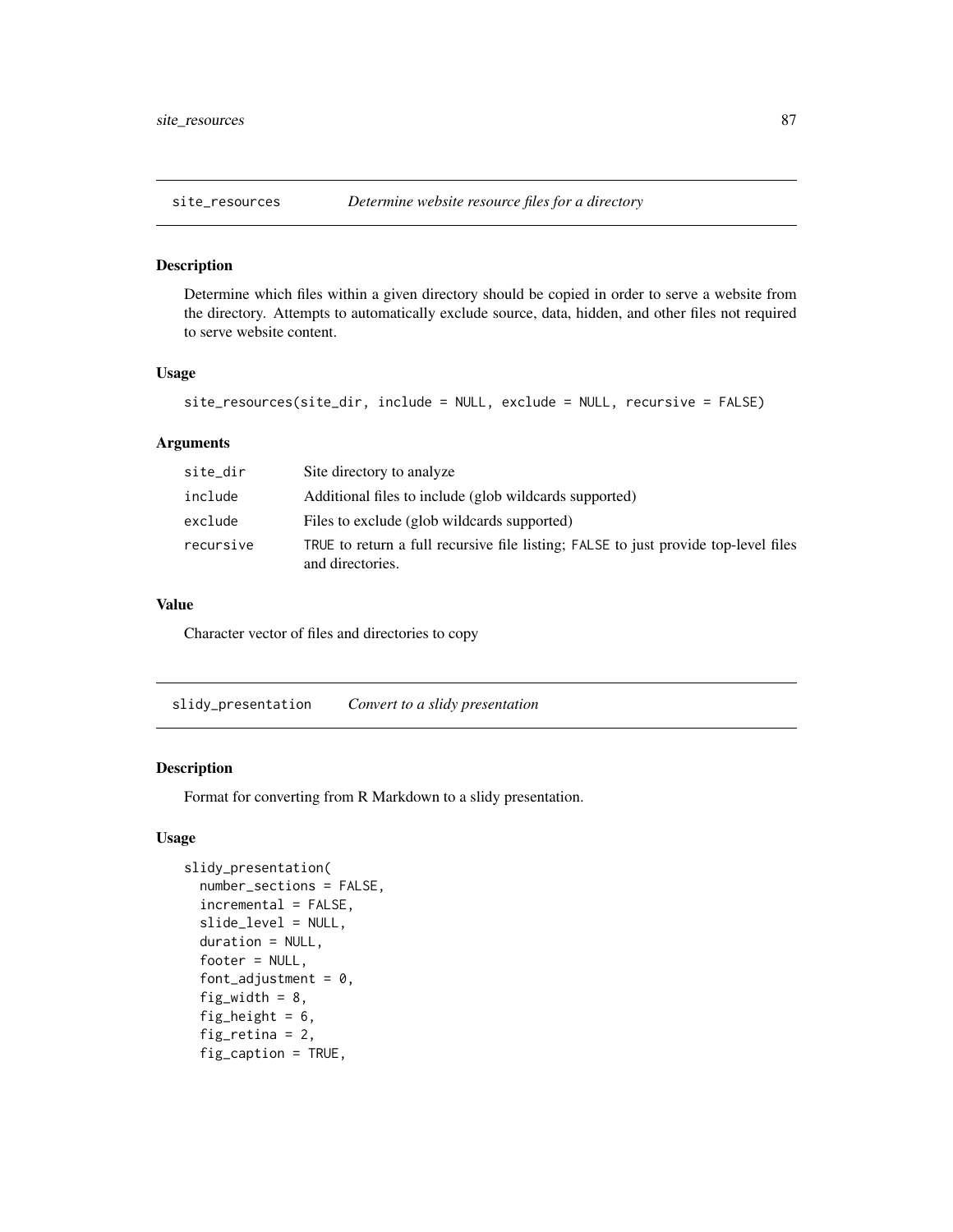```
dev = "png",df_print = "default",
 self_contained = TRUE,
 highlight = "default",
 math_method = "default",
 mathjax = "default",
 template = "default",
 \text{css} = \text{NULL},
 includes = NULL,
 keep\_md = FALSE,lib_dir = NULL,
 md_extensions = NULL,
 pandoc_args = NULL,
 extra_dependencies = NULL,
  ...
)
```
# Arguments

number\_sections

|                 | TRUE to number section headings                                                                                                                                                                                                                                                                                             |
|-----------------|-----------------------------------------------------------------------------------------------------------------------------------------------------------------------------------------------------------------------------------------------------------------------------------------------------------------------------|
| incremental     | TRUE to render slide bullets incrementally. Note that if you want to reverse the<br>default incremental behavior for an individual bullet you can precede it with >.<br>For example: > - Bullet Text. See more in Pandoc's Manual                                                                                           |
| slide_level     | The heading level which defines individual slides. By default this is the highest<br>header level in the hierarchy that is followed immediately by content, and not<br>another header, somewhere in the document. This default can be overridden by<br>specifying an explicit slide_level.                                  |
| duration        | Duration (in minutes) of the slide deck. This value is used to add a countdown<br>timer to the slide footer.                                                                                                                                                                                                                |
| footer          | Footer text (e.g. organization name and/or copyright)                                                                                                                                                                                                                                                                       |
| font_adjustment |                                                                                                                                                                                                                                                                                                                             |
|                 | Increase or decrease the default font size (e.g. $-1$ or $+1$ ). You can also manu-<br>ally adjust the font size during the presentation using the 'S' (smaller) and 'B'<br>(bigger) keys.                                                                                                                                  |
| fig_width       | Default width (in inches) for figures                                                                                                                                                                                                                                                                                       |
| fig_height      | Default height (in inches) for figures                                                                                                                                                                                                                                                                                      |
| fig_retina      | Scaling to perform for retina displays (defaults to 2, which currently works for<br>all widely used retina displays). Set to NULL to prevent retina scaling. Note that<br>this will always be NULL when keep_md is specified (this is because fig_retina<br>relies on outputting HTML directly into the markdown document). |
| fig_caption     | TRUE to render figures with captions                                                                                                                                                                                                                                                                                        |
| dev             | Graphics device to use for figure output (defaults to pdf)                                                                                                                                                                                                                                                                  |
| df_print        | Method to be used for printing data frames. Valid values include "default",<br>"kable", "tibble", and "paged". The "default" method uses a corresponding S3<br>method of print, typically print.data.frame. The "kable" method uses the                                                                                     |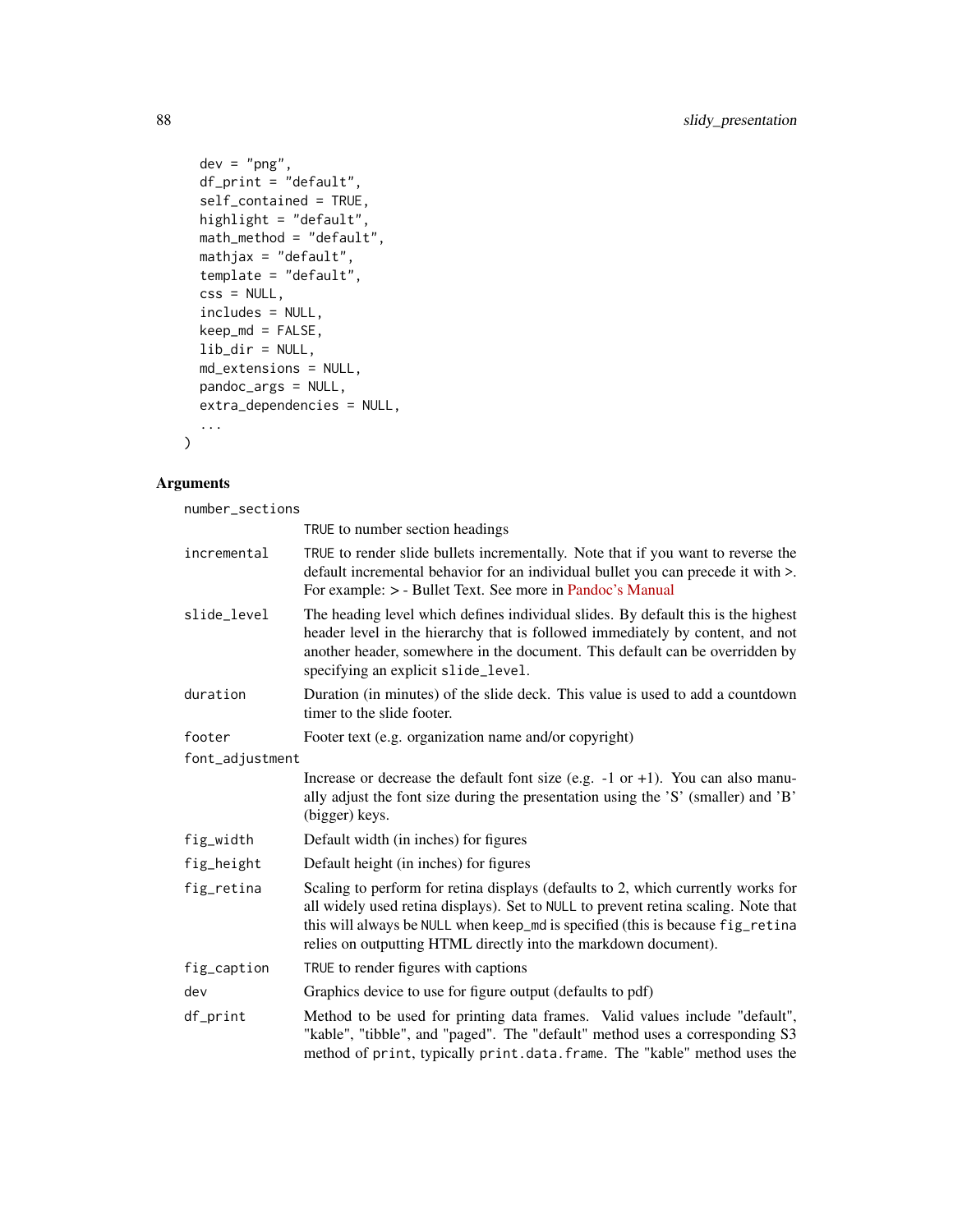<span id="page-88-0"></span>[knitr::kable](#page-0-0) function. The "tibble" method uses the tibble package to print a summary of the data frame. The "paged" method creates a paginated HTML table (note that this method is only valid for formats that produce HTML). In addition to the named methods you can also pass an arbitrary function to be used for printing data frames. You can disable the df\_print behavior entirely by setting the option rmarkdown.df\_print to FALSE. See [Data frame printing](https://bookdown.org/yihui/rmarkdown/html-document.html#data-frame-printing) [section](https://bookdown.org/yihui/rmarkdown/html-document.html#data-frame-printing) in bookdown book for examples.

- self\_contained Produce a standalone HTML file with no external dependencies, using data: URIs to incorporate the contents of linked scripts, stylesheets, images, and videos. Note that even for self contained documents MathJax is still loaded externally (this is necessary because of its size).
- highlight Syntax highlighting style passed to Pandoc.

Supported built-in styles include "default", "tango", "pygments", "kate", "monochrome", "espresso", "zenburn", "haddock", and "breezedark".

Two custom styles are also included, "arrow", an accessible color scheme, and "rstudio", which mimics the default IDE theme. Alternatively, supply a path to a '.theme' file to use [a custom Pandoc style.](https://pandoc.org/MANUAL.html#syntax-highlighting) Note that custom theme requires Pandoc 2.0+.

Pass NULL to prevent syntax highlighting.

- math\_method Math rendering engine to use. This will define the math method to use with Pandoc.
	- It can be a string for the engine, one of "mathjax", "mathml", "webtex", "katex", "gladtex", or "r-katex" or "default" for mathjax.
	- It can be a list of
		- engine: one of "mathjax", "mathml", "webtex", "katex", or "gladtex".
		- url: A specific url to use with mathjax, katex or webtex. Note that for engine = "mathjax", url = "local" will use a local version of Math-Jax (which is copied into the output directory).

For example,

output: html\_document: math\_method: engine: katex url: https://cdn.jsdelivr.net/npm/katex@0.11.1/dist

See [Pandoc's Manual about Math in HTML](https://pandoc.org/MANUAL.html#math-rendering-in-html) for the details about Pandoc supported methods.

Using math\_method = "r-katex" will opt-in server side rendering using KaTeX thanks to [katex](https://docs.ropensci.org/katex/) R package. This is useful compared to math\_method = "katex" to have no JS dependency, only a CSS dependency for styling equation.

mathjax Include mathjax. The "default" option uses an https URL from a MathJax CDN. The "local" option uses a local version of MathJax (which is copied into the output directory). You can pass an alternate URL or pass NULL to exclude MathJax entirely.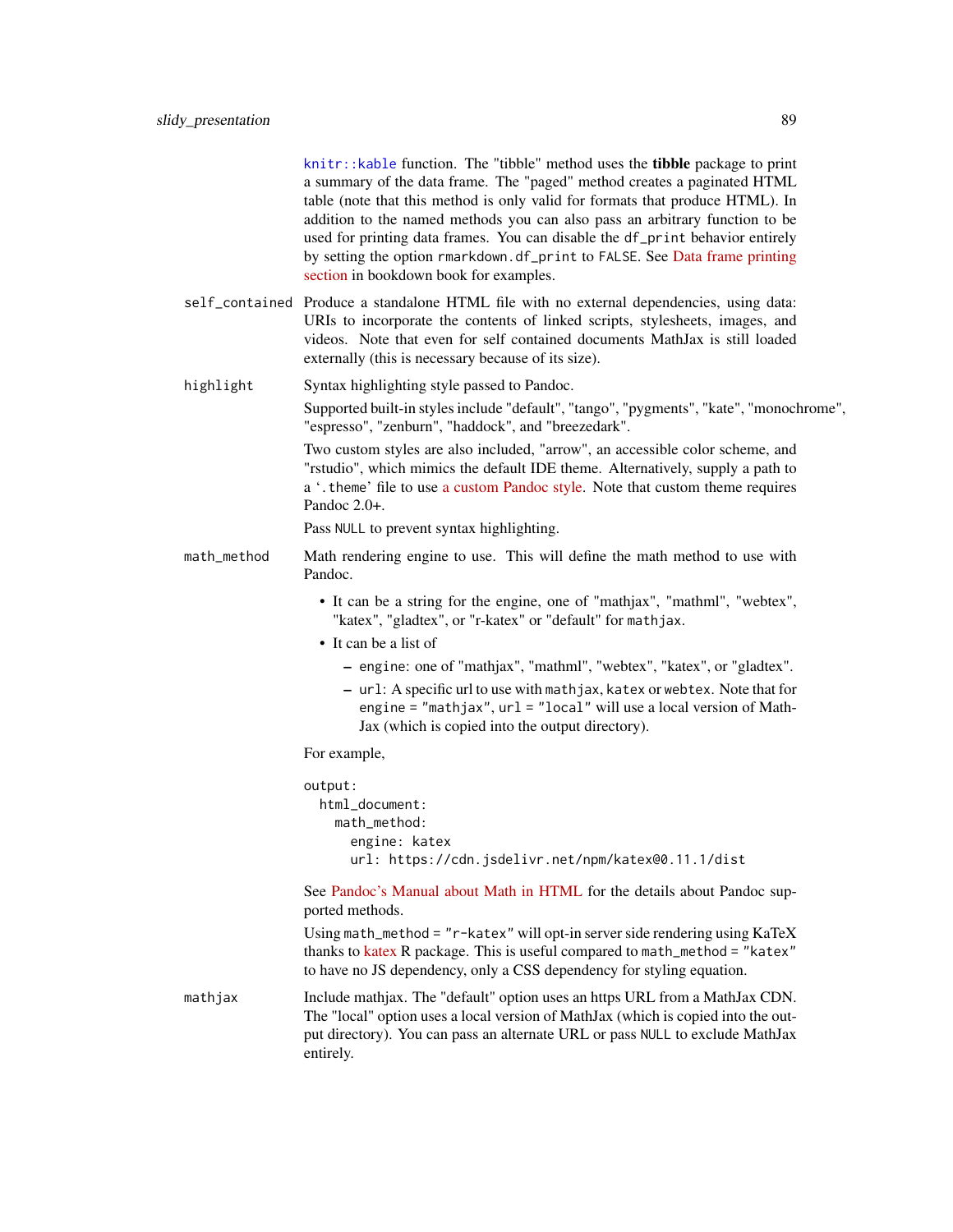<span id="page-89-0"></span>

| template           | Pandoc template to use for rendering. Pass "default" to use the rmarkdown pack-<br>age default template; pass NULL to use pandoc's built-in template; pass a path to<br>use a custom template that you've created. See the documentation on pandoc<br>online documentation for details on creating custom templates.                                                                  |  |
|--------------------|---------------------------------------------------------------------------------------------------------------------------------------------------------------------------------------------------------------------------------------------------------------------------------------------------------------------------------------------------------------------------------------|--|
| <b>CSS</b>         | One or more css files to include.                                                                                                                                                                                                                                                                                                                                                     |  |
| includes           | Named list of additional content to include within the document (typically cre-<br>ated using the includes function).                                                                                                                                                                                                                                                                 |  |
| keep_md            | Keep the markdown file generated by knitting.                                                                                                                                                                                                                                                                                                                                         |  |
| lib_dir            | Directory to copy dependent HTML libraries (e.g. jquery, bootstrap, etc.) into.<br>By default this will be the name of the document with _files appended to it.                                                                                                                                                                                                                       |  |
| md_extensions      | Markdown extensions to be added or removed from the default definition of R<br>Markdown. See the rmarkdown_format for additional details.                                                                                                                                                                                                                                             |  |
| pandoc_args        | Additional command line options to pass to pandoc                                                                                                                                                                                                                                                                                                                                     |  |
| extra_dependencies |                                                                                                                                                                                                                                                                                                                                                                                       |  |
|                    | A LaTeX dependency latex_dependency(), a list of LaTeX dependencies, a<br>character vector of LaTeX package names (e.g. c("framed", "hyperref")), or<br>a named list of LaTeX package options with the names being package names<br>$(e.g. list(hyperef = c("unicode=true", "breaklinks=true"), lmodern =$<br>NULL)). It can be used to add custom LaTeX packages to the .tex header. |  |
|                    | Additional function arguments to pass to the base R Markdown HTML output<br>formatter html_document_base                                                                                                                                                                                                                                                                              |  |

## Details

See the [online documentation](https://bookdown.org/yihui/rmarkdown/slidy-presentation.html) for additional details on using the slidy\_presentation format.

For more information on markdown syntax for presentations see the [pandoc online documentation.](https://pandoc.org/README.html)

# Value

R Markdown output format to pass to [render](#page-71-0)

# Examples

```
## Not run:
library(rmarkdown)
# simple invocation
render("pres.Rmd", slidy_presentation())
# specify an option for incremental rendering
render("pres.Rmd", slidy_presentation(incremental = TRUE))
```
## End(Not run)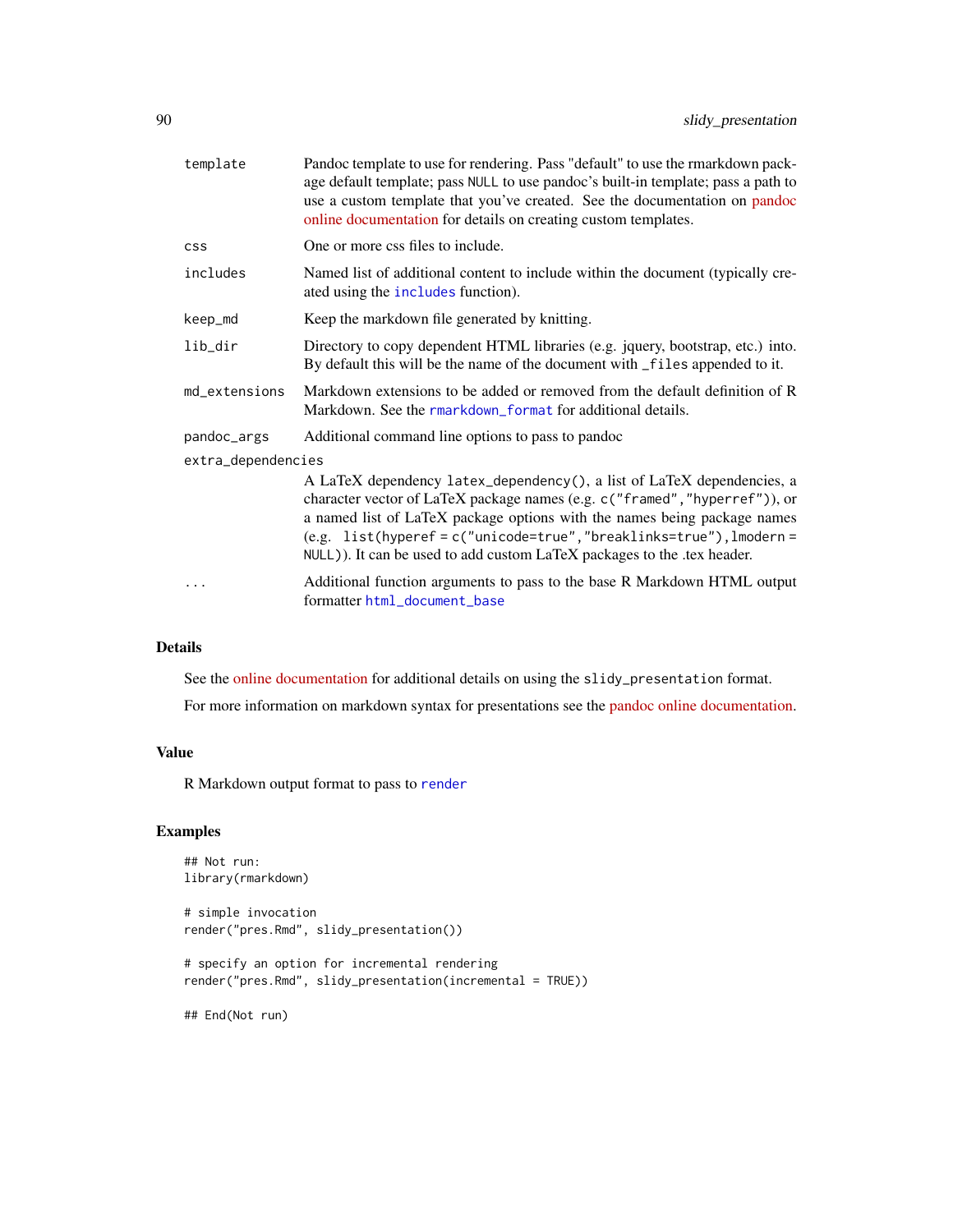# <span id="page-90-0"></span>Description

This function has been moved to the tufte package. Please use tufte::tufte\_handout instead. See the [online documentation](https://bookdown.org/yihui/rmarkdown/tufte-handouts.html) for additional details.

## Usage

```
tufte_handout(
  fig_width = 4,
  fig_height = 2.5,
  fig_crop = TRUE,
  dev = "pdf",highlight = "default",
  keep_tex = FALSE,
  citation_package = c("default", "natbib", "biblatex"),
  includes = NULL,
 md_extensions = NULL,
 pandoc_args = NULL
)
```
# Arguments

| fig_width        | Default width (in inches) for figures                                                                                                                                                                                                                                |
|------------------|----------------------------------------------------------------------------------------------------------------------------------------------------------------------------------------------------------------------------------------------------------------------|
| fig_height       | Default height (in inches) for figures                                                                                                                                                                                                                               |
| fig_crop         | Whether to crop PDF figures with the command pdf crop. This requires the<br>tools pdfcrop and ghostscript to be installed. By default, fig_crop = TRUE<br>if these two tools are available.                                                                          |
| dev              | Graphics device to use for figure output (defaults to pdf)                                                                                                                                                                                                           |
| highlight        | Syntax highlighting style passed to Pandoc.                                                                                                                                                                                                                          |
|                  | Supported built-in styles include "default", "tango", "pygments", "kate", "monochrome",<br>"espresso", "zenburn", "haddock", and "breezedark".                                                                                                                       |
|                  | Two custom styles are also included, "arrow", an accessible color scheme, and<br>"rstudio", which mimics the default IDE theme. Alternatively, supply a path to<br>a '. theme' file to use a custom Pandoc style. Note that custom theme requires<br>Pandoc $2.0+$ . |
|                  | Pass NULL to prevent syntax highlighting.                                                                                                                                                                                                                            |
| keep_tex         | Keep the intermediate tex file used in the conversion to PDF                                                                                                                                                                                                         |
| citation_package |                                                                                                                                                                                                                                                                      |
|                  | The LaTeX package to process citations, natbib or biblatex. Use default if<br>neither package is to be used, which means citations will be processed via the                                                                                                         |

command pandoc-citeproc.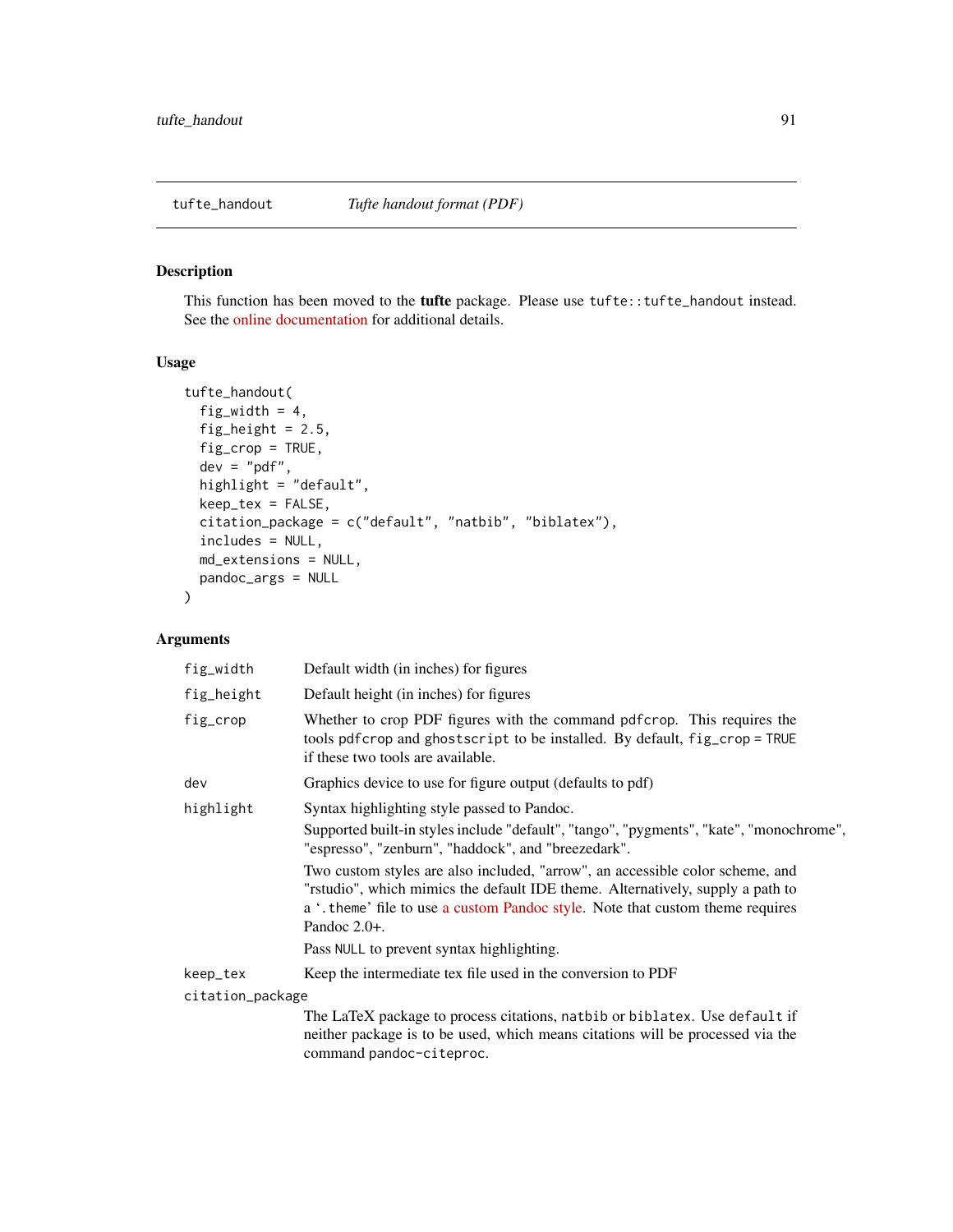<span id="page-91-0"></span>

| includes      | Named list of additional content to include within the document (typically cre-<br>ated using the includes function).                     |
|---------------|-------------------------------------------------------------------------------------------------------------------------------------------|
| md_extensions | Markdown extensions to be added or removed from the default definition of R<br>Markdown. See the rmarkdown format for additional details. |
| pandoc_args   | Additional command line options to pass to pandoc                                                                                         |

# word\_document *Convert to an MS Word document*

# Description

Format for converting from R Markdown to an MS Word document.

# Usage

```
word_document(
  toc = FALSE,toc\_depth = 3,
  number_sections = FALSE,
  fig_width = 5,
  fig_height = 4,
  fig_caption = TRUE,
 df_print = "default",
  highlight = "default",
  reference_docx = "default",
  keep\_md = FALSE,md_extensions = NULL,
 pandoc_args = NULL
)
```
# Arguments

| toc             | TRUE to include a table of contents in the output                                                                                                                                                                                                                                                                                                                                                                                                                                              |
|-----------------|------------------------------------------------------------------------------------------------------------------------------------------------------------------------------------------------------------------------------------------------------------------------------------------------------------------------------------------------------------------------------------------------------------------------------------------------------------------------------------------------|
| toc_depth       | Depth of headers to include in table of contents                                                                                                                                                                                                                                                                                                                                                                                                                                               |
| number_sections |                                                                                                                                                                                                                                                                                                                                                                                                                                                                                                |
|                 | TRUE to number section headings                                                                                                                                                                                                                                                                                                                                                                                                                                                                |
| fig_width       | Default width (in inches) for figures                                                                                                                                                                                                                                                                                                                                                                                                                                                          |
| fig_height      | Default height (in inches) for figures                                                                                                                                                                                                                                                                                                                                                                                                                                                         |
| fig_caption     | TRUE to render figures with captions                                                                                                                                                                                                                                                                                                                                                                                                                                                           |
| df_print        | Method to be used for printing data frames. Valid values include "default",<br>"kable", "tibble", and "paged". The "default" method uses a corresponding S3<br>method of print, typically print.data.frame. The "kable" method uses the<br>$k$ nitr:: kable function. The "tibble" method uses the <b>tibble</b> package to print<br>a summary of the data frame. The "paged" method creates a paginated HTML<br>table (note that this method is only valid for formats that produce HTML). In |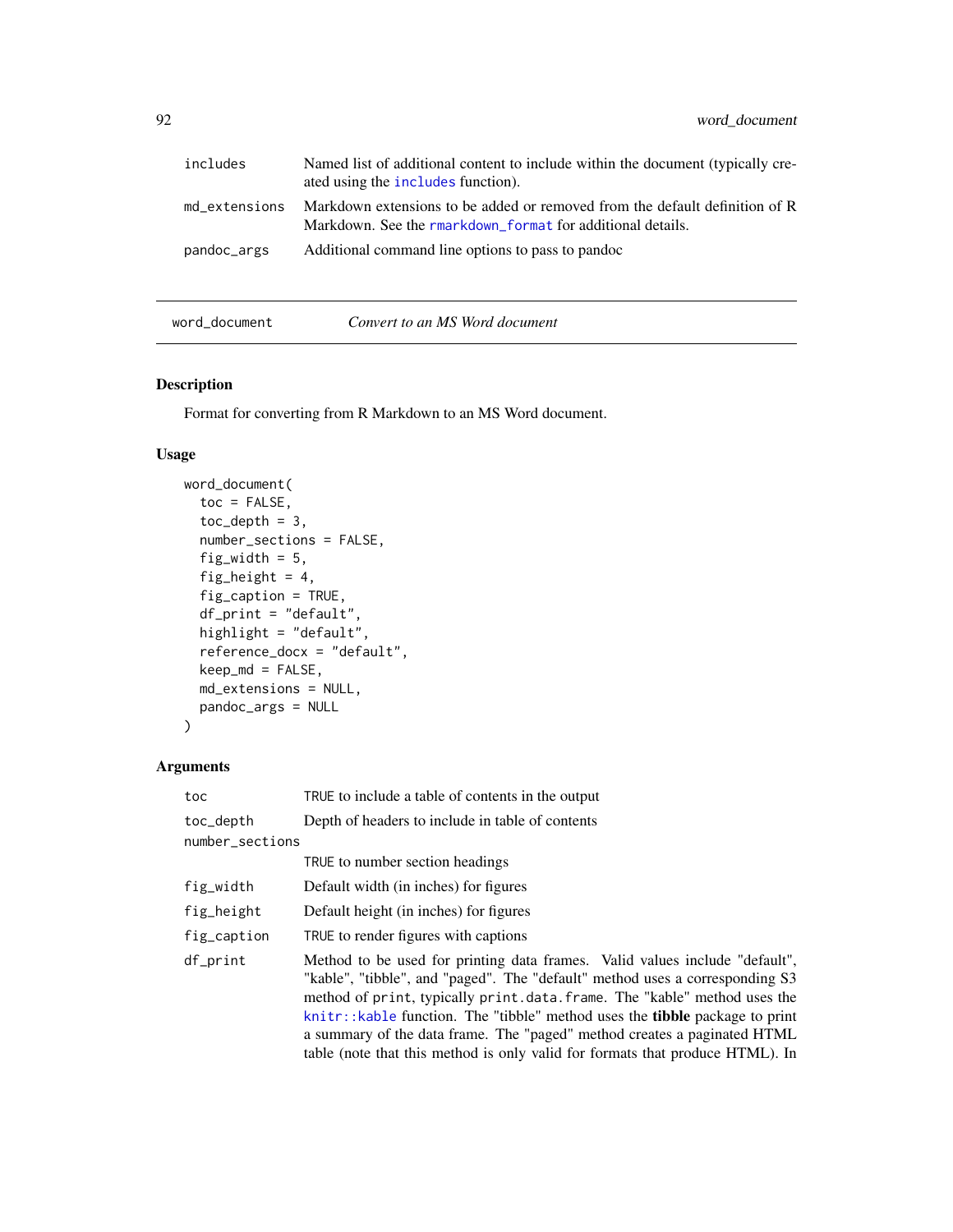<span id="page-92-0"></span>

|               | addition to the named methods you can also pass an arbitrary function to be<br>used for printing data frames. You can disable the df_print behavior entirely<br>by setting the option rmarkdown.df_print to FALSE. See Data frame printing<br>section in bookdown book for examples. |
|---------------|--------------------------------------------------------------------------------------------------------------------------------------------------------------------------------------------------------------------------------------------------------------------------------------|
| highlight     | Syntax highlighting style passed to Pandoc.                                                                                                                                                                                                                                          |
|               | Supported built-in styles include "default", "tango", "pygments", "kate", "monochrome",<br>"espresso", "zenburn", "haddock", and "breezedark".                                                                                                                                       |
|               | Two custom styles are also included, "arrow", an accessible color scheme, and<br>"rstudio", which mimics the default IDE theme. Alternatively, supply a path to<br>a '. theme' file to use a custom Pandoc style. Note that custom theme requires<br>Pandoc $2.0+$ .                 |
|               | Pass NULL to prevent syntax highlighting.                                                                                                                                                                                                                                            |
|               | reference_docx Use the specified file as a style reference in producing a docx file. For best<br>results, the reference docx should be a modified version of a docx file produced<br>using pandoc. Pass "default" to use the rmarkdown default styles.                               |
| keep_md       | Keep the markdown file generated by knitting.                                                                                                                                                                                                                                        |
| md_extensions | Markdown extensions to be added or removed from the default definition of R<br>Markdown. See the rmarkdown_format for additional details.                                                                                                                                            |
| pandoc_args   | Additional command line options to pass to pandoc                                                                                                                                                                                                                                    |
|               |                                                                                                                                                                                                                                                                                      |

#### Details

See the [online documentation](https://bookdown.org/yihui/rmarkdown/word-document.html) for additional details on using the word\_document format.

R Markdown documents can have optional metadata that is used to generate a document header that includes the title, author, and date. For more details see the documentation on R Markdown [metadata.](#page-81-0)

R Markdown documents also support citations. You can find more information on the markdown syntax for citations in the [Bibliographies and Citations](https://pandoc.org/MANUAL.html#citations) article in the online documentation.

# Value

R Markdown output format to pass to [render](#page-71-0)

#### Examples

```
## Not run:
library(rmarkdown)
# simple invocation
render("input.Rmd", word_document())
# specify an option for syntax highlighting
render("input.Rmd", word_document(highlight = "zenburn"))
## End(Not run)
```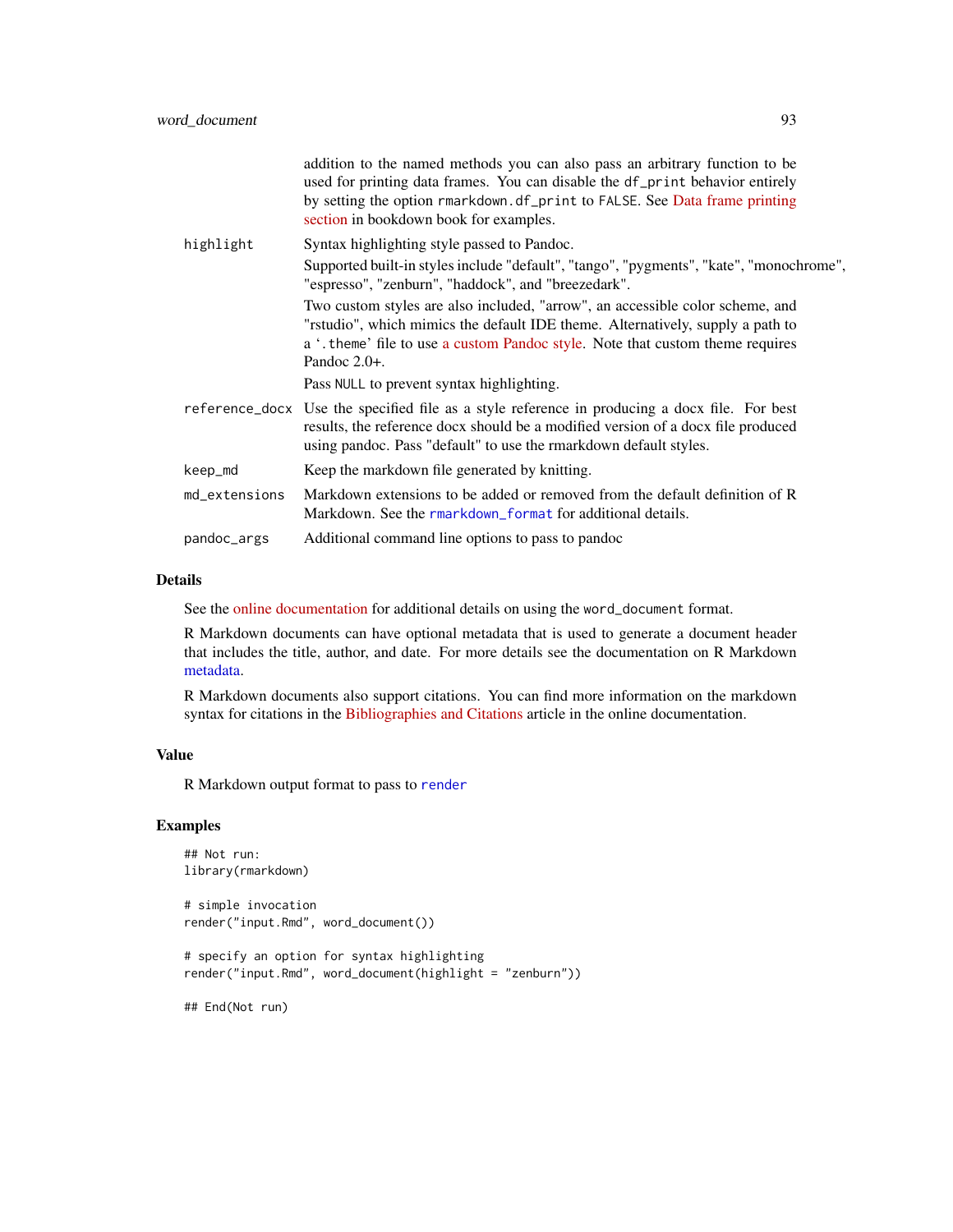# **Index**

∗ datasets metadata, [52](#page-51-0) all\_output\_formats, [5](#page-4-0) Anchor Sections Customization section, *[21](#page-20-0)* available\_templates, [5](#page-4-0) beamer\_presentation, *[4](#page-3-0)*, [6,](#page-5-1) *[82](#page-81-1)* bslib::bs\_theme(), *[20](#page-19-1)*, *[22,](#page-21-0) [23](#page-22-0)*, *[28,](#page-27-1) [29](#page-28-0)*, *[32](#page-31-0)*, *[34](#page-33-0)* clean\_site *(*render\_site*)*, [76](#page-75-0) compile\_notebook, [9](#page-8-1) Compiling R scripts to a notebook, *[74](#page-73-0)* context\_document, [10](#page-9-0) convert\_ipynb, [12](#page-11-0) default\_output\_format, [13](#page-12-0) default\_site\_generator *(*render\_site*)*, [76](#page-75-0) draft, [14](#page-13-0) draft(), *[5,](#page-4-0) [6](#page-5-1)* find\_external\_resources, [15](#page-14-0) find\_pandoc, [16](#page-15-0) from\_rmarkdown *(*rmarkdown\_format*)*, [81](#page-80-1) github\_document, [17](#page-16-0) html-dependencies, [19](#page-18-0) html\_dependency\_bootstrap *(*html-dependencies*)*, [19](#page-18-0) html\_dependency\_bootstrap(), *[20](#page-19-1)*, *[22](#page-21-0)*, *[28](#page-27-1)*, *[32](#page-31-0)* html\_dependency\_codefolding\_lua *(*html-dependencies*)*, [19](#page-18-0) html\_dependency\_font\_awesome *(*html-dependencies*)*, [19](#page-18-0) html\_dependency\_highlightjs *(*html-dependencies*)*, [19](#page-18-0) html\_dependency\_ionicons *(*html-dependencies*)*, [19](#page-18-0)

html\_dependency\_jquery *(*html-dependencies*)*, [19](#page-18-0) html\_dependency\_jqueryui *(*html-dependencies*)*, [19](#page-18-0) html\_dependency\_pagedtable *(*html-dependencies*)*, [19](#page-18-0) html\_dependency\_tabset *(*html-dependencies*)*, [19](#page-18-0) html\_dependency\_tabset(), *[27](#page-26-0)*, *[38](#page-37-1)* html\_dependency\_tocify *(*html-dependencies*)*, [19](#page-18-0) html\_document, *[4](#page-3-0)*, [20,](#page-19-1) *[30,](#page-29-0) [31](#page-30-0)*, *[74](#page-73-0)*, *[78](#page-77-0)* html\_document(), *[18](#page-17-0)*, *[26](#page-25-0)*, *[36](#page-35-0)[–38](#page-37-1)* html\_document\_base, *[23](#page-22-0)*, [28,](#page-27-1) *[33,](#page-32-0) [34](#page-33-0)*, *[37](#page-36-0)*, *[42](#page-41-0)*, *[90](#page-89-0)* html\_fragment, [30](#page-29-0) html\_notebook, [31](#page-30-0) html\_notebook\_metadata, [34](#page-33-0) html\_notebook\_output, *[34](#page-33-0)*, [35](#page-34-0) html\_notebook\_output\_code *(*html\_notebook\_output*)*, [35](#page-34-0) html\_notebook\_output\_html *(*html\_notebook\_output*)*, [35](#page-34-0) html\_notebook\_output\_img *(*html\_notebook\_output*)*, [35](#page-34-0) html\_notebook\_output\_png *(*html\_notebook\_output*)*, [35](#page-34-0) html\_vignette, [36](#page-35-0) html\_vignette(), *[27](#page-26-0)*, *[38](#page-37-1)* htmlDependency, *[29](#page-28-0)*

#### I, *[73](#page-72-0)*

includes, *[8](#page-7-0)*, *[11](#page-10-0)*, *[18](#page-17-0)*, *[23](#page-22-0)*, *[31](#page-30-0)*, *[34](#page-33-0)*, [38,](#page-37-1) *[41](#page-40-0)*, *[51](#page-50-0)*, *[53](#page-52-0)*, *[66](#page-65-0)*, *[90](#page-89-0)*, *[92](#page-91-0)* includes\_to\_pandoc\_args *(*includes*)*, [38](#page-37-1) ioslides\_presentation, [39](#page-38-0)

knit, *[72](#page-71-1)*, *[74](#page-73-0)* knit\_hooks, *[47](#page-46-0)* knit\_params\_ask, [48](#page-47-0)